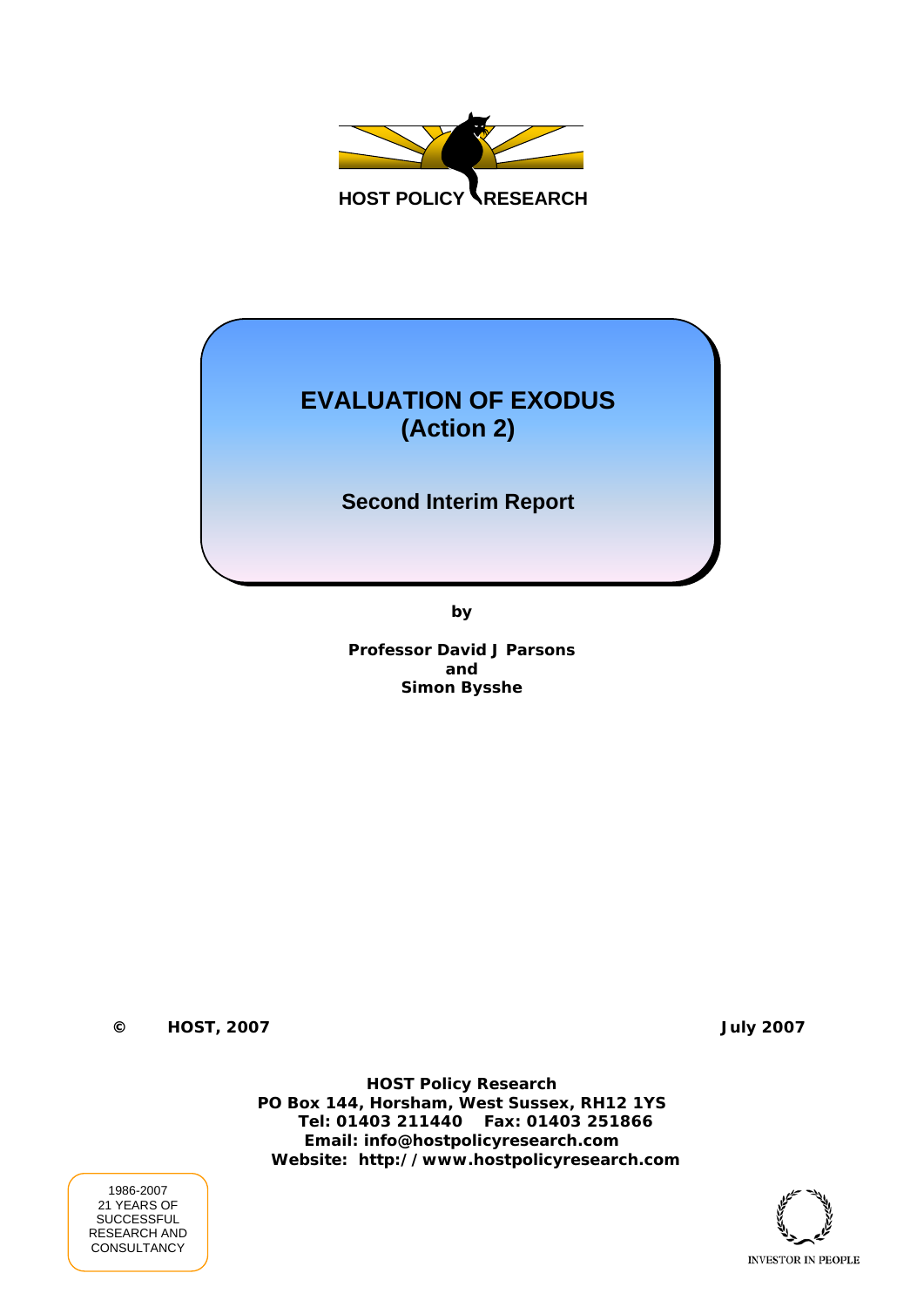## **HOST Policy Research**

HOST is an independent contract research and consultancy group specialising in employment, education and training, and enterprise studies. Operating from its Resource Centre in Central Sussex and through a cross-UK network of HOST Associates and partner agencies, it provides a full range of policy research, monitoring and evaluation studies, and development services for government departments and agencies, and others in the public, private and voluntary sectors.

Established in 1986, HOST has built an international reputation for bringing a fresh approach to market intelligence and policy research in education, employment, training and related studies. HOST has also built up a strong track record across the public sector for practically focused evaluation studies.

Our goal is to *'…support policy, good practice and innovation in employment, workforce development and related business issues through practical leading edge research and related activities'*. Recent client organisations have included:

- Government departments, including DfES, OME, DTI, DWP, Home Office and various other directly managed national and regional agencies – HOST has a research framework agreement with the DTI Small Business Advisory Service.
- The Learning and Skills Council National Office, a range of local LSCs and the Quality Improvement Agency (QIA) – HOST has research framework agreements with both the LSC and QIA.
- Sector Skills Councils (SSCs), and Standard Setting Bodies (SSBs) HOST has a research framework agreement with the Energy and Utilities SSC.
- The Training and Development Agency for Schools, QCA and SQA, and other education development and quality assurance bodies in the public sector.
- The European Commission, and CEDEFOP.
- Non-governmental and voluntary organisations.

Full details of HOST clients are available on HOST's website. HOST's work across these is widely recognised as practical as well as authoritative. Our work programme has included numerous sector and cross-sector studies to inform policy developments, and enhance participation and the delivery of education and employment programmes.

Further information on HOST's activities and publications is available from our web page (http://www.hostpolicyresearch.com) or direct from HOST by contacting the Director of Research and Consultancy (Professor David J Parsons) or Director of Operations (Sue Sibley) on 01403 211440 (Fax: 01403 251866/E-mail: info@hostpolicyresearch.com) or by writing to: HOST Policy Research, PO Box 144, HORSHAM, West Sussex, RH12 1YS.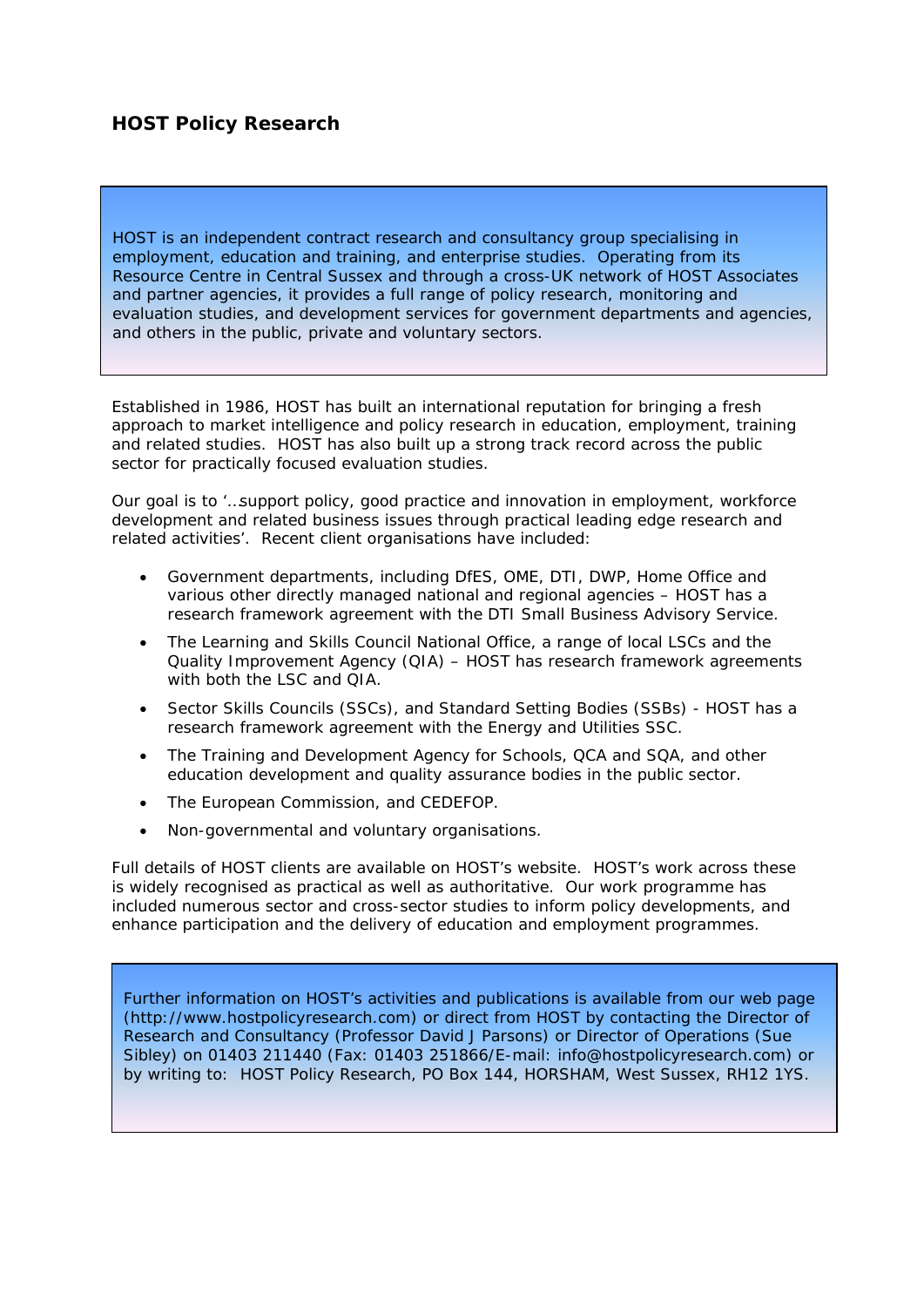## **Contents**

**Chapter 1: Introduction** 

## **Chapter 2: Progress and Partnership in Action 2**

## **Chapter 3: Implementation and Effectiveness**

| 3.2 |                                                      |  |
|-----|------------------------------------------------------|--|
| 3.3 |                                                      |  |
| 3.4 | Outputs and performance gaps (ie against targets) 32 |  |
| 3.5 |                                                      |  |
| 3.6 |                                                      |  |
| 3.7 |                                                      |  |
|     |                                                      |  |

## **Chapter 4: Innovation and Added Value**

| 4.2 |                                                           |  |
|-----|-----------------------------------------------------------|--|
| 4.3 | The quality of innovation on Development Partnerships  45 |  |
| 4.4 |                                                           |  |
| 4.5 |                                                           |  |
| 4.6 |                                                           |  |
| 4.7 |                                                           |  |
|     |                                                           |  |

Continued…/

#### **Page**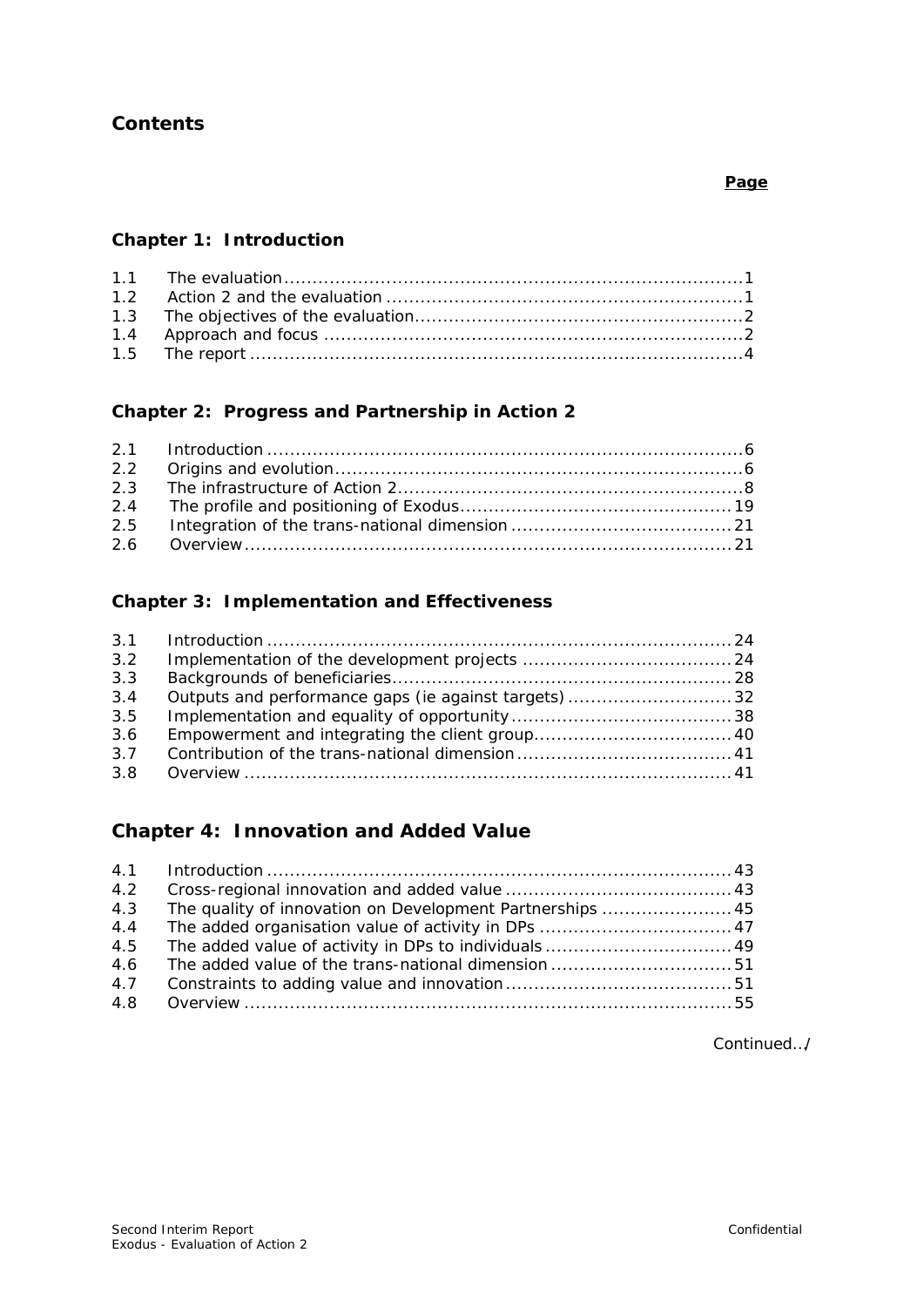## **Chapter 5: Mainstreaming and Sustainability**

## **Chapter 6: Issues and Implications**

#### **Annexes:**

|  | Annex A: The evaluation methodology |  |
|--|-------------------------------------|--|
|--|-------------------------------------|--|

- Annex B: Summary of local DPs, their partnerships and focus
- Annex C: Selected tabulations: Exodus delivery and beneficiary distribution
- Annex D: Selected tabulations: Exodus outputs and outcomes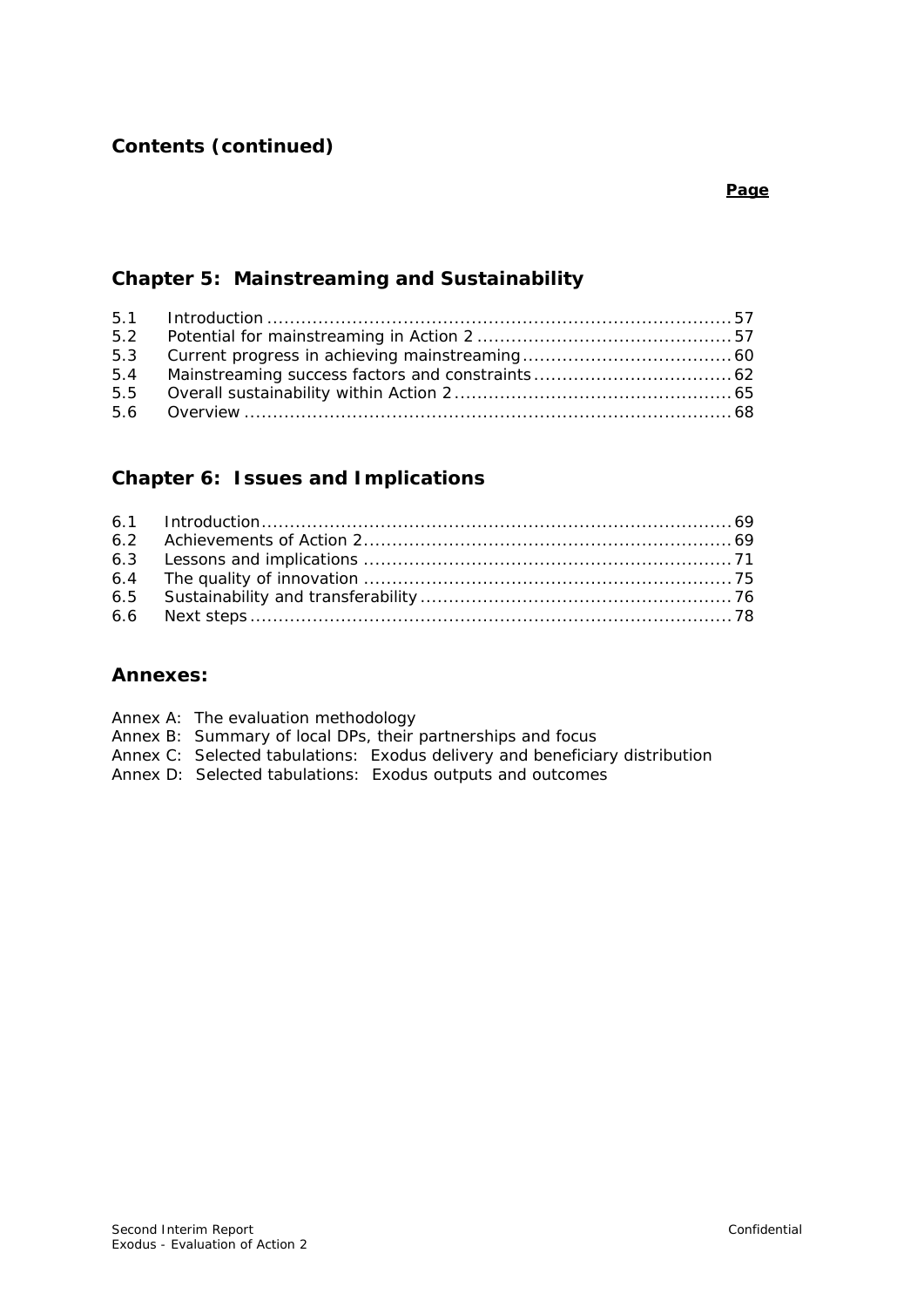## **Chapter 1: Introduction**

#### **1.1 The evaluation**

In March 2006, the South East of England Development Agency (SEEDA), as lead partner in Exodus, commissioned HOST Policy Research (HOST) to conduct an evaluation of the programme. The focus has been on Action 2 of the ESF-EQUAL funded programme, with the evaluation expected to conduct a summative and independent review of constituent activities across the two participating regions: London and the South East.

This second interim report extends the start-up assessments and early reviews of the pre-interim and first interim reports. It is the first substantive assessment of how much Exodus has achieved across Action within the original anticipated funding period for delivery. It comes at a time when partners are seeking an extension to these activities to cover the rest of 2007, and as such is presented as a near end-of-Action review. The report is presented to the Research and Evaluation Working Group (R and E Working Group), $<sup>1</sup>$  $<sup>1</sup>$  $<sup>1</sup>$  and precedes any wider distribution of these findings to other partners.</sup>

### **1.2 Action 2 and the evaluation**

Exodus was conceived as an ambitious, broadly-based and bi-regional programme to help tackle the long-standing crisis of re-offending and recidivism among offenders. Its goal has been to promote social inclusion through reducing recidivism and by facilitating the rehabilitation of short-term as well as 'persistent and priority' offenders (PPOs) through increased individual employability. Its focus and working model has been geared to the funding requirements of ESF-EQUAL[2](#page-4-1) which sets out to help: *'…people who are in difficulty in being integrated or re-integrated into a labour market that must be open to all'*.

Action 2 followed the early development and implementation of the Development Partnership Agreement (DPA) in Action  $1<sup>3</sup>$  $1<sup>3</sup>$  $1<sup>3</sup>$  It has operated through a unique and evolving multi-agency central Development Partnership brought together in the (then) Management Group (now Strategy Group) and linking both London and the South East through a series of sub-regional activities delivered through 13 individual Local Development Partnerships (DPs). The cross-project Management Group/Strategy Group[4](#page-4-3) was also anticipated to: *'…manage and match fund projects'* and as such, the central partners were seen as at the heart of managing the DPA, and shaping and focusing Exodus. Action 2 was in turn central to the transfer of learning of these projects through Action 3.<sup>5</sup>

In addition to its early ambitions, Exodus has consequently been a very complex programme, involving various tiers of activity, and complex (and changing) management

<span id="page-4-0"></span> $\frac{1}{1}$  The R and E Working Group was appointed by the (then) Management Board as the Steering Group for the evaluation. HOST's reports have been received and reviewed by this group, which in turn reports to the

<span id="page-4-2"></span><span id="page-4-1"></span>

Management Board (Strategy Group).<br><sup>2</sup> Specifically to the requirements of ESF-EQUAL Pillar One (Employability) and Theme A.<br><sup>3</sup> Action 1 (completed on 30 June 2005) involved finalising the constitution of the Development (set out in the agreed Development Partnership Agreement), devising a programme of activities at both a

<span id="page-4-3"></span>national and trans-national level for Actions 2 and 3.<br><sup>4</sup> Initially, some 21 organisations - ranging from government departments to small voluntary sector organisations - are listed as Core Partners within the DP. 5

Action 3 funds additional activities from Action 2, designed to support thematic networking and to disseminate and mainstream good practice from Action 2.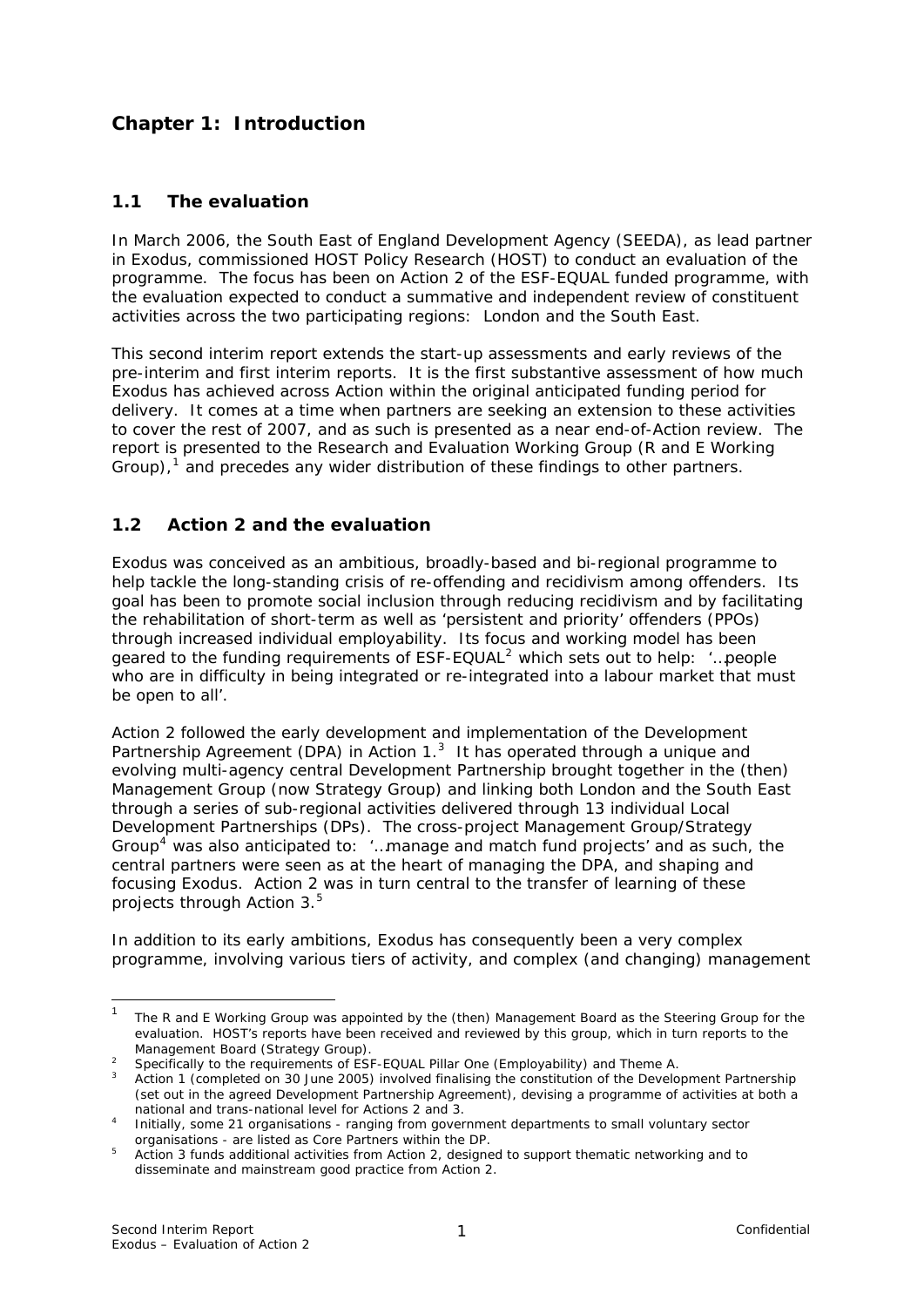processes across these. Central to all these arrangements has been a commitment to tackling re-offending, and at a time of anticipated policy opportunities which would be looking for innovative and effective ways of building employability and employment among offenders. The evaluation was expected to be a central tool for partners to review what had worked well (and what had not) and why, and the transferability of this into mainstream actions.

## **1.3 The objectives of the evaluation**

The evaluation's aims and objectives remain those as set out by SEEDA in the original Invitation to Tender (ITT). This required a multi-level and focused external evaluation which was expected to complement the arrangements put in place for internal evaluation and monitoring actions within the programme. The overall goal of the external evaluation was to provide *an independent and cross-cutting assessment of the extent to which Exodus meets the established goals for the programme.* More specific objectives were to assess:

- i) The quality of innovation and added value of the work of Exodus.
- ii) The potential for mainstreaming the work of Exodus to sustain effective actions.
- iii) The achievement of mainstreaming the work of Exodus.
- iv) The level of empowerment of beneficiaries served by Exodus.
- v) The achievement of equality of opportunity by Exodus.
- vi) The publicity and awareness raising achieved by Exodus.

These were cross-cutting objectives, affecting all tiers of Exodus activity: funded subregional development activity within the two participating regions; regional and subregional integration; and trans-national review.

The evaluation was also set against the regional and national policy context which has been evolving as Exodus has itself developed. An early expectation was that Exodus would help to inform Custody Plus,<sup>[6](#page-5-0)</sup> and in particular the thinking and practice of the (then) newly developed National Offender Management Service (NOMS) to support offenders. This was affected by a delay in launching Custody Plus, and subsequent reviews and revisions to policy, as well as important changes to the national and regional infrastructure for implementing any such programmes (and also the funding routes).

The evaluation consequently needed to combine quantitative and qualitative inputs across a diverse range of Exodus activity. At the same time, it needed to adopt methods of evidence gathering and review which would be responsive to the changing national policy context and picture.

#### **1.4 Approach and focus**

The evaluation anticipated a multi-layered series of activities, staged assessment and progressive reporting to partners. Figure 1 summarise how the evaluation model

<span id="page-5-0"></span><sup>1</sup> 6 The implementation of Custody Plus was initially postponed with a delay in launching and eventual postponement, and this has consequent implications for Exodus mainstreaming activity – see Chapter 4.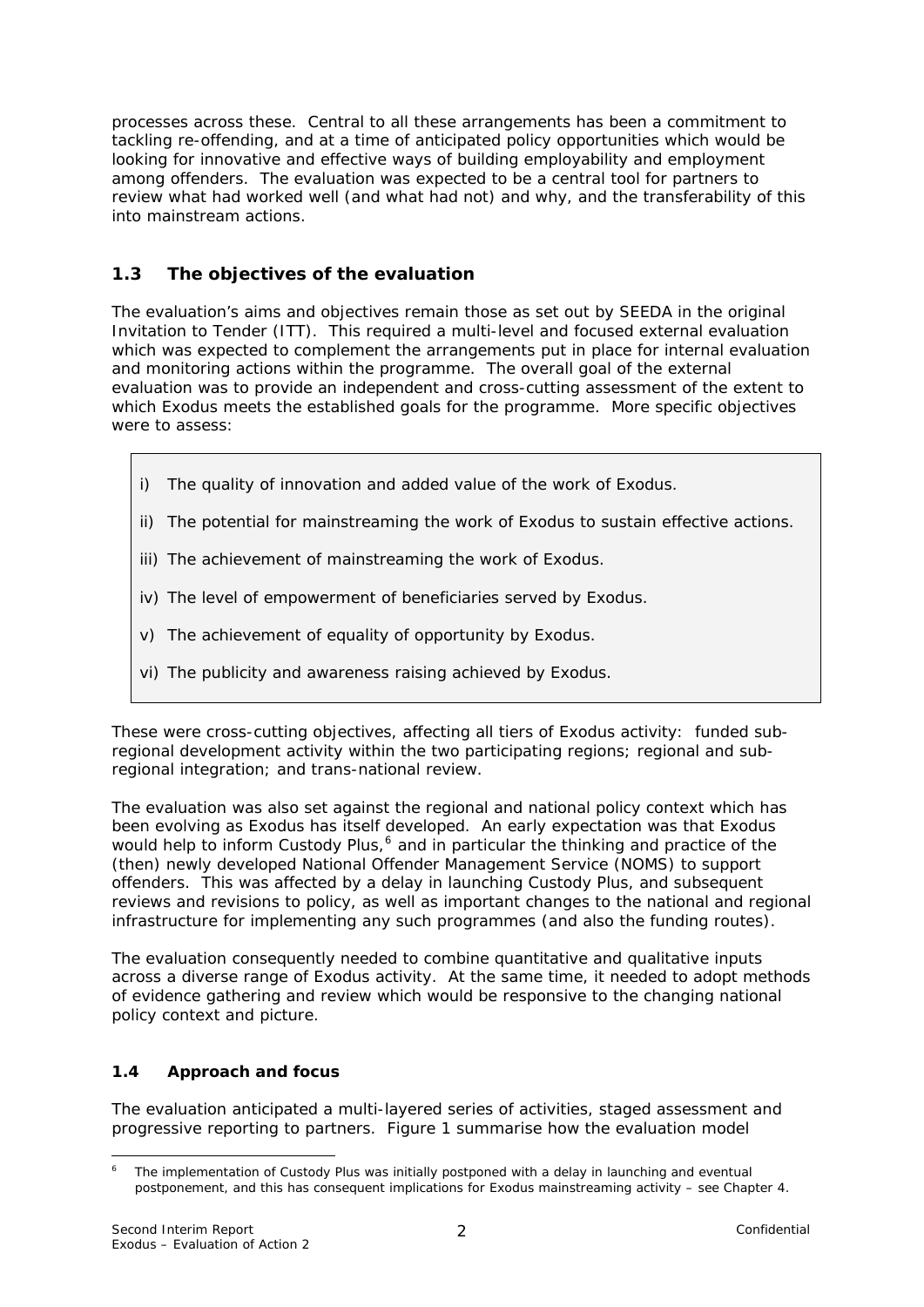planned to integrate evidence gathering across the different facets of Exodus activity. It is anticipated that with the extension funding proposed for Action 2 from July to December 2007, this evaluation will itself need to be extended to reflect the extended inputs, by the R and E Working Groups from this near-end-of-Action 2 assessment.



#### **Figure 1: Evaluation framework for Action 2**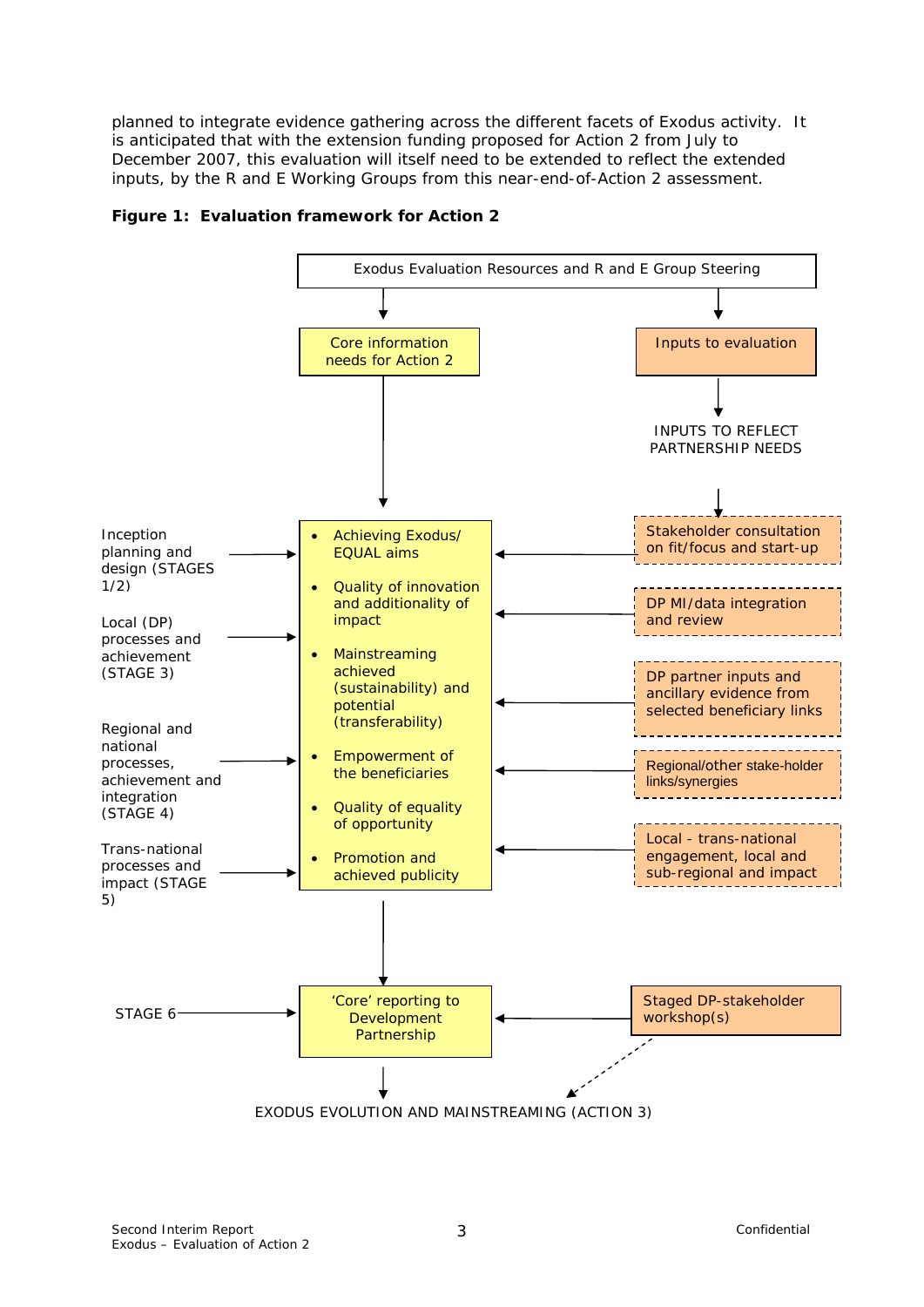Six specific, but interrelated, stages of evaluation activity were planned. These involved:

- **Stage 1**: Intensive project planning, inception and secondary research to shape and implement an Evaluation Action Plan(s), combined with staged feedback to take account of changes in Exodus activity over 2006-2007.
- **Stage 2**: Design and development, with an initial phase of developing and refining evaluation tools, taking into account in-project monitoring and internal evaluation, and adjusting these to changing project circumstances.
- **Stage 3**: A progressive and two-tier review of local DP working models, progress, processes and achievements against goals and programme expectations. This combined light-touch engagement with all DPs with in-depth fieldwork on five of these projects (Blue Sky, Portobello Business Centre, St Giles Trust - Holloway, Southampton - City Limits and Project Spring - HMP Springhill) selected from the early evaluation activity and cross-DP review as most relevant to future mainstreaming. This stage of the evaluation has also included one cross-DP review event (with one other planned), organised as stakeholder workshops to disseminate, feed back on, and critically review, evaluation findings.
- **Stage 4**: An initial and near end-of-Action 2 review of the regional and regionalnational dimensions of the programme, including partnership working, policy links and integration, and the quality of early mainstreaming.
- **Stage 5:** A small-scale review of the trans-national dimension of the project, and in particular its impact at local level, specifically looking at local and subregional level engagement in these processes set against wider EQUAL goals.
- **Stage 6**: Collation and reporting of the Stages 3 to 6 evidence into a series of staged reports.

The evaluation has been guided by an initially agreed Evaluation Action Plan (April 2006), subsequently remodelled to reflect changes to the programme (and evaluation) in summer 2006 (September 2006). Delivery of the evaluation has proceeded very much to the schedule anticipated in the Action Plan and (in addition to this second interim report) it has provided: a pre-interim report (May 2006); two further summaries of progress and emerging findings (November 2006 and March 2007); and a mid-project review of findings and issues emerging for stakeholders, partners and practitioners in DPs (November 2006).

The scope of the methodology within each of these stages has changed during the course of the evaluation. In particular, there was substantial remodelling of the evaluation inputs in summer 2006, and some delay to fieldwork. This was to provide for a more streamlined evaluation within a substantially reduced evaluation budget consequent on the consolidation of the programme in June-July 2006. The changes did not affect the overall objectives and proposed delivery of the evaluation, but did see a shift from a formative evaluation (with a summative output), to a summative evaluation with limited scope for sharing emerging findings directly with partners. Full details of the evaluation approach, changes, and an assessment of its effectiveness are set out at Annex A.

#### **1.5 The report**

Exodus has been a highly ambitious programme in nearly all respects, and this has been very much in the ESF-EQUAL spirit of searching for innovative solutions to very real issues of disadvantage. An important focus within the evaluation - crossing the more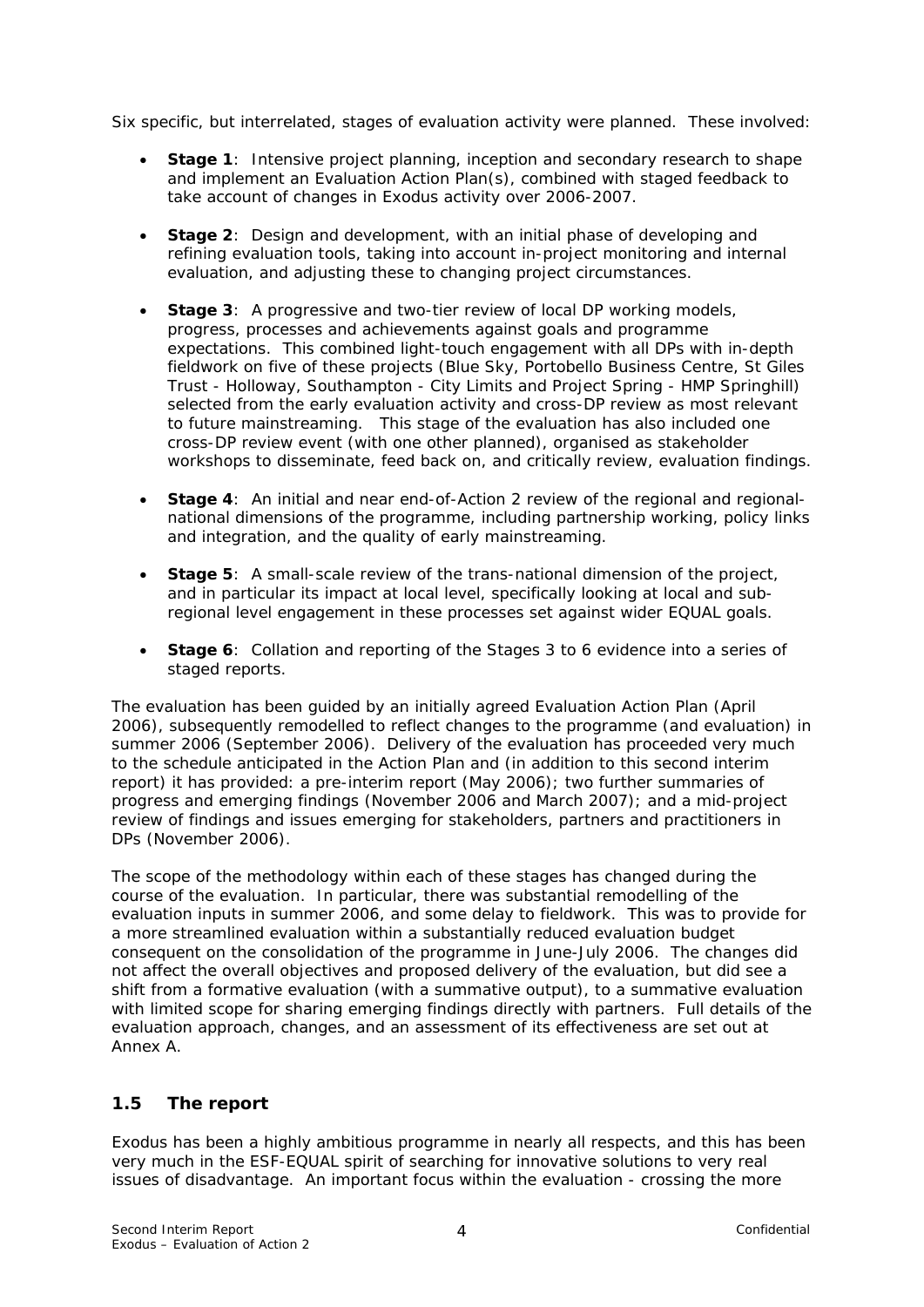specific objectives - has been to provide an independent assessment of how much has been achieved against these stretching goals.

The second interim report provides a highly timely assessment against the background of the agreed extension activity for Action 2. It shows that, so far, Exodus has not been able to succeed in all these respects. While the report is able to identify and celebrate much of what has been achieved, parts of the evaluation nonetheless may make for difficult reading by some of those who have worked hard to see Exodus succeed. HOST hopes this constructively critical approach will help partners to develop a shared understanding of the wider messages to help future practice which can build on these foundations. To do this, the second interim report is set out in six chapters which, following this **introduction** (Chapter 1) look at:

- **Progress and Partnership in Action 2**: looking at the infrastructure of Action 2, its origins, the expected and achieved collaborations, and integration of the trans-national dimension (Chapter 2).
- **Implementation and effectiveness**:reviewing some of the quantitative achievements of the programme, as well as implementation and effectiveness, performance gaps against 'targets' and also empowerment of the client group and the contribution of the trans-national dimension (Chapter 3).
- **Innovation and added value**: assessing for this key feature of Action 2, the extent and quality of innovation and added value, and constraints to innovation (Chapter 4).
- **Mainstreaming and sustainability**:looking at both the potential and achievement of mainstreaming in Action 2, as well as mainstreaming success factors and constraints, and overall sustainability (Chapter 5).
- **Issues and implications**:drawing together the findings and conclusions from HOST's interim analyses with findings from Chapters 2 to 5, to look at the lessons emerging, and the implications for next steps (Chapter 6).

The main text is supported by four annexes which look at: the evaluation methodology, including a critique of approach (Annex A); summary of the local DPs, their partnerships and focus (Annex B); selected statistical tabulations on Exodus delivery and beneficiary distribution (Annex C); and selected statistical tabulations on Exodus outputs and outcomes (Annex D).

The second interim report provides a constructively critical assessment across these dimensions of an ambitious programme, and HOST concludes there is much that can be added to existing achievements from the extension of Action 2. This assessment is timely to provide for a foundation for focusing and prioritising such activity to meet the goals set, and within the context of a policy which has changed substantially since Exodus started. Feedback on this provisional assessment will help to shape and steer that focus.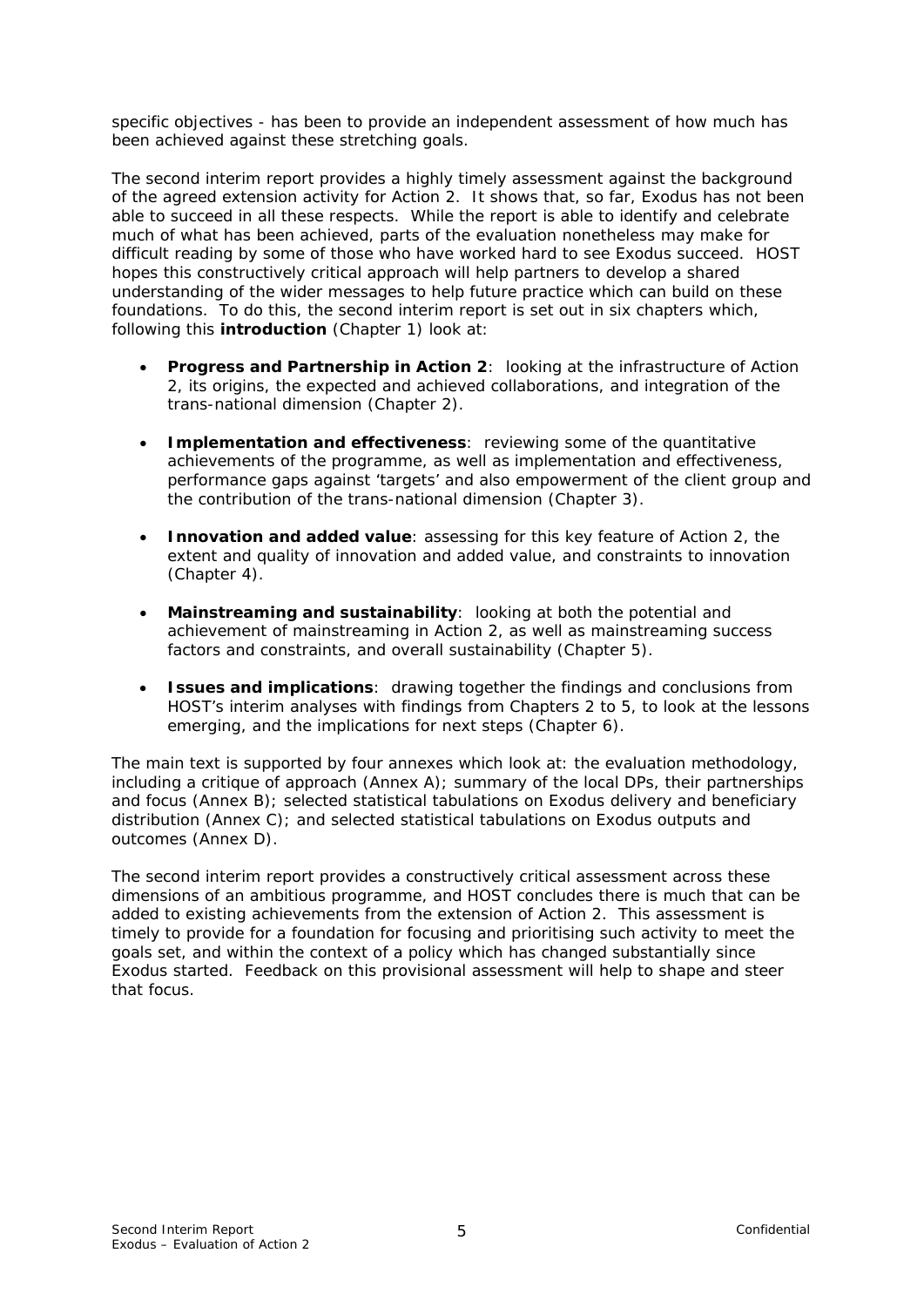## **Chapter 2: Progress and Partnership in Action 2**

## **2.1 Introduction**

Collaboration has been expected to be at the heart of all tiers of activity in Exodus. A useful starting point for reporting the evaluation is to look at how these arrangements have evolved, how they worked, and their effectiveness. To do this, the evaluation draws on the baseline review - set out in the pre-interim report - and uses the more recent evidence collected from stakeholders and most of the DPs,<sup>[7](#page-9-0)</sup> as well as documentary review, to look at:

- The origins of Exodus, the evolution of the cross-regional partnership, and quality of partner engagement.
- The infrastructure put in place for shaping, managing and steering Action 2, the organisation of central roles and responsibilities, and their effectiveness.
- The achieved project-level profile and positioning of Exodus, including publicity and awareness raising.
- The origins of the sub-regional partnerships and how well their formation and collaboration has served Action 2.

This assessment also looks at the scope and integration of the trans-national dimension into Exodus. The review sets the scene for the analysis of specific achievements and working arrangements, innovation, and mainstreaming that follows in Chapters 3, 4, and 5.

## **2.2 Origins and evolution**

The transition from Action 1 to Action 2 within Exodus seems to have been effective and timely in establishing necessary foundations, and making required links, across many of the statutory (and other) agencies in both regions. The evaluation has shown that the groundwork in Action 1 also provided for a fast start to selecting projects, and to speedily kick-starting over a half of those. Early in this process, partners were also able to launch a high profile conference to set out the goals and scope of Action 2, and to include some profiles of the early activity then under way.

On this evidence, $8$  by autumn 2005, Action 2 had secured the fast start and breadth of regional embedding for which it had aimed. Yet very shortly after this start-up phase, Exodus direction was in difficulty. Key staff in SEEDA had been suspended following a formal complaint from within the partnership. Six months after this, the first inputs to this evaluation showed that the scope and funding of the whole programme was in 'crisis'.<sup>[9](#page-9-2)</sup> Later HOST fieldwork shows that this constituted a short-lived, but nonetheless substantial, setback. It also shows it was a major achievement to turn around the

1

<span id="page-9-0"></span><sup>7</sup> Four of the 13 funded projects were unable to contribute to the near end-of-Action 2 self-assessment survey. Three of these had contributed mid-project reviews in October 2006, but one was unable to make

<span id="page-9-1"></span>any input to the structured aspects of the evaluation.<br><sup>8</sup> The evaluation did not commence until some months after this transition stage was concluded, and by then some of the lead players were no longer involved in Exodus. HOST is therefore not able to critically appraise the early phase of development in Action 2, and is only able to reflect the views and opinions of

<span id="page-9-2"></span>those involved. 9 This was the almost universal view of the 18 stakeholders interviewed in April-May 2006, and was set out in detail in HOST's pre-interim report (May 2006).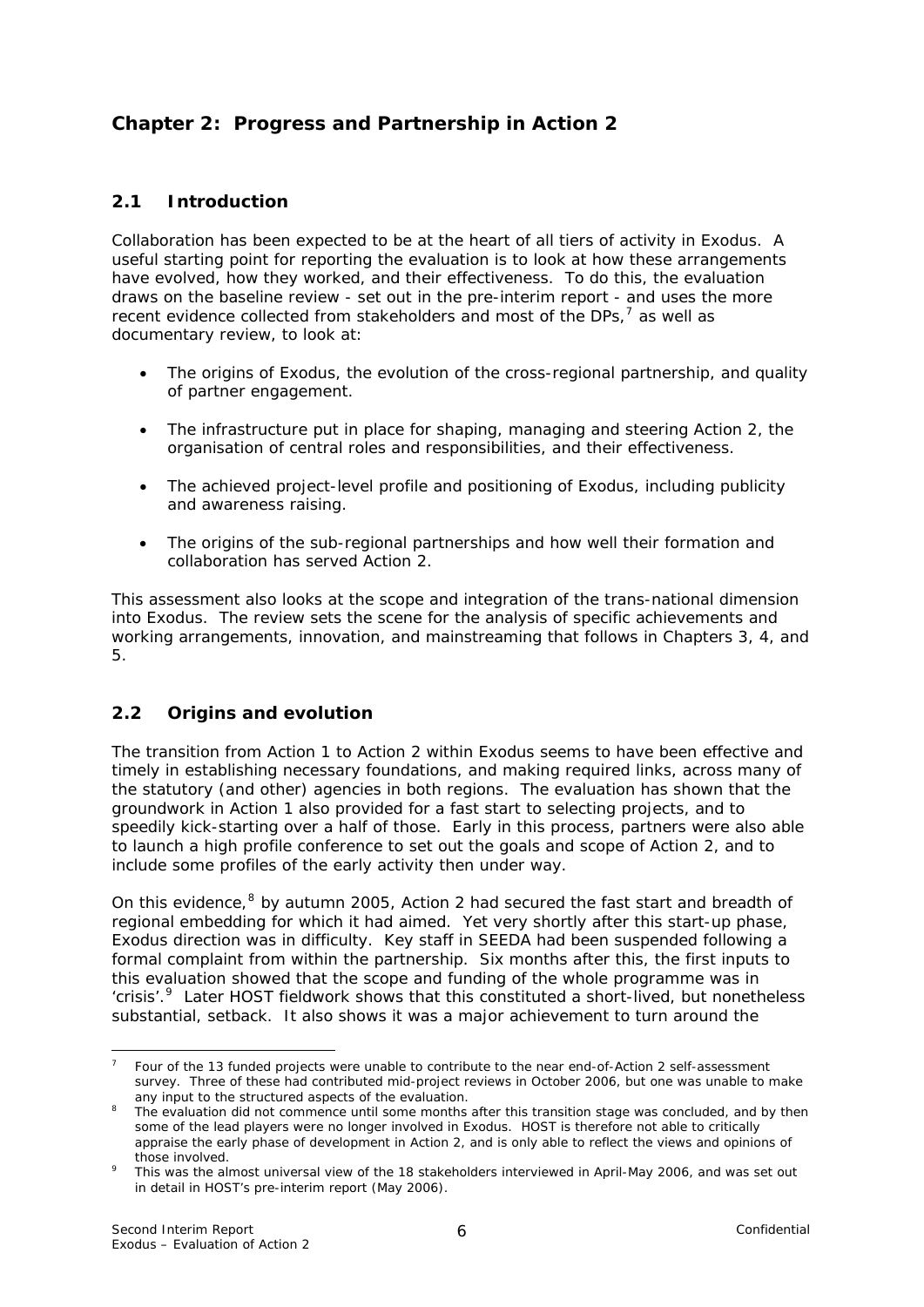programme, but these difficulties had ramifications, leaving an imprint on the programme which held back its effectiveness in some areas. These issues will be returned to later in Chapters 3 and 4, but questions remain as to how Exodus arrived in that mid-project position from what seemed a solid start across the partnership.

The evaluation was not tasked to review how Exodus was set up, or the processes involved in Action 1. These were reviewed separately from HOST - and before the commissioning of this evaluation. That assessment concluded overall that these arrangements were 'fit for purpose' and had established sufficient cohesion and collaboration across central partners to develop and appropriately position the DPA.

Some of the 'legacy' issues have been raised independently by stakeholders throughout this evaluation, and were seen by most of those closely involved in Exodus formation as having a substantial bearing on subsequent developments and the mid-project crisis. This evaluation is not best placed to appraise critically some of these issues, but they do need to be touched on here.

Whatever the mid-project difficulties in Action 2, the origins of the partnership, and the mix of partners, has proven durable. The Management/Strategy Group has seen changes of representation for just over a third of the early members, but these have come mainly from re-organisation issues within several of the constituent statutory and other agencies. All central DP member agencies have remained engaged (in principle) in the programme.

Among those interviewed in April-May 2006, and again just over a year later, there remained considerable commitment to its success, and for most a willingness to continue to work together. Nonetheless, attendance at the Management/Strategy Group, and Working Groups, in the last 12 months of Action 2 has been falling. If this is a reliable guide to the quality of engagement, it would seem that in some of these partners this seems to have eroded in the last six months of the programme, and since the restructuring was put in place. This does not seem to have affected the smaller membership of the Executive Group. In the wider partnership, there now seems to be a smaller core of Exodus partners who are driving much of the decision-making, with others less engaged by default. One of those who has attended just one Strategy Group meeting, and no working group meetings in the last nine months, commented that:

*'…the seat of decision-making now seems to be the Executive (Group)…the rest is just rubber stamping and general discussion on issues…and perhaps that's as it needs to be to get things done'.* 

Others have also commented on a smaller core of partner agencies now being seen to *'…be at the heart of moving Exodus on'*. This core is very similar in composition to those agencies who took an early lead in the ESF bidding processes, and in shaping the early stages of Action 1.

This is not to suggest there has been a failure in wider collaboration in the period covered by this evaluation. Indeed, the ability of the partners to forge and agree a restructuring of the programme midway to accommodate the funding and associated challenges is a testament to a continued commitment to the vision of Exodus, and the potential for linking outcomes with practice. The evaluation suggests that while much of this enthusiasm remains, there has been drop-off in active engagement from some partners at a time when other pressures have been particularly demanding, and there has been seen (by some) to be less scope for influencing the final stages of Action 2.

An important part of the Exodus vision has been its bi-regional focus. Most stakeholders have welcomed this focus as a way of testing more models of practice. In particular, it has been seen as an imaginative response to exploring the South East-London links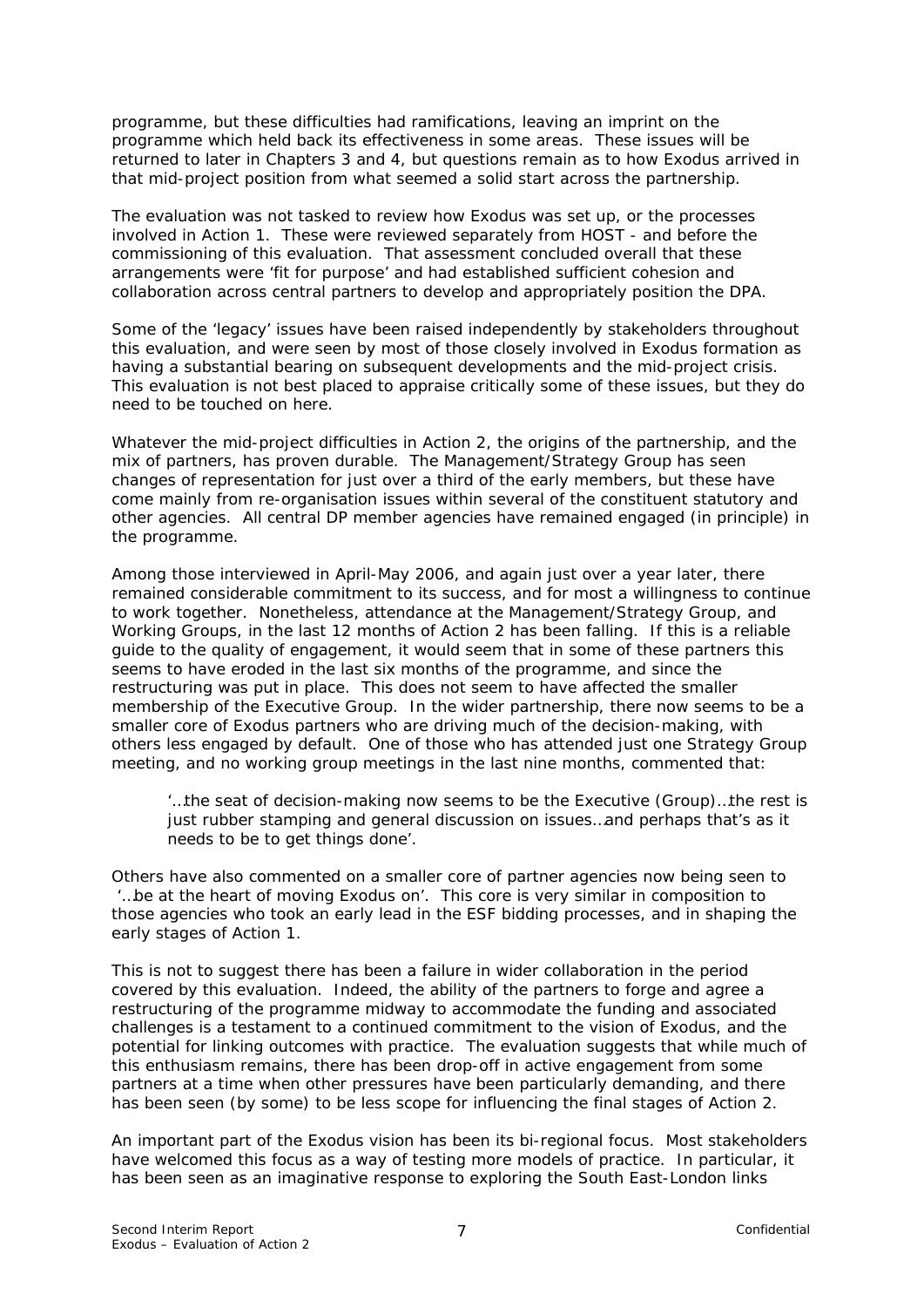likely to be inherent in any roll-out of delivery lessons and models. However, the baseline interviews suggested that at the midway point of Action 2, there were some residual tensions between the two regions. Later interviews in the evaluation suggest a perception at least among some partners outside the respective RDAs that these remain.

Well-placed stakeholders in the south east indicated that, at the outset, Exodus was envisaged as a smaller-scale, and by implication, more easily managed programme. With the move from one to two regions, and the involvement of a wider range of agencies, the project grew substantially in size, complexity and scope, with one interviewee observing: *'…it just grew like Topsy and in the process doubled its available budget'*. Some felt that this expansion was opportunistic and funding-led, and did not take sufficient account of the proportionately greater demands on the central management of a bi-regional programme:

*'Two regions who were not natural collaborators was always going to be a tough nut to crack in holding down the brief and purse strings,…but the bigger it got, the more we expected the finding to go to the front-end (and not to central management). The surprise is that it took us as long as it did to find this out.'* 

Not all shared this view. Changes of representation also meant that nearly a half of the stakeholders interviewed in April-May 2006 and since were unable to reflect on such issues. Nonetheless, the consensus view was that by the end of Action 1, Exodus had become a highly ambitious project, with an extensive range of activities envisaged in Action 2, and with a substantial central management challenge which some felt it was not well placed to address.

Put together, the evidence suggests that the movement from what had seemed a secure and fast start to Action 2 to mid-project crisis stemmed from an over-ambitious approach to collaboration at the top of the partnership, and a flawed model for executive management. Many of these issues were rooted in early decisions about the central support and infrastructure needed across a very wide partnership - issues reviewed below.

## **2.3 The infrastructure of Action 2**

Like many other aspects of the programme, the infrastructure for managing and delivering Action 2 in Exodus has changed over the last two years. Recognising the need for appropriately diverse and devolved arrangements which were consistent with the considerable breadth of the cross-region partnership, a tiered approach to project organisation was set up. For the first half of Action 2, and until summer 2006, this involved:

- SEEDA as lead partner, working with EISS on monitoring, claims administration and ESF technical advice.
- The cross-region Management Board bringing together the lead partner, statutory agency and other partners, and EISS as the in-project monitoring and coordinating team. This had terms of reference which provided for the Board to operate in an oversight and executive role in reviewing and shaping the programme.
- A series of formally constituted technical Working Groups with specific terms of reference, reporting to the Management Board, and operating effectively as development and advisory groups to the Board.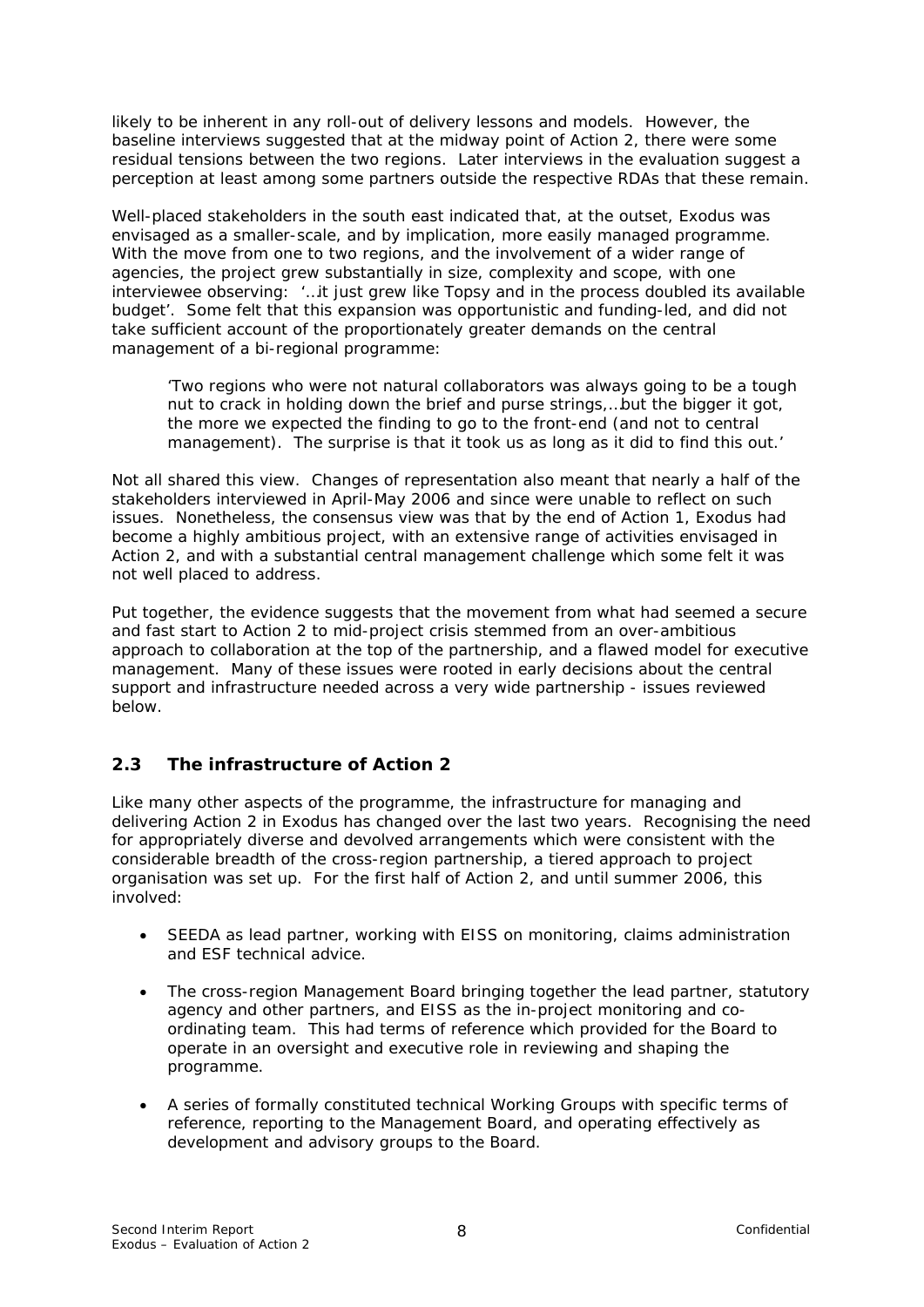<span id="page-12-0"></span>• A cross-(local) DP network set up for the London projects, and including a separate practitioner group to bring together those involved at the front end of Exodus delivery. No parallel group was (then) set up for the south east projects.

Since summer 2006, the arrangements have been modified to establish an Executive Group taking over a part of the oversight role of the Management Board, and particularly on financial review. The Management Board was effectively reconstituted as the Strategy Group, and with its membership subsequently extended to include two representatives from DPs, and local authority expertise. Later, an embryonic network was also set up for the south east DPs.

**SEEDA as lead partner**: The issue of SEEDA's roots as lead partner has been touched on earlier. In mid project, there was widespread concern among partners about SEEDA's track record in undertaking this role.[10](#page-12-0) The origins of the decision for SEEDA to take this lead are obscure, with different stakeholders engaged at the bidding stage not always reflecting consistent views. With all of the key personalities in SEEDA and the LDA having moved on, there was no basis for the evaluation to test out these views.

Where there was some consistency was in the view among founding partners that SEEDA leadership came about: *'…effectively by default'* and largely because other potential, and possibly better placed, agencies were unable or unwilling to take it up. Each of HMPS, NOMS and NPS were said to have considered taking on this role, but felt they were unable to do so. In particular, NOMS was said (then) to be: *'…at too early a stage of development to take it (Exodus) forward'.* This has not led to tensions between these agencies, and as Action 2 approached its conclusion, at least one was acknowledging its gratitude to SEEDA for taking on the central role.

There is no suggestion that SEEDA took up the central role reluctantly, or with anything less than a strong commitment to the project. Indeed, at least one stakeholder concerned with the formation of the partnership felt key staff then with SEEDA were very keen to take the opportunity presented by others not feeling well placed to take on the role. However, some of the same stakeholders felt that this was not accompanied by a realistic assessment of SEEDA's expertise, and in particular their lack of familiarity with the criminal justice system in general and correctional services in particular. One key partner commented:

#### *'It was clear from the outset that SEEDA did not understand how commissioning the project was going to impact on correctional services.'*

Others felt that either SEEDA, or the staff then engaged, had a lack of knowledge of managing large-scale, multi-agency, ESF-funded development projects, and had little appreciation of the level and nature of the demands likely to be placed on project direction and oversight. In mid-project, a majority of those who were central stakeholders to shaping the programme reported they had early doubts about SEEDA's capacity and capability to take on the lead partner's tasks. One well-placed stakeholder noted in May 2006 that at the outset they had felt SEEDA was under-estimating the knowledge and experience required to keep the DP *'united and on task'.* Others felt SEEDA: *'…had not taken account of the 'big hitters around the table'* and *'…definitely did not have the knowledge or experience to cope with the situation faced'.* 

What is less clear is whether these were issues of SEEDA capacity or capability. In the first year of Action 2, the lead partner had encountered a range of capacity challenges and seen considerable change in personnel. By late summer 2006, there had been three Exodus directors or interim directors, two project managers, and three senior managers with reporting responsibilities to the SEEDA Board for Exodus activities. By November

<sup>&</sup>lt;u>.</u>  $10$  This was reported extensively in the pre-interim report (May 2006) and these details are summarised here.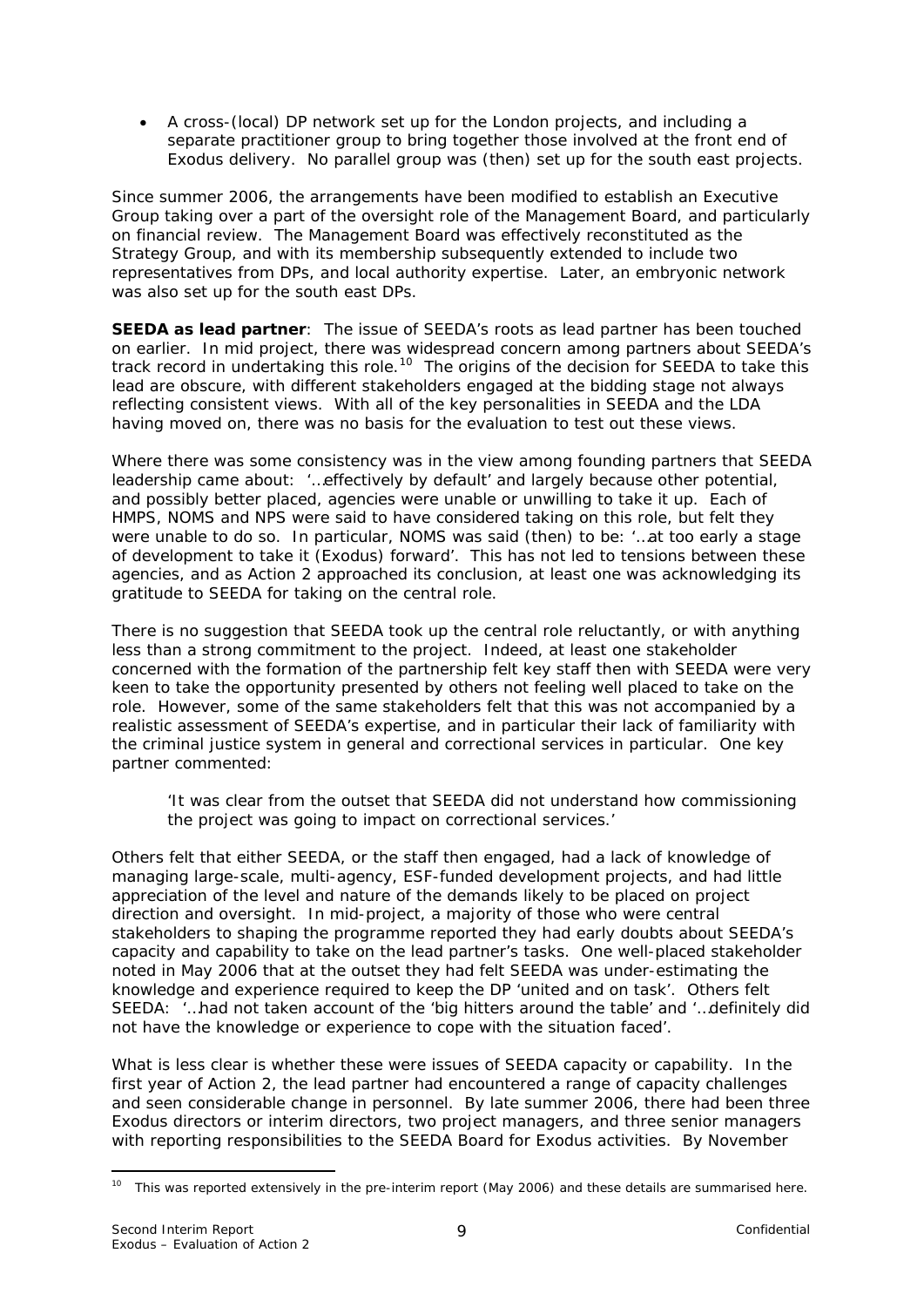2006, none of the SEEDA team supporting the lead partner role had been with the project for more than four months. In addition, posts for development staff, for Equal Opportunities and Employer Liaison, had not been filled – at least partly due to early decision-making delays in the (then) Management Board.

Some issues of capability were also raised at the mid-project review stage by stakeholders, with many centring on some of the staff who later left SEEDA. In addition, there were concerns about their ability to manage the critical relationship between SEEDA-EISS on Exodus monitoring, DP support and review. In May 2006, a third of stakeholders interviewed observed difficulties in this relationship, summarised by one as: '*critical and chronic'.* Others referred to: *'…significant tensions'* and to: *'…knock-on consequences of (earlier difficulties)…(which) have left a legacy of tangible distrust which no one seems to be airing'*. Another observed that SEEDA and EISS had a similar collaboration on another ESF project, which was running smoothly, and posed the question: *'…so what is it about EXODUS that seems to have gone sour?'*

By mid project, SEEDA's role as lead partner was itself in crisis. Key partners were concerned about capacity and capability in the central team then involved, and had limited faith in their ability to turn around communication problems in the partnership and other difficulties then emerging (not all of their own making). There was also (then) a concern that, following some early staff changes, SEEDA had not provided consistent leadership to the programme. Some partners then saw little prospect that this would change.

In fact, much has changed in the last 12 months. Under the stimulus of a (late) recognition of financial difficulties within the programme, SEEDA have introduced developments which have seen staff changes in the central team, and more robust engagement of senior managers in the agency. With the benefit of hindsight, early summer 2006 was the high point of SEEDA's difficulties as lead partner. Since then:

- SEEDA-EISS roles and relationships have become clearer and more robust. EISS played an active and supporting role in SEEDA's successful efforts to restructure the project, and hosted the 2006-2007 ESU monitoring meeting for Exodus. By spring 2007, both partners were describing their working relationship as solid, and in particular praised the engagement and efforts of their respective project managers and financial controllers in helping to ensure the programme remained on course.
- None of the stakeholders interviewed in May-June 2007 raised concerns about SEEDA's continuing role as lead partner, or about the quality of SEEDA leadership. Indeed, most praised the efforts and efficacy of the SEEDA-led reorganisation, and the new staffing arrangements. One very well placed stakeholder observed of SEEDA: *'…we have been very fortunate in the (senior) staff (now) involved'.*
- Earlier communications difficulties which had been widely reported a year before were not apparent among any comments by stakeholders in May-June 2007, with one observing that SEEDA had: *'…worked hard to put that all behind them'.*

As Action 2 approached its conclusions, stakeholders were consequently acknowledging the considerable achievement by SEEDA in: '*…taking the programme by the throat and turning around the finance'.* One note of caution was, however, sounded by a founding partner that while key staff in SEEDA had worked hard to re-engineer the programme and their own support to it, it was: *'… a great shame we came late to this…and why could we not have had this earlier'*. The evaluation (which commenced in March 2006) is not well placed to answer this question, but the roots would seem in part at least to be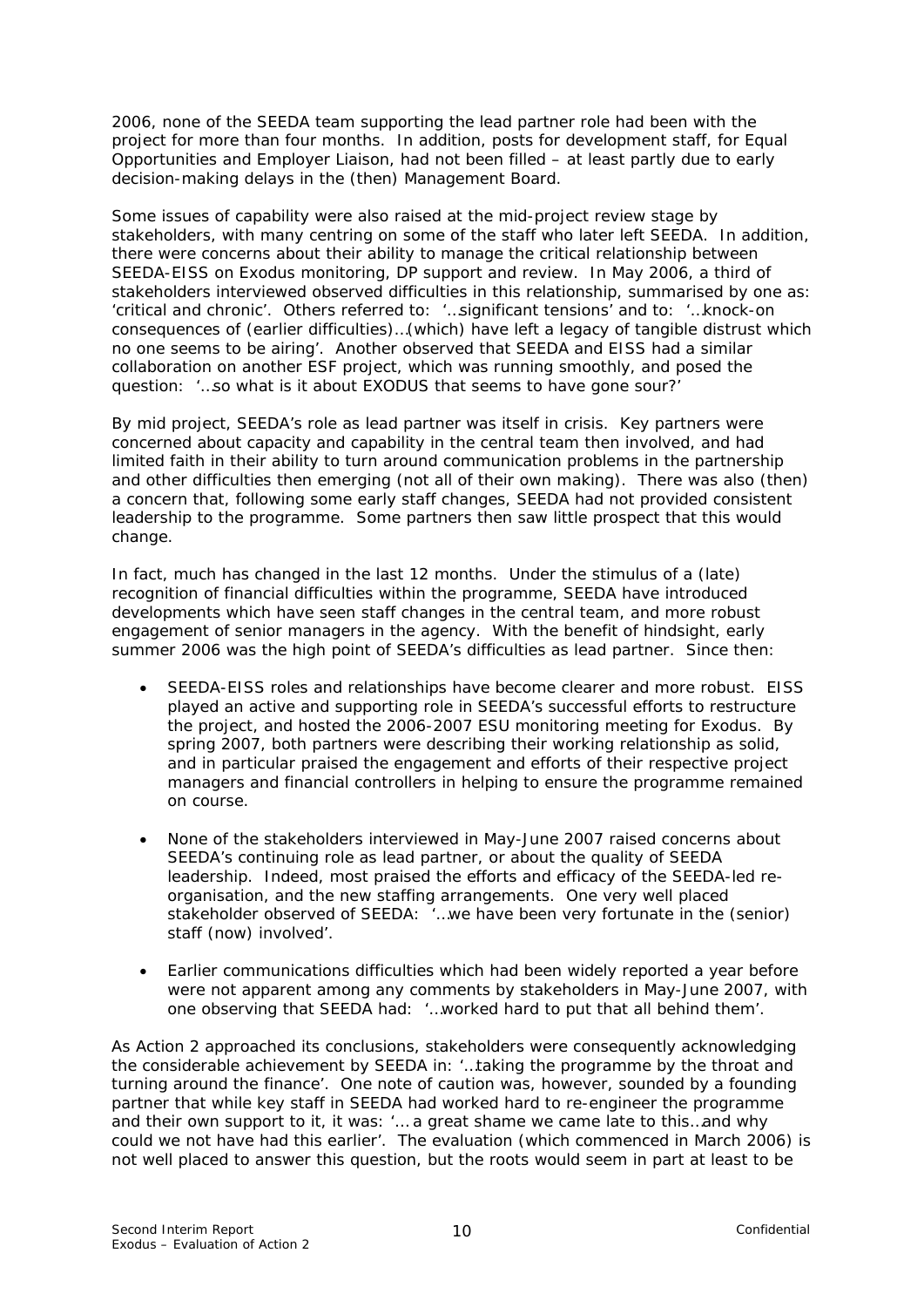with the governance processes and oversight arrangements put in place across the partnership, and notably with the Management Board.

**Management Board/Strategy Group**: The group has met quarterly since its inception, the frequency of these meetings remaining the same when it was reconstituted as the Strategy Group. This frequency was described by SEEDA as: '*… reflecting the best that could be expected of busy people…to keep their involvement and commitment'*. With 23 agencies involved, this has been a very large group, and staff changes have seen volatile membership. As noted above, attendance has dropped after it became the Strategy Group. The impression of some volatility is reinforced by the fact that its chairmanship has changed four times in the first 14 months of Action 2.

By mid-project, members were almost universally unhappy with the way the (then) Management Board operated. Interviewed in April-May 2006, virtually all stakeholders saw the Board as substantially ineffective, with discussion and decision-making constrained by a combination of its size and organisation. One stakeholder summarised the issue as:

#### *'…the dynamic of the Board has been lost due to its scale - and this has not helped bring the programme (Exodus) to life for these partners'.*

The terms of reference for the Board made it clear it was expected to act as an executive steering group. However, by spring 2006, most of those interviewed felt it had failed to demonstrate this role, weakening the expectations for effective governance of those forging the project. In mid-project, this executive group for Exodus was commonly seen as: '...incapable of providing clear necessary direction to the project'. These difficulties had been recognised by SEEDA as lead partner, with attempts to bring the Board together as a working unit through 'briefing days'.

These measures, while valued by members, seem to have had limited success. HOST's pre-interim report concluded that the Board was too large to be able to drive forward a complex project, and post-inception additions to that membership had made it even more unwieldy. There was also (then) some evidence of a lack of cohesion among members, and one founding member commented: *'(There are)…only a few people who seem to be able to think about the project as a whole'*. While there was a shared and demonstrated common interest in achieving success in Exodus, there was little sense of a common understanding and vision about how the Board would help to support this. Members commented at the time: *'…(the Management Board) does still not convey a sense of a shared endeavour…rather a gathering of personal interests'*.

The early assessment of the evaluation was that information support to the Board on project finance and activity (from DP monitoring) had not supported members well. This had impaired the quality of discussion and review, and with some reported lack of discipline in agenda management. One stakeholder summarised views expressed by others as:

*'…it seems to have had a circular agenda - coming back to things already decided …and this is really disempowering for members. It is also not strategic and not very good at engaging others in the project'*.

The pre-interim report set out a number of specific concerns about discipline within, and the dynamics of, the Board, and these are not repeated here. It also concluded that this had frequently resulted in key issues of project steer deferred for further advice, or with decisions held over to the subsequent meetings. With meetings held at three-monthly intervals, this has seen significant effects for some issues such as an agreed statement of direction for DPs on Equal Opportunities, and specifications for the central employer liaison and brokerage posts later.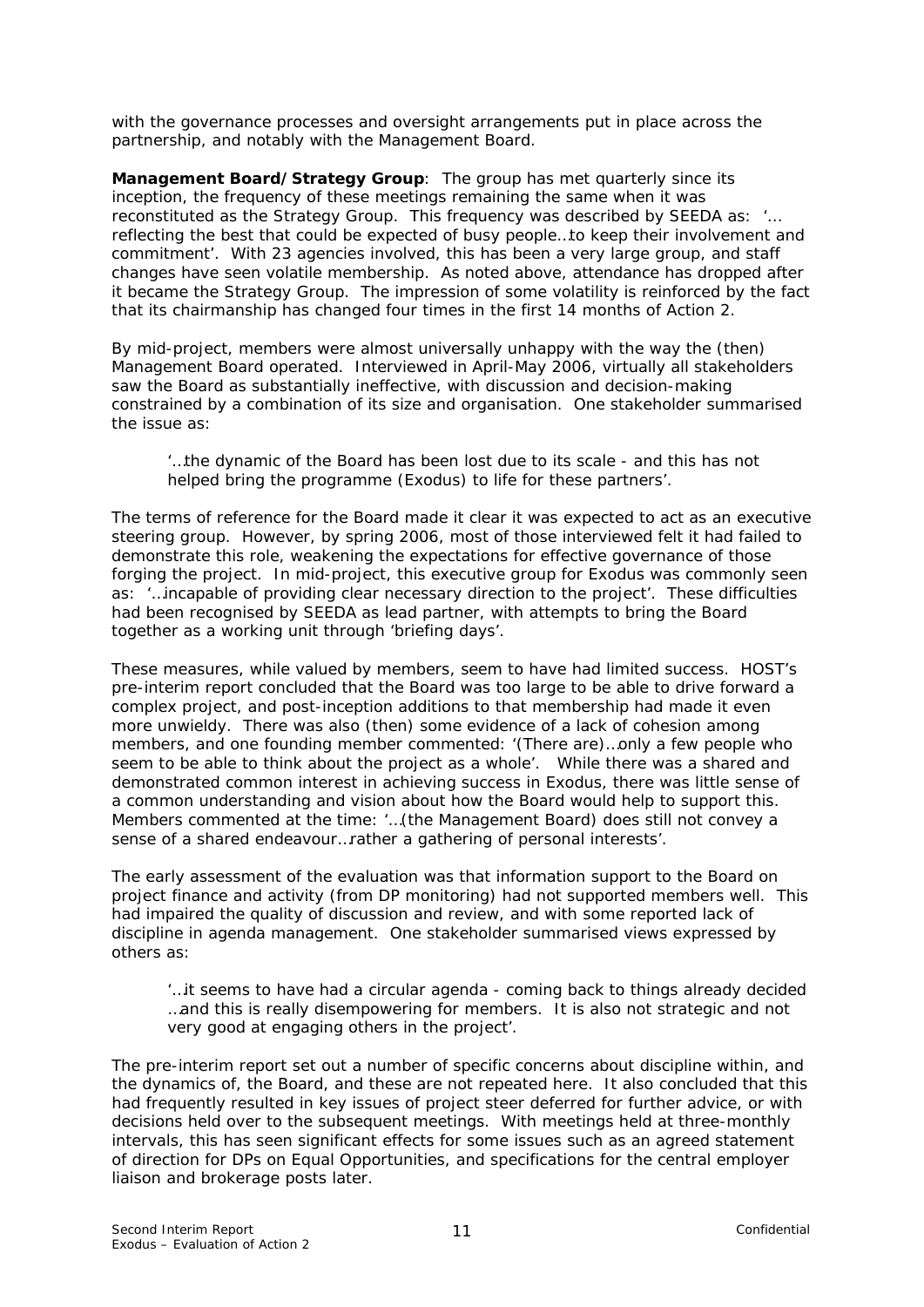Not all mid-project opinion among members had been adverse. However, it was notable that some felt the Board had become:

#### *'…a useful talking shop bringing together people who don't get a chance to meet in this way'.*

Whatever the value of such a discussion forum, such a role fell some way short of what was needed for the governance of Exodus. Others endorsed this assessment with, at least one commenting that this discussion focus had sapped energy and enthusiasm:

*'The time spent on fruitless, endless debates about structure that have dogged the project since the formation of Exodus, (and) …would have been far better spent in ensuring the effective management of the projects'.*

By mid-project, Exodus consequently had an executive partnership arrangement which was dysfunctional. Critically, it had failed to operate in an oversight role to the programme, and its apparent emphasis on discussion over decision-making had seen some important issues of focus, support and steer to front-line delivery substantially delayed. While some key members individually were clearly aware of the shortcomings of the process, the unwieldy nature of the Board meant that it seemed powerless to act itself on these. The critical change seems to have come only when senior staff in SEEDA not engaged directly in Exodus became aware of the critical mid-project funding situation.

Subsequently, and as a part of a package of reforms aimed at tightening oversight and the governance of the programme, the Management Board became the Strategy Group, accompanied by the creation of the Executive Group. This division of tasks has much better supported the second half of Action 2. A review of documentation and the stakeholder interviews of May-June 2007 showed:

- The Executive Group had met more frequently, and with a clear focus on financial and associated oversight. Initial efforts to embed the new arrangements for overall direction of Action 2 had proceeded to the proposed timetable. By early autumn 2006, the new arrangements were in place, and with the smaller membership of the Executive Group building on earlier working relationships and the foundation established during the reshaping process for Exodus.
- By autumn 2006, key decisions necessary for the new arrangements had been agreed by the wider partnership. This included the new division of roles, financial oversight, and revised reporting requirements for monitoring information completed to schedule. Doubts expressed by partners as late as May 2006, that SEEDA would be unable to secure a consensus across the wider partnership for this division of tasks, proved unfounded.
- Financial review, and associated risk assessment, became an important focus for the new Executive Group. This seems to have operated effectively, with status summaries and associated issues being raised with the Strategy Group. While some stakeholders have come to see the Executive Group as: '*…the de facto core of Exodus and the decision-makers'*, there seems to have been a clear division between oversight (Executive Group) and decision-making issues being referred to the Strategy Group. The decisions to seek a six-month extension to Action 2, and to establish clearer guidelines on eligibility regarding short-term offenders, are illustrations of the referral arrangements.
- The (new) monthly frequency of Executive Group meetings has also proven effective, although at times the alignment between the timing of Executive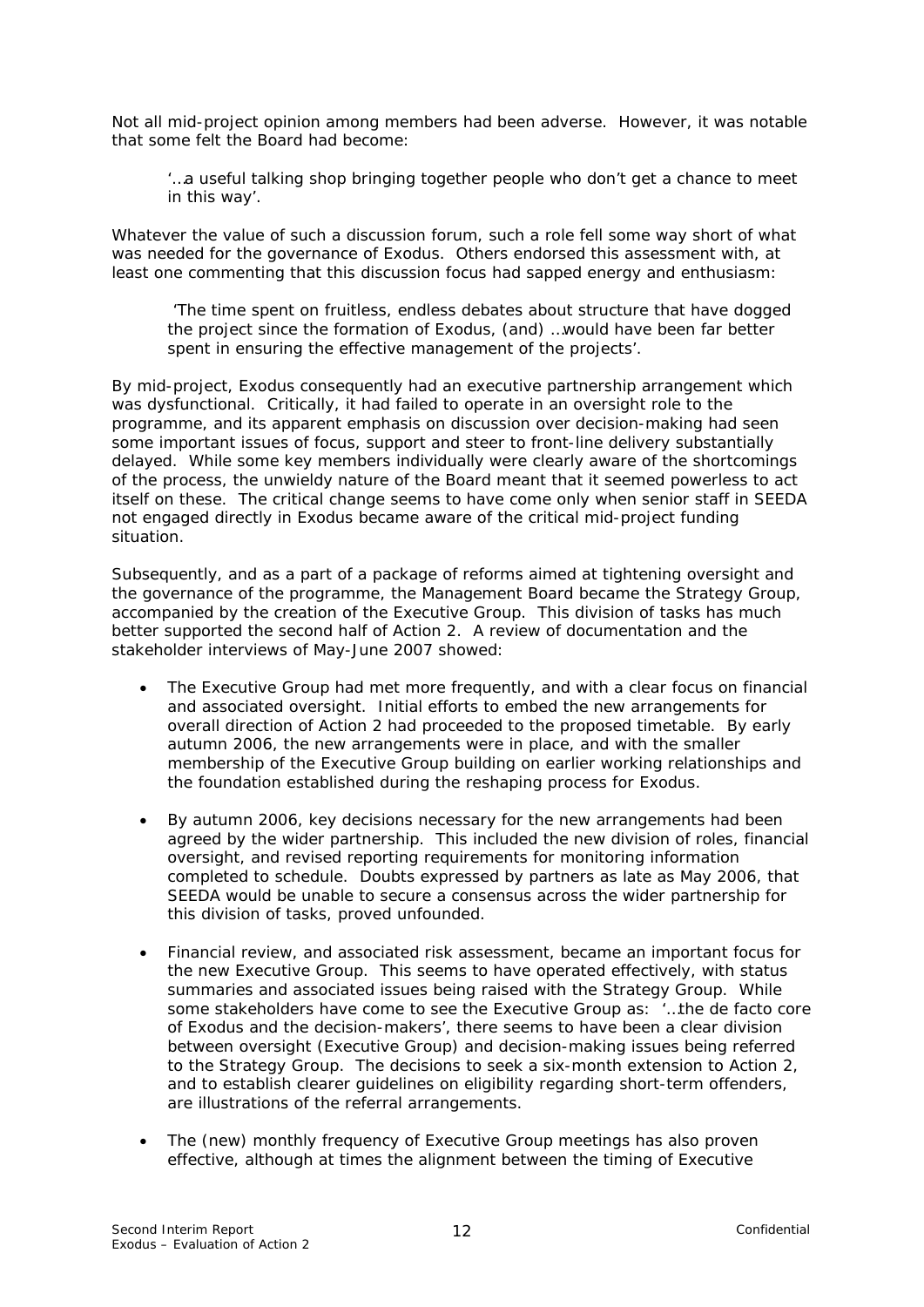<span id="page-16-0"></span>meetings and the next Strategy Group does seem to have seen some protracted decision-making, notably for the Action extension.

In general, partners have welcomed the role and effectiveness of the Executive Group, although there remains some evidence of a lack of transparency in its review arrangements among some stakeholders. What is less clear is if these developments and the reduced role have benefited the Strategy Group. The stakeholder review process in May and June 2007 did not provide clear messages, not the least because some of the members involved had attended only one Group meeting, and in two cases, no Group meetings.

Among the more regular attendees (three of which were also Executive Group members), it was observed that:

- The Strategy Group had adapted to the need for joint communications between itself and the Executive Group, with the common members supporting the working arrangements well.
- The introduction of representation from two of the local DPs and from local government was also welcomed. The DPs in particular were thought to have added a new dynamic to discussion and also provided valuable feedback on local-level activity and arrangements.<sup>[11](#page-16-0)</sup>
- There was also felt to be more tightly controlled agendas and more discipline from the contributions among members, with what one called: *'… a more structured approach to working and decision-making'.* This was felt to be evidenced by the inputs made to decision-making on the proposed extension arrangements for Action 2 which another felt to have been the major focus of post-January work.
- Two of those interviewed also felt that there was a sustained enthusiasm for continued partnership working which could be built on. Another reflected this view, but felt this was true only for what were seen as 'core members'.

However, the May-June 2007 interviews also showed some continuing concerns with specific aspects of the working of the group, and in particular:

- The 'Strategy' Group was not seen by some of those contributing as very strategic. One well-placed observer commented of its discussions: *'…this has not been very strategic stuff…and I sense a lot of the members seem to be more confident talking about what are really tactical matters and not the bigger picture'*. Another felt that it was only very recently that the group had started to look at wider development issues and implications, and was concerned this was: *'…too little, too late'*. One cautioned: *'Where does the bigger thinking get done and discussed … not here (Strategy Group) and I fear opportunities are getting lost as people get busier'.*
- Although discussions at group meetings had been more disciplined and structured, it was felt by several of those interviewed that some inputs had been *'…rather off road, and wayward'.* It was suggested that some members did not understand well either the wider goals of the activity, or the nature of the ESFfunding and/or what was expected of it.

<sup>1</sup> <sup>11</sup> One of the DPs concerned reported that the case for their involvement had to be strongly put. Indeed, it was inferred that it was accepted on the basis that one or more of the DPs would withdraw if they were not granted representation.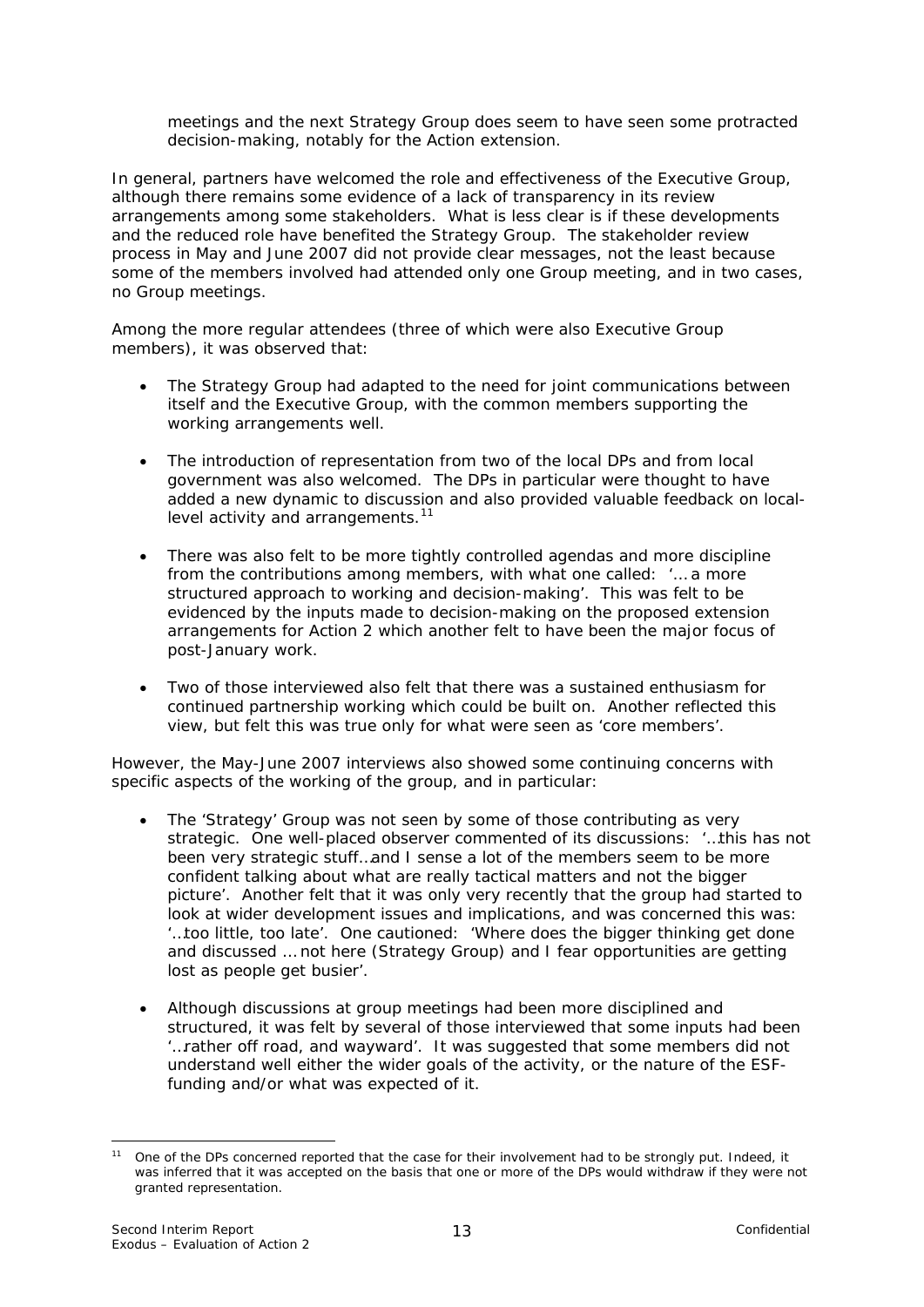- <span id="page-17-0"></span>• Two of the interviewees who had been closely involved with the formation of the programme suggested that there remained too little cohesion in the group. One added: *'Two years on, some partners are still not very clear about what they want from Exodus…for a few, there does not seem to be much commitment to owning the situation.'*
- There was some concern that the coherence of the group was affected by lower attendance, and that for some key partners this raised questions about the future viability of a bi-regional approach. Several drew attention specifically to the lower profile from LDA, with one concerned that *'…(the LDA) seemed to have just drifted away'*. [12](#page-17-0)

Inputs from some members were also felt by others to lack realism. Three of those interviewed drew attention to the fact that:

*'…SEEDA still comes in for a lot of direct or indirect criticism … and it's usually the same faces. Too many of the partners just do not understand how the RDA's agenda fits into all this, and have unrealistic expectations.'* 

One regular attendee summarised the situation for the Strategy Group as saying that:

*'The whole partnership has not really moved on - it's no longer obstructing the process, but I can't see its adding very much either.'* 

The same interviewee felt that opportunities might have been taken to help build greater cohesion and a more strategic contribution through whole partnership development days, but although these had been raised as a possibility, they had not taken place.

Put together, the evidence suggests that although membership of the group has been usefully widened, and its role more concentrated, the restructuring has come late in the process, and with Action 2 moving to a conclusion, there have been fewer opportunities for members to shape future direction. This, rather than any concerns with a diminished role, may underpin the weaker attendance evident since the group was formed.

**Working Groups**: An important part of the Exodus infrastructure was the establishment of Working Groups with formal terms of reference, and each centred on a specific themed activity for partnership working. HOST is not able to reflect on the early operation of these groups, although the April-May 2006 interviews suggested these were characterised by early effectiveness and a clear contribution of Working Groups to developments in Action 2. In particular, the pre-interim report suggested clear ownership from those who had engaged with specific groups, and for most Working Group members interviewed, an awareness that they had operated usefully in an advisory role to the (then) Management Board.

This was not a universal perspective, with some differences between stakeholders, largely reflecting their contrasting experience of different Working Groups. Early concerns, where these emerged, related to:

• Diminishing attendance for some groups was felt by some to impair the continuity of their work. Others commented on the demands that groups placed on their time, in particular where they were members of more than one Working Group and the Management Board.

<sup>1</sup> <sup>12</sup> The LDA was among three of the previously interviewed stakeholders unable to make an input to the May-June stakeholder interviews. HOST confirmed contact details (telephone and e-mail) and later raised the non-response issue with SEEDA in mid June.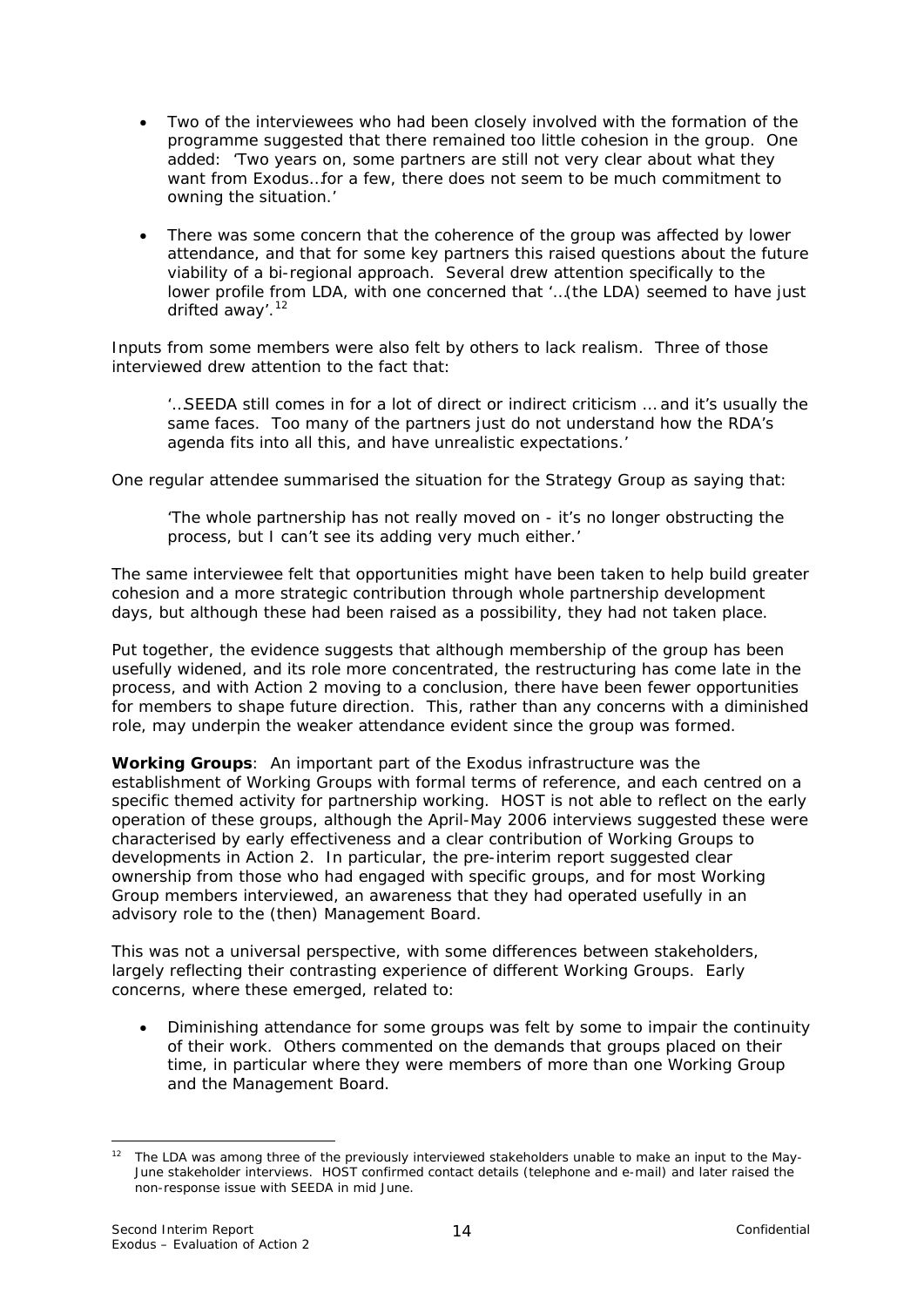- <span id="page-18-0"></span>• A sense of a *'loss of momentum'* reported from members of some of those groups. At least two of the groups were felt to have been struggling with an uncertain role, and less than robust leadership from some of the group chairpersons.
- In one group at least, there was concern that the breadth of membership was too narrow to reflect the scope of the subject matter. This group, and one other, were thought likely to benefit from more external members being appointed to extend the range of expertise.
- Concern that the development role of the groups was too heavily dependent on members' willingness to put in added effort. Development/liaison officers had been expected to be appointed to some groups to provide a 'staff' input and *'…the external eyes and ears of the group',* but were not put in place. Interviewees in those groups felt this had limited groups' capacity and inter-action with local DPs. This was seen to have particularly affected the Diversity and Employability Working Groups.

Later interviews suggested that for most groups, their contribution had been early in Action 2, and although most had in effect become what one called 'standing committees', there was a continued loss of momentum. Two groups in particular - Diversity and Research and Evaluation - had been especially affected by falling attendance, although for one of these, changes to meeting dates had: '*…made it more difficult for members to attend'*. One stakeholder observed that the practice in some groups of setting, or resetting, next meeting dates at preceding meetings set off a downward spiral of attendance: '*…if you miss one meeting, you miss the chance to affect the timing of the next'*. From the available evidence, the inputs most recognised from the working groups in the second half of Action 2 were:

- The Employability Assessment Tool, which was seen as a practical and valuable tool to support employment assessment and brokerage.
- The November stakeholder workshop held by the Research and Evaluation Working Group, which was valued by those group members attending: *'...it was really the first time the DPs came to life for me'*. Interviewed DPs also valued this event as a: *'…way of cutting across what was being done by co-projects … sharing some of the good ideas that were evolving'.*

**Development Partnerships**: The 13 local DPs have been centre stage in the innovation and delivery of Action 2. These projects were commissioned through an open tendering process, and achieved a fast start to commissioning. The start-up arrangements also provided for a very rapid commencement to delivery among most of the commissioned projects. $13$ 

These were important achievements, again building on Action 1 developments. However, not all selected projects were subsequently commissioned. Some 15 projects were selected following the selection process, but two of these had still not commenced delivery a year into Action 2, and were subsequently dropped from the programme: the very large 'Foundation Project' from the south east Prison Service, and the smaller-scale project proposed from HMP Woodhill. The failure to commission these projects, and notably the Foundation Project, has had a significant bearing on the subsequent development of Exodus, and is returned to below.

<sup>1</sup> <sup>13</sup> There were start-up delays to two subsequently commissioned projects arising from some clarifications on matched funding, and delays locally in putting together the necessary capacity and working arrangements.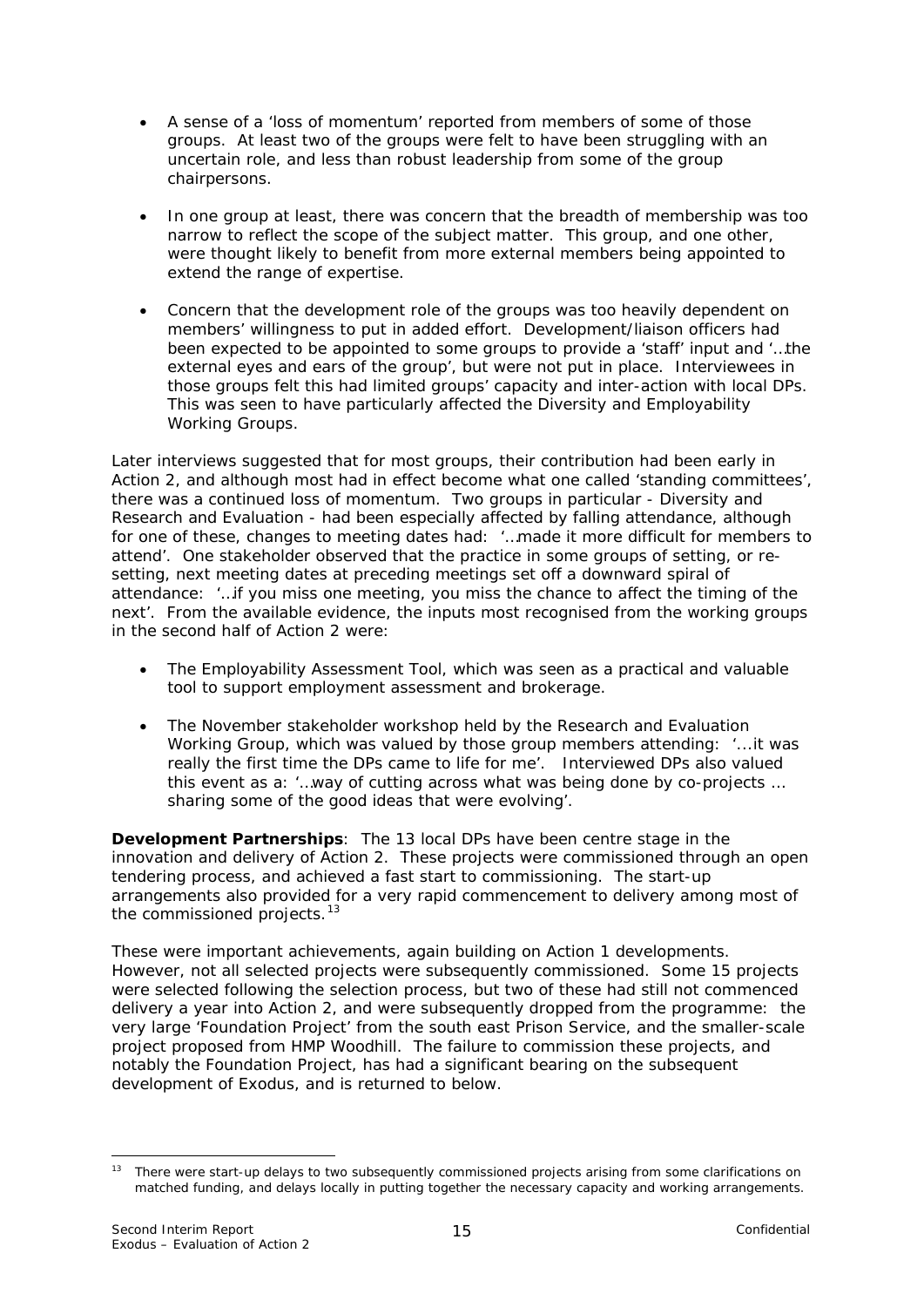<span id="page-19-0"></span>Chapter 3 (and Annex B) looks at the focus and working arrangements for each of the DPs, and their achievements. The focus here is on DPs within the wider Exodus infrastructure, and in particular commissioning, engagement, and intra-project networking. Much of the discussion that follows centres on the first of these.

**Commissioning and procurement**: The evaluation is not able to look at the quality of the commissioning process, but has reviewed the impressions from some of those involved in selection. While this was generally felt to be fit for purpose and leading to: *'…a good mix of imaginative and well placed projects'*, concerns were raised about the bidding process, and in particular:

• A lack of appropriate direction about project processes and working models. One stakeholder felt this process lacked necessary guidance to bidders, and reflected:

*'They were told to come up with ideas and to innovate. It doesn't work like that. You've got to give people more of a framework to operate in.'*

This was accompanied by what some felt to be inadequate briefing of bidders, and in particular concern about the south east briefing event<sup>[14](#page-19-0)</sup> which was seen to have generated: *'…a lot of confusion about bidding processes'*. One illustration was that the workshop (and written guidance) established a ceiling of £200k per project, but some bids were later accepted at much higher amounts.

- A rushed bid assessment and selection process, and in particular the time available to consider projects. At least one of those directly involved reflected that they were now: *'…not sure that the process was robust'*.
- There were also some concerns about the distribution of bids, and in particular that there were an inadequate number of bids from 'smaller organisations'. It was said by one interviewee that: *'…smaller organisations didn't get to know about Exodus and so didn't apply'.* Some also felt that the timescales did not encourage bids from smaller organisations that: *'…do great work, but do not have teams of bid writers'*.
- Uncertain quality and robustness in bid-level planning and preparation, and especially partnership building. In particular, there was concern about HMPS involvement in projects where, although there was approval at an area level and agreement in principle at a local level, some felt there was not the required level of local 'buy in' to ensure that necessary operational issues were addressed or resolved. It may be that the bidding timescales did not provide adequately for such development at local level, or favoured those bidders who already had such arrangements in place.

In short, some stakeholders felt that the procurement process, although compliant with ESF requirements, was rushed and not well matched to the need to generate well positioned and innovative proposals from diverse bidders well versed in the expectations of Exodus, and well placed to ensure effective starts in the limited timescale. Evidence also emerged that informal guidance to some bidders discouraged early attention to the disciplines needed to ensure that matched funding would be delivered in line with expectations. One successful bidder well versed in securing competitively bidded funds, although inexperienced in ESF, commented:

*'…we were told to get things up and running and spend the money as quickly as possible, and not to worry about match funding as this was going to be no problem'*.

<sup>&</sup>lt;u>.</u> <sup>14</sup> As held at held at the Holiday Inn in Guildford.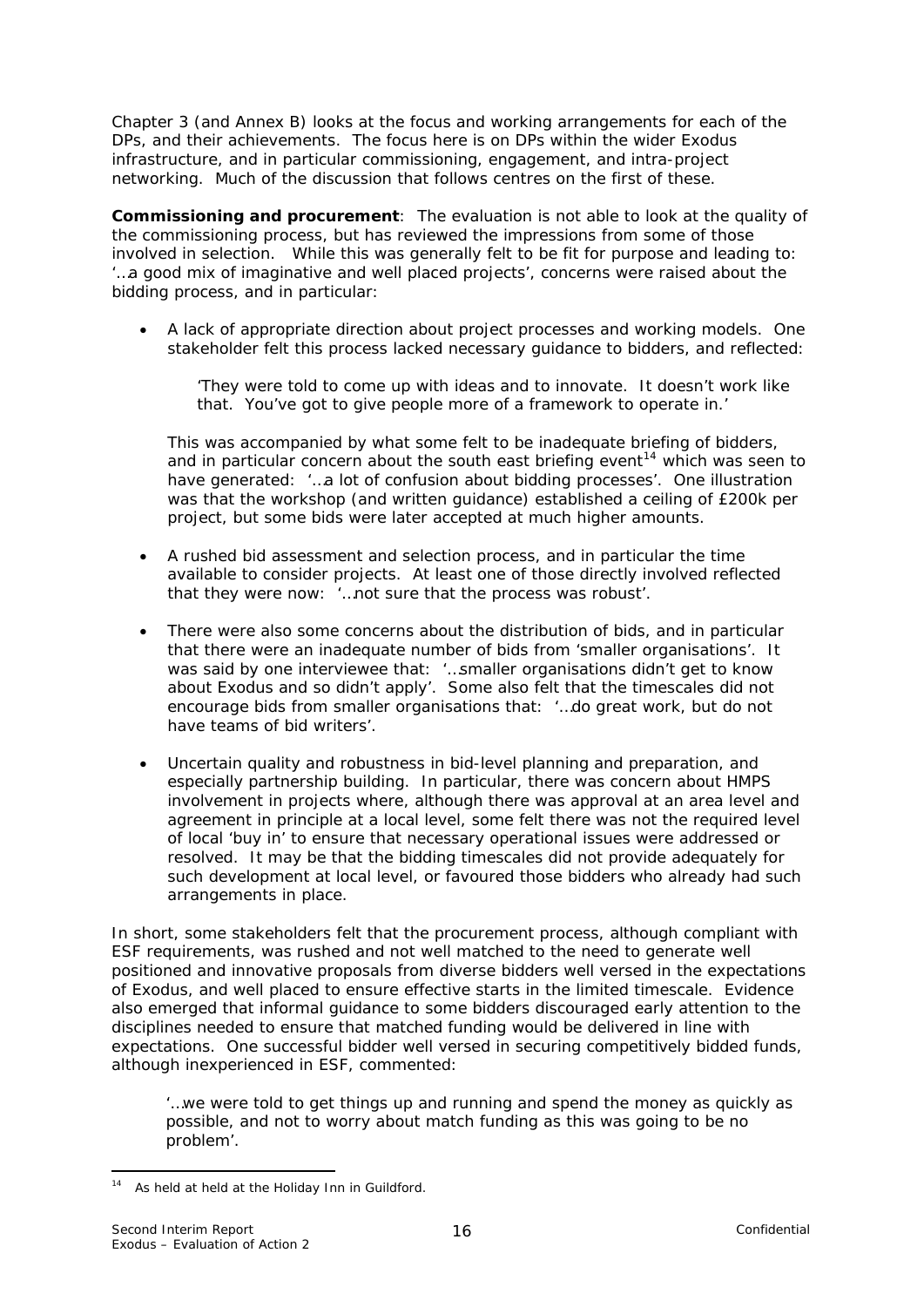Others seem to have had similar guidance, or otherwise made little preparation for ensuring that the basis of evidence required to show in-project matched funding against ESF requirements could be demonstrated. If this was a failure at the bidding stage, there is little evidence that any post-selection or pre-contracting discussions moved these uncertainties forward. Several stakeholders commented that those that were approved with a reduced budget were not asked to re-submit fully revised project plans or matched funding schedules. Others added that post-tendering, pre-contract, processes were ill-developed - an impression reinforced by some of the DPs later interviewed.

It is very difficult for the evaluation to review these issues. Evaluators were not in place when this process was under way, and little documentation was available to track the bidding arrangements and pre-contracting discussions. The evaluation is consequently dependent on retrospective stakeholder (and DP) impressions.

It is nonetheless difficult to escape the conclusion that there seems to have been either a lack of oversight of the whole procurement process, and/or some lack of confidence among those directly involved. There is some evidence that the quality of pre-selection guidance (and perhaps post-selection support) also had a substantial influence on the start-up of the two projects which were selected but not commissioned.

A number of stakeholders were in a position to comment on what subsequently became the non-procurement of the two projects to be led within the SE Prison Service. Not all were close to the process, and not all observations were consistent. However, it seems that the procurement of the HMP Woodhill project was initially delayed by changes of key staff, and some internal HMP tensions regarding the bidding process and project leadership. There also a suggestion that changes among key staff in the HMP 'region' may also have brought a more cautious perspective to establishing this project after it had been successfully selected. Whatever the case, the foundations of the project seem to have been insecure.

The viability of the Woodhill project later became caught up with the fortunes of the much larger SE Region Foundation Project. Here, there was no evidence of rushed thinking on the positioning of the proposed project, but doubt that it had not secured the internal endorsements needed, and in particular regarding publicly matched funding. This seems to have been an issue of internal sign-off within the HMP procurement team for the region. In the event, this led first to procedural delays, later to revisiting the viability of the project (and risk to HMPS SE), then to securing agreements on the evidence necessary to establish in-project matched funding. The process proved protracted, and although there was a high degree of confidence (in SEEDA) as late as May 2006 that the necessary assurances were in place, these proved insufficient. In late April 2006 - and nearly a year after the selection process - those marshalling the project within HMPS SE were cautiously starting to put in place secondments to support the project. In the event, the project failed to start because the re-organisation of Exodus in summer 2006 could not risk any further delay.

It seems notable that of the 15 projects selected, the two that were dependent on direct management (and procurement) from within HMPS SE failed to get off the ground. The evaluation is not in a position to unpick these issues. However, drawing on feedback from others better placed, it seems a combination of inexperienced bidding, lack of ESF knowledge, and rigid and risk adverse procurement processes (within HMPS SE) meant that these projects were unlikely to get off the ground, and were inappropriately selected. One stakeholder commented: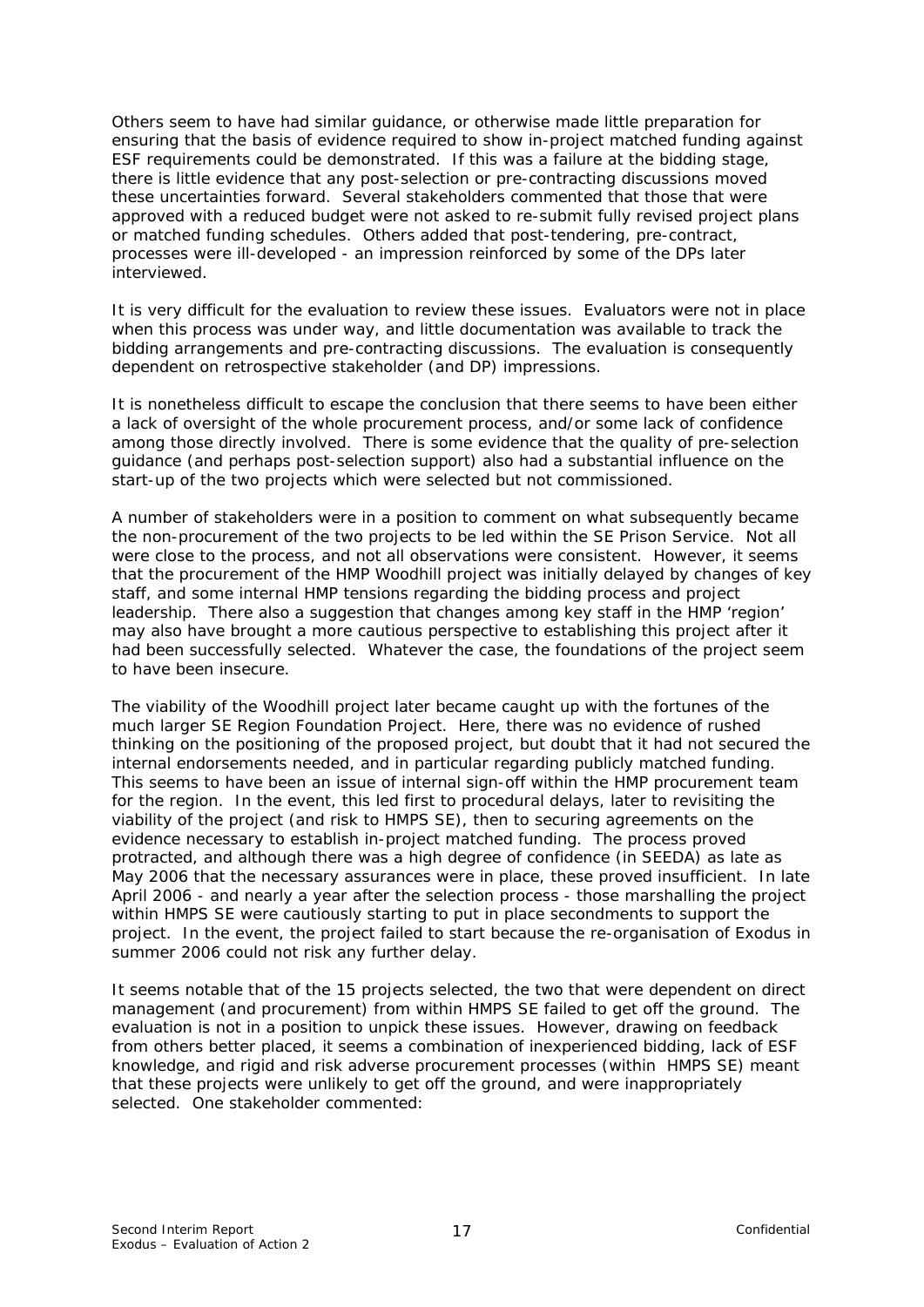*'…the (prison) service does not speak with a single voice, especially in the South East. There are some burnt fingers…and sensitivities. They are much more risk averse…if the bid (Foundation Project) was from the North West it would be running now.'* 

Both of the HMPS projects selected were also vulnerable to the uncertainty apparent midway through Action 2 on matched funding. One stakeholder close to the proposed project commented that there: *'…was an over-estimate of the ease of gathering matchfunding evidence'*, with too little timely attention being given to this issue. This emerged as a particular issue where projects were to harness significant inputs from HMPS staff, and where the required level of staff co-operation on evidencing matched funding (eg completion of SPARS time sheets and similar systems) was not articulated at an early enough stage.

The seriousness of this issue for the viability of Exodus in general, and these two projects in particular, became apparent long after selection and late in the process. The substantial delay to a situation that mid-project risked the continuation of the programme remains inexplicable. Certainly partners were aware of this situation only shortly before the April-May 2006 stakeholder interviews were conducted. It is not clear from documentation when SEEDA as lead partner was itself aware, although EISS reports that it had been raising these concerns about evidencing matched funding and overall assumptions since some months before. Certainly, stakeholders in April-May 2006 were perplexed about how such a business-critical issue for the whole programme should have taken so long to be identified. Even then, there was continuing confusion on how to address it. Interviewees anticipated then that the viability of some projects was at risk, and with at least one predicting: *'…we might end up losing some of the projects we can least afford to lose'.* 

**Engagement of DPs**: It was clear from the mid-project stakeholder interviews that few were aware of the relative progress and early achievements of DPs. The exceptions were with the two stakeholders with a significant engagement in the cross-DP Consortium set up in London.

A year on, the situation had changed, but not much. A key development seems to have been the inclusion of two DPs on the Strategy Group which, as has already been observed, was widely welcomed by those interviewed, with one adding: *'It's just a shame that we could not have got them on board earlier.'* Outside of these DPs, most stakeholders felt they remained ill-aware of progress in individual projects.

Reporting of project inputs and outcomes to the Strategy Group is not seen to have done very much to address this. The summer 2006 re-organisation set down a specific requirement for quarterly reporting by EISS from monitoring data. However, the requirements for this were vague, and EISS opted to provide a summary report against the Annex 5 statistical breakdown of the DPA. This was thought to offer continuity with earlier documentation and an ability to compare targets (where established) against progressive achievements. The Annex 5 data had very limited project-level evidence but focused on aggregated data across all 13 DPs.

In the event, stakeholders felt this was insufficient. EISS has sought feedback on how this might be enhanced, but the issue does not seem to have been resolved, and no specific feedback has been provided on stakeholders' requirements, or on alternative reporting formats. Discussions among these stakeholders suggests that the limitation is probably not the data, or the breadth of the information, but the lack of a quarterly commentary on the situation, gaps and recent trends across DPs.

DPs had also been involved in three of the Working Groups, although it was not always clear if this was on a standing membership or advisory basis. Where DPs were formal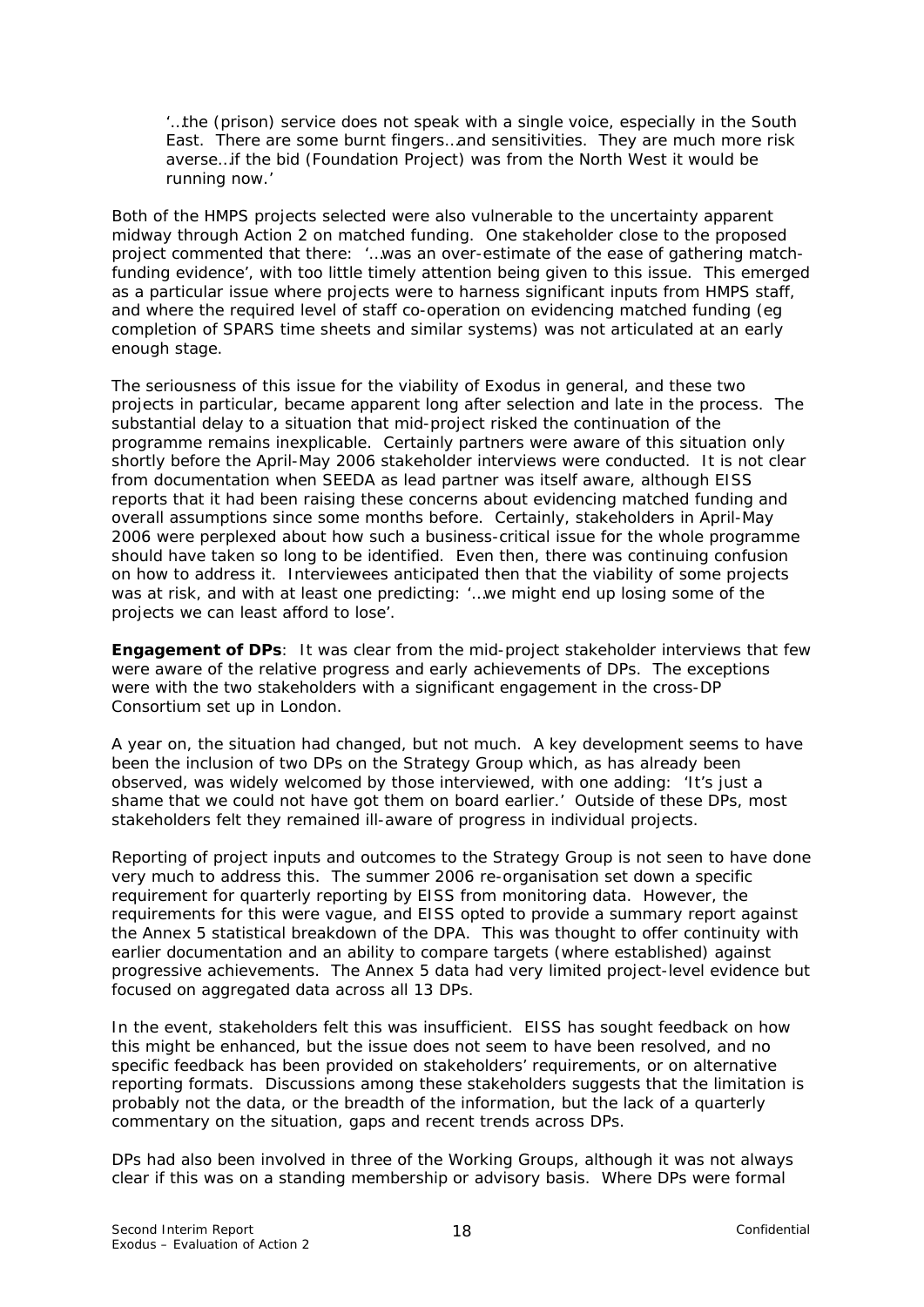members of Working Groups, attendance has been patchy - notably for the Research and Evaluation Group.

**Intra-project networking**: By autumn 2005, arrangements were put in place to set up an exchange process between the seven funded London projects. This was thought to be best focused on a network mechanism through a fixed programme of meetings to supplement any bi-lateral contact between individual projects. The network has met regularly since, predominantly at project manager level and under the auspices of HMPS London. A separate practitioner Working Group has also been established. The focus of the group has been information exchange and a review of good practice, and it has operated largely on a needs basis to, for example:

- Conduct a cross analysis (with EISS) of DP achievements, beneficiary characteristics and progress against targets.
- Establish a cross-London beneficiary review event with Exodus recruits sharing experiences and needs.
- Assess employer demands and perspectives on recruiting ex-offenders, and the scope for employer brokerage.

The events are seen by DPs as accessible, timely and helpful in identifying common ground and issues for development. The networking may well have also increased referral processes between these projects. Referral arrangements have certainly been put in place, including with one SE project, although it is impractical to assess if these might have developed without the network being in place.

In contrast, there was no such network for the SE projects until early in 2007. The need for such a network had previously been identified but had not commenced. This was an illustration of unrealistic expectations among stakeholders of the lead partner, with two partners commenting in April 2006 that they felt it reflected inertia on SEEDA's part for not organising such a network. The issue was raised again from the November stakeholder workshop within the evaluation, and was proposed in the interim report from HOST. Subsequently, GOSE undertook to provide pump-priming support for initial meetings of an SE network. At the time of writing, there has been limited time (and feedback from stakeholders or interviewed DPs) to establish the usefulness of the network, which is understood to have met twice.

## **2.4 The profile and positioning of Exodus**

Although this preceded the evaluation, it was clear that substantially early efforts were made to establish the profile of the partnership and Action 2 in the regions. This has seen:

- Significant embedding of key agencies in the formal partnership, predominantly through membership of the Management Board/Strategy Group. This has ensured that a diverse range of statutory and prospective funding agencies have had the opportunity to engage with the running of Exodus, and to be regularly briefed on progress and development issues arising. Embedding has gone beyond regional agencies, and through EISS's role in the NEON partnership there has been a presence on the co-ordinating group for similar EQUAL-funded development activities across England.
- External marketing to raise the profile of the whole partnership and DP-level activity. This arguably commenced with what was widely seen by stakeholders mid project as a successful launch event (October 2005) in London, to profile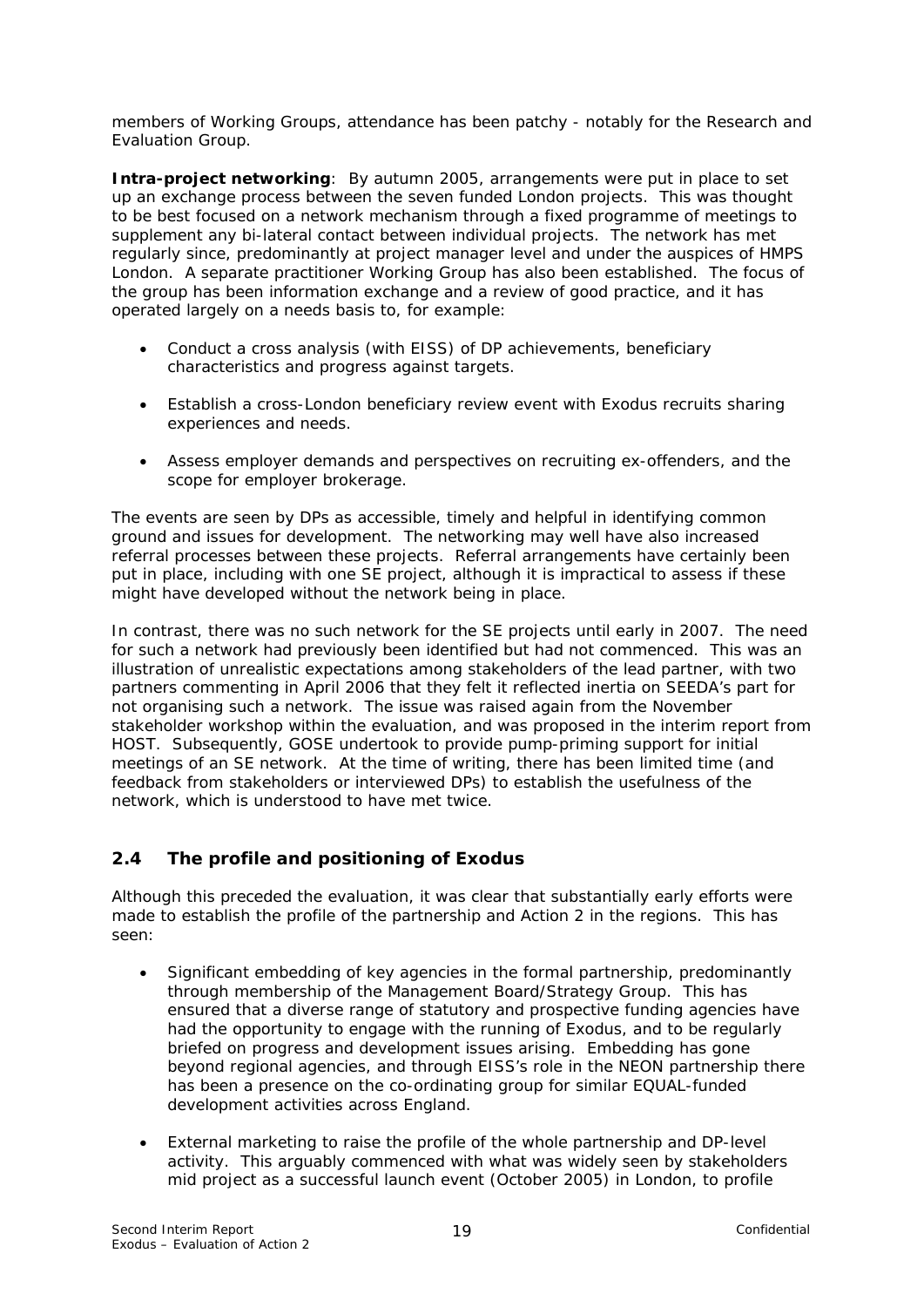<span id="page-23-0"></span>Action 2. Other marketing inputs seem to have focused mainly on the project website. This has not been regarded favourably. Stakeholder feedback in April-May 2006 suggested the site had been established late and was often slow to provide new and updated material. The same stakeholders in May-June 2007 suggested the site had become moribund, with SEEDA concerned that they lacked the capacity to make much of this as a marketing opportunity. In this, the visibility of Exodus has not been assisted by a lack of focus on the provision of adequate publicity materials and the failure to refresh and update the project website which now carries historic information about DPs,<sup>15</sup> although there has been some dissemination of innovative and effective practice through the National Equal Offender Network (NEON).<sup>16</sup>

There have also been issues of profile raising (and collaboration) at European level and through the trans-national collaborations, reviewed separately below.

The evidence suggests some early successes in meeting the Exodus goals to establish a profile for the project which would help to support sharing of practice and later mainstreaming. By mid project, it seems the direct marketing efforts were seen as having taken a back seat in Exodus organisation. Efforts at the time to start to develop a communications strategy were stalled, and have since progressed little further. The issue was raised again with the Strategy Group in autumn 2006, and a pre-strategy *communications framework* has been agreed among members, but has not developed further. In June 2006, SEEDA was suggesting that this might become a focus for extension activity in July-December 2007. Two of the stakeholders interviewed at the time felt that the communications strategy had: *'…fallen into a black hole'*. One saw this as a significant gap in what the Strategy Group had been able to achieve, although with the difficulties pre-dating this Group:

*'…we do not have a communications strategy to drive forward the profile (of Exodus) or wider links. This did not get put together right…and it has not been picked up since.'* 

The effects of this are not clear, and do not seem to be noticed by most other stakeholders. However, one of the founding partners saw the lack of this as a constraint on driving forward partnership efforts to share learning and help embed emerging better practice in policy thinking nationally, regionally and sub-regionally, and cautioned:

*'Times are changing and opportunities are going missed. Are all the right people engaged (in Exodus awareness) in national policy teams? I see some key people who are avoiding some of the messages and we lack a strategy to engage them.'* 

Stakeholders (and  $DPs<sup>17</sup>$  $DPs<sup>17</sup>$  $DPs<sup>17</sup>$ ) also raised one specific concern about the positioning and profile of Exodus. This seemed to centre on the issue of employer engagement. Two of the 'core' partners, and at least three of the other agencies felt that this had been presented as a critical part of the Exodus vision at the October 2005 launch, but that this had since been neglected. This proposed focus on active measures to raise awareness and facilitate change in employer perspectives (and employee selection processes) was seen then to have been widely welcomed. As early as May 2006, these stakeholders were suggesting such action in Action 2 was a cornerstone in sub-regional effectiveness (by DPs) in achieving successful outcomes for beneficiaries. There was then concern

<sup>1</sup> <sup>15</sup> This issue is being addressed by some DPs individually. For example, recently (April 2007) the City Limits SEO organised an event at HMP Winchester on reducing offending with presentations on how Southampton Exodus and Winchester CLIC were working on this issue. This was attended by 40 key staff, including

prison service and police personnel and the lord lieutenant who is the patron for CLIC.<br><sup>16</sup> See, for example, NEON E-Zine: http://www.equal.ecotec.co.uk/ezineassets/ezine3/neon\_issue1.pdf<br><sup>17</sup> At the 7 November stakeholde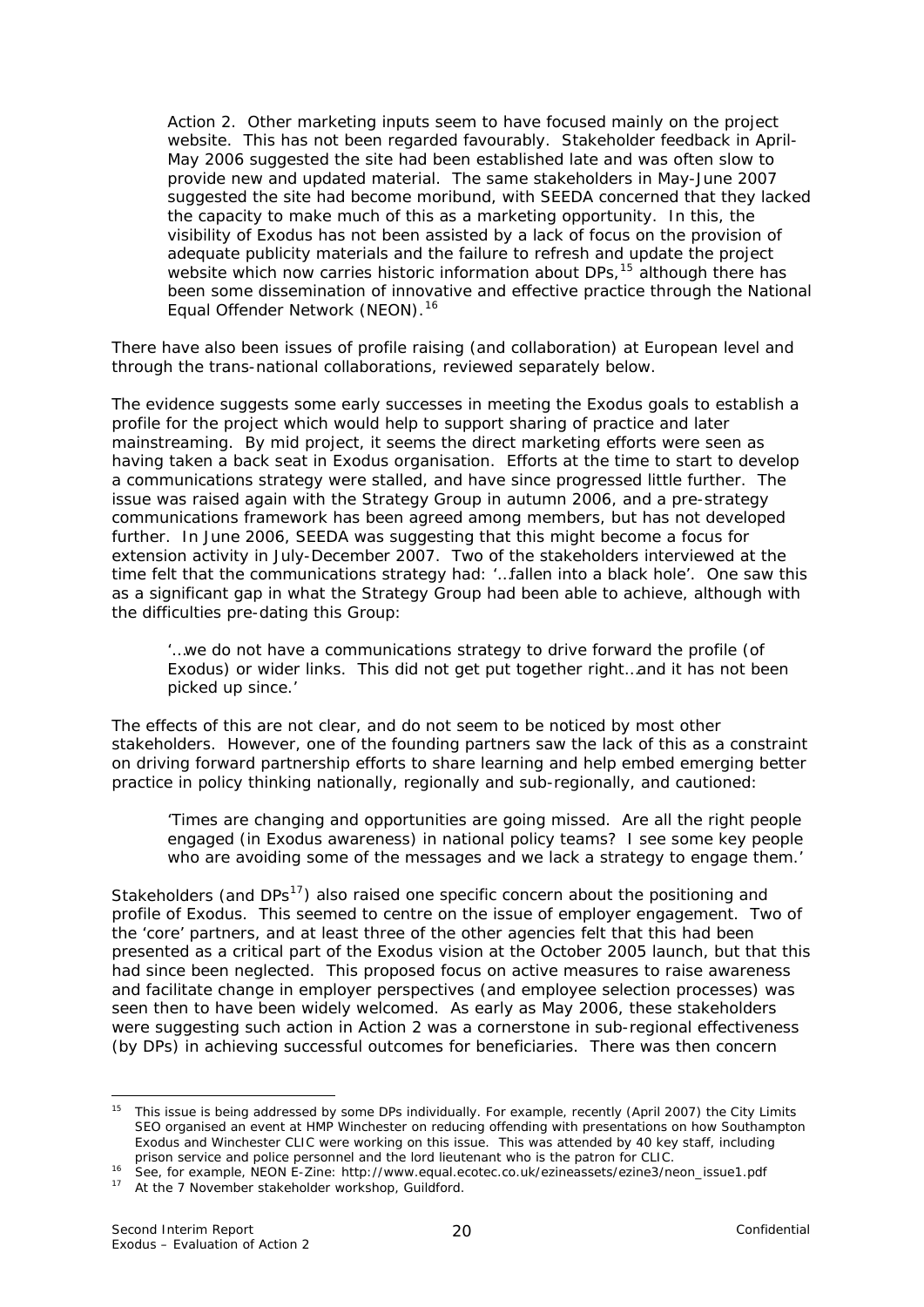<span id="page-24-0"></span>that with measures to support employer motivation, and cross-project brokerage not then being addressed, any effects with employers might be: *'…too little and far too late'*.

In the event, key measures to support this feature of Exodus delivery seem to have been casualties of the summer 2006 restructuring. In November 2006, lead partners of DPs almost universally raised concerns at the stakeholder workshop run as part of the evaluation, that the lack of a central resource to raise employer awareness and to propose contacts would: '*…put the emphasis on us to fill the gap…with everyone reinventing the wheel'*. Some then doubted that they had the expertise or capacity to fill this gap locally.

## **2.5 Integration of the trans-national dimension**

Exodus planned to work with nine trans-national partners in a framework of issues-based working groups helping to share experiences and develop: *'…models of interventions with prisoners and ex-offenders to enhance their employability'*. A subsidiary goal was to develop ways of working with employers to engage them more directly in the resettlement planning process, and exploring ways of supporting ex-offenders in the labour market.

There were also arrangements to work with trans-national partners in the NEON collaboration - which has also hosted an EQUAL exchange event, bringing together 18 national partnership projects. There was also a UK co-ordinated NEON seminar hosted by HMPS in London. Exodus partners have been engaged in these activities at lead partner or related level, but these events remain outside the scope of this evaluation.

This trans-national dimension centred on two parallel networks - HIDAK and CARVEL with some overlap in membership, and different focuses for development and review. Both were important features of the ESF-EQUAL funding, and in particular aimed to build on domestic arrangements for sharing situational and front-line practice by harnessing established and evolving national networks elsewhere. Specific goals were to extend the knowledge base to support national dissemination, to provide a comparative dimension to support policy evolution, and to provide a wider audience for mainstreaming effective practice.

The evaluation has sought only to review how engagement with these networks has integrated with the Exodus partnership,  $18$  and also any local level effects arising from that engagement (see Chapter 3) and contributions to mainstreaming (Chapter 5). At central level, nearly all of the interviewed stakeholders felt they had opportunities to engage directly in the trans-national dimension, and just over a half had done so. Participation was strengthened by the role EISS has played in trans-national coordination, and also helped greatly by the trans-national event co-ordinated by EISS at Leeds Castle (September 2006). Direct engagement by DPs was much more limited, although there is evidence of some direct sharing of some delivery models (eg Blue Sky) with trans-national partners. Partners to DPs have also in a few cases had opportunities to engage in these activities, notably for two of the selected DPs interviewed in the Leeds Castle event (see Chapters 3 and 5).

There have also been some bi-lateral links, including the October 2006 visit of Hungarian trans-national partners co-ordinated to include a meeting with one DP, and also to three

<sup>1</sup> <sup>18</sup> A wider review of engagement and some direct observation proposed in March 2006 was subsequently omitted from the evaluation in favour of further fieldwork in the UK. In September a further reduction in the trans-national review within the evaluation was agreed consequent on the budget reductions and restructuring.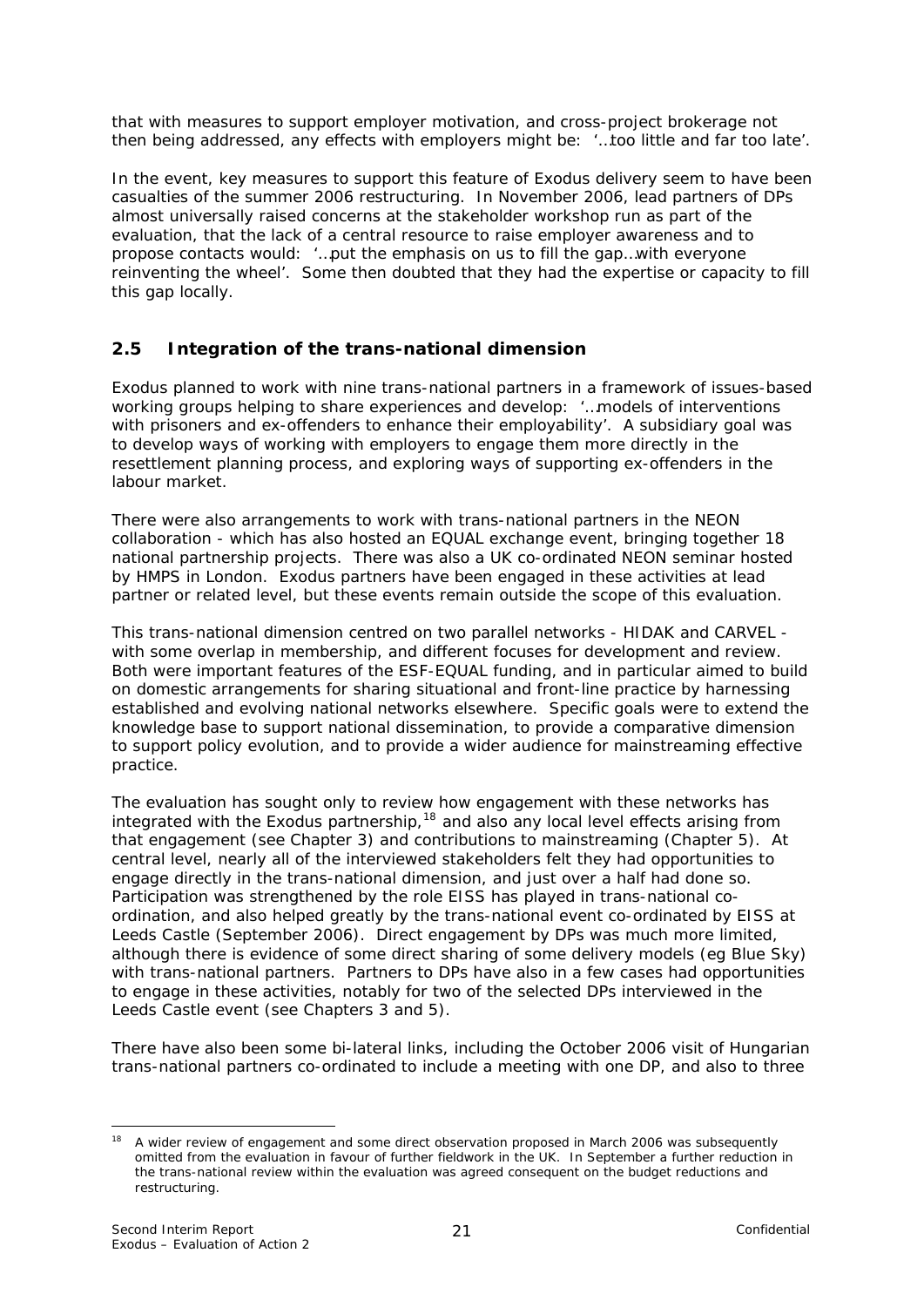partner prisons in London and the South East. There was particular interest in the St Giles Trust *Through the Gate* programme.

The quality of this engagement is less easy to determine. Chapters 3 and 5 look at this for DPs. Among central partners, most of those interviewed in spring 2006 felt adequately briefed of the scope and nature of these activities, with fewer feeling they were sufficiently well aware of DP activities in the south east and London. For some, their own engagement with trans-national events was highly valued, with one stakeholder reflecting on her travel to an early meeting:

*'I admit to low expectation of these sorts of cross-EU events…(but) this one really ticked. There was a lot of inter-change and I am taking some of the feedback I got from France and to my next working group on resettlement.'* 

Another felt that direct involvement had: '*…been time well spent - you get to rethink things you have taken for granted'*. One partner also added:

*'I don't know that I brought much away…but I guess it helps with confidence you realise that others are a lot worse off than the UK.'* 

#### **2.6 Overview**

Exodus has had a difficult and at times fraught process in much of the first half of Action 2, but has since been able to restructure many of its working arrangements. It has progressed from what amounted to a mid-project crisis in the partnership arrangements centrally, to a situation near the end of Action 2 of restored confidence in the project leadership and executive direction. Although in mid project there were widespread concerns about SEEDA's capacity and capability, and its critical relationships with EISS, it was these two partners who proved central to what one stakeholder called: *'…turning the project around'.* In summer 2007, many of these partners seem keen to build on the collaborations - a situation that would have been difficult to foresee mid project.

The fact that there were early difficulties may not be surprising, given the ambition of its activities (in innovation, scale and geographical breadth). However, it is difficult to unpick the origins and determinants of these difficulties, particularly against a background of staff/partner changes and contrasts in stakeholders' understanding and awareness. It is all the more difficult to understand when, for many facets of Exodus activity, Action 2 had seemed to get off to a good and fast start.

The conclusions that can be drawn are that the roots of these difficulties were mainly in the transition between Action 1 and 2, and in early relationship building. Founding partners seem to have been ambitious but unrealistic in their assumptions about how an ESF project of this scale and complexity could be managed at partnership level, and at lead partner level. Curiously, some of these partners seem to have had serious doubts about the arrangements even before they were put in place, but seem to have preferred not to raise these concerns at that stage for fear of disturbing the process. The early partnership arrangements (and expectations) may well have become driven by ambitions over scale and funding. In this respect, the difficulties apparent with the dysfunctionality of the Management Board by mid project were rooted in early decisions about infrastructure, and were not well-conditioned by stakeholders more experienced in ESF or large-scale project management.

The difficulties that emerged with executive steering of the partnership seem to have been compounded by staff changes at SEEDA, and initially volatile leadership in the lead partner. *At the strategic level, concerns were raised about the lack of 'true partnership working'.* Not all stakeholders reported this issue, but among those that did there were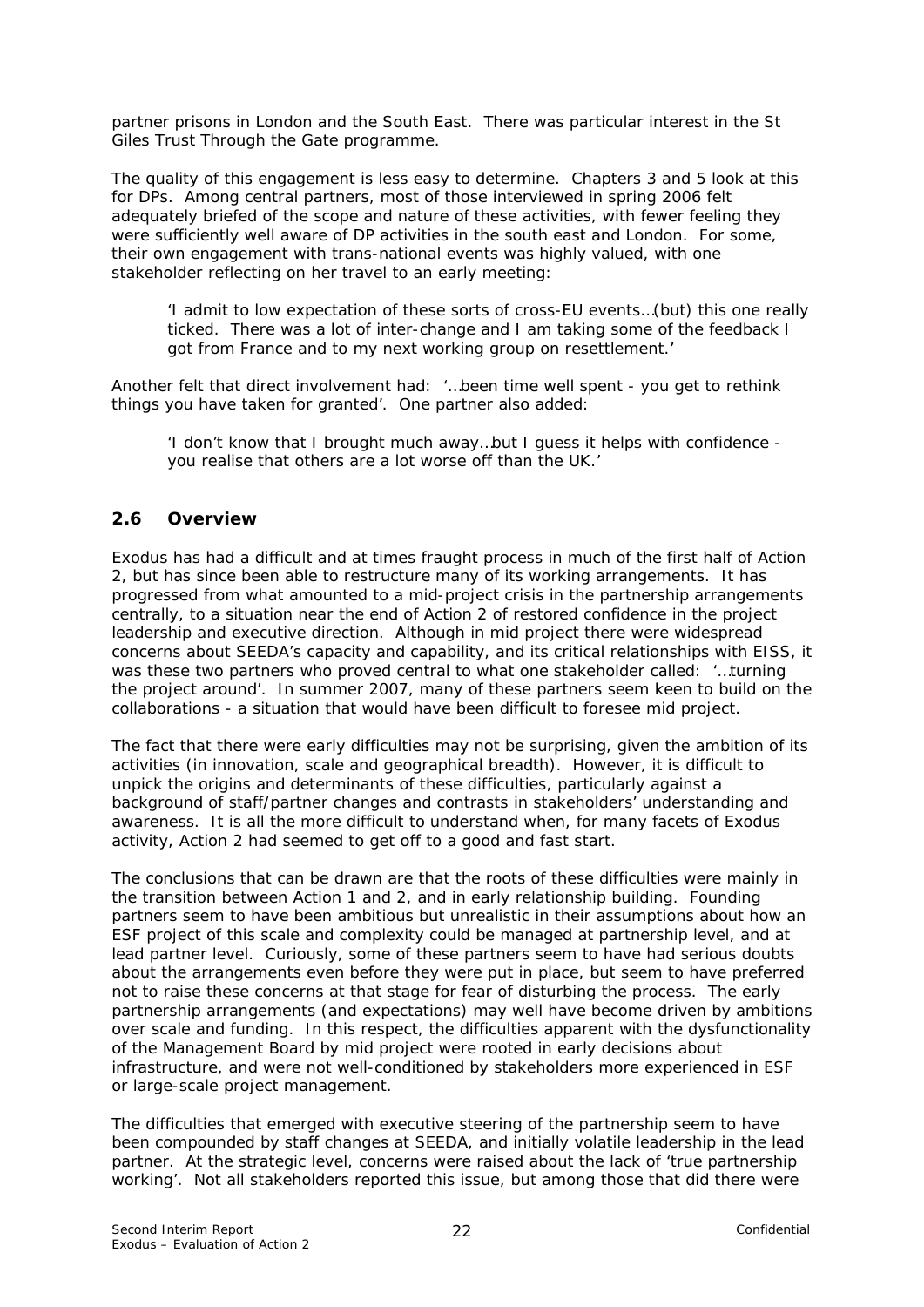recent examples of key decisions about the extension of the project, and on issues such as when the recruitment of beneficiaries might cease. Similarly there was some evidence that alterations had been made to agreements about how much matched funding DPs would provide without appropriate consultation. These issues seem to have reflected largely unresolved tensions between SEEDA's accountability for funding of the whole programme, and whole partnership responsibility for the DPA.

The rising early tensions between SEEDA and EISS added to many of these problems, and came at a critical time for the partnership. Along with other apparent concerns about partnership working, there was not then an effective focus for raising and resolving emerging issues of working relationships, roles and collaboration before they became serious problems. The evaluation also concludes that the pre-summer working arrangements lacked effective oversight arrangements at whole partnership level, and were consequently not well placed to identify the funding and associated difficulties which EISS had been aware of for some time.

By early summer 2006, Exodus was on the brink of failure - of finance and its central partnership infrastructure. Yet the funding crisis of summer 2006 seems in some ways to been the saving of Action 2. This provided an immediate focus for re-engineering the project, not only in funding, but for revisiting some of the governance expectations and processes involved. It provided for changed and more robust leadership, an effective oversight arrangement, more streamlined processes for decision-making, and for consolidating activity in the 13 projects then running. The modified executive arrangements have since worked well, have helped to sustain the partnership, and have drawn in other contributors to the (new) Strategy Group.

Where they have worked less well is in supporting strategic developments by the partnership, and in the evident quality of engagement of some stakeholders. A particular consequence has been the failure of the Strategy Group to provide a focus for building on early foundations for raising the profile among key decision-makers, particularly at national level. The Strategy Group, and most Working Groups, have also seen some loss of momentum from diminishing participation. Given the earlier difficulties in a 'discussion-centred' Management Board, and a lack of cross-partnership oversight, it is difficult to see where the whole-partnership working arrangements, before or after summer 2006, have added much value to Exodus development. Developments since summer 2006 have been marshalled very largely from within a core partnership, working often by default from falling attendance at partnership meetings, and surprisingly similar in composition to the founding partners.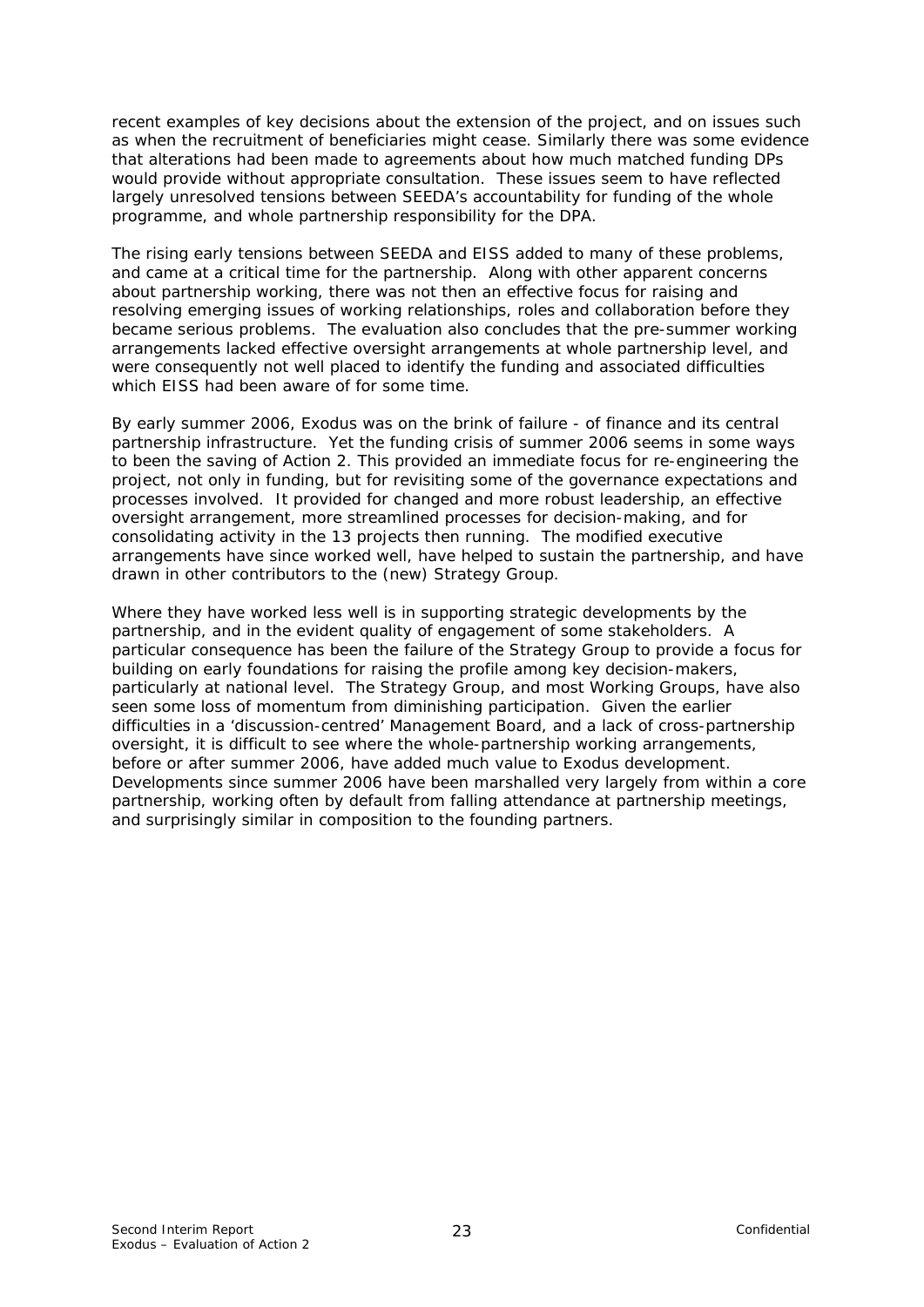## <span id="page-27-0"></span>**Chapter 3: Implementation and Effectiveness**

## **3.1 Introduction**

The previous chapter has looked in some detail at the nature and operation of the partnership arrangements and collaborations established for Action 2 - the working framework for Exodus. In this chapter, we look at what has been emerged from that framework and in particular:

- The implementation of Exodus delivery arrangements on a cross-regional and sub-regional basis.
- The overall profile and numbers of beneficiaries recruited across all DPs within Action 2.
- The outputs and performance of the Exodus DPs against the overall programme targets and wider project objectives.
- Evidence of the project's impact on equality of opportunity.

The evidence for much of this is drawn from the staged stakeholder and (selected) DP interviews, but it also draws heavily on data collated from the monitoring and financial control arrangements for the programme (from EISS). A more focused review is also provided of beneficiary empowerment - an important principle underpinning the working practices of Exodus, but where the source evidence is drawn wholly from the DP-level reviews.

## **3.2 Implementation of the development projects**

The 13 funded DPs have been centre-stage in Exodus in developing the local delivery partnerships, and in implementing the proposed activities. Exodus has adopted an emphasis on innovation being driven by the local partnership arrangements and, as such, it has seen these activities conducted with different focuses, and different emphases for recruitment within the 'core' beneficiary groups targeted by Exodus – short-term offenders and PPOs. The starting point for understanding beneficiary recruitment is consequently a brief review of the different DP emphases.

**Project scope and focus:** As indicated in Chapter 2, it was anticipated that there would be 15 Development Partnerships (DPs) within Exodus. In the event, due to operational difficulties, only 13 projects moved beyond the initial planning stages, and details of these are set out at Annex B.

A review of the approved projects that did progress shows both common themes and diversity in their scope and focus. In terms of commonality, all projects were seeking to provide more intensive forms of support for prisoners, with an emphasis on initial  $a$ ssessment<sup>[19](#page-27-0)</sup> of needs and the delivery of additional services to complement existing provision and post-release ('through the gate') support.

1

<sup>19</sup> The Home Office's (2004) *Reducing Re-Offending Action Plan* highlights that the assessment of needs (where undertaken) of short-term offenders ('who form the majority of those released from prison each year') is carried out, using 'interim assessment tools to capture and address urgent welfare needs for those on remand or serving under 12 months'. As a consequence, the wider needs of the group are not systematically assessed or known.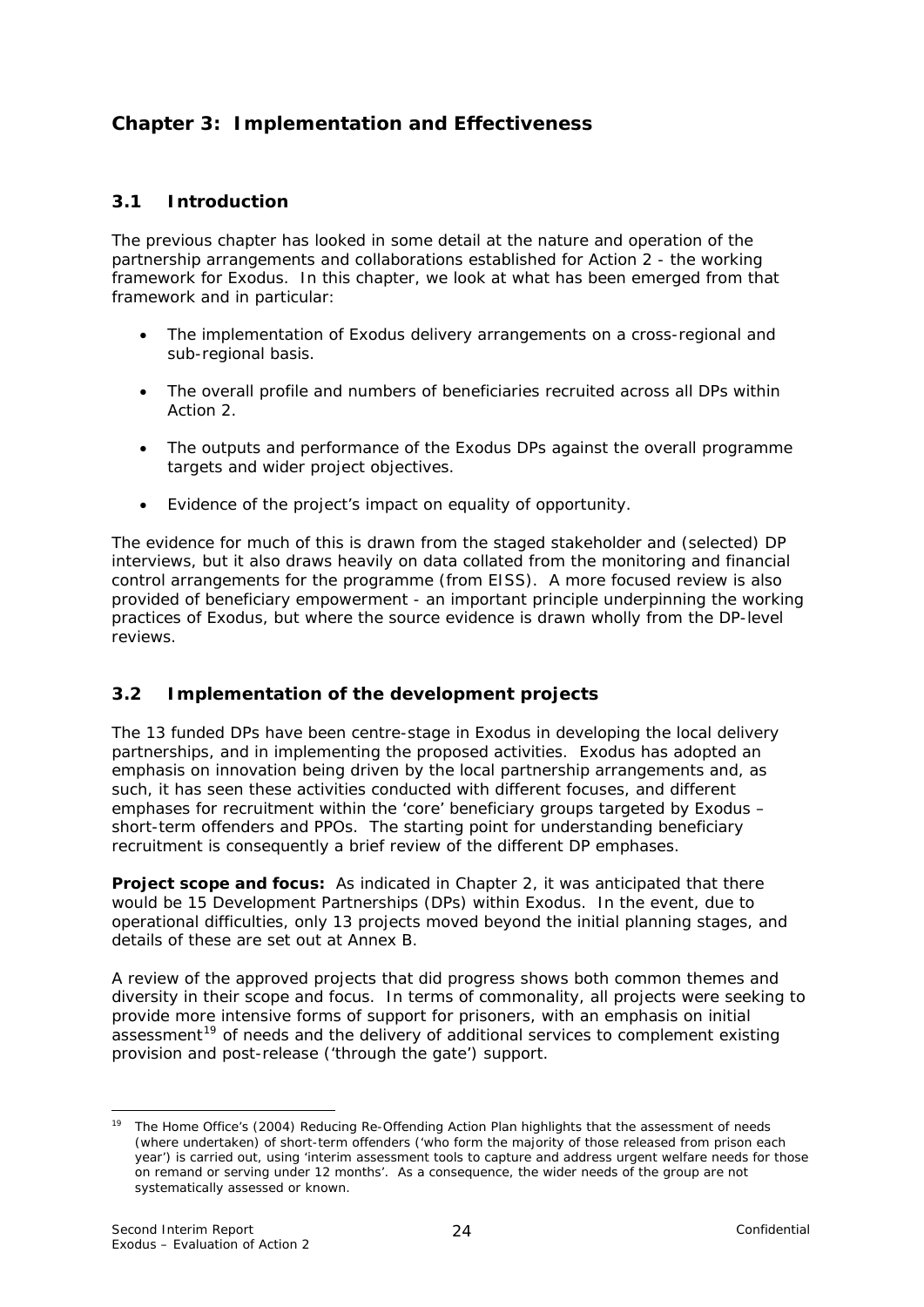<span id="page-28-0"></span>In addition, most had a range of public sector (eg HM Prison and National Probation Services) and voluntary and community sector (VCS) delivery partners and stakeholders. Other partners noted in original delivery plans/proposals included, within the public sector, Jobcentre Plus, the Legal Service Commission, Local Authorities and (less extensively) the Police, and within VCS, Groundwork, In Biz, PACT, Shelter, St Mungo's, St Giles Trust and Tomorrow's People. There is some evidence of the active involvement of employers as partners (particularly Clancy Docwra with Blue Sky) and job brokerage and intermediate labour market (ILM) services (eg Action Acton, Southampton City Council and Project Spring).

In terms of offender/ex offender target groups, the support to be provided was both to short-term offenders, and to a lesser extent PPOs. However, one DP (the London Probation PPOs) was set up to work exclusively with this group. Some talked in terms of seeking to provide an 'end-to-end' and holistic service (eg Kent Probation/Citizens Advice Bureau, Westgate/HMP Hants/HMP Winchester), and others (eg the St Giles Trust Projects) adopted a personal caseworker approach. One project (Portobello Business Centre) aimed to deliver business support<sup>[20](#page-28-0)</sup> and training advice to Exodus clients referred by DPs.

Although most of the projects worked in the secure estate, and/or in the community, two of the projects (Project Spring and Southwark Returns) worked with offenders in Category D prisons which built on their experience of the re-settlement of offenders in open conditions.

In some cases (as with HMP Holloway, Southwark Returns), little work had been undertaken with the proposed client group prior to the start of the project. In others (eg work with PPOs) the work was building on and extending existing provision delivered by a delivery partner (in that case the National Probation Service) and/or on predecessor projects (as in the case of Action Acton and Southampton City Council).

In terms of post-release support, most of the DPs (10 out of the 13) focused on providing links back into a specific geographic area, often one or more of the London Boroughs, or, as in the case of the Southampton DP, back into a large conurbation.

In the case of some local prisons (eg the Croydon Returns project) the support was provided to offenders (in this case HMP Highdown) who lived relatively close to the prison. However, in a number of cases, by necessity the projects involved cross-regional working (eg the Southwark Returns project), and other projects have become increasingly cross-regional as they have developed (eg Blue Sky).

**Beneficiary recruitment:** Across this diversity between the individual DPs, the evaluation shows substantial activity with beneficiaries. By late May 2007, the DPs had collectively recruited nearly 700 beneficiaries<sup>[21](#page-28-0)</sup> in scope of the programme. This diversity in DPs has seen contrasting levels of activity with beneficiaries across Exodus, and in the intensity of that activity (Figure 3.1). Allowing for lags in the provision of monitoring data, it is likely that by the end of June 2007 (the originally planned funding period for DPs) an estimated 720-730 beneficiaries will have been recruited.

<sup>1</sup> <sup>20</sup> The potential of self-employment as a source of employment for offenders was highlighted in the Social Exclusion Unit (2002) *Reducing Re-Offending by Ex-prisoners*, London: Office of the Deputy Prime Minister, and is explored further in the report by Sheffield Hallam University for the Small Business Service (2004) *Reducing Re-Offending: The Enterprise Option.* 

<sup>21</sup> Numbers may have been slightly larger since late supplied starts data will not have been included in the data returns collated by EISS - and on which this assessment is based.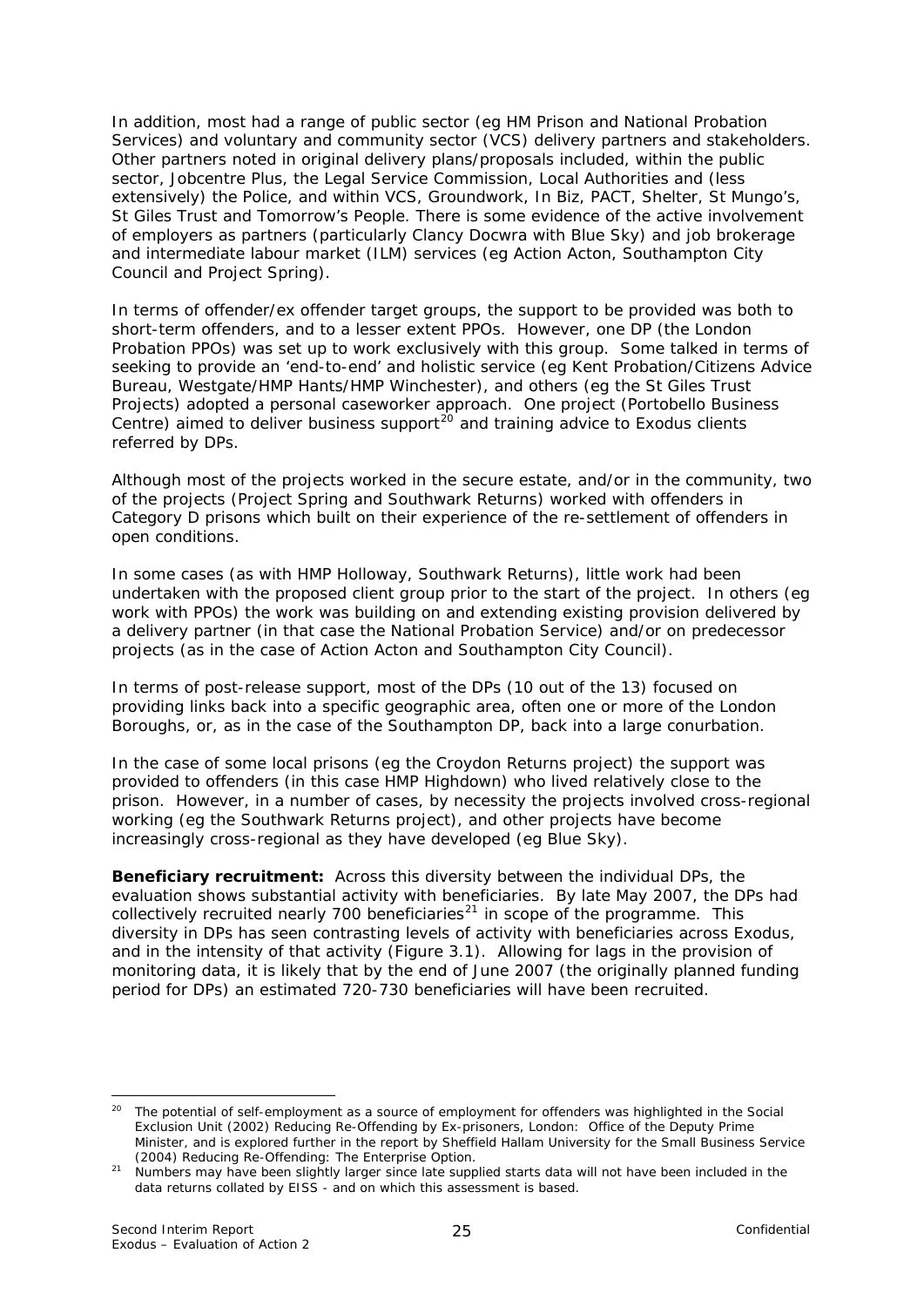



Beneficiary numbers by start registration from DPs

Valid cases  $= 695$ 

#### **Source: HOST review of EISS monitoring data, June 2007**

The broad characteristics of this cross-DP recruitment are reviewed in more detail at Annex C, but a more detailed analysis shows:

- A number of the fast start DPs (St Giles Trust, Springhill, St Mungo's, Southampton) were able to put in place structures for selection, assessment and early delivery which ensured an early start to recruitment. By mid October 2005, these projects and other early starters had already recruited the first 50 beneficiaries, with ten per cent of all subsequently recruited beneficiaries engaged by early December 2005.
- Exodus recruitment accelerated in early spring 2006 as other DPs (eg Kent Probation) put in place the necessary capacity and working arrangements to recruit and support beneficiaries. In the six months following Easter 2006, the DPs were collectively recruiting an average of 45 new starts a month. This was the peak of DP activity, and April to September 2006 alone saw 40 per cent of all starts to the programme.
- There is no evidence from the distribution of recruitment that organisational and funding uncertainties of late spring and early summer 2006 had any direct effect on recruitment, or any observed knock-on effects in support. Indeed, the peak recruitment across DPs was in August 2006, with 62 starts across DPs.
- Although recruitment levels slowed after summer 2006, monthly starts remained at, or close to, the levels achieved in early and mid spring 2006 until March 2007. Recruitment seems to have fallen sharply since. These data have yet to take account of late registered starts but the available evidence suggests that most DP have closed or sharply limited new starts since Easter 2007.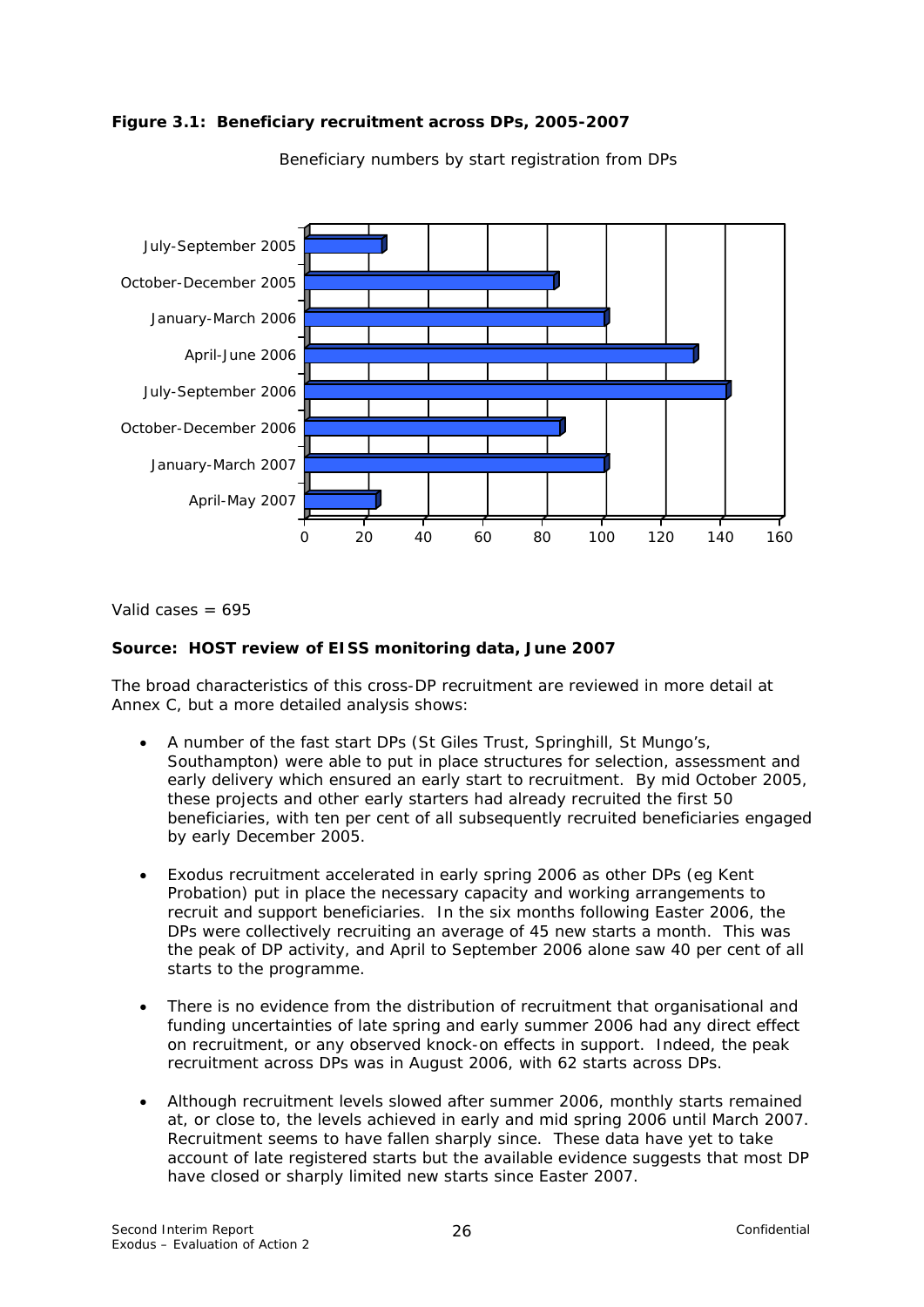Within this, Figure 3.2 shows that recruitment by registered starts across Exodus has been dominated by three DPs, with St Mungo's, Southampton and St Giles Trust securing over six out of ten of all starts (61%). While these data are an accurate reflection of recruitment activity and effort, the different focuses of DPs, and the post-recruitment collaboration evidence in some, makes them difficult to compare. In addition, this needs to be interpreted with caution, and particularly in a programme such as Exodus, whose success centred on quality of innovation and outcomes from support, and not just levels of recruitment.

#### **Figure 3.2: Beneficiary recruitment by DPs, 2005-2007**



% of all Exodus starts by DPs start registrations

Valid cases  $= 690$ 

#### **Source: HOST review of EISS monitoring data, June 2007**

DPs have different scales of recruitment and emphases, but Exodus overall has seen considerable diversity in its recruitment of short-term offenders in custody and PPOs. Although entry to the Exodus programme has emphasised male and white offenders, this was in line with the expected focus of DPs (see 3.6 below). The available evidence is reviewed in more detail at Annex C but shows:

- Nine per cent of all starts were women short-term offenders or PPOs with the proportion of female starts slowing in the last two months of the programme, but otherwise varying little since summer 2005.
- Just over two thirds of starters were 25-49 years of age (69%), but recruitment also seems to have been successful in securing starts from younger offenders, with very nearly a quarter (24%) under 25 years of age.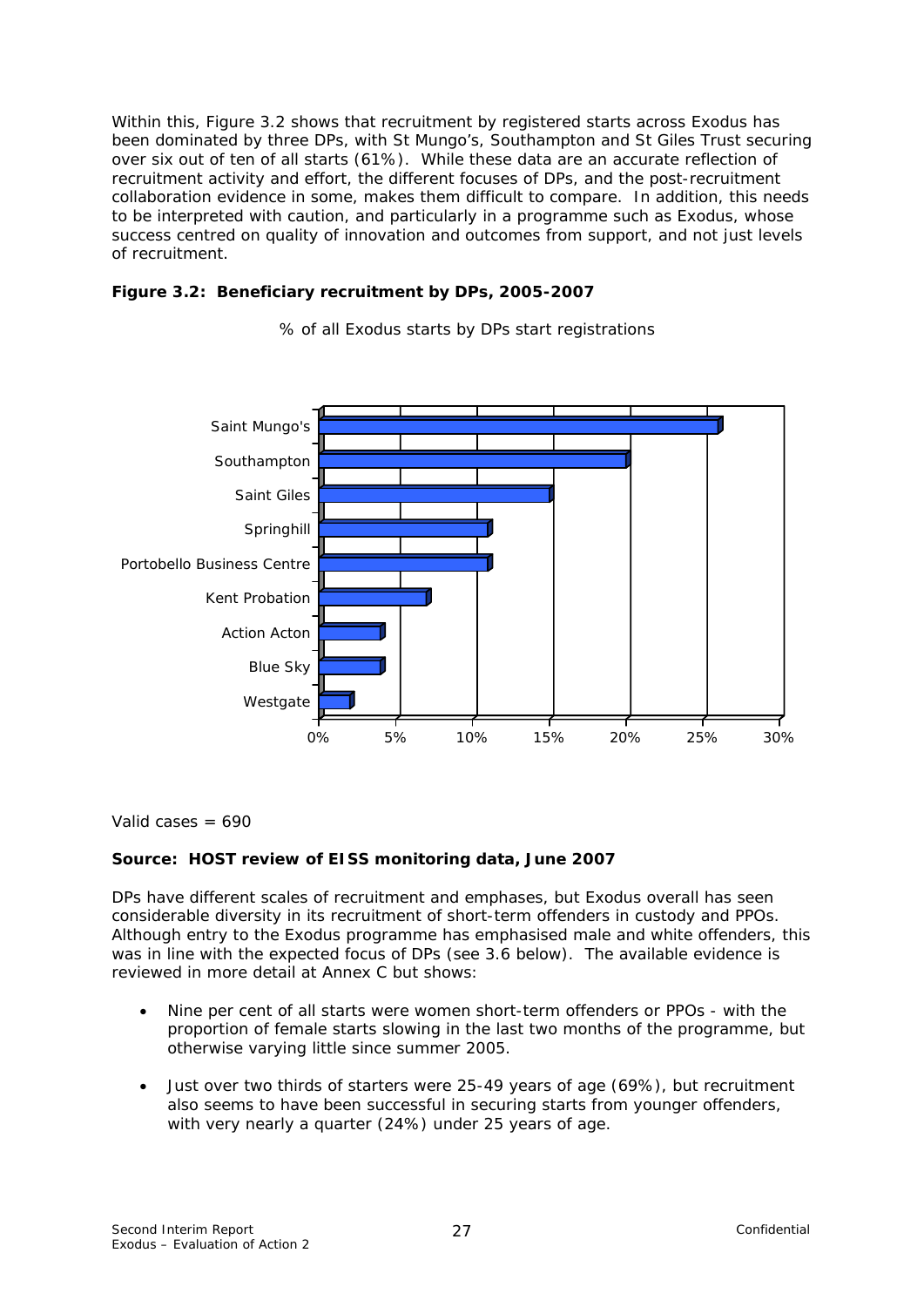<span id="page-31-0"></span>Statistical analysis of the monitoring data does not provide a firm basis for contrasting the characteristics of recruitment between DPs, mainly because this is distorted by the highly focused approach in four of the DPs.

It is evident in some cases that DPs have been working with different client groups than those expected. In part, this has been due to the fact that less potential beneficiaries than expected have come from particular geographic areas, and that the prison population itself is changing (eg in HMP Brixton, between a half and two thirds of prisoners are typically on remand with, since legislative changes, an increasing number on life and indeterminate sentences).

For example, the Southwark Returns project based at HMP Ford has widened its target areas to include neighbouring London Boroughs, and now includes Portsmouth and Southampton, and Action Acton indicated that SEEDA had been very accommodating when they wanted to add a small number of beneficiaries who live outside the designated geographical area for their project. At the same time, recent monitoring evidence (yet to be verified) suggests that at least two DPs have been recruiting a small number of beneficiaries who fall outside not only the definition of their original target client groups, but also the eligible beneficiary scope for the Exodus DPA. These issues are not set to materially affect the overall recruitment levels, but are currently being reviewed for their funding implications.

## **3.3 Backgrounds of beneficiaries**

The evaluation has also been able to draw together some evidence of the starting points of these recruits to DP support. This assessment focuses on four main indicators - the first of these generic and the others mainly centred on issues relating to employment background and potential employability of those recruited. More specifically, these look at:

- Issues of disadvantage affecting beneficiaries prior to custody.
- For those out of work prior to custody, the length of time unemployed.
- Educational attainment of beneficiaries (highest qualification level attained).
- Literacy, numeracy or ESOL limitations of recruits.

Each is considered in some detail below, with classification of data as drawn from the available monitoring data.

**Beneficiary disadvantage**: Figure 3.3 summarises a series of disadvantages affecting individual beneficiaries (prior to custody). These data are drawn from DP-level formative assessment of individual beneficiaries to categories set across Exodus, although with some variations across those DPs in how these were classified.<sup>[22](#page-31-0)</sup>

<sup>1</sup>  $22$  Although there seems to have been a high level of consistency across DPs, there were evidence contrasts in how those recording these data classified: labour market returners; basic skills (especially ESOL-related issues) and travellers/vagrants.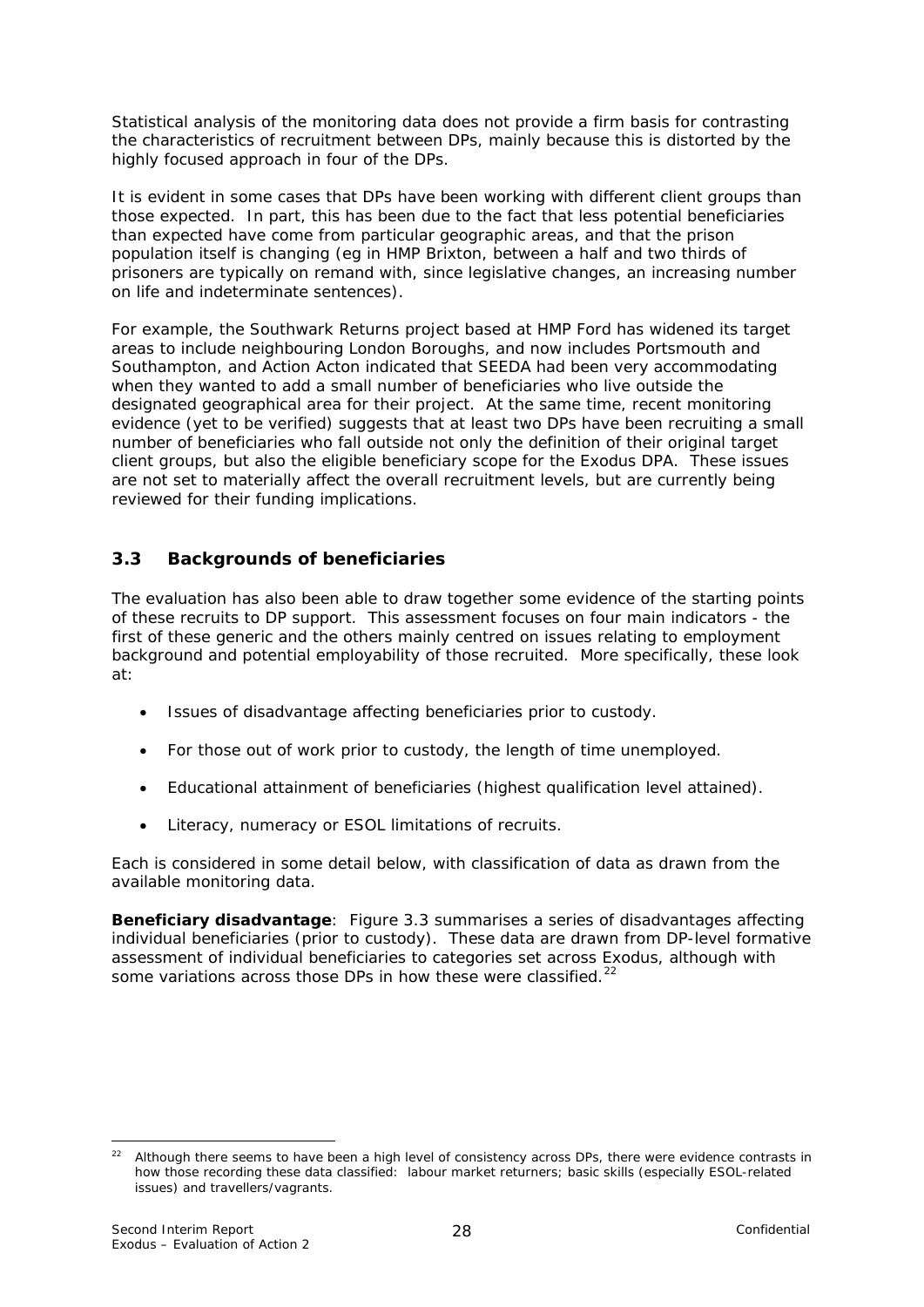#### **Figure 3.3: Beneficiaries and disadvantage, 2005-2007**

% of all Exodus starts by disadvantage



Valid cases  $= 690$ 

NB. These figures do not sum to 100% because of multiple disadvantage of many individuals.

#### **Source: HOST review of EISS monitoring data, June 2007**

On this evidence, several issues of disadvantage stand out affecting beneficiaries. The first is that most are affected not by just one, or even two, disadvantages beyond their offending record which might affect their future employability, but by several. Although the cross-classification and overlap of some of the indicators makes this difficult to assess statistically, the available evidence suggests that each of the beneficiaries recorded an average of 2.3 of these issues. This feature influenced all DPs, although those recruited to St Mungo's, St Giles Trust, Blue Sky and Southampton tended to show higher than average levels of recorded multiple disadvantage. Multiple disadvantage was lowest in Springhill (1.3) and beneficiaries recruited to the Portobello Business Centre (1.5).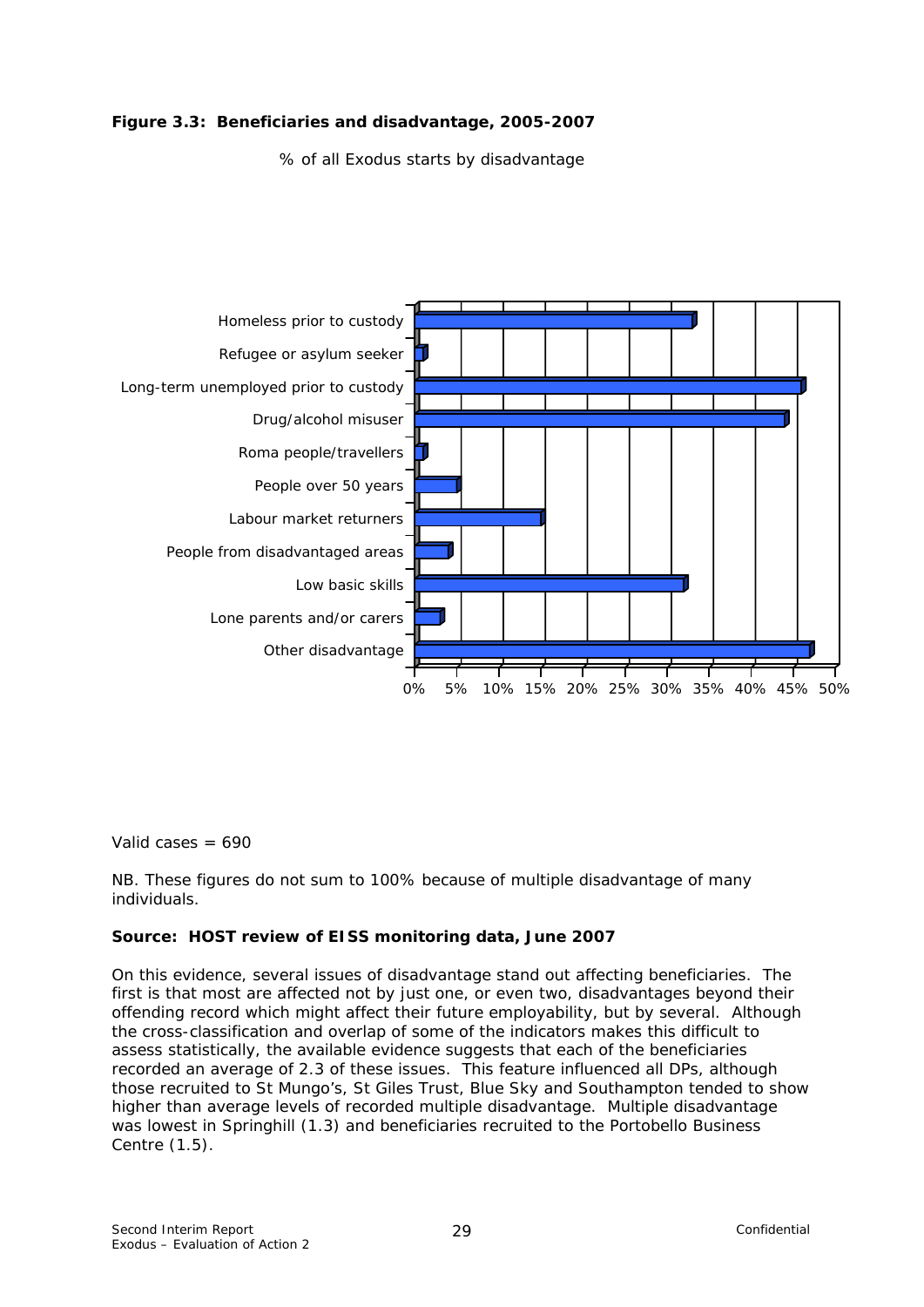<span id="page-33-0"></span>Dominant among these disadvantages was experience of long-term unemployment, affecting very nearly a half (46%) of beneficiaries prior to custody, and the individual being a drug and/or alcohol misuser (44%) - the two issues often being interrelated. This was closely followed by the beneficiary being homeless prior to custody (33%) and presumably at risk of returning to this on release.<sup>[23](#page-33-0)</sup>

Just over a third of these beneficiaries were also assessed as having low levels of literacy, numeracy or ESOL (32%). Some caution is needed in interpreting this figure because of uncertain arrangements (and consistency) in assessing literacy, numeracy and ESOL attainment levels, and in reporting and classifying these needs within the standard ESF 'disadvantage' categories.

Three of these issues are explored in a little more detail, since they may have a particular bearing on employability and the focus of employment-related support needed.

**Long-term unemployment**: For those out of work prior to custody, the length of time unemployed varied but most were classified as long-term unemployed (out of work for over 26 weeks). This is significant not only as an issue of work-readiness, but also in post-release access to programmes of labour market support for the long-term unemployed. Of those long-term unemployed, just over a half had been out of work prior to custody for over three years.

The proportion of those beneficiaries with no recent work experience was predominantly age-related - lowest among the under 25s (45%) and highest among the older beneficiaries of 50 years or over (66%). This was an important cluster of disadvantage for most DPs, with Action Acton and St Mungo's both having nearly two thirds of their beneficiaries affected previously by long-term unemployment. Only in the Portobello Business Centre and Springhill did the proportion fall below a third.

**Educational attainment**: A summary of beneficiaries' educational attainment before custody is set out in Figure 3.4, based on the assessed highest level of qualification they held.

Based on previous research, the level of recorded highest level of qualification would appear to be considerably lower than would be expected. For example, HM Government (2006) *Reducing Re-Offending Through Skills and Employment: Next Steps* indicates from latest data that just over 50 per cent of offenders have no qualifications and previous research indicates that this rises to two thirds in the case of female prisoners.<sup>[24](#page-33-0)</sup>

The possible under-recording of previous qualifications (if this is what it is) could be accounted for by a number of factors. These could include, for example, that: a wide range of information needs to be gathered at the stage of initial interview/assessment and that this simply may have been overlooked, or unexplored; a lack of clarity about how to collect the information and/or educational levels and equivalencies; that Exodus is focusing on personal development and employability, rather than learning/qualification issues (about which other partners such as OLASS<sup>[25](#page-33-0)</sup> would be more concerned).

1

<sup>23</sup> Home Office research into the Offender Assessment System (OASys) indicated that: *'...drug use and accommodation were the offending-related needs most predictive of reconviction'.* Source: Home Office (2006). *The Offender Assessment System: an evaluation of the second pilot*. Findings 278, London: Home

Office. 24 Home Office (2001),*Through the Prison Gate*: *a joint thematic review by HM Prisons and Probation*. London: Stationery Office).

<sup>25</sup> Department for Education and Skills (2006), *The implementation of OLASS: Assessing its Early Impact and Examining the Key Challenges. Phase Two Report.* Research Report 794. Sheffield: DfES.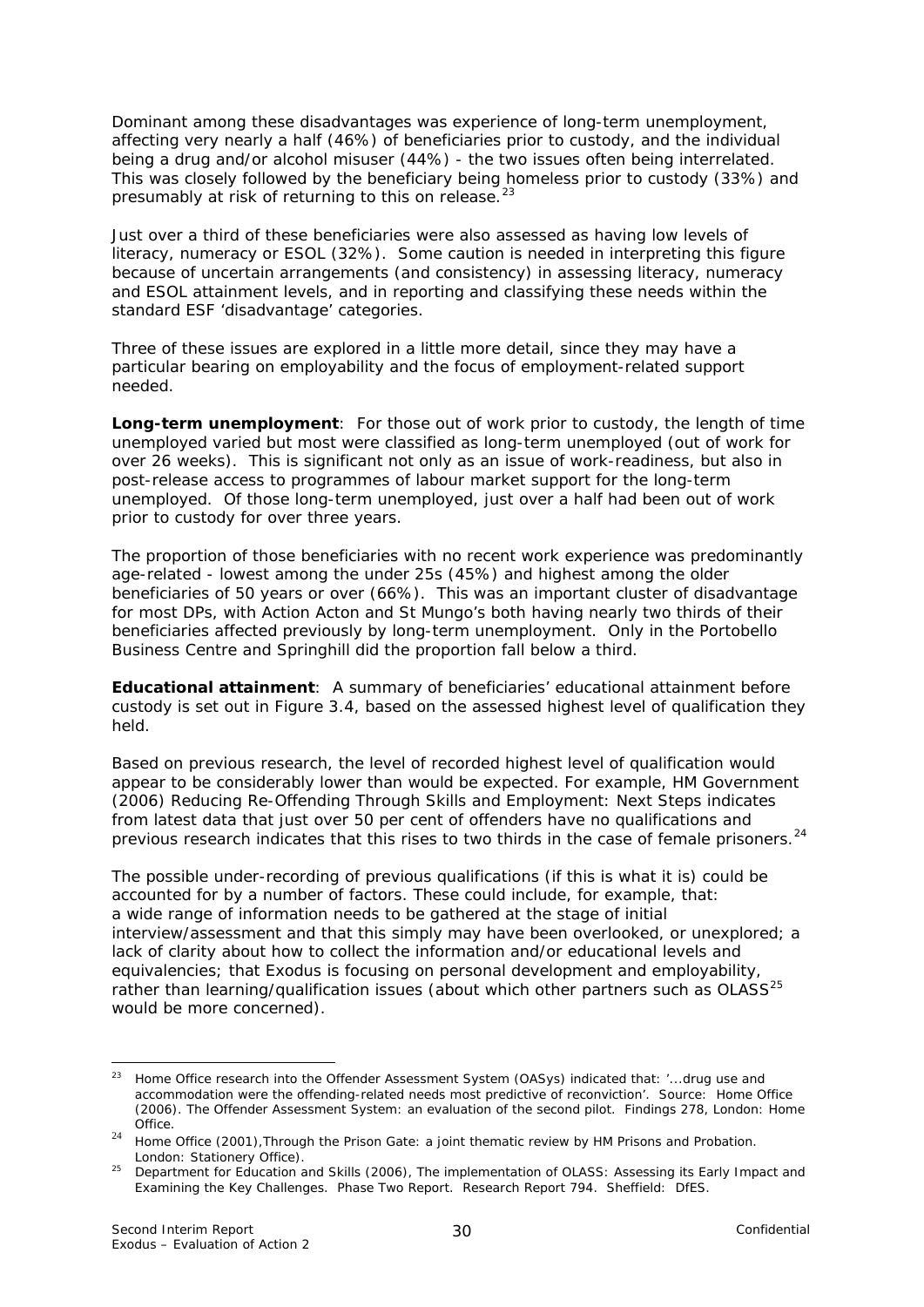

% of all Exodus starts by highest level of qualification held at registration



Valid cases  $= 690$ 

#### **Source: HOST review of EISS monitoring data, June 2007**

**Literacy, numeracy or ESOL limitations of recruits**: As noted above, just over a third of these beneficiaries were also assessed as having low levels of literacy, numeracy or ESOL (32%). Some caution is needed in interpreting this figure. Firstly, although HOST has discounted multiple recording of 'basic skills' in this analysis from available MI, it seems that those recording disadvantage data have found this a less than straightforward issue to classify. Other data suggests that the recorded levels of basic skill needs, in one of more of these areas, were very much higher in Blue Sky (48%), Southampton (43%), and also St Giles Trust (38%) than among other DPs, with Portobello and Westgate recording just 15 and 14 per cent respectively. The suspicion is that some DPs may have formally assessed levels of functional basic skills aptitude, some may have informally assessed this, and some may have only recorded this where such difficulties were more overt. This variability would be consistent with efforts elsewhere to benchmark literacy and numeracy capabilities among hard-to-place beneficiaries.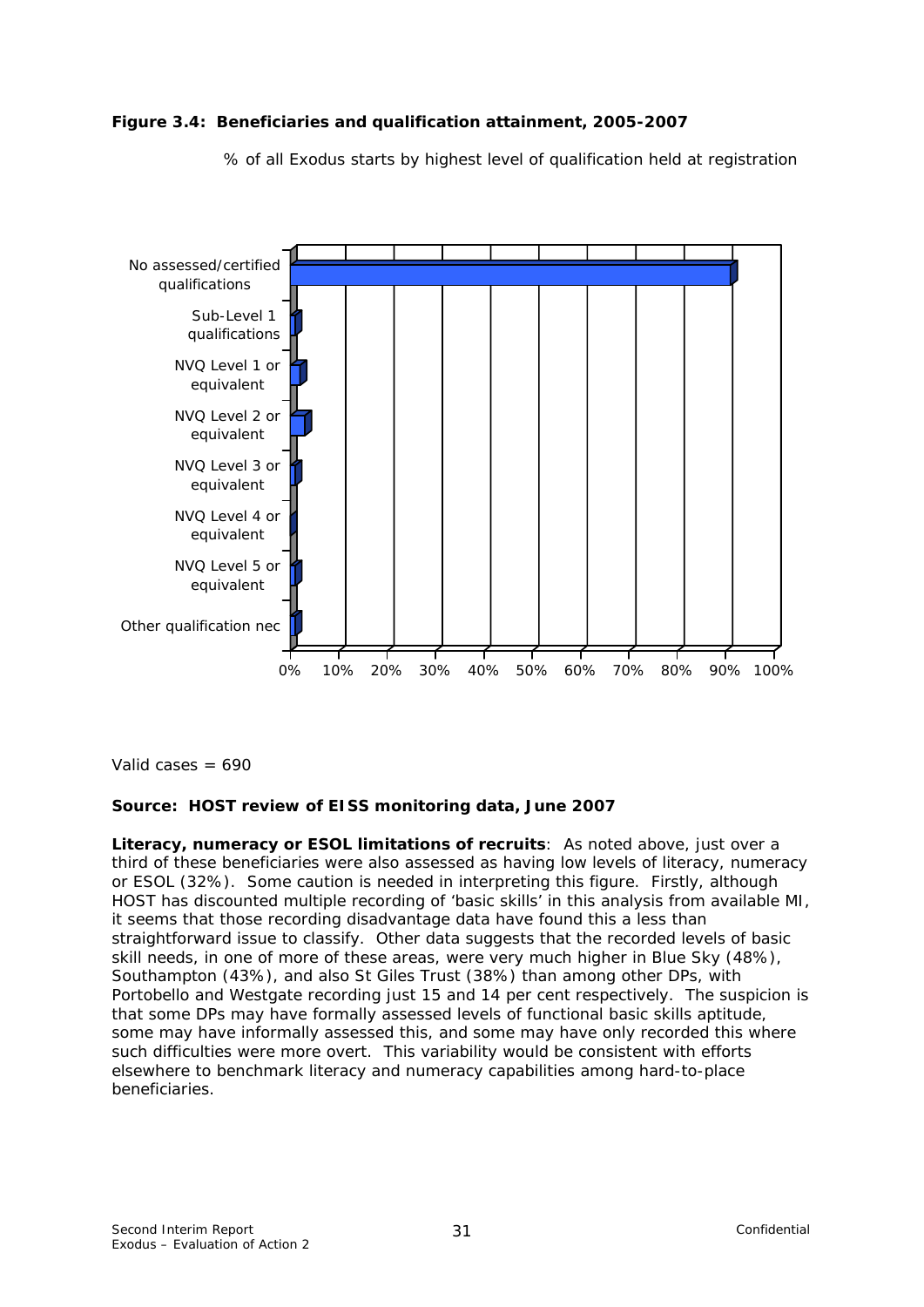## <span id="page-35-0"></span>**3.4 Outputs and performance gaps against targets**

The success and effectiveness of Exodus cannot, and was not expected to be, measured by numerical achievements. Qualitative issues such as the quality of innovation, mainstreaming and transferability, were at the heart of the performance that the programme was expected to be able to demonstrate. Nonetheless, quantitative measures are a valuable guide to the effectiveness of delivery, and also provide indicators for assessing effectiveness across different forms of delivery and client groups. Three sets of such measures are available to the evaluation:

- Recruitment levels and distribution.
- Inputs and activities undertaken to support beneficiaries.
- Achieved beneficiary outcomes and post-custodial destinations.

Findings against each of these are summarised below. For recruitment further detail is set out at Annex C, and for activities and outcomes, at Annex D.

**Recruitment levels and distribution**: At the time of writing, and shortly before the end of the initially agreed Action 2 timetable, Exodus had recruited 699 beneficiaries into DP activity. This exceeded the initial target for recruitment (600) by 17 per cent, and was only a little short of the revised extended target of 750. These data are inevitably affected by some lag between recruitment and central registration, and it seems likely that by the time all beneficiary data are submitted for activity to the end of June 2007, the extended target will have been exceeded.<sup>[26](#page-35-0)</sup> No separate data are available for individual DPs on performance against the extended target, since the decision in spring 2007 by the Partnership to extend recruitment targets across Exodus does not seem to have been disaggregated to revised project level or diversity targets.<sup>[27](#page-35-0)</sup>



#### **Figure 3.5: Beneficiaries recruitment against targets, 2005-2007**

Valid cases = 685 (14 beneficiaries with age not recorded)

#### **Source: HOST review of EISS monitoring data, June 2007**

1

Time lags between recruitment and DP submission of documentation to EISS vary between projects, but a mid June (18 June) estimate of likely final (end June) registered recruitment derived from EISS puts the achieved level of beneficiary recruitment slightly over the extended target. Completed data to end June

will be available by end July 2007.<br><sup>27</sup> While there is some evidence that informal agreements may have been made between SEEDA and all or some DPs, EISS confirmed that no adjusted DP-level targets against those set out in the original DPA have been agreed.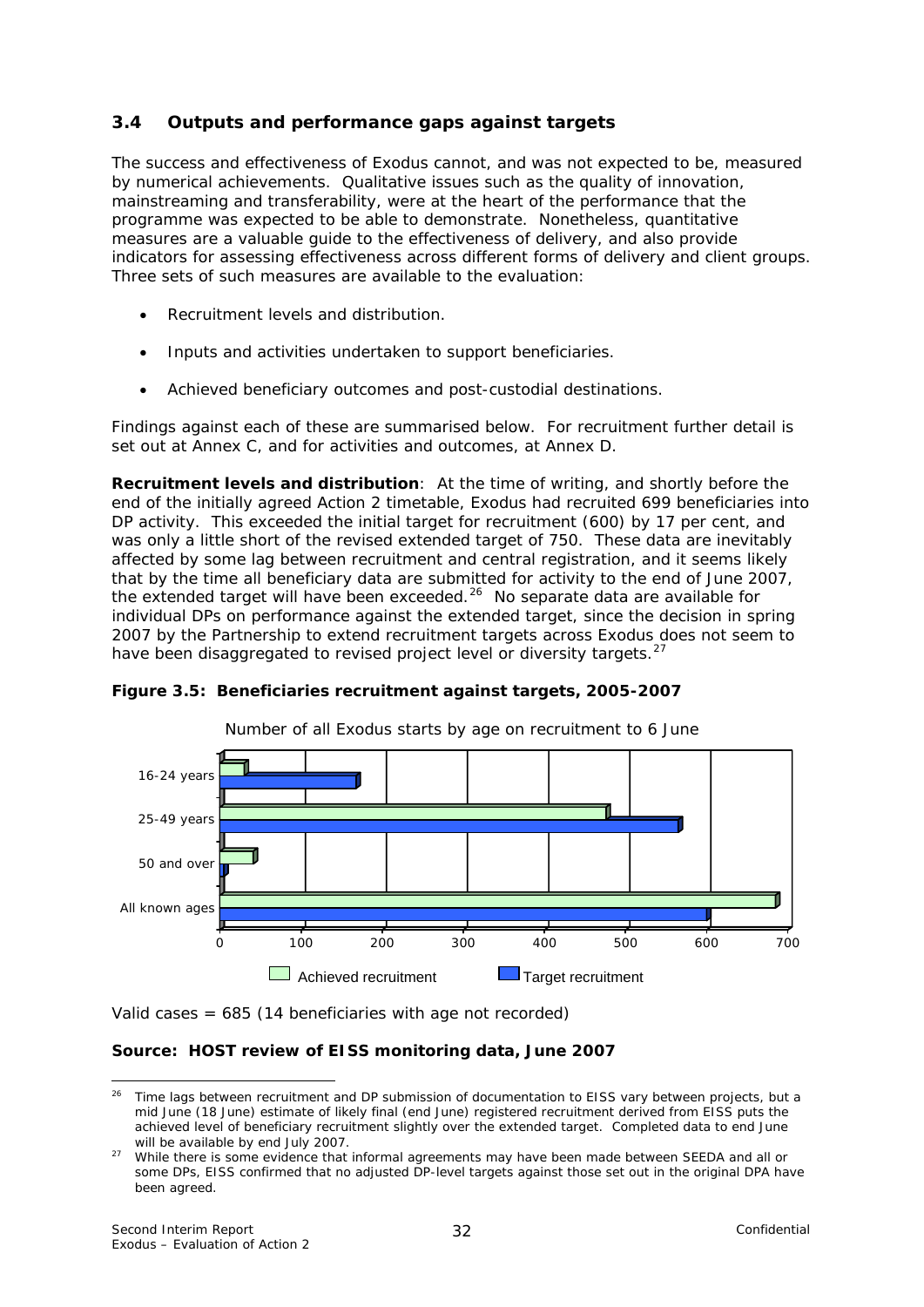The data suggests very substantial success among the projects in reaching the overall (initially) proposed targets - both among those with broad reach and anticipated higher levels of recruitment, and more focused DPs. Figure 3.5 suggests some shortfall for recruitment of 25-49 year old beneficiaries, and this seems to have reflected a much stronger than anticipated focus across projects on recruitment of younger offenders. Among 16-24 year olds, it seems that DPs overall have recruited nearly six times as many beneficiaries as was originally expected. The data also provides for a picture of the achieved distribution of recruitment among short-term offenders and PPOs against other initially agreed targets, and these are reviewed in the following section.

**Activities undertaken to support beneficiaries**: Beneficiaries seem to have been supported with a wide range of assessment, advisory and direct support to increase employability and work preparation. The mix varies substantially across DPs reflecting different project emphases, and small numbers for some DPs means it is inappropriate to review these quantitatively between projects. Unfortunately, the available data does not record 'real-time' activities, but only those for beneficiaries on leaving Exodus, with data consequently limited to just over a third of the starters (36%). No monitoring data on inputs would seem to be available for those who continue on programme.

#### **Figure 3.6: Activities supporting beneficiaries after recruitment, 2005-2007**

% of all Exodus starts by recorded input(s) to 6 June



Valid cases  $= 255$ 

NB. Numbers do not sum to 100% because of multiple inputs to beneficiaries

#### **Source: HOST review of EISS monitoring data, June 2007**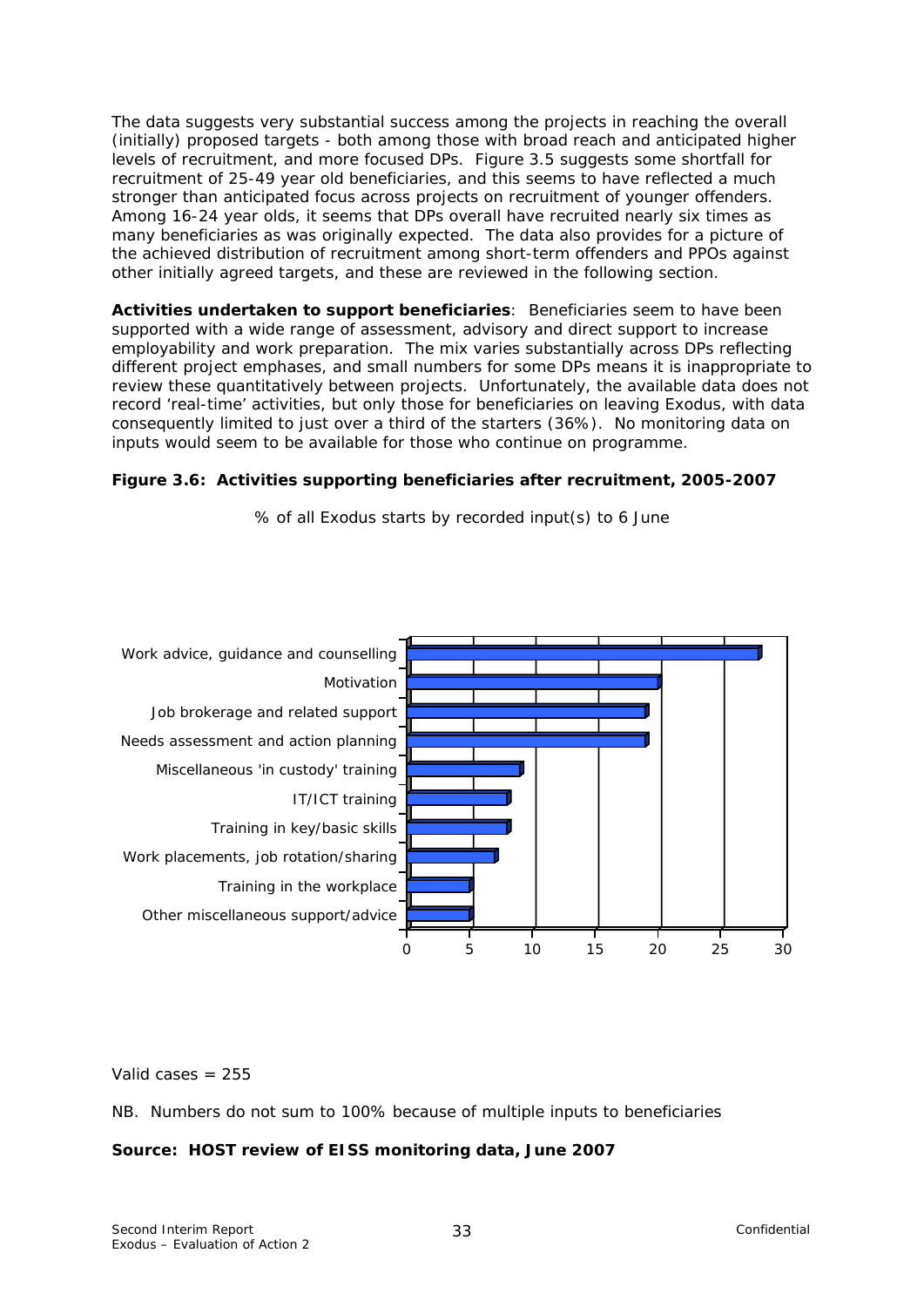<span id="page-37-0"></span>The monitoring arrangements provide for recording multiple inputs (activities) for each beneficiary. However, on this evidence it would seem that single input support to individuals is the norm, with no more than one in four beneficiaries receiving two or more inputs in the recorded support activities. At the same time, these data are open to misinterpretation. They show for example, that under one in five (19%) of the recorded leavers received initial needs assessment and/or action planning.

Without this formative input, some doubt might be raised on the delivery of any 'needsbased' activity-based support to at least some of those joining. This may be accounted for by differences in classification of activities by some DPs, and or by some beneficiaries being recruited for very specific inputs such as pre-release job placement or brokerage, and not having (or not being recorded as having) any initial assessment. Nonetheless, on this evidence, a question must be raised as to whether all those recruited did receive an individual assessment prior to support or to leaving.

For those who did receive direct Exodus support, it seems that DPs have been able to develop a wide range of support activities related to employability and job brokerage. Most of these have been what might be called *downstream* activities, such as job-related advice and guidance (29%), motivational support<sup>[28](#page-37-0)</sup> (20%) and various training inputs. Upstream activities which are closer to job placement have also played a role with job search guidance or help - including for self-employment (19%) the most widespread. Activity focused on employment brokerage seems the least extensive, with work placements and job rotation or sharing affecting around one in 14 beneficiaries (7%).

After general advice and guidance on employment, skills development seems to have been the most widespread activity, although affecting under one in four beneficiaries (21%). Outside this, non-vocational training was a feature of many DP activities, and specifically the one in 12 receiving key or basic skills training (8%). The level of basic skills training does not seem to align with the evidence on literacy, numeracy or ESOL needs among the beneficiaries. Earlier evidence showed over a third of beneficiaries were recorded as having low basic skills - a figure which itself may well be a substantial under-estimate in DPs - yet relatively few seem to have received any additional support from Exodus projects in this area. It is not clear, if the apparent discrepancy reflects a lack of systematic attention to this issue, or the availability of other non-Exodus support to beneficiaries for literacy, numeracy or ESOL training while in custody perhaps under established OLASS programmes.

Examples of education and training in action within case study projects include:

- *Blue Sky*: The 'Decide' project is operated by Blue Sky (in co-operation with Clancy Docwra, Slough Accord, Hounslow CIP and HMP Bullingdon). The beneficiaries go through an intensive 12-week programme studying for a City & Guilds qualification in street works at Level one and Level two. By June 2007, there had been three courses completed with an average of ten participants on each of the courses. Another ten were due to start on the fourth course on 11 June.
- *Project Spring*:Within HMP Springhill, the manager of Project Spring's job club is line managed by the Head of Learning and Skills (HoLS) reflecting the link between education and training (learning and skills) and employment activities. In the job club, prisoners may identify (often with professional assistance) the need for training to fulfil the requirements of particular job vacancies (IT skills are a common need, for example) and these can be relayed to the education and

<sup>1</sup> <sup>28</sup> The importance of motivation in regard to offenders who are frequently reluctant learners is shown in research such as Wilson D; Logan M (2006), *Good Vibrations in Prison – Breaking Down Walls.*  Birmingham: University of Central England.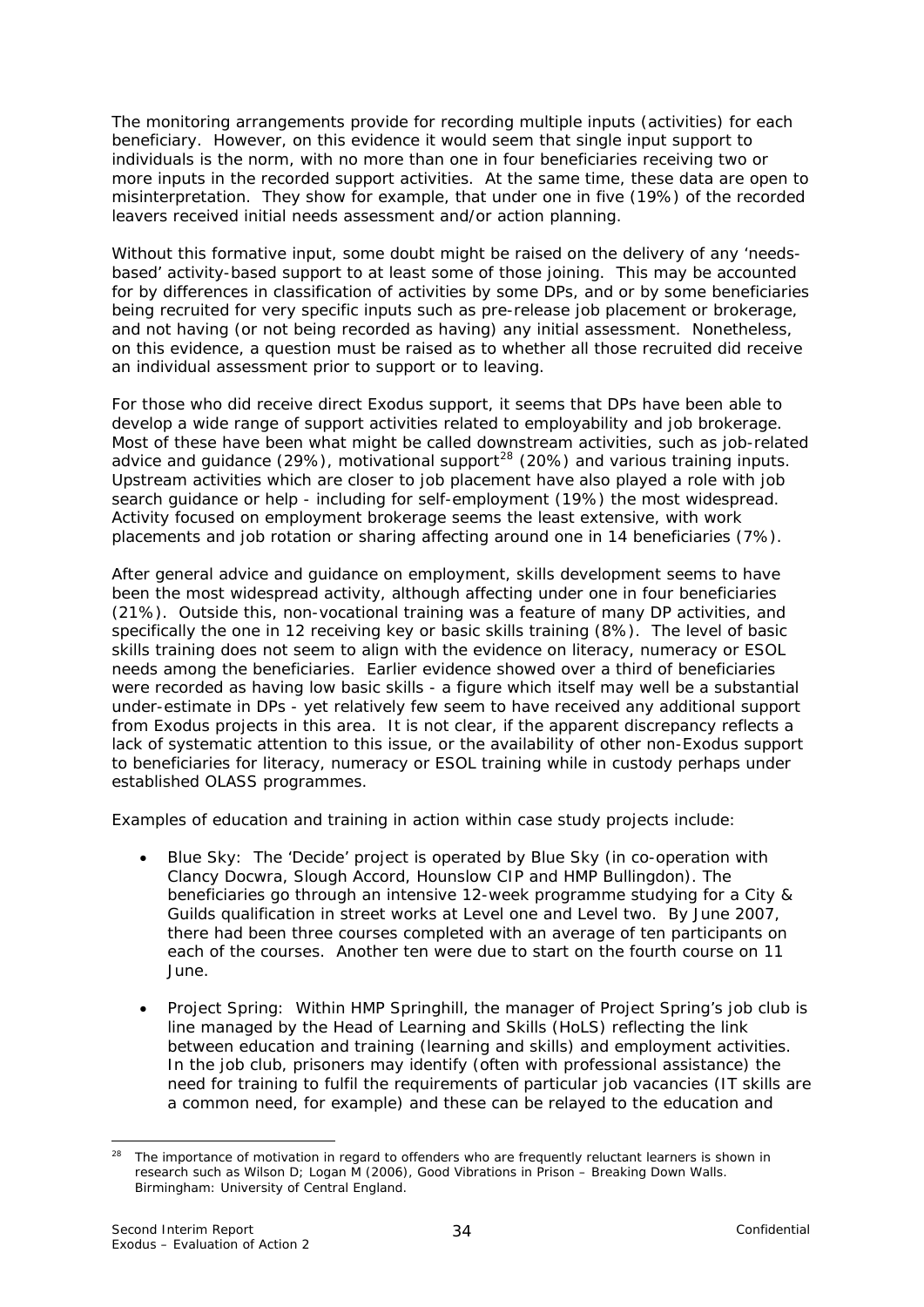training department for action. Similarly, there are cases where prisoners will use the job club after completing their training to seek employment. It suggests a strong synergy between the two activities, and responsiveness to perceived labour market needs.

• *Action Acton (AcA)*: Some of the clients who voluntary and statutory agencies refer to AcA's Exodus project are not eligible for support, but nevertheless staff can often refer them on to other projects where they have eligibility, or use other funding streams to enhance their employability.

A good example of this are the beneficiaries that have been referred to the construction programmes which AcA also deliver, such as the CSCS training programme, where free tools are supplied which can be retained for subsequent use. The organisation runs Citizenship courses and Skills for Life assessment, training and support. IT training is available, as are free diaries for beneficiaries to help them organise their daily lives more effectively. E-mail accounts are available which, together with texting, have proved to be useful ways of keeping in regular touch with beneficiaries. Also available is a software package which addresses basic financial needs.

• *St Giles Trust*: The Exodus project is funding 20 per cent of an NVQ Trainer/Assessor post at HMP Brixton (with the other 80% coming through a separately funded St Giles Trust Project). Work has been put forward for a Butler Trust Award, and their work is highly valued by the prison.

There is a lot of interest amongst prisoners in becoming Peer Advisers. Fortyeight recently applied for the most recent training programme and eight were eventually recruited, having gained necessary security clearance through the prison as well as being assessed as suitable candidates through the selection process.

Those selected to undertake training (which leads to an NVQ Level 3 in Advice and Guidance assessed by Advice UK) undertake a series of core sessions on guidance and legislation issues alongside briefings from key agencies about their work and referral processes.

**Beneficiary outcomes and destinations**: What of the outcomes from postrecruitment support to these beneficiaries? The available evidence here is limited, with destination evidence available for only just over a half (56%) of the 'leaving' beneficiaries (Figure 3.7). The remainder are recorded as leavers, but with no known outcomes or destination.

One well-placed stakeholder referred to these succinctly as: '*… the beneficiaries who have just fallen into a black hole'.* Some non-recording of outcomes might be expected in a volatile population, where short-term offenders in particular might be affected by early release (at least 8% of these beneficiaries), and with some dislocation between any in-custody and any through the gate (or post-custodial) monitoring. However, this level of unrecorded outcomes is disappointing, and presents a discouraging, and perhaps misleading, picture of the beneficiary achievements. The evaluation has been able to review some of these monitoring gaps with DPs, and suggests these may under-record achievements because of the focus (in some projects) on near-release outcomes. In addition, where there is discontinuous support, an earlier exit report is unlikely to be updated by new information on changed outcomes. It also reflects challenges in some DPs for continuity of beneficiary contact after release - and in supporting through the gate ('end-to-end') provision to which most aspired.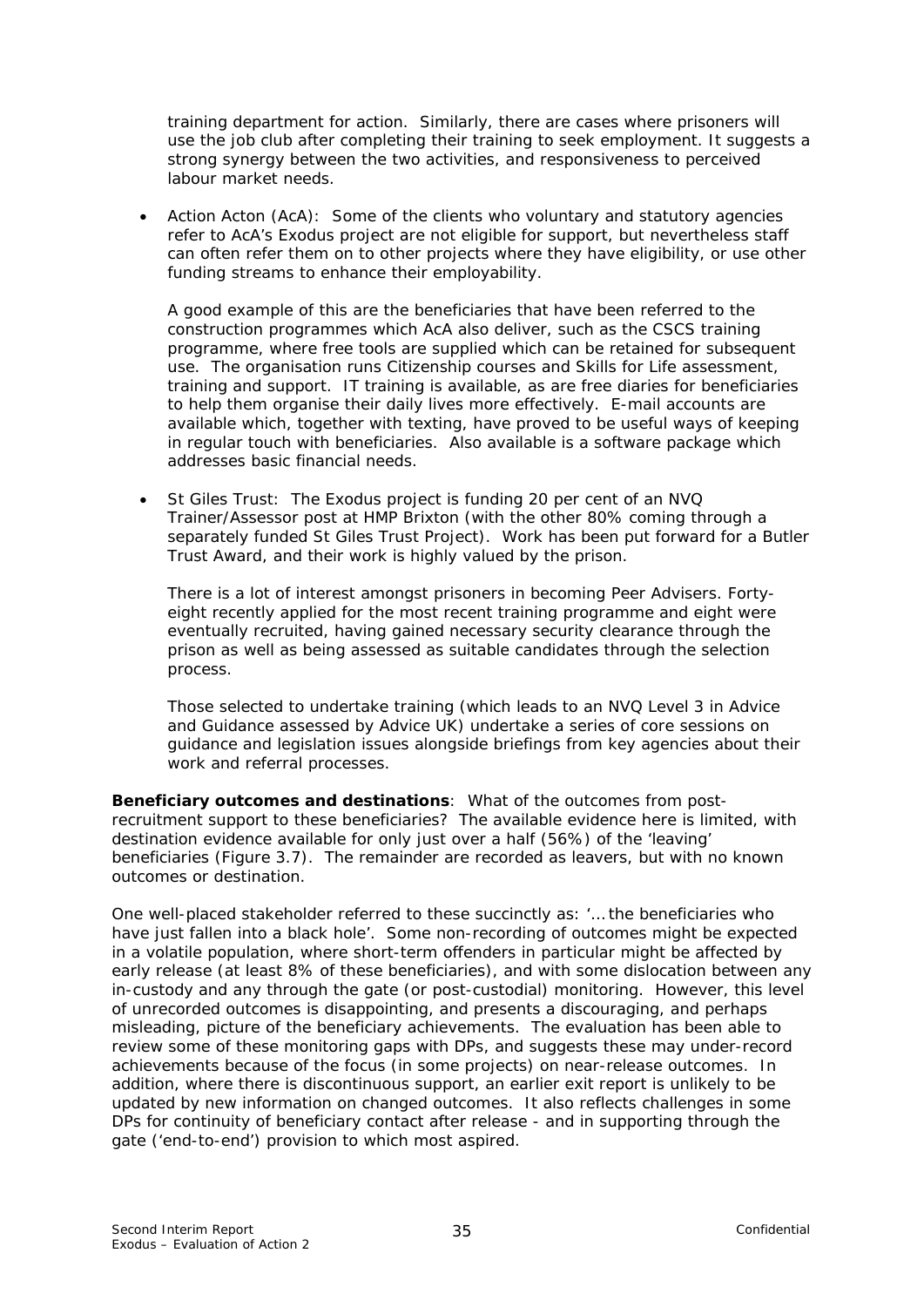



% of all Exodus leavers by recorded outcome to 6 June

Valid cases  $= 255$ 

NB. Numbers do not sum to 100% because of multiple inputs to beneficiaries

#### **Source: HOST review of EISS monitoring data, June 2007**

Overall, just one in ten of those leaving Exodus support had entered employment, selfemployment or full-time education and training. Even if the 'not known' destinations are discounted, the proportion is no higher than one in seven (14%) of those with known outcomes recorded as going into employment, and most of these into full-time work, with a smaller proportion going into self-employment (2%). Rather fewer went directly into education or training (2%). Others were recorded as returning to custody, although this will have involved a mixture of sentenced remand prisoners and others (8%). The largest single recorded destination was into unemployment, affecting well over a half of those with recorded outcomes (57%).

Separate data for individual DPs needs to be interpreted with some caution, given the relatively small numbers of leavers with recorded destinations in virtually all projects. However, on this evidence, Blue Sky seems to have been more successful than most in achieving employment-related outcomes, or in securing data to support this. Monitoring data for others may be misleading, and for at least one of the DPs, the evidence cited at project level on employment outcomes is inconsistent with the monitoring data, painting a more successful picture of achievements. Consequently, Southampton demonstrates 23 per cent successful employment outcomes in DP-level evaluation evidence and 29 per cent into training or work placements - exceeding the recorded employment outcomes from the Exodus whole project monitoring five-fold. Here, it would seem that at local level there has been some continued tracking of beneficiaries who may have initially left Exodus without an employment outcome, but were later known to have secured full or part-time work or self-employment.

There are no data available on the extent to which those securing employment have sustained this. No provision has been made to capture any subsequent experience of beneficiary leavers - although with a relatively short duration project and apparent problems in capturing even through the gate destinations, longitudinal evidence would clearly have been problematic. However, at least one project - Southampton City Limits - was able to comment that of its leavers with employment, some were known to have held the same job for over a year.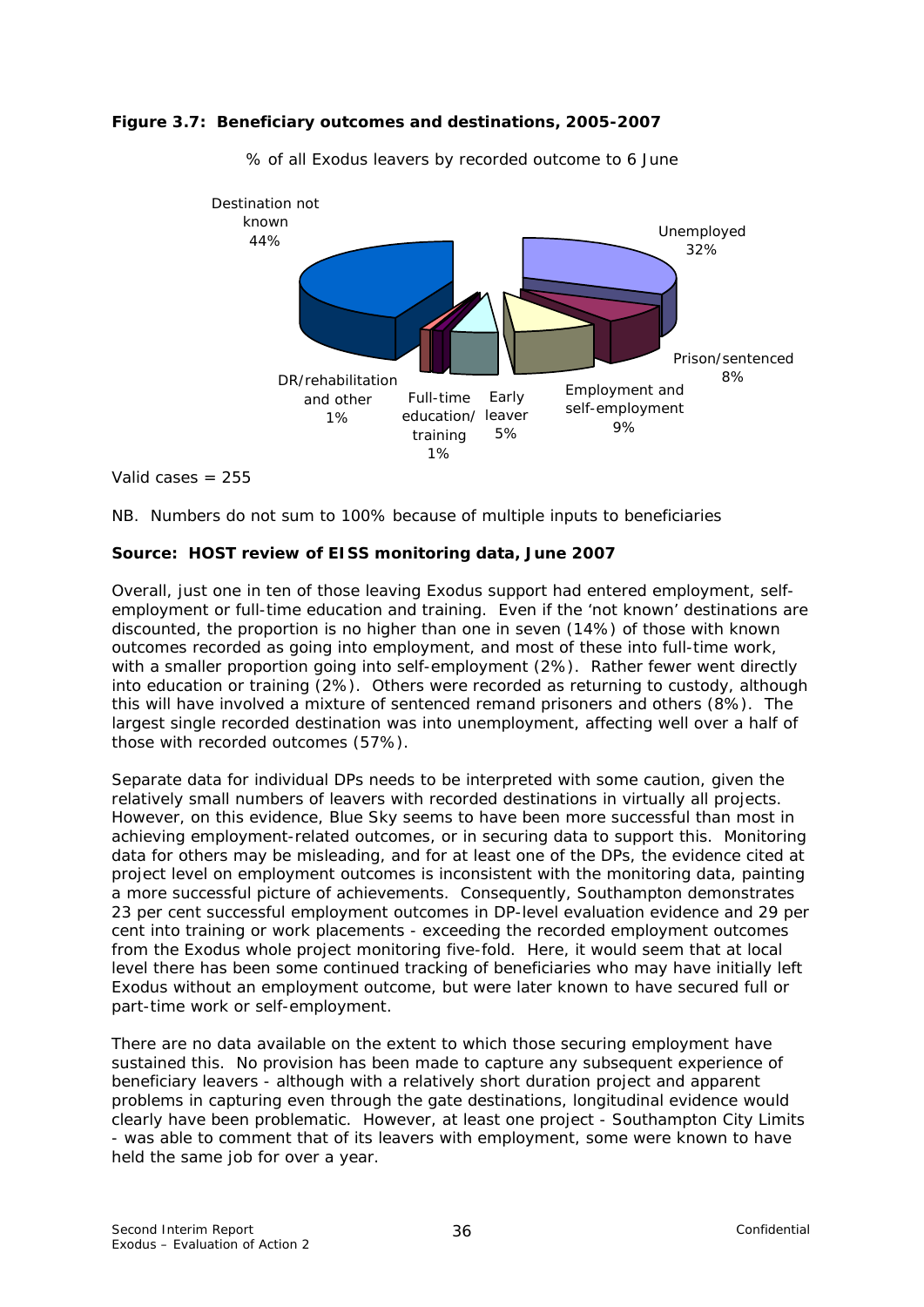The other area where there is some outcomes evidence is for qualifications secured as a beneficiary. The previous analysis has shown that the great majority of beneficiaries had no recorded qualifications at recruitment. It has also shown that just under one in three received some form of training or education through Exodus support, including basic skills training. On this evidence, it seems that 90 per cent of those with training or related support secured qualifications.

However, this was not a feature of support for most beneficiaries. As a result, those with qualification outcomes were in a minority, at least among leavers. These constituted just over one in four of all leavers (27%). Figure 3.8 sets out the outcomes for those who were successful, and shows a spectrum of achievement. Around a third of those securing qualifications were defined as 'other' qualifications. Some of these were very specific to vocational needs such as fork lift truck driving certification.

#### **Figure 3.8: Beneficiaries and qualification outcomes, 2005-2007**



% of all Exodus leavers by recorded qualification outcome to 6 June

Valid cases  $= 265$ 

NB. Numbers do not sum to 100% because of multiple inputs to beneficiaries

#### **Source: HOST review of EISS monitoring data, June 2007**

Among others, it seems that those achieving at above NVQ Level 1 or equivalent (11%) exceeded those with attainments at Level 1 or below (8%). The data are again too limited to provide for any analysis of contrasts between individual DPs.

While these are significant achievements, it seems that they fall a long way short of what DPs had planned to achieve. Consequently, target data had provided for the great majority of beneficiaries (83%) securing a further qualification. In reality, it seems that nearly three quarters have not (73%). Targets were not achieved at all levels, but seem to have been further adrift for those below Level 1 than above. Here, DPs had anticipated 35 per cent of beneficiaries would secure a qualification - in practice, very few were able to do so.

In reviewing this achievement, it may be that the targets set at the outset of the project were not sufficiently guided by what was achievable on the ground, particularly in the context of short-term offenders who, experience has shown, may only spend as little as eight weeks in an establishment prior to moving on, or whose sentence plan may be disrupted by having to be moved prematurely to another part of the estate, due often to security concerns or population pressures.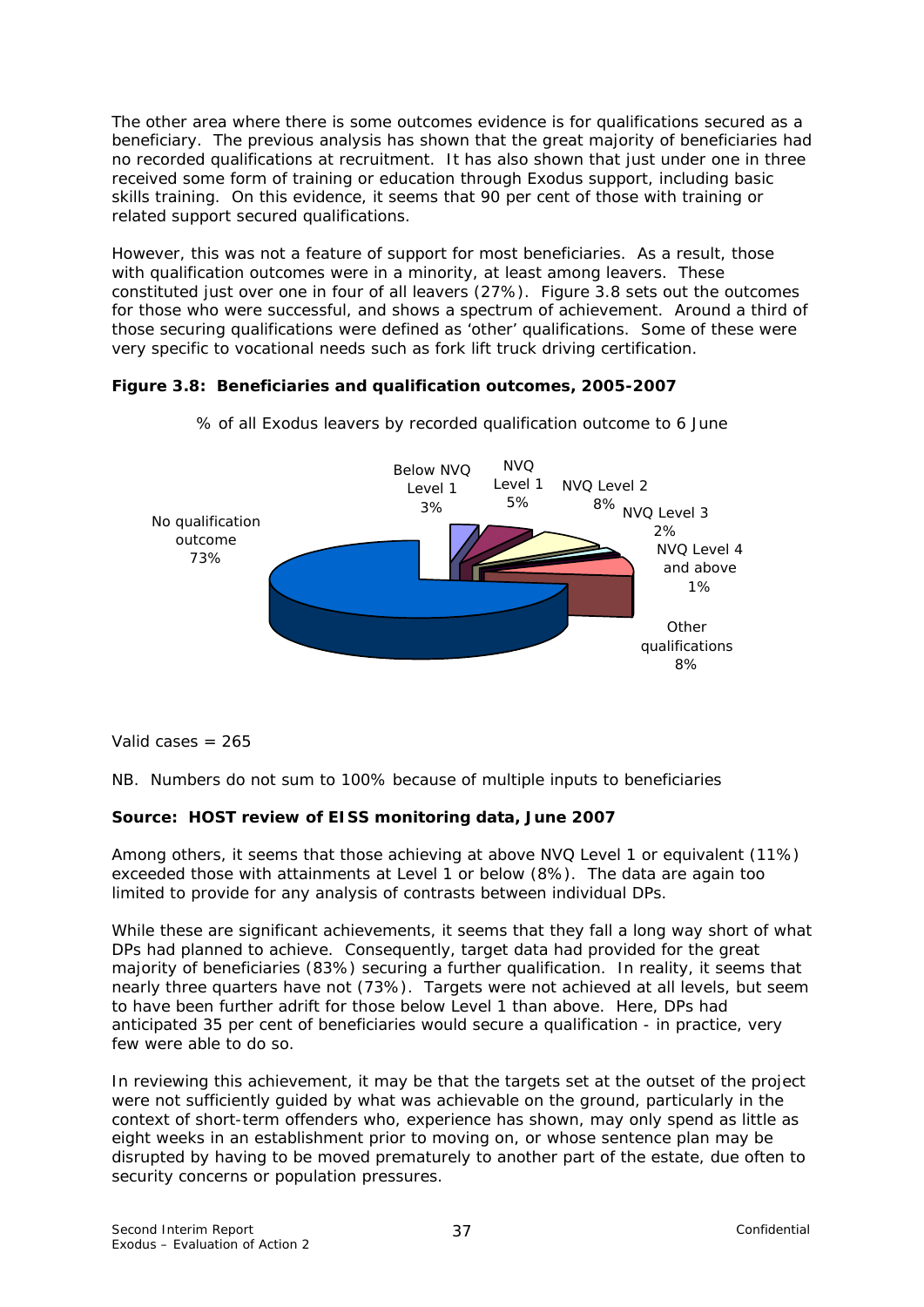# **3.5 Implementation and equality of opportunity**

The ESF-EQUAL programme has at its heart the goal of funding regional and subregionally based innovations aimed at tackling priority areas of disadvantage, and in particular boosting equality of opportunity among those groups. The goals of Exodus reflected this, and the available data suggests substantial achievements in recruitment against equal opportunity targets. These data are reviewed in more detail at Annex C, but in summary show:

- Recruitment of women short-term offenders and PPOs exceeding target by a fifth - rather more than for men (14%).
- Beneficiary recruitment from minority ethnic groups being slightly more successful (against targets) than for white beneficiaries. Although both exceeded target, this was by a larger margin for those classified among minority ethnic groups, who together accounted for 42 per cent of all recruits against a target of 39 per cent.
- However, this success was not evenly distributed with most of the enhanced recruitment coming from much larger numbers than planned among Asian and Asian British groups. Among minority ethnic groups, Black and Black British were the main recruitment group, accounting for just over a quarter (26%) of all recruits recorded by early June 2007.
- Older offenders (50 years and over) were being recruited at very high levels compared to target (over eight-fold), but mainly because of a very low DPA target (under 1% of all recruits).

Compared to baseline data prepared for Exodus late in 2005, this suggests most areas of recruitment were very close to regional population data of prisons in London and the South East. The exception seems to be for Black and Black British offenders, which for 2004-2005 population data accounted for just over 30 per cent of the London and south east prison population. The contrast is not great and may be accounted for by the relatively slightly greater levels of recruitment among London based DPs (where Black and Black British offenders accounted for 39 per cent of the population (against 13% the South East).

The monitoring data provides for an assessment of one further aspect of equality of opportunity - for offender disability. Around one in six of those recruited were registered as having physical (10%), mental (3%) or learning (3%) disability. The proportion with mental disability slightly exceeded the anticipated target in beneficiary distribution (9%), but that for mental disability fell some way short of target (also 9%). However, the largest shortfall was for those with learning disability, where only just over a tenth of the anticipated beneficiaries were recruited. The distributions are too small to allow for any meaningful assessment by individual DPs. It was not clear if this shortfall for exoffenders with mental or learning disability represented flaws in the data supplied by DPs, or a genuine inability to recruit such beneficiaries.

These data need to be interpreted with some caution. Exodus has been very successful against its originally planned recruitment across DPs (600 beneficiaries) and raised its aspirations for recruitment to an extended target of 750 beneficiaries. However, the evaluation has not been able to secure adjusted and disaggregated targets at DP level or across diversity indicators against that 750 (see above). This would seem a significant limitation to understanding the relative 'quantitative' success of the programme in supporting different facets of diversity. This hard data also does not provide any process evidence of the extent to which Exodus - as an EQUAL-funded programme - has supported the proposed embedded arrangements for ensuring robust equal opportunity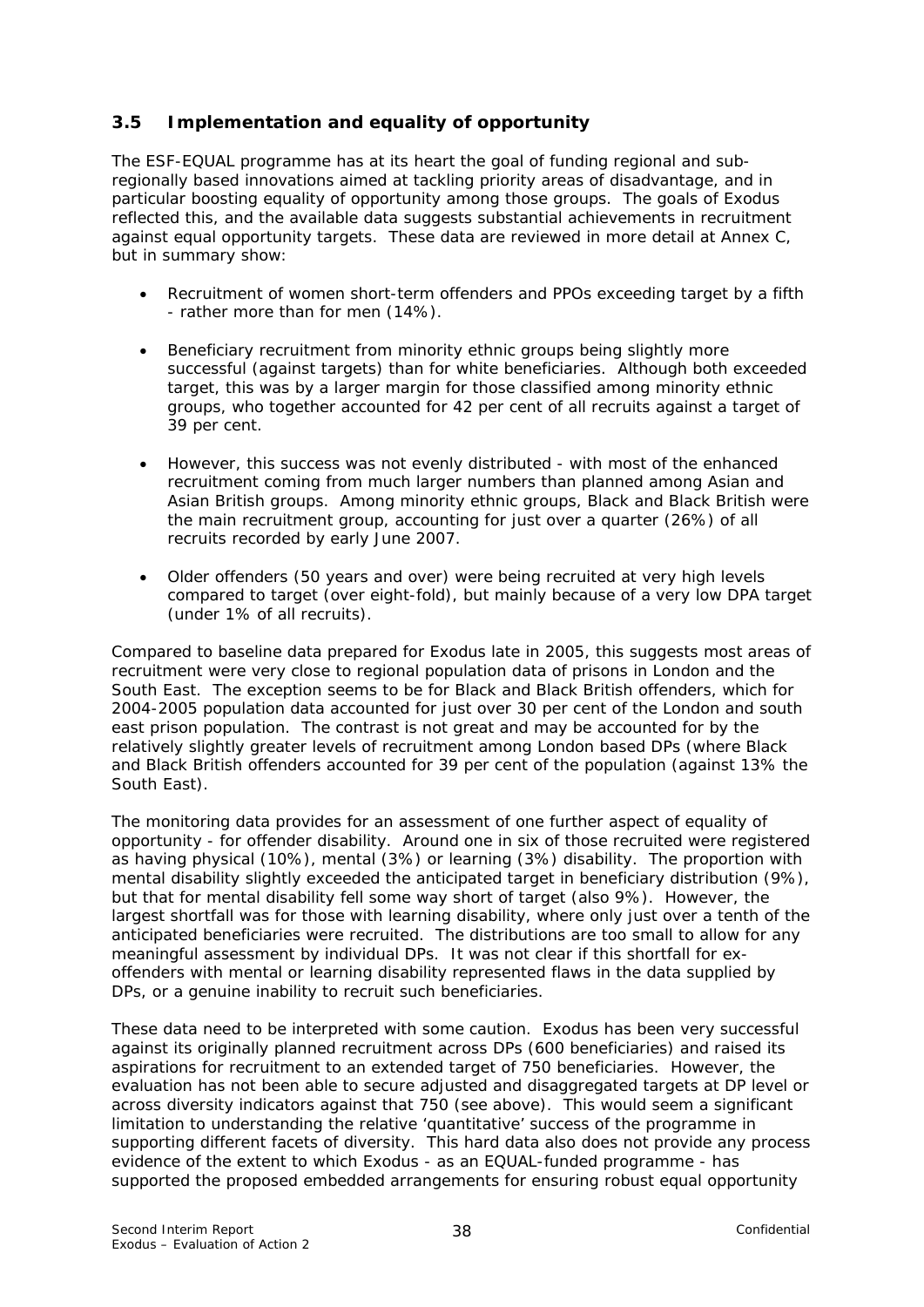<span id="page-42-0"></span>processes were embedded in entitlement, needs-based delivery and quality assurance at DP level

There is very little evidence in case study DPs of specific work being undertaken in regard to targeting particular groups. Rather, projects have sought to focus on the needs of specific offenders who fitted the appropriate eligibility criteria (usually by nature of their offence leading to a short-term sentence, being a PPO, or being domiciled in a particular geographic area).

One specific project that addressed the needs of female prisoners was the Development Partnership which has been operating in HMP Holloway, which was identified as a case study so that the work undertaken there could be looked at in more detail.

The specific rehabilitation and re-settlement needs of female prisoners are well documented. A frequent judgement has been that there is the need to more adequately address their support needs<sup>[29](#page-42-0)</sup> that they are often inadequately prepared for release.<sup>30</sup> Inspection reports by HMP Inspectorate of Prisons have highlighted the challenges that HMP Holloway faces with, at the time of the last inspection, around a third of the inmates being foreign nationals and just under half (45%) from black and minority ethnic groups.

Most of the prisoners face substantive barriers to effective re-settlement and many have lifestyles that were described as 'chaotic'. For example, just under half (some 46%) on entry were said typically to be homeless, just over half (55%) have children in care<sup>[31](#page-42-0)</sup> and the majority (over 90%) have drug/alcohol and frequently related mental health issues (particularly those addicted to crack cocaine). Drug use was said to be up to three times higher amongst female than male prisoners. The main reason given was that many of the women will have been 'paid' for services they have provided (including prostitution) in drugs rather than in money.

In HMP Holloway, increasingly effective referrals to Exodus have been made by members of the prison staff, one of whom was tasked with identifying individuals in the target group and then (where appropriate) conducting a full OASys Assessment.

Staff are also providing presentations about Exodus to new inmates through daily inductions and 'first night' support programmes, as well as identifying potential clients through screening induction forms. The majority of potential clients appear to be identified by this route with only a minority self-referring, or being referred by other agencies. Once identified, and accepted as an Exodus beneficiary, prisoners are assigned a case worker who provides (or makes referrals to) appropriate forms of support and who provides a 'through the gate' service into the community, again providing direct support and making referrals as required.

The Exodus team was commended by prison staff for their willingness, when addressing female prisoners' employability and re-settlement issues: *'to see the human being not the prisoner'*; *'to address practical issues'*; and *'to be flexible and fit in with prison regimes'.* 

Last year the LSDA has recently published research, funded by LSC, into how to maximise the benefits of OLASS for female offenders. It indicates *'…that the learning journey approach did not address the very real needs of women for learning and skills to build confidence and tackle the damaging effects of low esteem*'. It recommended that *'…the quality and delivery of information and advice on learning and skills from women offenders in prison and on release need to be improved to ensure they are comprehensive, accurate and appropriate to individual needs'*. Learning and Skills Development Agency (2006), *Maximising the* 

*benefits of OLASS for female offenders: an evaluation of the issues.* London: LSDA. 30 Social Exclusion Unit (2002), *Reducing Re-offending by Ex-prisoners*. London: SEU/Office of the Deputy

Prime Minister.<br><sup>31</sup> The wider effects of imprisonment on prisoners' families have recently been examined in: Smith R, Grimshaw R Romeo R, Knapp M (2007) *Poverty and disadvantage amongst prisoners' families.* York: Joseph Rowntree Foundation.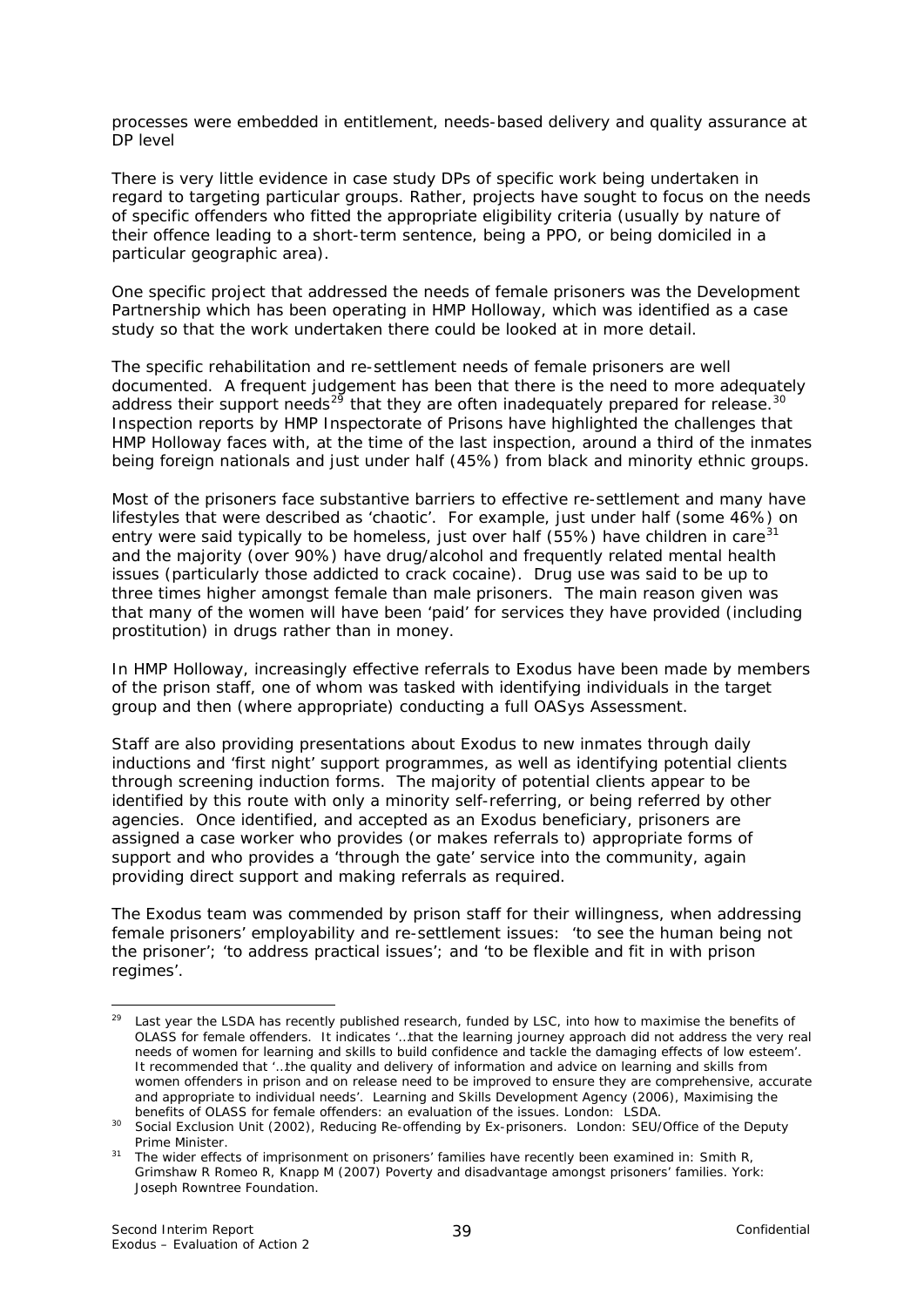As a consequence, it is said that the Exodus project is viewed as *'part of the team'*. This situation was contrasted with those organisations which were 'standalone', and/or only *'deal with part of the problem'*. In turn, arrangements with these organisations - partly because they rely solely on volunteers - can break down, and *'crucial opportunities to make a difference are lost'*. An example of the team's responsiveness was that they are regularly available at 0800 hours (when most prisoner releases are undertaken) at the gate to meet prisoners and provide appropriate support.

The ability to provide flexible support is assisted by the fact that they can *'plan their own workloads'*, and they have control of a modest beneficiary budget to pay for travel, and other pressing beneficiary needs, particularly during periods where entitlement to Jobseekers' Allowance and other benefits are being agreed.

#### **3.6 Empowerment and integrating the client group**

Empowerment and integration of beneficiaries has been an important delivery principle underpinning Exodus. The evaluation suggests this has occurred through a variety of means. In terms of current delivery for example, the proposal to develop Project Spring was developed with and by serving prisoners, and HMP Springhill has involved prisoners in the refurbishment of premises in preparation for the job club. Other projects have sought to address individual empowerment through tackling key barriers to progression, including issues such as confidence/self-esteem, reviewing offending behaviour, ways of seeking employment, and declaring criminal convictions.

Some individual beneficiaries (eg from St Giles Trust and Southampton City Council projects) have had a chance to talk about their experience at trans-national workshops, at events in the UK and in other partner countries. Engaging beneficiaries was reported to have particularly impressed trans-national partners.

Other work is pending and subject to extension funding. For example, financial exclusion is a key barrier to the rehabilitation and re-integration of ex-offenders, as a criminal conviction is very likely to bar an individual from securing a range of financial products, including a bank account to assist with payments (including benefits).

In terms of a future development (if funding allows), UNLOCK, the National Association for Ex-Offenders, has developed a programme (in partnership with the HBOS Foundation) to deliver the 'Unlocking Financial Capability Programme'. This is a one-day workshop which focuses on the practicalities of using a bank account and banking services (including ATMs). As part of the proposed extension of Exodus, existing beneficiaries could be offered training, and 'train the trainer' activities might be undertaken. This work would build on a successful 12-month pilot project in the south east (in partnership with NOMS, the Prison Service and Halifax Bank of Scotland) to provide bank accounts to individuals due to be released.

Within a restricted work stream, beneficiary interviewees undertaken by the evaluation team to date have evidenced individual/anecdotal examples of significant empowerment provided by beneficiaries. For example:

• *TW successfully completed his six-month contract with Blue Sky, during which the contractor, Slough Accord, was so impressed with the standard of his work and his level of commitment, they have offered him full-time employment.*

*TW said:* 'Blue Sky has helped to sort my life out. It has helped me to understand things better, like the benefits of saving money and having a job. It has helped guide me away from crime and drugs. I had skills before I started breaking the law, but in that way of life you forget about the basic stuff. Blue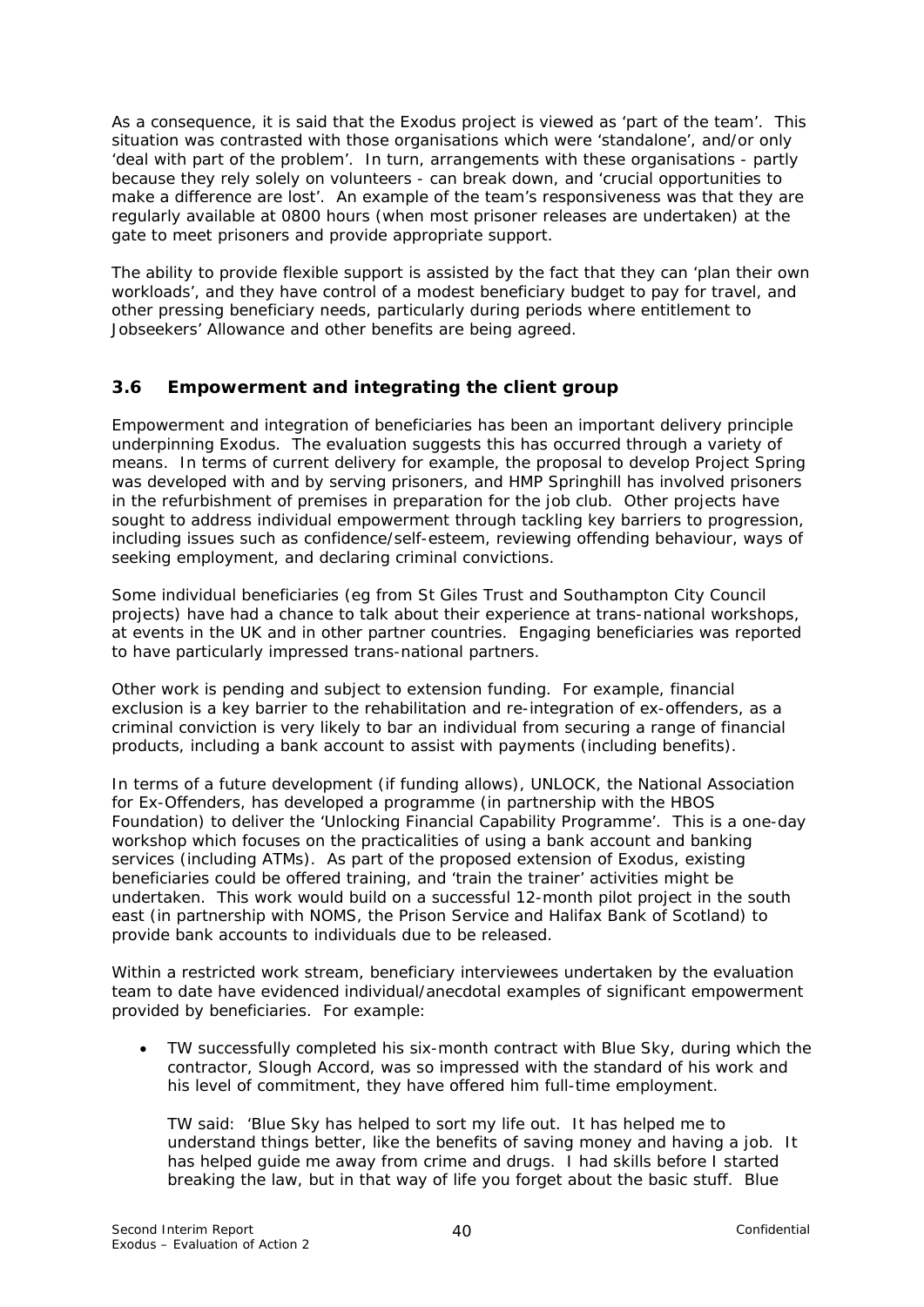Sky helped to pick up the pieces, almost like starting from scratch, re-learning them. Blue Sky has helped change my life; it's the only thing that ever worked for me. I've been on other programmes, but they haven't worked.'

• AP was released from HMP Holloway in late summer 2006 after spending eight months in custody, and served the remainder of her year long sentence under Home Detention Custody (HDC).

She became involved with the Exodus project early during her sentence and said she has been able to: *'…get a lot of help from them both whilst inside and now since being released'.* 

She mentioned that she had particularly valued: *'…my case worker being there when I got out – otherwise I'm pretty sure I'd have gone off and celebrated which may have meant me coming back'*.

AP said she had got a hostel place through Exodus, in an all female hostel in North London, that she was doing voluntary work in an office, and had completed an NVQ which they had arranged.

She said: *'I would like to think that I would have coped on my own. However, the help I've had from Exodus has meant that things have been much less daunting. Everything can seem a struggle when you're trying to get back into society. The help they've given has meant everything to me.'* 

# **3.7 Contribution of the trans-national dimension**

Individual DPs have had limited direct engagement in this tier of activity in Exodus, and there is little documented evidence of their direct contribution (see Chapter 2). The evaluation data shows four DPs reporting at least some direct participation which they felt had some effects on the project, but with little evidence of direct impact on implementation.

In the in-depth reviews, the selected DPs also had limited engagement. Three had participated, but in two of these there was thought to be limited transfer of knowledge into the local delivery - although in one case staff changes meant this 'expertise' had soon been lost to the DP. Another had spoken at a trans-national event, and saw value in this in *'…raising the profile of what we were doing…but not much else'*. At least one of the DPs had been able to propose - and support - beneficiaries attending the UK-based (Leeds Castle) event.

Some DPs had also sought to engage partners in the trans-national events, but with mixed success and effects. In one, an attending partner felt that trans-national events were: *'…wasteful and …money used on them would be better spent at a local level'.* In contrast, the same DP had seen a partner attend the trans-national event to the Netherlands, and had reported (May 2007) this to have been very useful, supporting information exchange and good networking.

# **3.8 Overview**

The review of the 13 approved DPs that did progress beyond the initial planning stage shows both common themes and diversity in their scope and focus. This has enabled Exodus to pilot work with both short-term offenders and PPOs in a variety of contexts, and gave it the potential to assess delivery lessons and the relative effectiveness of approaches taken.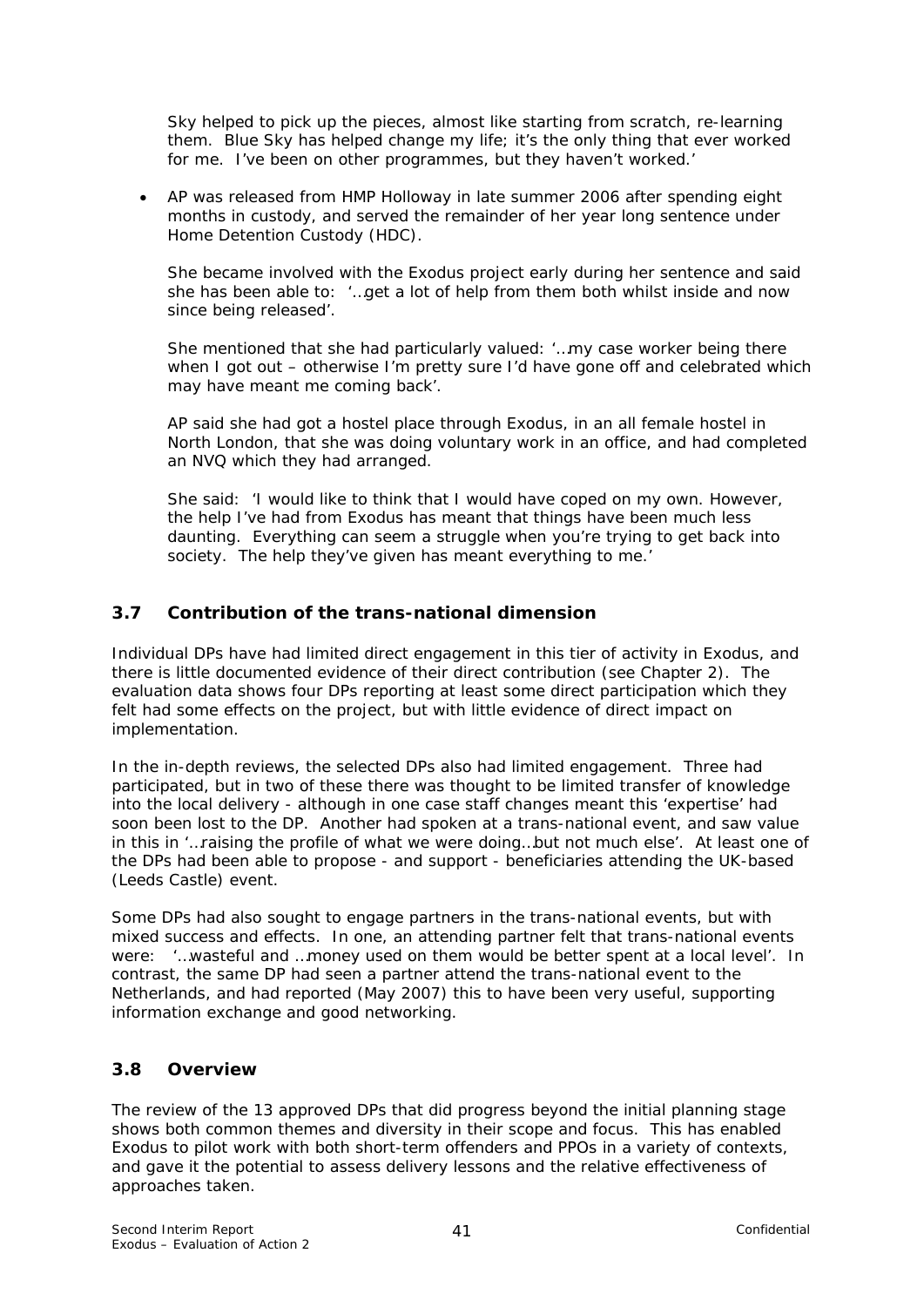The evidence suggests that DPs have been highly effective at tapping latent demand for such provision among the client group. At the point of review, the level of recruitment of beneficiaries has substantially exceeded the initial target and was only a little short of the extended target. With the exception of attracting beneficiaries with mental or learning disability, Exodus has also been very successful for supporting equal opportunity recruitment targets, and this distribution seems to reflect that in the wider prison population. The shortfall for recruiting offenders with learning disability is substantial, and suggests that Exodus has been less robust in testing, or recording, delivery to this important segment of the client group.

Much of the recorded work with beneficiaries was focused on employment and employability, related to advice, guidance and counselling, motivation, job brokerage, needs assessment and action planning. This would seem to be consistent with the endfocus of Exodus, and reflects the range of DP support which has been brought to bear. The evidence is less robust for looking at the depth of this support - although these issues are touched on in the following chapter on innovation and lessons arising for delivery. The services provided have resulted in some nine per cent of beneficiaries recorded as entering employment or self-employment and a further one per cent entering full-time education and training.

However, disappointingly, many of the outcomes of the work with beneficiaries remain unrecorded, with destination information being available for only just over half of the leaving beneficiaries, in part reflecting difficulties in tracking individuals who were voluntarily engaged in provision. What may seem a flaw in the monitoring process also seems to reflect wider difficulties for delivering genuinely through the gate provision - a substantial issue in the transferability and effectiveness in service delivery.

This under-recording of 'hard outcomes' for individuals probably substantially understates the wider achievements of the project, which was intended from the outset to be more about exploring new ways of working (eg through new forms of partnership working) and new methods of supporting short-term offenders and PPOs. The lack of virtually any systematic 'soft outcomes' evidence, means it also does not take account of the profound effect the programme has had with individual beneficiaries, as recorded in case study evidence and through personal testimonies.

As will be explored later in the report, the lack of more rigorous and sophisticated systems for collating and analysing the wider outcomes of the work undertaken through Exodus to date makes it more difficult to evidence the success (and related costs) of inputs for given outputs which commissioning bodies will increasingly need to have.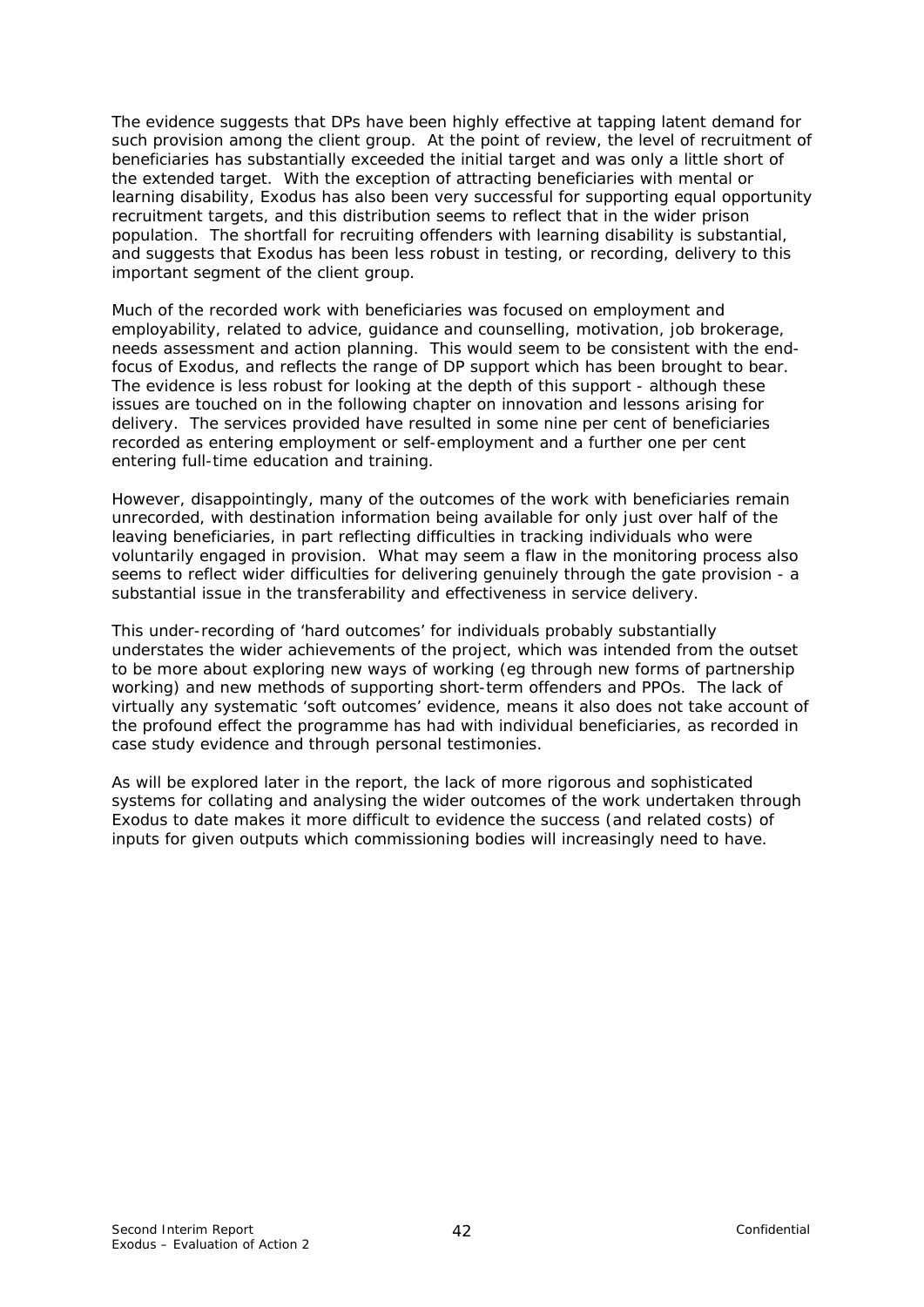# <span id="page-46-0"></span>**Chapter 4: Innovation and Added Value**

#### **4.1 Introduction**

A key aim of Exodus was to explore novel ways of addressing the re-settlement needs of short-term offenders and PPOs. In this, a major recent research study by the Home Office<sup>[32](#page-46-0)</sup> on 'what works' in regard to re-settlement activities concluded that developing individually tailored services was crucial, and indicated that:

*'A multi-modal, or individually tailored approach involves providing prisoners or probationers with (as necessary) cognitive skills training, drug treatment, sex offender treatment, educational and vocational training, together with help in securing accommodation. Addressing the range of their needs is certainly a challenge and requires appropriate assessment and co-ordination by way of case management'*.

Exodus has developed a range of interventions, many of which follow an 'individually tailored' approach. In this chapter, we look at:

- Cross-regional innovation within Exodus and the value added by it.
- Quality of innovation within Development Partnerships.
- The added value of activity in Development Partnerships.
- The contribution and impact of the trans-national dimension.
- The constraints to adding value and innovation at DP level.

It also draws together the cross-cutting themes emerging from this review for issues to be explored in more detail in the final chapter of the evaluation.

#### **4.2 Cross-regional innovation and added value**

The aim of Exodus was to set up opportunities to develop services on an *area*, *intraregional* and *inter-regional* basis. With the active support and management of the HM Prison and National Probation Services in London, a Consortium of the DPs in London was formed at an early stage in the development of Exodus, and this has met regularly, under the chairmanship of the Prison Service.

The consortium has been valued by the London DPs, and was felt by those interviewed (both stakeholders and DPs) to have brought necessary rigour to the process of managing the development of Exodus on a pan-London basis. A 'traffic lights' reporting system which was introduced has allowed projects to reflect on those areas which are performing well, as well as those which require development. In addition, under the chairmanship of St Giles Trust, practitioners from across the projects in the London have met to review practice within Exodus and to discuss effective approaches.

<sup>1</sup> <sup>32</sup> Harper G, Chitty C (eds) (2004) *The impact of corrections on re-offending a review of 'what works'*. Home Office Research Study 291. London: Home Office. It should be noted that this report highlights some of the weaknesses in the current UK evidence base. This it indicates is due to 'many of the delivered by correctional services (having) suffered from poor implementation', and, 'sub-optimal research designs'.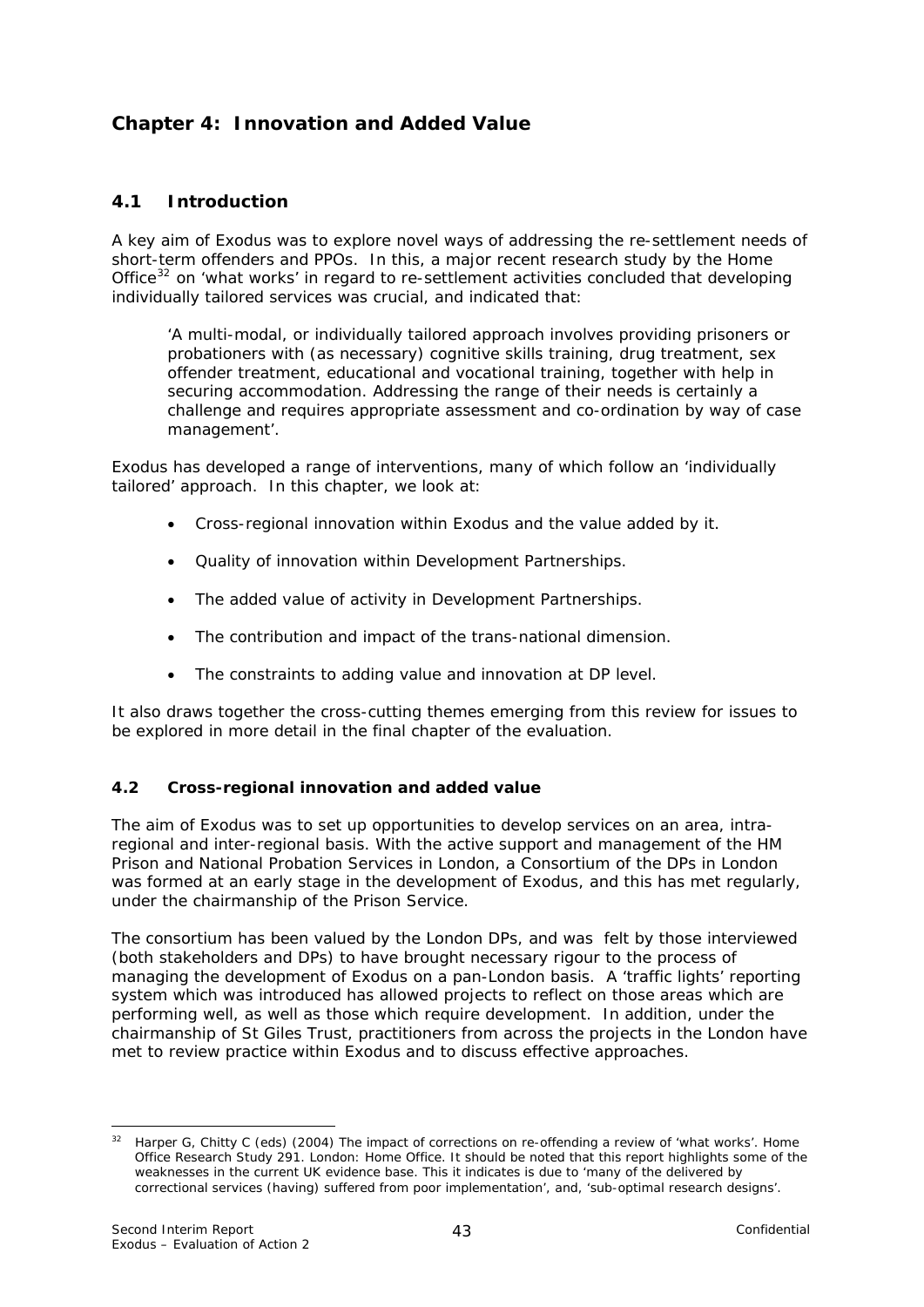These interviewees also reflected on a growth in confidence levels and trust through working in the London Consortium which provided the necessary conditions for partnership development. Some mentioned, as an example of good practice within partnership working, the discussions there had been regarding 'matched funding' for the proposed extension, where some of the larger voluntary and community service (VCS) providers had been able to work through, and support, smaller providers to ensure the required match could be properly evidenced.

The DPs in the south east have only very recently had the opportunity to benefit from a similar mechanism. By contrast with the very early start made in London, progress in developing consortium working in the south east was much slower. Contributory factors here may include that the South East Prisons 'Foundation' Project did not take place. The south east region was also seen as more disparate nature - spatially, with no ready geographical focus for 'easy' travel to a central focus for the DPs, and structurally with the south east consisting of three quasi-autonomous prisons service 'areas'.

The lack of such a focus in the South east was commented on in HOST's pre-interim report, and again in the November report of the evaluation. Feedback from the cross-DP stakeholder workshop in November re-enforced this gap, and efforts were commenced under the auspices of the Government Office South East (GOSE) and the South East Prison Service, to establish such a forum. This subsequently saw some involvement by NOMS, with a first meeting early in 2007. Some of those interviewed felt that these early meetings had been very effective. Those who felt they were less effective were more likely to stress that the consortium is at a formative stage, and that most developments had occurred without consortium input.

Beyond these intra-regional arrangements, many of those interviewed commented on the lack of 'cross-regional' activity across Exodus. It was felt that the project had too readily divided into work undertaken in either London or the South East. This issue was raised prominently by DPs in the November workshop but it seems that measures to secure cross-regional working have been small-scale, bi-lateral across DPs, and mainly opportunistic. More recently, some DPs observed that more attention should have been given to the cross-regional dimensions of the project, in particular because, as one noted: *'…so many prisoners from London transfer into the south east and then return to the city'.* 

There has been some bi-lateral sharing and collaboration across projects. For example, there has been considerable sharing (with resulting synergies) between those projects managed by the St Giles Trust, which include projects in both London and the South East, and within the London Consortium. Bi-lateral links have also grown up under the 'Exodus umbrella'. For example, HMP Springhill mentioned they have accepted visits from other Exodus DPs, and the Southampton City Council and the smaller Mid Hants project have discussed mutual progress and developments.

However, these links have not been facilitated by Exodus, where formal opportunities for 'networking' were mostly achieved through the stakeholder workshop attended by most of the DPs in November 2006, conducted as part of the evaluation. The value of this was also recognised by some of the stakeholders attending from the Strategy Group, with one commenting there was evident enthusiasm for sharing among DPs with the inter-play of ideas and better practice and which she also felt: *'… gave me a better understanding of some of the practical issues around in custody support'*.

A number of projects expressed their disappointment that, as a consequence, opportunities had been lost to share experience, and contribute to innovation and added value. As one DP manager put it: *'Early promises of information exchange and contacts simply have not been realised.'*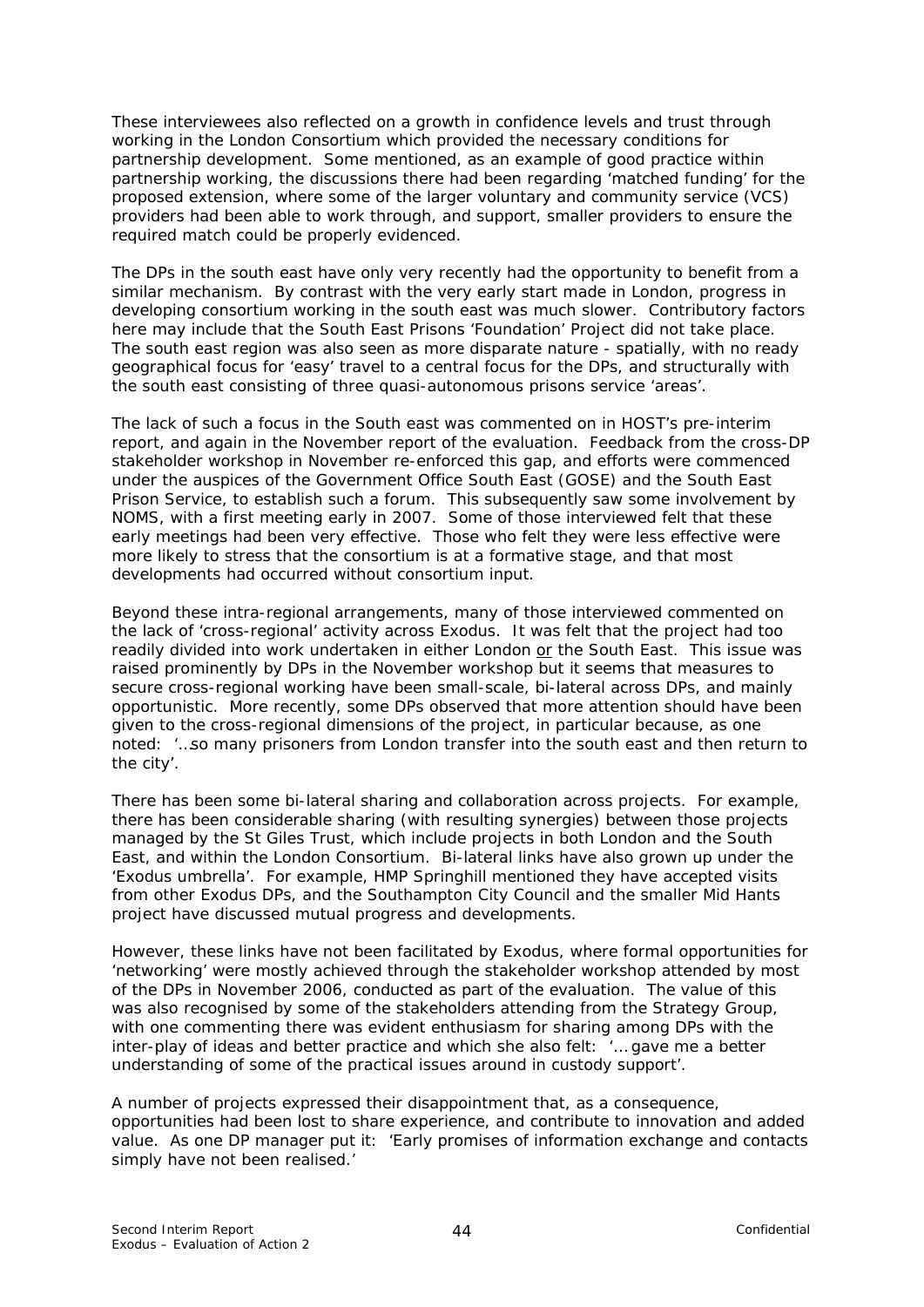# <span id="page-48-0"></span>**4.3 The quality of innovation in Development Partnerships**

A principal aim of the project was to develop programmes of support (in an innovative and client-focused way) to enable the more effective re-settlement of short-term offenders and PPOs - an area in which there is a limited UK evidence base from which to draw. For example, previous research into projects seeking to meet the needs of PPOs showed that there was a mismatch between PPO offending-related problems (principally accommodation and ETE) and the involvement of appropriate agencies that can meet such needs,<sup>[33](#page-48-0)</sup> which Exodus projects have sought to address.

A considerable amount of activity has gone into the development of partnership working activities through Exodus, including developing experience of working, in different combinations, with the public, private and VCS sectors. The value added by these arrangements is covered in the next section.

A range of innovatory activity was seen in case study DPs. Against a background of past practice, the evaluation suggests practices with significant innovation included:

- Beneficiary workbooks with self-paced and embedded self-assessment tools.
- Job clubs established as pre-release and interactive support to beneficiaries.
- Peer Advisers working with case workers.

**Beneficiary workbooks**: These workbooks have been developed by the St Giles Trust (principally the team at HMP Brixton). The workbooks have a range of self-assessment tools, some of which the project have devised themselves, and others which have been developed and tested elsewhere. The tools cover a range of areas, including decidedness and job-readiness, and on personal and social dimensions (akin to comparable tools such as the Rikter Scale).

If baseline statements were recorded, with additional work the workbooks have the potential to be a metric to assess 'distance travelled' either on their own, or in connection with adviser case study and/or offender diary approaches. In addition, they could be used via the Employability Assessment Tool developed by Kent Probation Service as part of their Exodus project.

Feedback from beneficiaries, and peer review by advisers, has led to the development and usability of the materials. However, their wider use, as both a career development and 'soft outcomes' tool, is yet to be fully realised.

**Job clubs**: The use of job clubs as a method for external labour market job preparation and brokerage is well developed, and their benefits well documented.<sup>[34](#page-48-0)</sup> However, the use of job clubs with offenders is less well researched, and effective approaches are less well understood, although some conventional job clubs have clearly been operated by Jobcentre Plus and other bodies. Within Exodus, there are two main job club initiatives: Project Spring at HMP Springhill, and the more recent development of the job club at HMP Holloway.

In terms of the former, as indicated, the need for Project Spring was identified by inmates themselves, who have been involved in its subsequent development. The project has sought to develop a fresh approach, for example, by maximising accessibility to the

<sup>1</sup> <sup>33</sup> Home Office (2005), *Early Findings from the Prolific and Other Priority Offenders Evaluation*. Home Office Development and Practice Report 46. London: Home Office*.* 

<sup>34</sup> Bysshe S; Hughes D; Bowes L (2002), *The Economic Benefits of Career Guidance: A Review of Current Evidence.* Derby: University of Derby.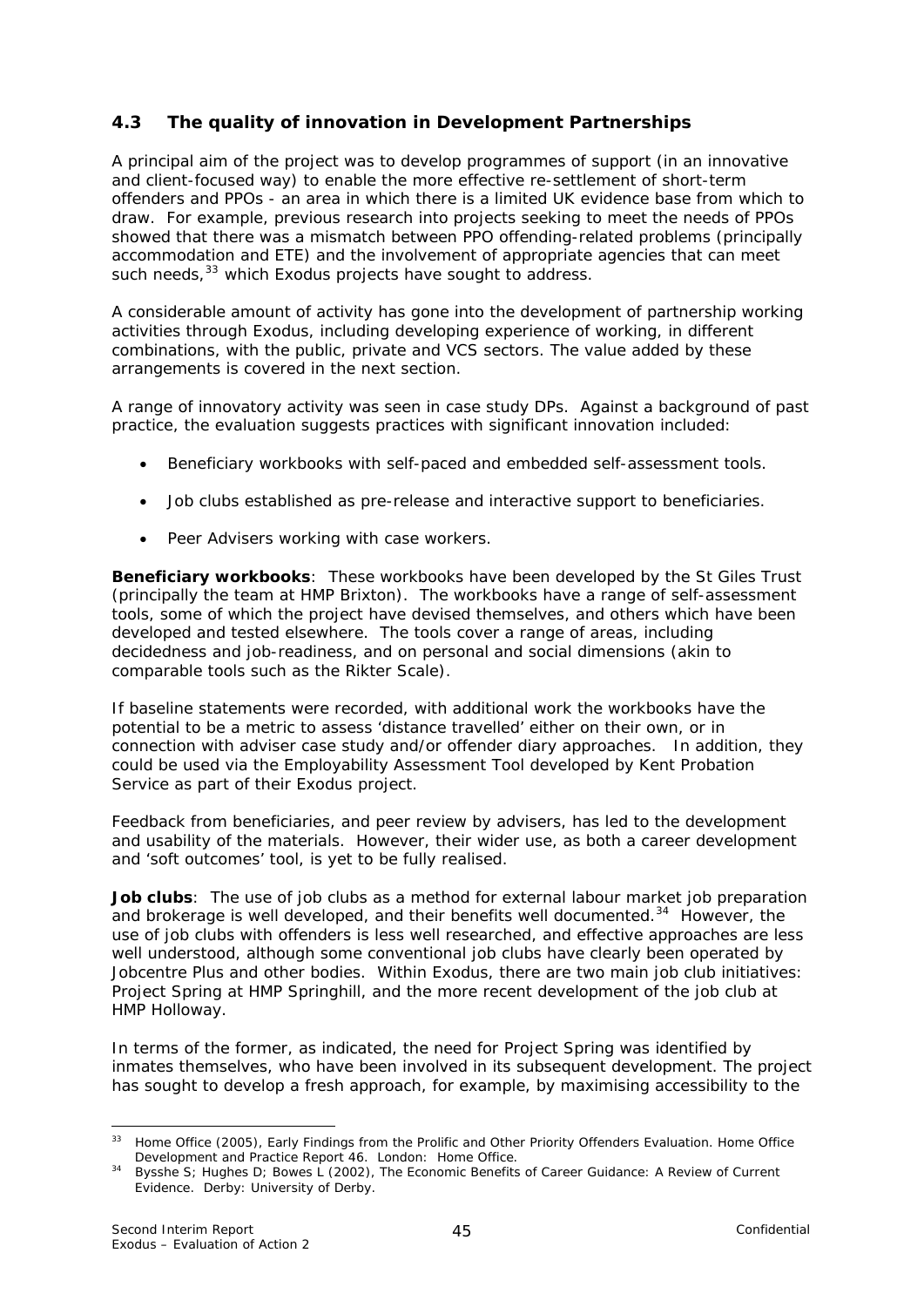<span id="page-49-0"></span>user group (although some of the practical difficulties in doing this are explored later in this chapter). The service has an open access policy whereby prisoners can drop in and use the facilities such as computer access, newspapers, etc, whenever they like (subject to opening hours), and user feedback suggested that this is a 'unique part of prison life' as it was less encumbered by the rules and regulations that can inhibit the effectiveness of other prison services.

Existing and newly developed partnerships with employers have broadened the scope of Project Spring and helped ensure a better placement of prisoners into the labour market. As such, it was believed the project offers a model that could well be used in other category D prisons. Essential ingredients in the development of the facility have included a favourable top management at the prison and highly motivated operational staff. Links with employers (of all kinds) are also crucial to its effectiveness.

In terms of HMP Holloway, the job club is now operational one morning a week and has a waiting list. The programme has been developed using materials that have been used successfully elsewhere within projects run by St Giles Trust (including from the team at HMP Brixton). It includes external input, including from 'Dress for Success', a charity which aims to support disadvantaged women to be able to have suitable clothing for work. It is hoped to link the programme to the NOCN accredited 'Preparation for Work' course run by the OLASS provider at the prison.

A possible service development is the extended use of the 15 volunteer link workers (mentors) who have been trained by PACT as part of the project. At present, every beneficiary is given a link worker. However, engagement was reported to be limited at present, particularly once 'through the gate'. The idea of developing closer links with the Job Club and exploring other ways of using the link workers is being considered.

**Peer Advisers**: A number of the DPs being led by St Giles Trust are building on the work they have undertaken in the past on the use of Peer Advisers (which is currently the subject of a three-year external evaluation study). In terms of specific work within Exodus, the project operating at HMP Brixton is receiving 20 per cent funding for an NVQ Trainer/Assessor post to train Peer Advisers at the prison. The work there has been put forward for a Butler Trust Award and is highly valued by the prison staff.

There is a lot of interest amongst prisoners in becoming Peer Advisers.<sup>[35](#page-49-0)</sup> Forty-eight recently applied for the most recent training programme, and eight were eventually recruited, having gained necessary security clearance through the prison, and having been assessed as being suitable candidates through the selection process.

Those selected to undertake training (which leads to an NVQ Level 3 in Advice and Guidance assessed by Advice UK) undertake a series of core sessions on guidance and legislation issues alongside briefings from key agencies about their work and referral processes. The key advantage of Peer Advisers was said to be that: *'…prisoners feel more comfortable talking to other prisoners'* and that they are: *'…known on the wing and have respect'*. The Peer Advisers at HMP Brixton (and those spoken to, for example, at HMP Ford) work closely with project and HMP staff and are well aware (through training and support) of the limits and boundaries in which they operate.

A key development issue within prisons for the use of Peer Advisers appears to be to ensure that the Offender Management Units are able - through their sentence planning to ensure they can spend sufficient time (minimum six months) in the prison to complete the training and start using their skills.

<sup>1</sup> <sup>35</sup> The role of prisoners acting as peer tutors has been highlighted in a study of good practice in the context of offender education and training. See: Learning and Skills Development Agency (2006) *Just Learning: Case studies in improving offender education and training.* London: LSDA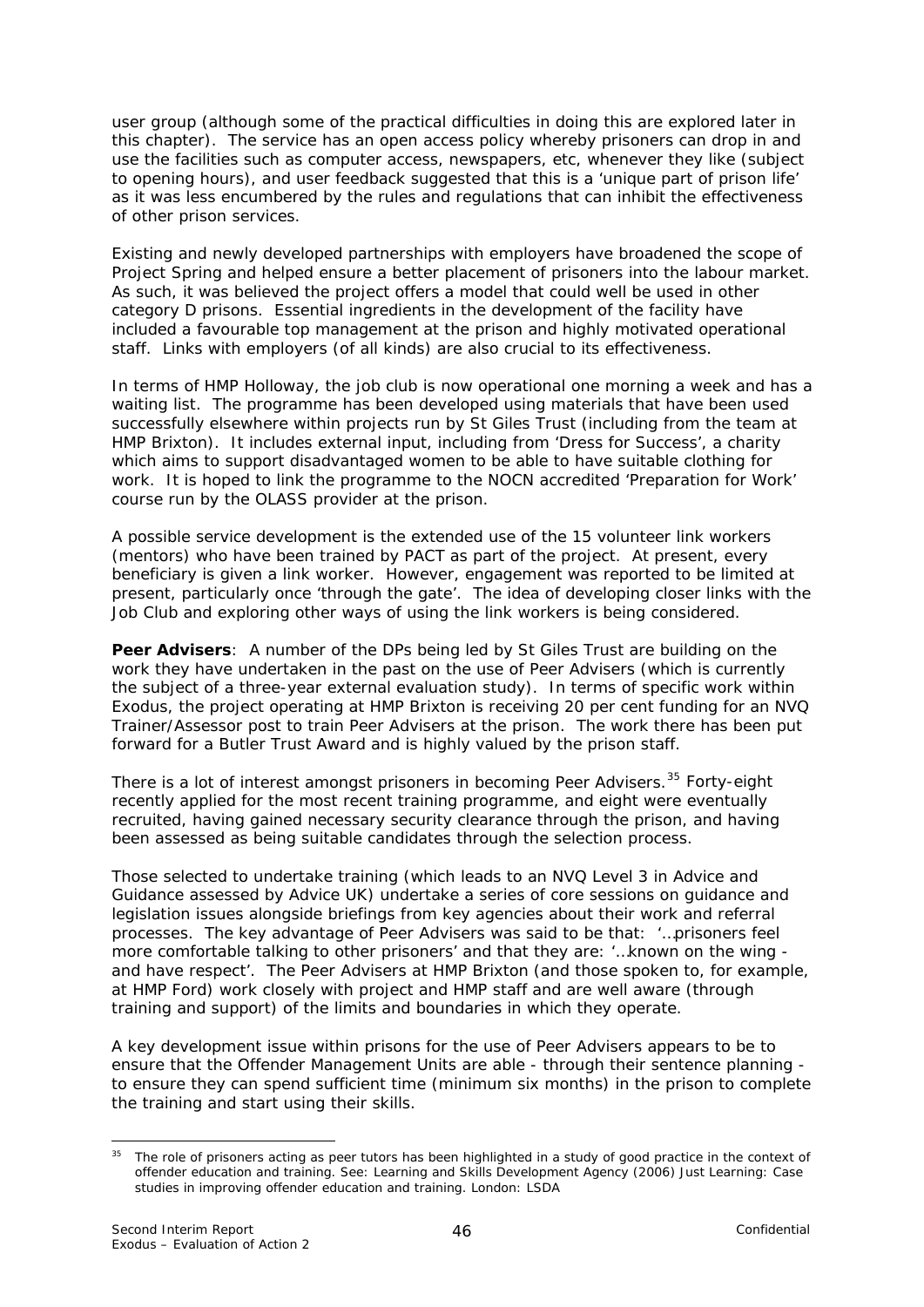<span id="page-50-0"></span>A current development at HMP Brixton includes trying to get Peer Advisers to work in different pathways and to achieve a shared vision of the value of having a team of, say, 12 Peer Advisers available in the prison at any one time.

### **4.4 The added organisation value of activity in DPs**

The added value of activity in Development Partnerships is felt at a number of different levels, both organisational and individual. This section considers the first of these.

Some of the DP models that were developed were complex. For example, the original proposal from Southampton City Council[36](#page-50-0) named it as the lead partner providing the core management group, with a manager from Training and Employment Initiatives and from City Limits,[37](#page-50-0) supported by HMP Winchester and the National Probation Service. These partners were to meet quarterly but sometimes met more often, depending on whether there were any outstanding issues (eg summer 2006 reorganisation).

The core management group were to be supported by a local consortium steering group, which included: Southampton City Council initiatives (Supporting People, Substance Misuse Team and Community Safety); In-BIZ self-employment agency; the voluntary sector (including the Salvation Army, Society of St James and Two Saints); Hampshire Constabulary; the LSC for Hampshire and the Isle of Wight and Jobcentre Plus.

In terms of the DPs, some attempted to assess the quality of partnership links they had forged. For example, the HMP Holloway Development Partnership conducted a stakeholder survey<sup>[38](#page-50-0)</sup> of 45 internal and external agencies with which the project works in March 2007, with responses returned in April. Thirteen survey forms were returned (29% response). The responses were generally positive, and just over three in four felt that the project was successful in regard to areas such as assessing needs, helping beneficiaries deal with housing problems and linking them into other services.

The team concluded that although the response was lower than had been hoped, it had identified gaps in the marketing of the service and: *'…the need to provide formal feedback to agencies once beneficiaries are discharged into the community'.* 

The Development Partnerships have involved a mixture of partnership models, including statutory/VCS and VCS/public and private. In terms of each of these in turn:

**Statutory/VCS:** Involvement of statutory and VCS providers in the Prison Service had been an essential feature of pre-release support across Exodus. Experience of working within the Prison Service appears to be mixed, with very good experience having been recorded at a strategic level (particularly in London), but with more varied experience on the ground.

<sup>&</sup>lt;sup>36</sup> Southampton is categorised by Government Office SE as a 'Crime Priority Area'. It is one of SEEDA's 119 most deprived wards and the OPDM Indices of Deprivation list Southampton as one of the five most deprived wards in the South East. Southampton City Council Research into 'Barriers to Employment for Disadvantaged Groups in Southampton' (2004) noted that 'Southampton has approximately 500

unemployed people who have a criminal record.'<br>37 City Limits have been offering supported employment to a range of groups (for example, those with severe learning difficulties and people with mental health needs or physical disabilities) for the past 16 years.<br>See: http://www.southampton.gov.uk/health/ld.

See: http://www.southampton.gov.uk/health-lealth-lealth-lambeth and Southwark Returns) similarly conducted a survey to which there were 12 returns. The response was broadly positive, but with some concerns about a lack of publicity which is being addressed through the project's action plan.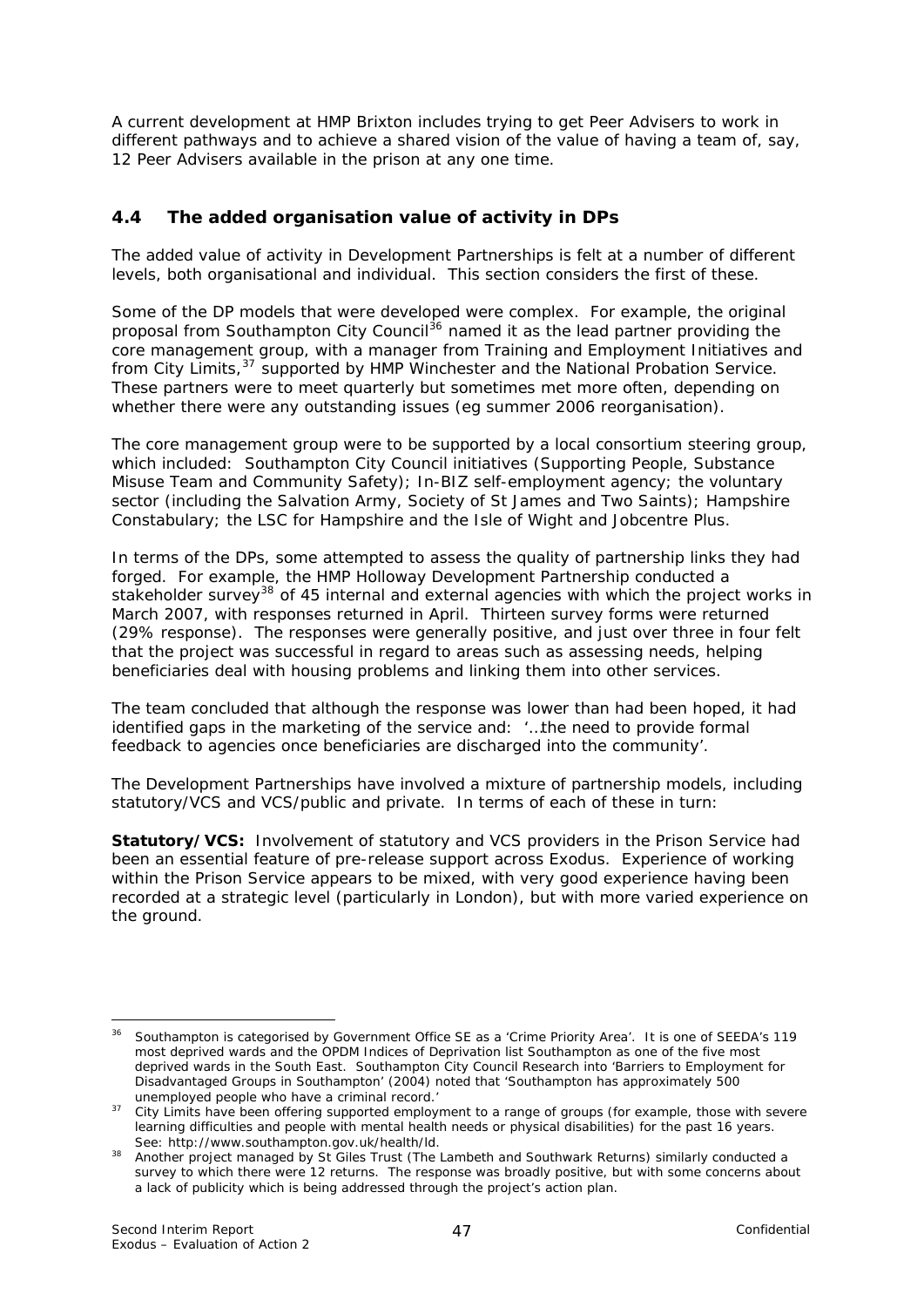<span id="page-51-0"></span>For example, senior staff at HMP Holloway were very supportive of the work that Exodus has undertaken and were grateful for the additional resource that they represented.<sup>[39](#page-51-0)</sup> The team there was described as professional, and able to both identify and address problems. The fact that they could provide a co-ordinated response was welcomed, and that the resource they provided was: *'…ring-fenced, and could not be pushed into other areas'.*

Similarly, a number of prisons contacted indicated the Exodus work had enabled them to 'extend their reach'. For example, senior staff at HMP Winchester prison commented that she simply had not the staff resource to make the extensive linkages with key agencies and, for example, to take ex-offenders to interview as Exodus staff had done; those at HMP Ford said that the resources Exodus provided enabled them (through peer advisers and paid staff) to offer an effective accommodation service which contributed directly to KPTs.

By contrast, another DP commented that although they believed the 'intentions of the Prison Service are good', they found that 'bureaucratic systems' and operational issues such as 'staff shortages or sudden increases in numbers of prisoners' mean continuity is hard to establish.

In this context, the importance of securing the support of staff (both at Governor grades and on the wings) $40$  was stressed. However, the attitude of HMP staff to resettlement, and the attention and resource they currently give to this activity, is variable and can be limited (particularly in the context of current high numbers of prisoners and having to make efficiency savings). As one Governor grade interviewee put it:

#### *'This prison's responsibility ends at the gate.'*

Outside the prison service, only one police authority was directly engaged at an early stage with project developments - Hampshire Police. This force was engaged in both the Westgate and Mid Hants and the Southampton City Council project, although this would appear to have been in mainly an advisory rather than a fully operational capacity. DP reflection is consequently limited from VCS/statutory bodies of police as active partners.

For the National Probation Service (NPS), involvement has been particularly focused on work they have been undertaking with PPOs. Here, relations between NPS and the VCS in Exodus have to be seen in the context of wider concerns some have about the 'direction of travel' of policy in regard to the increased involvement of the VCS in service delivery envisaged in the Offender Management Bill.<sup>[41](#page-51-0)</sup> Despite this, there is evidence within Exodus DPs of robust working relationships being developed, although sometimes after a slow start. For example, in the projects run by Action Acton (AcA) - supported by St Giles Trust - a high degree of trust has been built up, to the extent that the Probation Service and Police regularly refer individuals to AcA for help and support, or believe that the delivery team is capable of signposting them to another agency more appropriate for their needs.

The Probation Services in North London reported a strong and valuable working relationship with the Exodus delivery team, which includes sharing information, client progress reports and daily telephone contact. They have also appreciated the additional funding for PPOs for travel expenses, training courses, and interview costs and the

<sup>1</sup> <sup>39</sup> A number of prisons visited during fieldwork indicated that they were tasked with making three per cent efficiency savings during the current operational year.

efficiency savings during the current operations of Learning: the role of the prison officer in supporting prisoner<br>education. Esmée Fairbairn Foundation, London: The Centre for Crime and Justice Studies.

*education.* Esmée Fairbairn Foundation, London:The Centre for Crime and Justice Studies. 41 See, for example, NoMS *'Offender Management Bill – the Facts'* leaflet (http://noms.justice.gov.uk/documents/OMBill-Facts-Leaflet?view=Binary).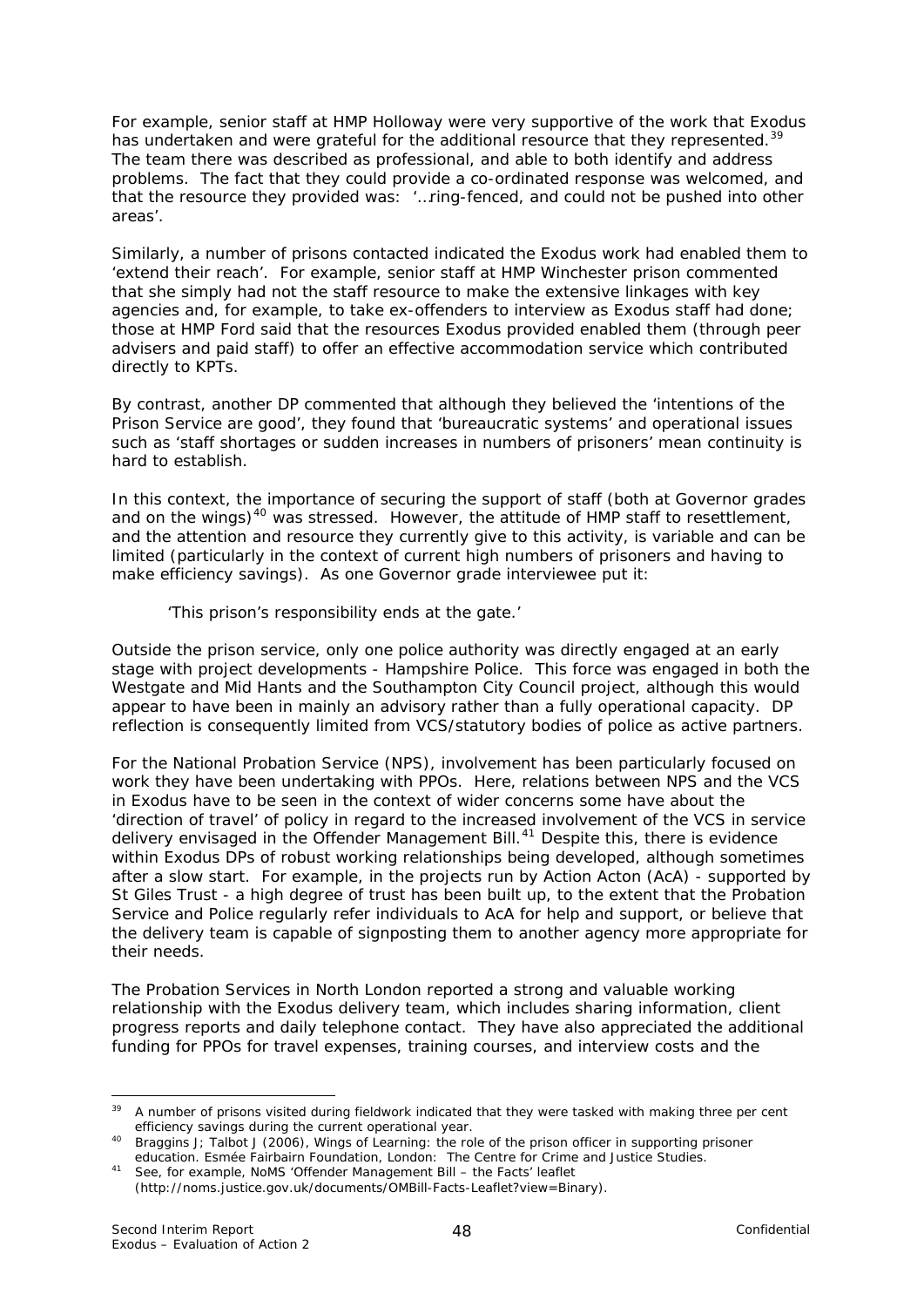<span id="page-52-0"></span>support offered for interview preparation. Ealing Probation Service said that they have become reliant on Exodus and that, without their commitment:

#### '…*the PPO scheme in Ealing Borough would not be able to function to its full potential'.*

A good recent example of this collaboration was when, in May, the team were involved with the Central London Probation Service in submitting individuals to Thames Water for employment. To prepare beneficiaries, the team organised comprehensive pre-interview preparation, which included increasing their background knowledge about the company, interview techniques, ensuring they had clothes suitable for an interview, literacy testing, help with application forms, and so on. Three were submitted and all were engaged.

Following this, London Probation Service asked a member of the AcA team to host an open day to help prepare other clients for recruitment to South West Trains. Subsequently, 17 were put forward for an interview with SW Trains, and again were thoroughly prepared, with a range of exercises which also included visual and literacy tests. The interviews were held in early June and 13 beneficiaries are expected to be offered jobs.

By contrast, there was no evidence of links having been established between projects and sentencers, although there clearly was evidence of support when attending court.

One interviewee from NOMS stressed the importance (in time) of establishing links with sentencers to be able to complete the feedback to them of both the impact of the sentences available to them in general, and in particular in regard to particular individuals they have sentenced.

**Public/private/VCS sector links:** Similarly, there have been good examples of wider Public/Private and VCS links developing. For example, the 'Decide' programme operated by Blue Sky has worked well with 25 participants, all of whom had been offered jobs with Blue Sky (of whom 18 had accepted) with one joining Clancy Docwra. The partnership with both Accord and Clancy Docwra was adjudged to be a great success, as were similar arrangements that Project Spring had with the acclaimed National Grid Offender Training and Employment programme.<sup>[42](#page-52-0)</sup>

In the case of Project Spring, the programme has introduced too a small number of relatively local employers to the prison, and the job club has been the focus of this activity. In discussions with one employer (logistics sector), the motivation in collaborating with the prison was two-fold: to meet a real need for staff, and to provide an opportunity for a disadvantaged group in the labour market.

# **4.5 The added value of activity in DPs to individuals**

As well as 'adding value' by helping develop the capability and experience of organisations working in partnership to address the re-settlement issues of short-term offenders and PPOs, the DPs have clearly been working with individual beneficiaries themselves, and in particular have been exploring the level and intensity of support required, to enable individuals to re-engage.

 $42$  Through this programme, the company works with over 60 partner employers, and since its inception in 2000 is on target to help over 1,000 offenders from 22 prisons by the end of 2007. The success of the programme is illustrated by the claim that the re-offending rate of those going through the programme is as low as seven per cent, achieved by attention to the following elements: stringent selection of offenders; training carried out off the prison site; Meeting identified skills needs; Mentoring pre- and post-release from prison.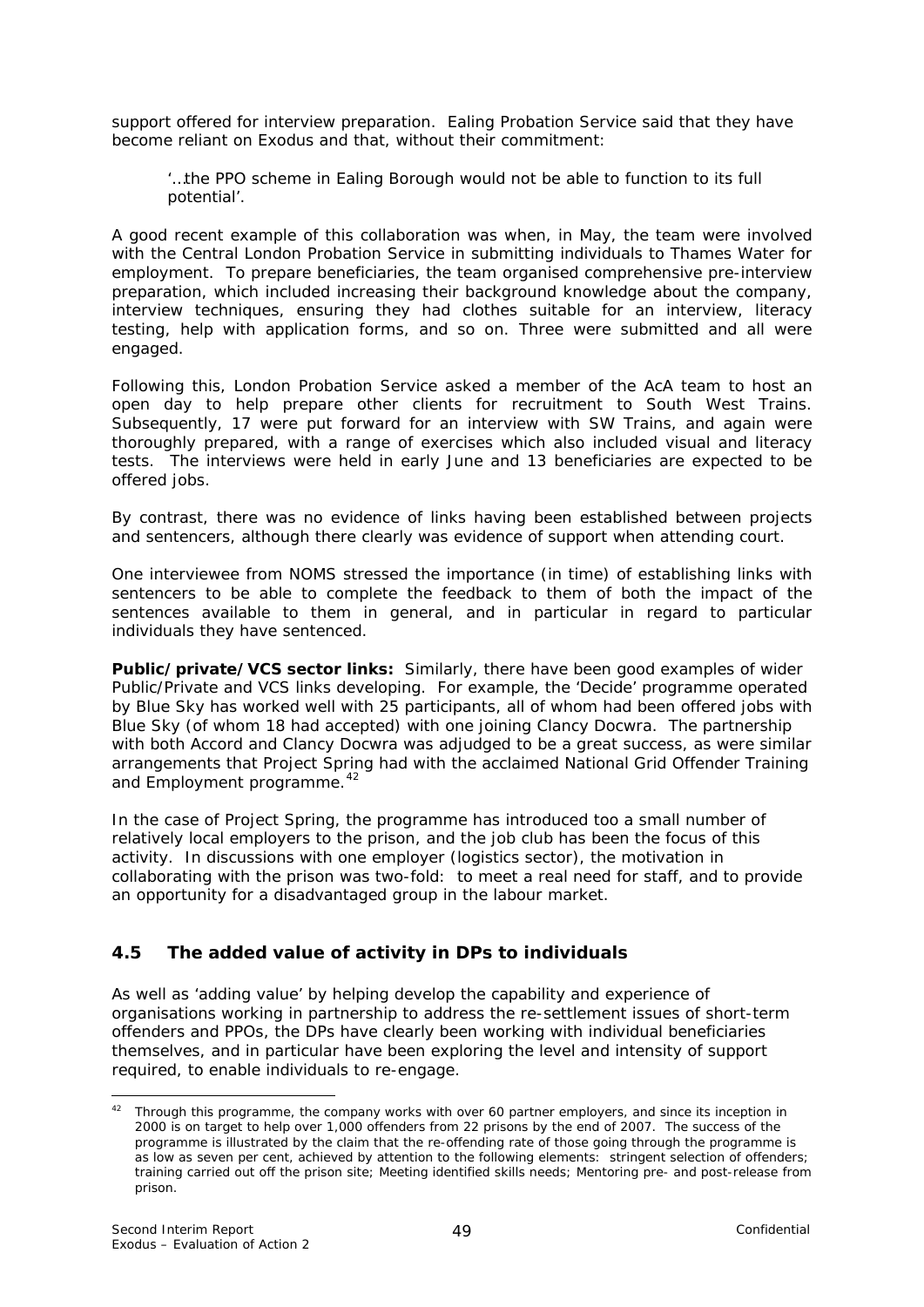<span id="page-53-0"></span>As indicated in Chapter 3, many of the Exodus project beneficiaries face substantive barriers to effective re-settlement, with many of them having lifestyles that were described as 'chaotic'.

In respect to short-term offenders, there is successful practice to draw on, notably from the evaluation of Pathfinder projects.[43](#page-53-0) This evaluation confirmed that: *'…short-term prisoners' re-settlement problems are often a combination of difficulties in accessing opportunities and resources and difficulties which have their roots in the prisoners' attitudes, habits and habitual responses to problems*'.

The report went on to highlight that studies, such as Zambie and Quinsey<sup>[44](#page-53-0)</sup> (1997) and Maruna<sup>[45](#page-53-0)</sup> (2000), indicate that recidivism is likely to be influenced by offenders' thinking as well as their circumstances. It concluded that:

*'It follows that services for released prisoners must address not only the multiple problems they face, such as lack of settled accommodation and employment, drug and alcohol abuse, but also the personal resources, strategies and motivations they have for dealing with them'.*

The experience of the projects that have piloted case working with short-term offenders and PPOs through Exodus echoed these findings. They emphasised that, in the words of one: '*…effective re-settlement is very resource intensive, and requires staff to be available almost on a daily basis at critical points such as immediately on release.'*

The case worker role was seen as: '…*providing practical solutions to pressing problems' as far as possible, 'getting people to do as much as possible for themselves and helping them to realise their potential'*.

Developing 'beneficiaries' resilience' was seen by some interviewed as a key skill so that they could 'ride the knocks better'.

A key issue in developing the case worker approach was found to be one of the time necessary to build relationships (particularly those that would be able to be sustained once prisoners were 'through the gate') and how best to disengage from beneficiaries in the first instance, if they were not seriously willing to engage, and secondly at the point when they should be being encouraged (and enabled) to do things for themselves.

For example, one project noted in a recent report that case workers were spending a great deal of time providing practical and emotional support to beneficiaries (eg attending court and helping to resolve issues related to outstanding charges).

The project manager concluded that:

 *'A number of beneficiaries show signs of becoming dependent on the support provided, and over the next month there is a need to review how these clients are moved on.'*

<sup>43</sup> Lewis S; Vennard J; Maguire M; Raynor P; Vansone M; Raybould S; Rix A (2003), *The Re-settlement of short-term prisoners: An evaluation of seven Pathfinders.* (Can be found on Home Office RDS web-site:

[www.homeoffice.gov.uk/rds\)](http://www.homeoffice.gov.uk/rds/) 44 Zamble E; Quinsey V (1997), *The criminal recidivism process.* Cambridge: Cambridge University Press. 45 Maruna S (2000), *Making Good.* Washington: American Psychological Association.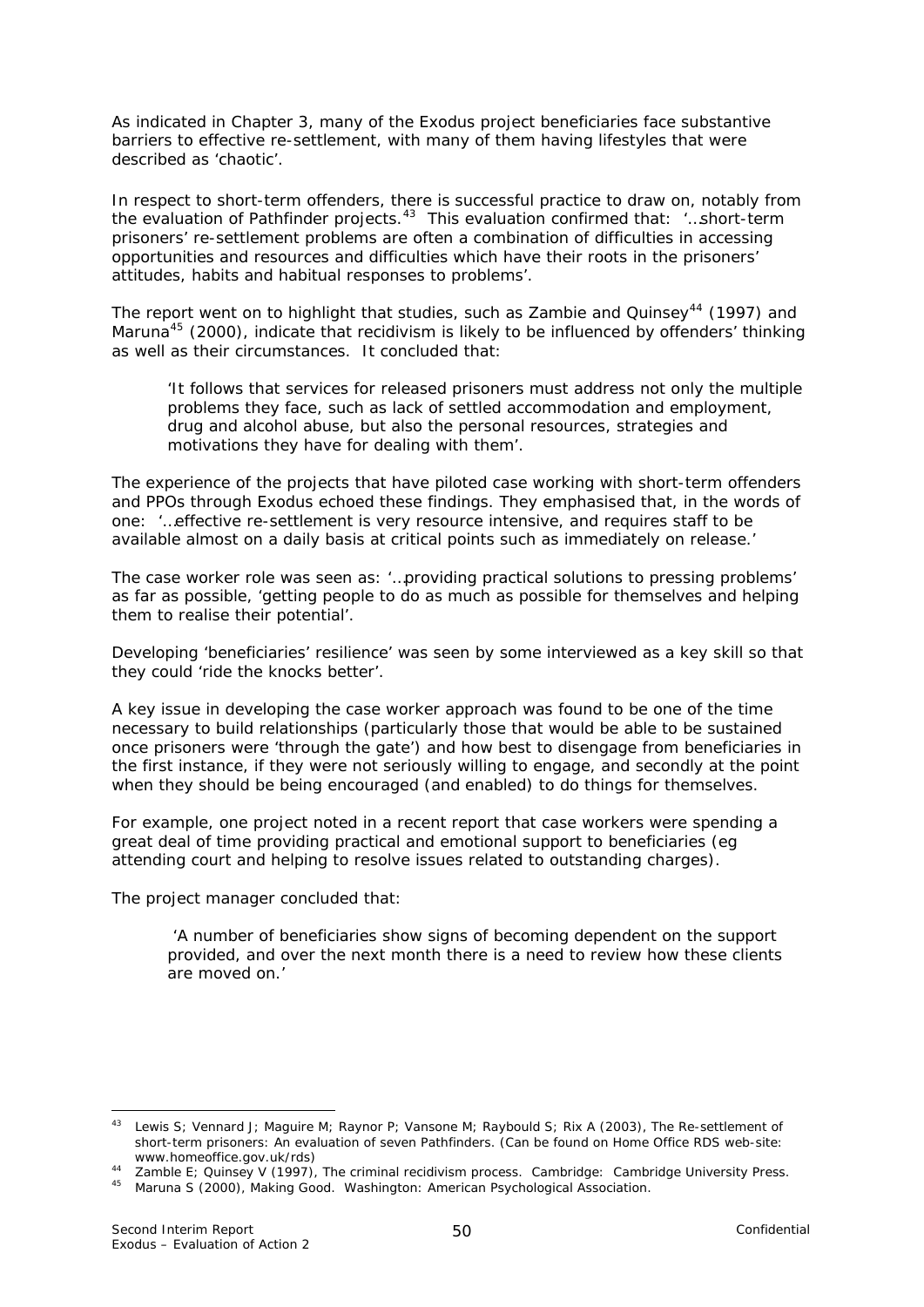### **4.6 The added value of the trans-national dimension**

The trans-national dimension has established its own work programme, and through this is said to have developed tools for assisting formative assessment of beneficiaries. UK stakeholders (see Chapters 2 and 3) have contributed to this process, and in some cases have seen value arising from the networking, cross-member state review and associated events.

The evaluation has been tasked to look at the impact of the trans-national activities on, among other issues, the added value and innovation of Exodus. We have identified no such direct contribution to the practice and focus of the central Development Partnership, and none to the working groups. Although individual stakeholders have in some cases greatly valued their engagement with practitioners and policy-makers outside the UK, and have seen some knock-on value for their own agencies, no direct benefit to Exodus has been identified. The same is true for the DPs themselves, although levels of engagement here have been low (see Chapter 3).

#### **4.7 Constraints to adding value and innovation**

A range of constraints to DPs adding value were also observed across the different evidence strands from the evaluation. These included:

- Agreeing roles and responsibilities.
- Project visibility and connectedness.
- Rates of attrition.
- Security and systems in the secure estate.
- Restricted time frame.
- The lack of suitable accommodation.
- Employers' willingness to engage.
- Lack of IT systems.
- Evidencing success.
- Lack of critical mass.

**Agreeing roles and responsibilities**: It is clear from our review of effective working within DPs that these arrangements are enhanced when there is at the start a clear process, which the speed of formation of some of the DPs did not encourage.

For example, partners in the Lambeth and Southwark Returns project reported that there had been some operational tensions. Issues raised included a lack of clarity about boundaries and reporting lines, and difficulties in terms of 'dual management' when partner staff appear to have been attached to the project, rather than fully seconded. Concern was expressed, for example, that a member of staff was appointed by a partner to the project without the lead organisation (St Giles Trust) being involved in the recruitment or selection process.

It was also indicated that some of the wider partners involved in the project were: *'…unreliable'*, or: *'…talk a good game but do not deliver'*. This meant that referral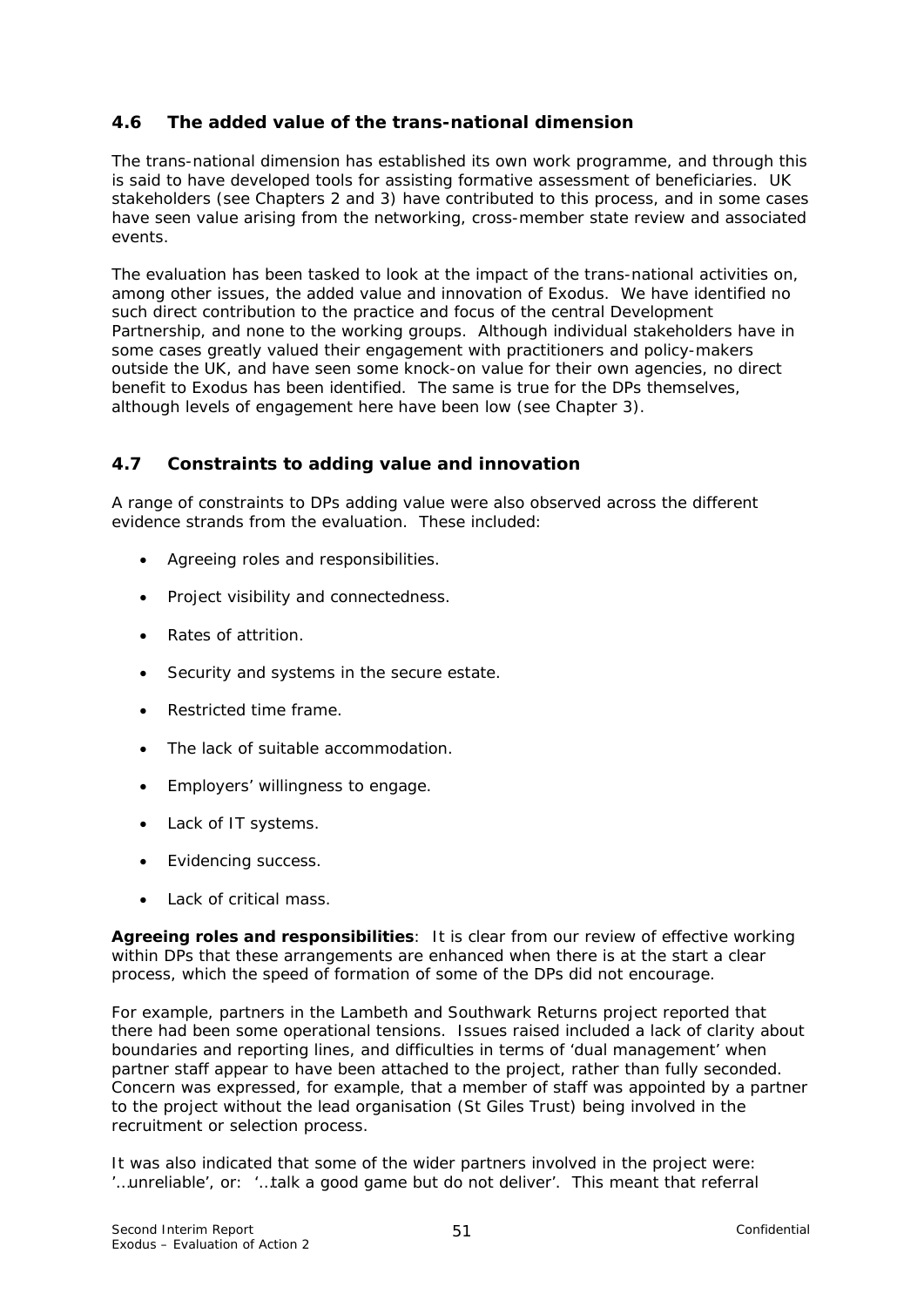<span id="page-55-0"></span>arrangements become fragile, and increased action is needed to progress chase what should have taken place. As a consequence, in one DP, the view was expressed that the project is at risk of being asked to: *'…fill gaps in provision, without necessarily having being given credit for what they have achieved'.* 

These difficulties are acknowledge within the NoMS offender management model, which accepts that: '…*there is no simple formulaic solution to avoiding the waste and managing the tensions caused by…inter-locking systems*'.[46](#page-55-0)

**Project visibility and connectedness**: This was felt to be an issue at different levels. First, at an establishment level, in one London prison, there was said to be 36 initiatives being delivered with, in the views of some interviewees, no visible cohesion or attempt to explain all of them to prison staff, leaving them confused about such things as eligibility for different programmes or their interrelationship.

Similarly, in the South East, following the demise of the proposed South East Prisons Project, official visitors to HM Ford have been known to note their surprise that there is: '*…an Exodus project here at all'*, because they thought: *'…it had not continued because of financial difficulties'*.

Secondly at a strategic level, Exodus did not always seem to be clearly part of wider planning processes. For example, as part of the developing London Resettlement Strategy<sup>[47](#page-55-0)</sup> launched in autumn 2005, pilot work in the male estate at HMP Wormwood Scrubs has been extended in 2006/2007 to the female estate (HMP Holloway).

It is understood that the pilot at HMP Holloway is seeking to ensure that existing local services support women being released back into their home areas<sup>[48](#page-55-0)</sup> and does not involve specific casework support. However, despite the fact that some staff previously engaged with Exodus are now involved in the pilot, the potential synergies between it and Exodus seem unclear, and do not appear to have been formally addressed.

The visibility of Exodus has not been assisted by a lack of focus on the provision of adequate publicity materials (see Chapter 2), and the failure to refresh and update the project website, which largely carries historic information about DPs,<sup>[49](#page-55-0)</sup> although there has been some dissemination of innovative and effective practice through the National Equal Offender Network (NEON).<sup>[50](#page-55-0)</sup> Furthermore, changes (and gaps) in project management have not provided a clear steer, and have meant that potential synergies and links between DPs have not been identified. As a consequence, many opportunities for added value (and potentially, innovation) have been lost.

**Rates of attrition**: There appears to be a high rate of attrition between those who have been referred to some projects and those enrolled. For example, in one DP, the ratio was some 1:20. One factor in this particular circumstance was that some 60 per cent of those on remand do not return to prison following their court appearance, and so were 'lost' to the project. Another factor (as indicated) is the voluntary nature of arrangements which mean that, once recruited, beneficiaries may choose to disengage even if this is not in their best interests.

<sup>46</sup> Home Office/National Offender Management Service (2006), *The NoMS Offender Management Model.* 

London: NoMS.<br>
<sup>47</sup> See: www.gos.gov.uk/gol/Community\_safety/Londonresettlementstrategy.<br>
<sup>48</sup> The work is focused in eight London Boroughs (Lambeth, Southwark, Lewisham, Islington, Camden,<br>
Hackney and Tower Hamlets).

Hackney and Tower Hamlets). 49 This issue is being addressed by some DPs individually. For example, Recently (April 2007) the City Limits SEO organised an event at HMP Winchester on reducing offending with presentations on how Southampton Exodus and Winchester CLIC were working on this issue. This was attended by 40 key staff, including<br>prison service and police personnel, and the Lord Lieutenant who is the patron for CLIC.

prison service and personpersonnel, and the correction of ClicClice and See, for example, NEON E-Zine: http://www.equal.ecotec.co.uk/ezineassets/ezine3/neon\_issue1.pdf.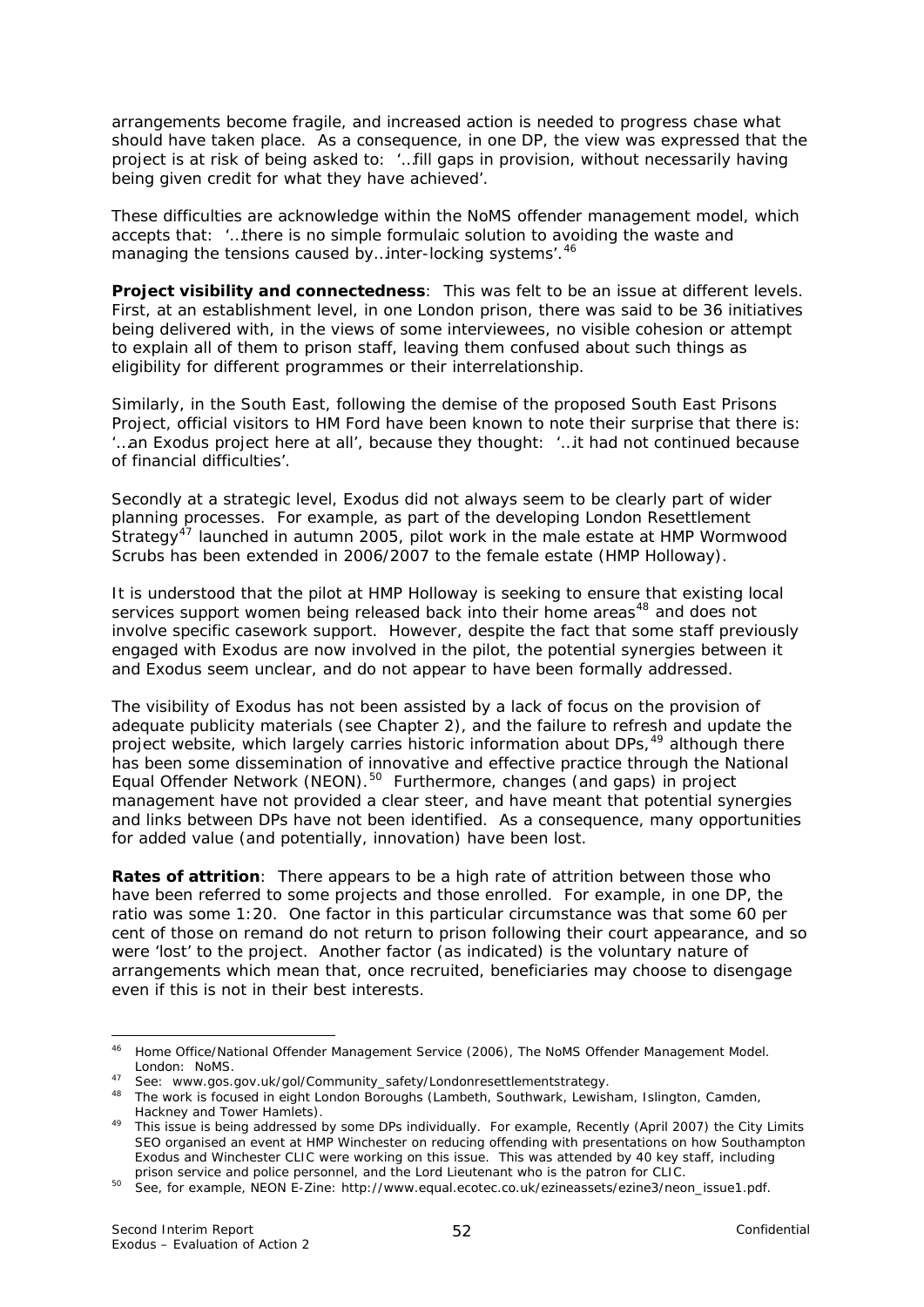<span id="page-56-0"></span>**Security and systems in the secure estate**: There was feedback from beneficiaries and practitioners about the difficulties of seeking to operate progressive resettlement policies within prisons. For example, a focus group of beneficiaries at HMP Springhill felt the provision of services did not operate in an optimum way. They mentioned, for example, that the limits on passes away from the prison (currently a maximum of 12 hours) meant that some prisoners were unable to take work that involved long daily journeys, and this was a particular problem from Springhill, given its relatively isolated location.

Many of the prisoners were from London and would prefer to seek work there, because this would be where they would reside when they had completed their sentence. While the use of private cars was allowed for those prisoners working outside, for many it was not an option because of the cost (particularly insurance), and so the only alternative was to rely on expensive and slow public transport. It was felt as a consequence of this, and other factors, that although the prison was now really geared to resettlement, they lacked the flexibility to maximise what could be achieved.

**Restricted time frame**:One well-placed interviewee stressed that in terms of the model of what works best with short-term offenders, it was a question of what could be learned in the '…*short time available for interventions - maybe between two to eight weeks'*.

He also indicated that he felt it was a question of focusing in on those: *'…who could be assisted'*, for example, by screening out those whose primary needs were drug rehabilitation, or who had mental health problems, and focusing on those who are willing and able to engage in the world of work. This he suggested meant testing areas such as employability and motivation.

**The lack of suitable accommodation**:This was particularly, but not exclusively highlighted in the London-based DPs. For example, the Lambeth and Southwark Returns project highlighted that their clients were often said to be accessing the lowest tier of supported housing where specific needs they have may not be addressed.

**Employers' willingness to engage**: For some DPs, this was a recurrent issue in holding back the quality of their innovation, and one they felt was very difficult to address. Project Spring indicated that developing the involvement of employers has proved difficult and continues to present a challenge to the project. Prior to the start of the project, HMP Springhill already had some useful employer links<sup>[51](#page-56-0)</sup> that provided valuable job opportunities for some prisoners, and the project has sought to increase these. However, despite strenuous efforts on the part of the prison, attendance at information events for employers has been disappointing with, for example, the first one attracting only ten per cent of invitees, while the second event attracted none.

The beneficiaries in the focus group expressed their disappointment that their contact with employers on site was minimal, though they understood some of the reluctance of employers. A more productive engagement of employers has come through different routes. In particular, the project has benefited from the widely acclaimed work of National Grid and its Offender Training and Employment Programme.

Programme staff at Action Acton reported that employers have been generally very supportive, but all the partnership agencies feel that most companies are wary of employing short-term custody offenders, many of whom may have several convictions. They are more receptive to approaches regarding more mature prisoners who have

<sup>51</sup> See, for example: Wilson D; Wahidin A (2006), *''Real Work'' in Prison: Absences, Obstacles and Opportunities.* University of Central England: Birmingham.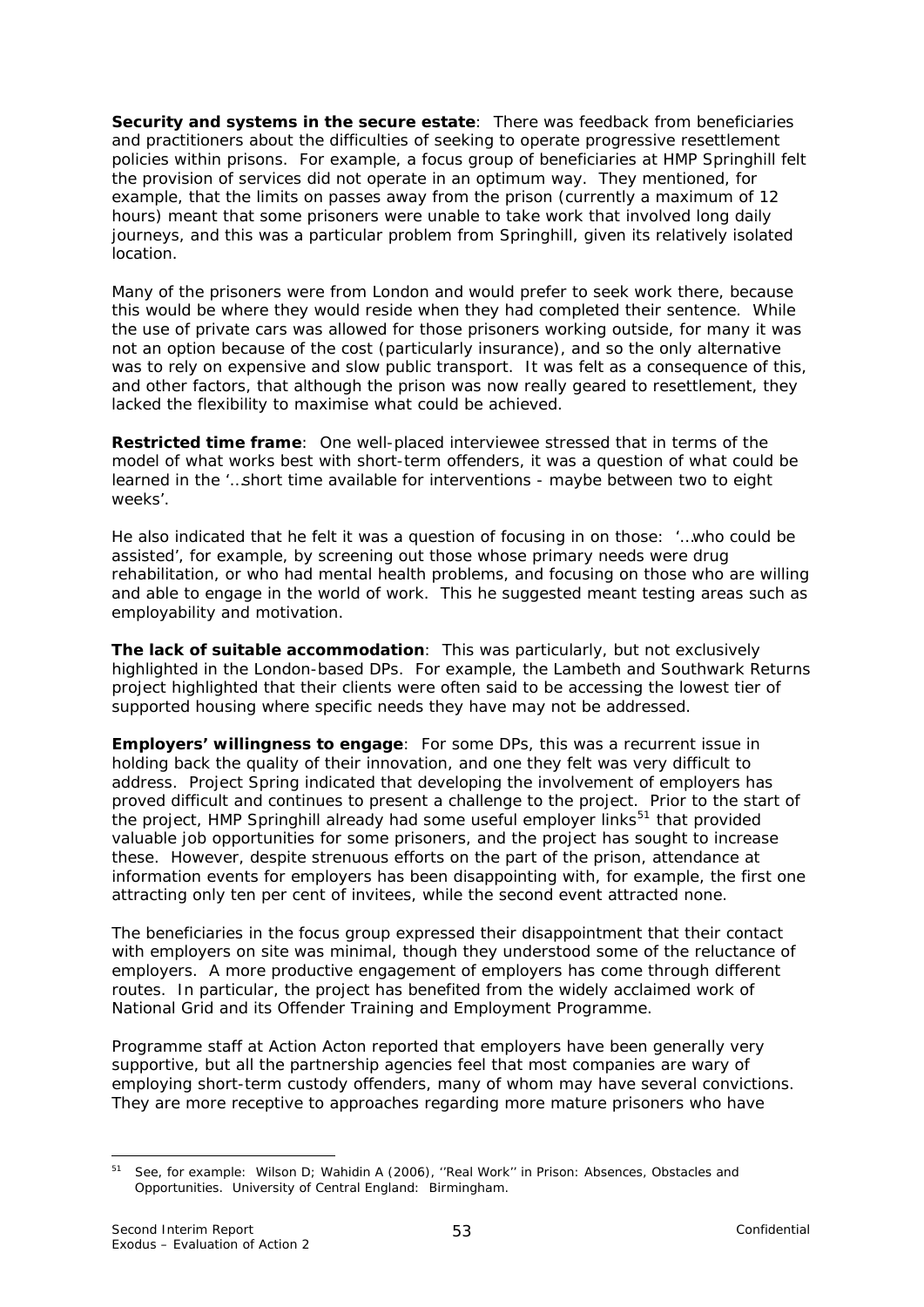<span id="page-57-0"></span>spent many years in prison, and had time to reflect on their lives and consequences of their actions, than short-term offenders who have not.

**Lack of IT systems**:At present, management information on offenders and exoffenders is held on a variety of different systems, which it is hoped will be addressed through the introduction of a single case record using C-NOMIS.<sup>[52](#page-57-0)</sup> The importance of effective data-sharing is a crucial element that has been identified as a key success factor in evaluations of previous interventions with PPOs and others.<sup>[53](#page-57-0)</sup>

The lack of a current 'case management IT system' is a major barrier and, as one wellplaced interviewee put it: *'Nobody is going to scale up delivery based on a system which is built on exchanging bits of paper.'* 

The Mega Nexus system (which may be piloted if extension funding is granted) was, some felt, 'a start', but others were clear that what is needed is a system that:

*'Gives a 3D view including, for example, soft outcomes, and ways of discerning (through having pre-exit assessments) offenders' likely/predicted patterns of reoffending, so that the impact of continuing interventions can be monitored and evaluated.'*

There are examples of where the issue was being tackled in case study projects. For example, Southampton Development Partnership collates a range of statistics on database, and data are kept by City Limits. The lead team consider this information to be more extensive than that required by ECOTEC. For example, the core team indicated that they had acquired the OASys scoring information from the prison, and have replicated this to establish whether clients had a particularly high need.

Similarly, Action Acton has worked hard to build up their database of employers, seeing this as central to efficient job brokerage. They contact employers by telephone and through personal visit, and have been particularly effective with construction companies and the warehousing and catering sectors.

Additionally, AcA are building a database of other agencies which can link to the work which they are delivering. For example, housing trusts and charities are particularly important for ex-offenders. The need to have a named contact is always considered important, and most of the partners (St Mungo's and Probation Service in particular) are happy to share information about contacts and new services that are launched in the three Boroughs.

**Evidencing success**: The need to evidence the success of programmes in respect to beneficiaries' attitudinal and behavioural change ('soft outcomes') as well as supposedly 'hard outcomes' (such as securing work or entering learning) has been long recognised, particularly in the context of ESF projects.<sup>[54](#page-57-0)</sup> Some development activity has taken place within Exodus. For example, it was reported at Action Acton that progress is monitored daily, and the project believes that it has a good grasp of success factors and the strengths and weaknesses of the current situation.

<sup>52</sup> C-NOMIS will contain data including offender demographics (including nationality, ethnicity, education, employment, disability, addresses, and other relevant personal data), their court proceedings, offences, sentences, licences, risks, interventions on which they are placed, their attendances, performance and progress on their sentences including enforcement and breach of community sentences and licences.

progress on their sentences including enforcement and breach of community sentences and licences. 53 Home Office (2005), *Early Findings from the Prolific and Other Priority Offenders Evaluation.* Home Office Development and Practice Report 46. London: Home Office*.*

<sup>54</sup> ECOTEC (1998), *Soft Indicators: Demonstrating progress and recognising achievement'.* ESF Employer Initiative Support Unit (<http://www.employment.ecotec.co.uk/download/soft/pdf>).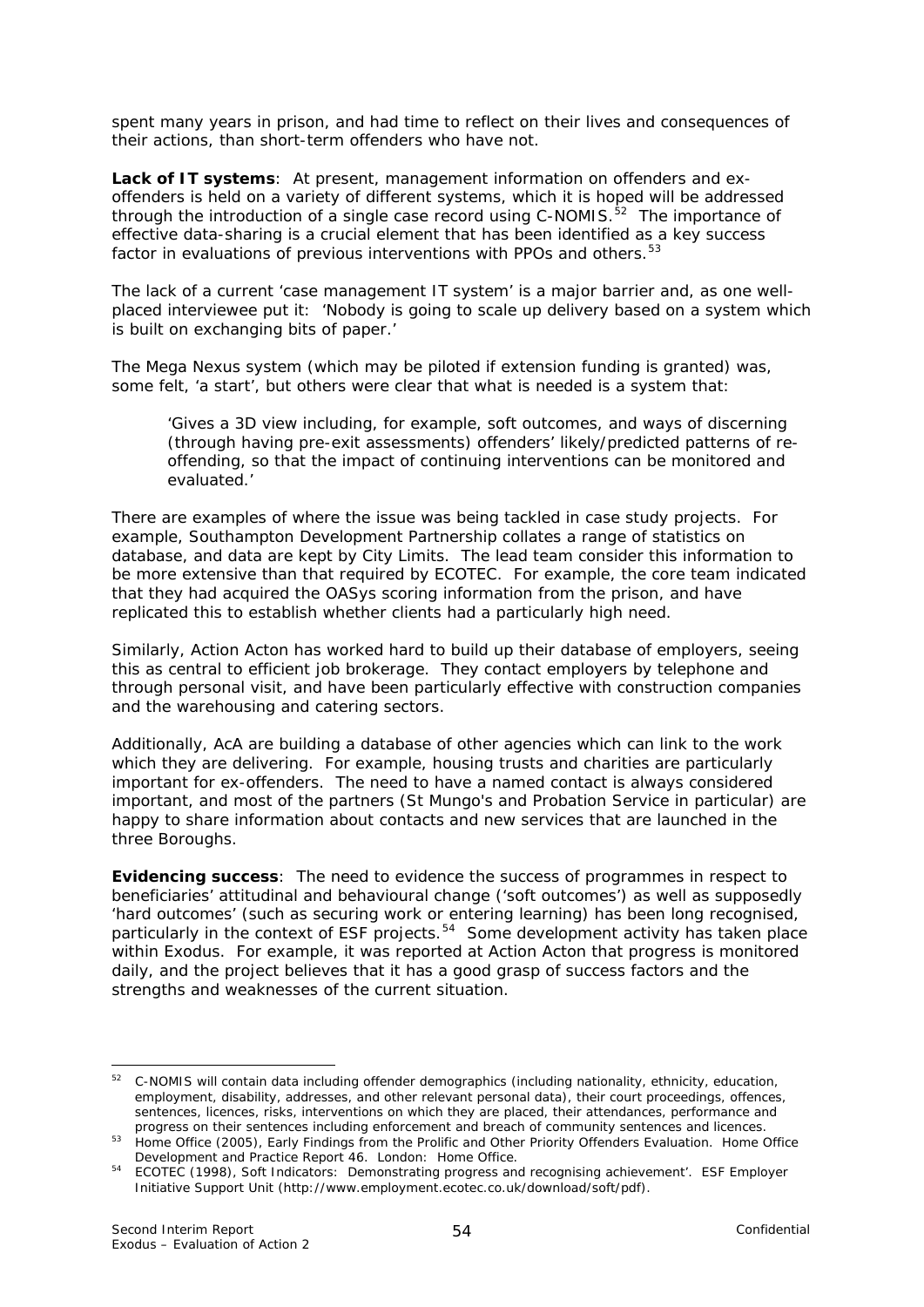It was indicated that all the partners are involved in this process and should be able to identify registrations and outcomes easily. Evaluation of the project operates at two levels: satisfaction with process and outcomes by beneficiaries, and a judgment (made by Project Network staff) on how far beneficiaries have progressed in their attitude to work/training, how they organise themselves and their life, and what further support they now need. Identifying 'soft' outcomes, however, has proved to be more difficult to evidence, and the consortium development team are constantly exploring ways that this can be achieved.

A number of interviewees stressed the importance of recording 'soft outcomes', which was a major point of agreement (and proposal for action at last November's stakeholder workshop). Some mentioned the use of devices such as logs/diaries (on paper or on digital media) for beneficiaries to record their progress, and for practitioners to draw up case studies, which a number of projects (including St Giles Trust) have done, although unfortunately not to any agreed style or template.

**Lack of critical mass**: It was argued by some interviewees that, in the words of one:

*'…although outcomes are important, ultimately Exodus is not about numbers but about persevering with clients who constantly face discriminatory barriers which must always be viewed in the context of their lifestyles, which are frequently chaotic.'* 

Despite this, it was recognised that without a 'critical mass' it would be difficult to demonstrate the costs and benefits of approaches piloted within Exodus. For example, Blue Sky indicated it is already: '…a significant employer of ex-offenders, employing around 40 a year'. However, by comparison with the largest employers of ex-offenders, who are taking around 100-120, they are: '…hardly scratching the surface'.

They estimated that Blue Sky could potentially be taking on about 500 to 1,000 beneficiaries a year, if it were able to replicate what it was doing here in other areas. At present, it was felt to be: '…a nice little project improving the lives of 20 to 30 a year'. The organisation believes the model is: *'…very scaleable'*, because it has a very significant element of commercial income attached to it, so the amount of grant funding required is far less.

# **4.8 Overview**

Exodus has operated at a number of different levels (ie at a project, area/sub-regional, regional and cross-regional basis) and has had an opportunity to add value and be innovative at each. At the area and regional levels, a very mixed picture emerges. In London, there is clear evidence of a sense of shared endeavour, with partners working closely together (chaired by HMPS/NPS) to develop both the effectiveness of individual projects, and their collective impact (although as indicated, links to wider regional plans such as the London Re-Settlement Pilots were not always clear). By contrast, arrangements for DPs to come together in the south east (and/or to learn share with London DPs) have been much more restricted.

At a DP and sub-regional level, a range of partnership arrangements have been tested out and valuable lessons learned in terms of effective ways of working between, for example, statutory agencies (notably HMPS, NPS and NoMS) and the VCS, and between VCS (including social enterprises) and the private sector. The challenge of engaging Local Authorities in this mix has also been highlighted. Here, Exodus has not seen universal success, but does show important lessons to guide wider practice through the experience of the Southampton DP (where Local Authority interest pre-dated Exodus), as well as through Action Acton and Blue Sky.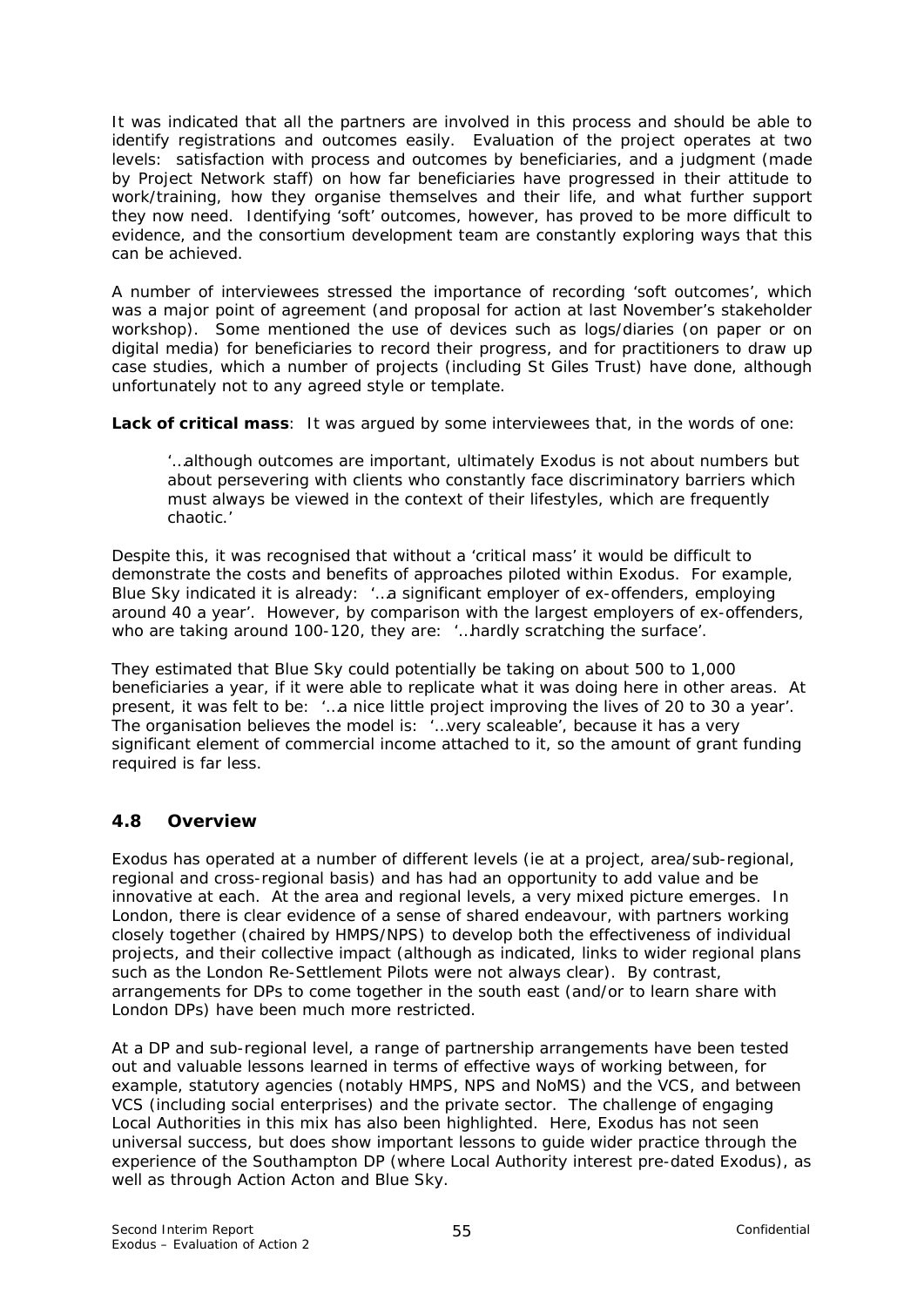The extent of the 'distance travelled' in some of these relationships should not be underestimated (eg, one VCS partner, quoted as 'invaluable' at the end of the project, was reported at the start to have been 'barely on speaking terms' with key agencies). Less comfortable messages emerge from other projects where Local Authority engagement has been sub-optimal.

The evaluation suggests that innovation and added value at a project level do not happen in a vacuum, and pre-conditions seem to have included:

- *Supportive senior management and engaged practitioners* (as can be seen, for example, in the St Giles Trust projects, where innovation has been encouraged and sharing actively facilitated through internal project management, and in HMP Springhill).
- *Well-thought through delivery models and partnerships* (as can be seen, for example, in the Southampton-City Limits, Action Acton and Blue Sky DPs).
- *Willingness to re-apply successful practice in different locations* (as can be seen, for example, in the use of Peer Advisers in St Giles Trust Projects).
- *Willingness to seek stakeholder and client views and make necessary changes.*  (as can be seen in the research undertaken with stakeholders in the HMP Brixton and Holloway DPs).

As indicated, there have been a significant range of constraints in terms of measuring and evidencing progress, particularly at an individual level. This is in part due to the lack of agreed assessment technologies (particularly for short-term offenders, where there was some uncertainty about the relevance of OASys and the use in its place in London of interim tools such as LISAR) and the fact that C-NOMIS is not yet in place.

It is hard to evidence innovation and added value without goal setting on this issue and clear measures to assess change and success against these criteria. In general, DPs have adopted an informal approach to setting their goals for innovation - and what was expected from them, and the cross-programme monitoring can do little to support this. Combined with the small-scale nature of much of the development activity, this has hampered the objective assessment of innovation - and identifying lessons that have been learned through Exodus to date. However, there is scope to address this if Exodus is extended.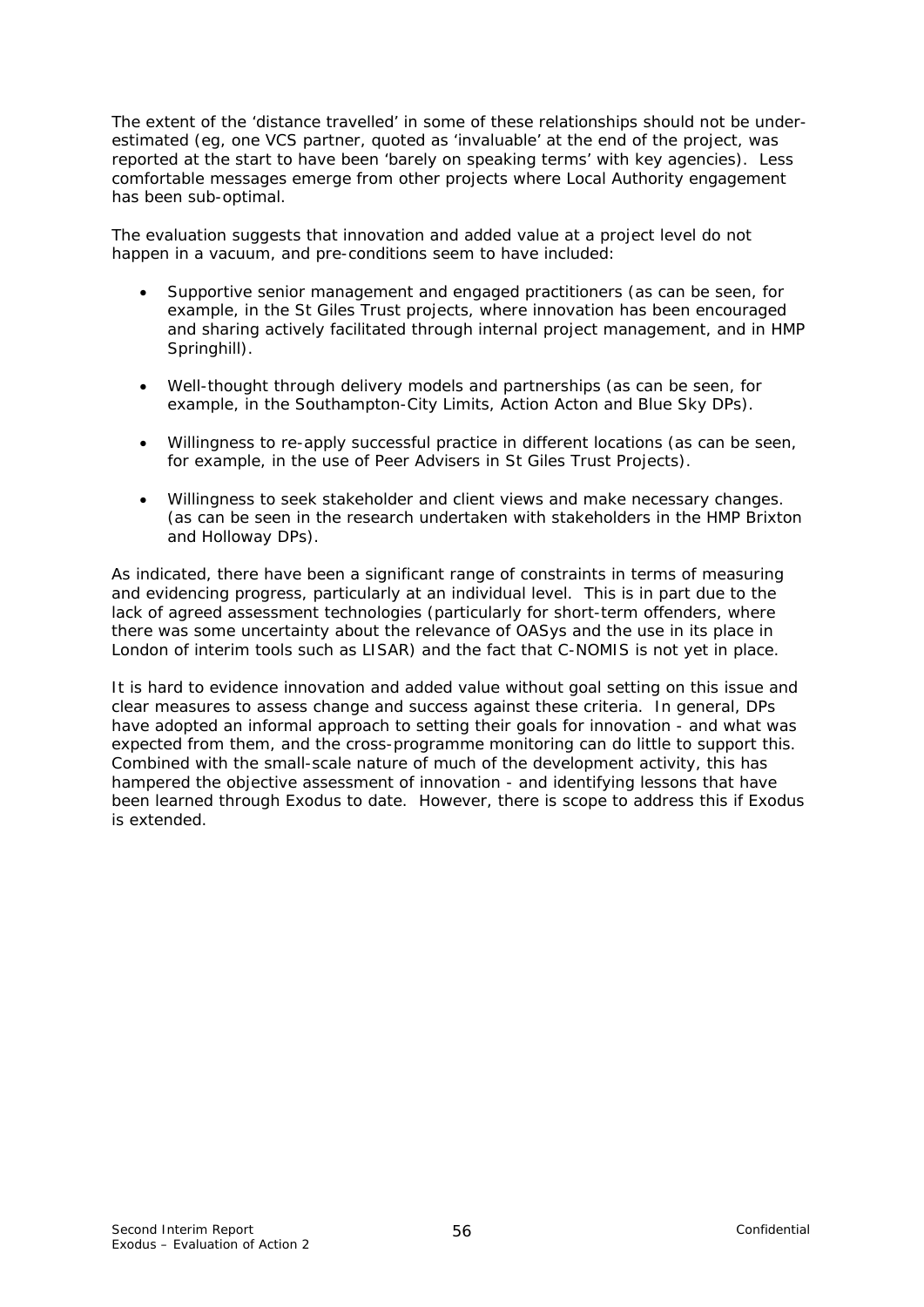# <span id="page-60-0"></span>**Chapter 5: Mainstreaming and Sustainability**

### **5.1 Introduction**

An important expected achievement from Exodus was progress towards mainstreaming the activities developed in Action 2. This is an important underpinning principle for ESF-EQUAL funding, and aims to ensure that innovation is transferred to mainstream practice. This chapter looks at the progress towards mainstreaming, and draws on nearend-of-Action 2 evidence from stakeholders, the DP survey and the in-depth case studies of selected DPs to look at:

- The potential for mainstreaming the delivery to short-term offenders and PPOs as developed within in Action 2.
- Near-end-of-project progress in achieving mainstreaming.
- Success factors supporting mainstreaming achievements.
- Constraints to mainstreaming.
- Issues identified likely to affect the overall sustainability of Action 2 delivery.

At the heart of this have been the 13 funded projects for all DPs. Here, effective progress was expected to see not only delivery and reflection on innovation, but also embedding of their Action 2 activities in established support for offenders and exoffenders, and/or securing new 'mainstream' funding to take forward the 'trialled' services funded through Exodus. This chapter draws particularly heavily on the experiences of the five 'case study' DPs, looking at early, interim and near-end-ofproject achievements.

#### **5.2 Potential for mainstreaming in Action 2**

Exodus was developed against a background of accelerating public policy concern with the challenges of tackling recidivism in certain offender groups, and particularly among short-term offenders and PPOs in particular.<sup>[55](#page-60-0)</sup> It was seen as a highly timely initiative in two regions, with some distinctive challenges, to harness enhanced employability as a route out of repeat offending, and to provide practical evidence of what might support the (then) impending introduction of Custody Plus.<sup>[56](#page-60-0)</sup> While the challenge remains, much has changed in the public policy environment in which mainstreaming was set to take place. These issues may have had a substantial bearing on the potential that could be tapped by DPs when preparing for mainstreaming.

While these issues are very largely beyond the influence and control of Exodus, they are important in the mainstreaming backcloth. Two issues would seem to be of particular significance:

• The clarity of the public policy context, funding routes and timing.

<sup>55</sup> Home Office (2004), Reducing Re-Offending National Action Plan. London: Home Office.

For further Dackground, see http://www.sentencing-guidelines.gov.uk/docs/Custody Plus-discussion-<br><sup>56</sup> For further background, see [http://www.sentencing-guidelines.gov.uk/docs/Custody Plus-discussion](http://www.sentencing-guidelines.gov.uk/docs/Custody%20Plus-discussion-paper.pdf)[paper.pdf.](http://www.sentencing-guidelines.gov.uk/docs/Custody%20Plus-discussion-paper.pdf)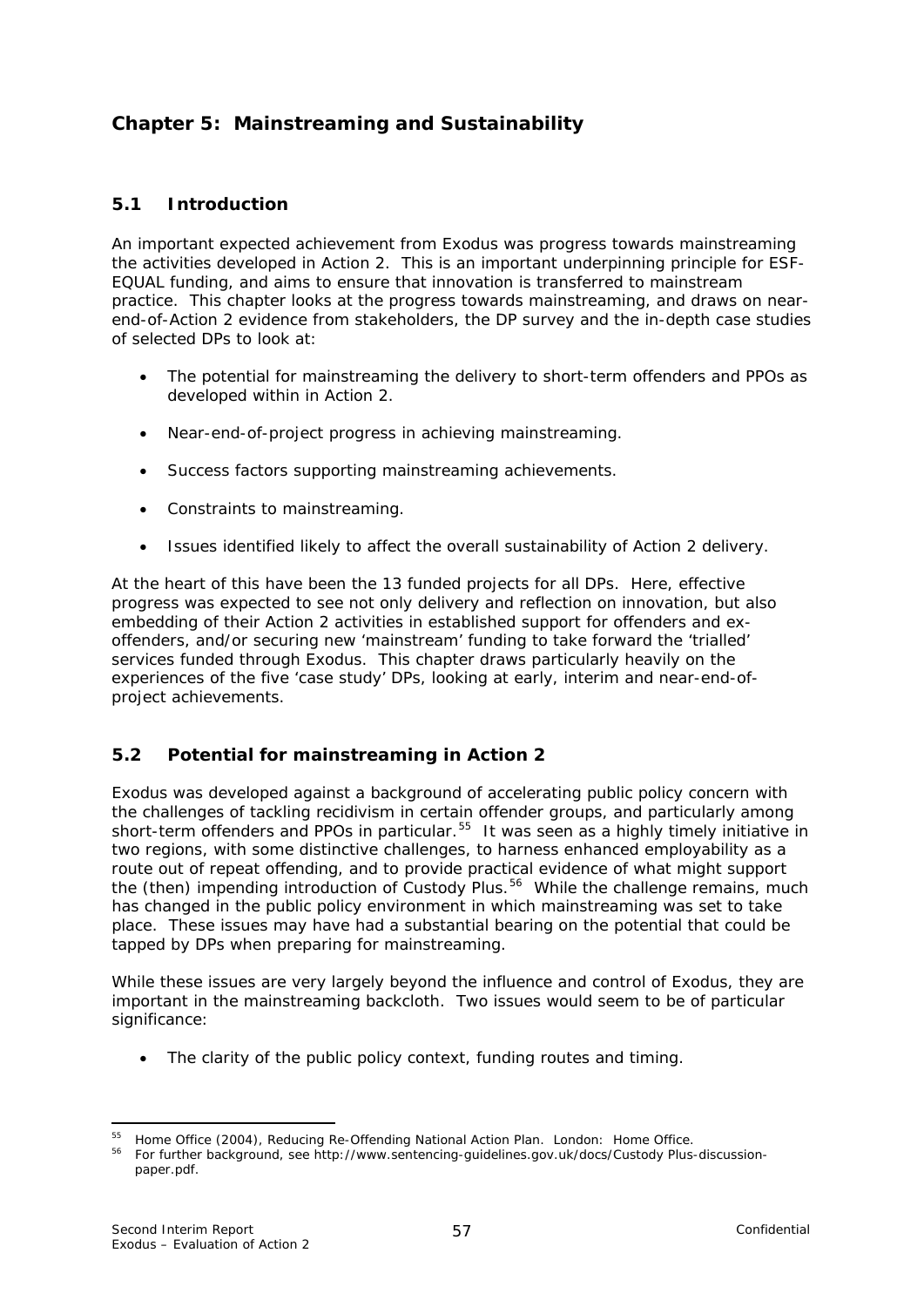• The national and regional infrastructure within which these 'new' opportunities are being developed and implemented.

**Clarity of the public policy context**: Policy-makers remain committed to the principle of harnessing preparation for, and support to, employment (and employability) as a cornerstone in tackling recidivism. However, the precise focus for policy measures to address this has seen some uncertainty as Action 2 has progressed. The prospective introduction of Custody Plus was initially seen as one such key focus. As late as April 2006, although the initiative was then subject to a short-term postponement, key stakeholders were pressing DP partners for early messages on local collaboration and service effectiveness to embed in new arrangements to support implementation - then anticipated from late autumn 2006. By the time HOST prepared its interim report, this pressure had passed, and government announced a new commitment in delivery to emphasise engagement of VCS organisations, although with details obscure.

Stakeholders were on common ground commenting on the changing picture, but not all interpreted the scope for clarification as any better. One stakeholder went so far as to say:

*'It's been two years of uncertainty and shifting sands … and now no one is still prepared to make any second guesses (on service commissioning) until after 27 June and probably until after the style of the new PM is clear.'* 

Another was more optimistic, and felt the situation for future funding opportunities was:

*' …a bit clearer, but the willingness among key (funding) agencies to make decisions on service purchasing are held back by … budget allocation delays, or uncertainty over the Comprehensive Spending Review'.* 

Others were concerned about the effects of uncertainty (in May and early June 2007) of leadership of the Ministry of Justice, and any new or modified priority or focus within this 'new' department on resettlement. In short, while some of the funding pathways for service mainstreaming (eg Local Area Agreements (LAAs), ROMs commissioning) were seen as clearer, the willingness or ability of agencies concerned with policy implementation was seen as held back by issues of focus or uncertain funding levels within them.

**National and regional infrastructure**: As more funding decisions for offender support services are, or are due to be, devolved, the infrastructure for making these becomes an important issue for mainstreaming. Several stakeholders commented on the: *'…almost continuous change around GOs, RDAs, NoMS and ROMS'.* More than one observed that there was a continued reluctance to engage with the re-offending agenda and issues by the key development agencies likely to commission, or shape priorities for, new services. One felt this was a particular issue for agencies in the south east regarding re-offending with:

#### *'… some key players…embarrassingly not engaged, and some people deliberately looking the other way'.*

These are subjective assessments, and may be subject to the clear frustration of stakeholders keen to work with what, for some, will seem like long-delayed new services. However, there remained a wide sense of inertia among a multiplicity of agencies with various social and economic interests in the resettlement agenda. Any such inertia would impair the process of mainstreaming. Most stakeholders regarded this as external to Action 2, which Exodus could do little to influence. However, two stakeholders felt that the apparent failure centrally within Exodus (see Chapter 2) to promote what is being achieving by DPs (and how), and the implications to potential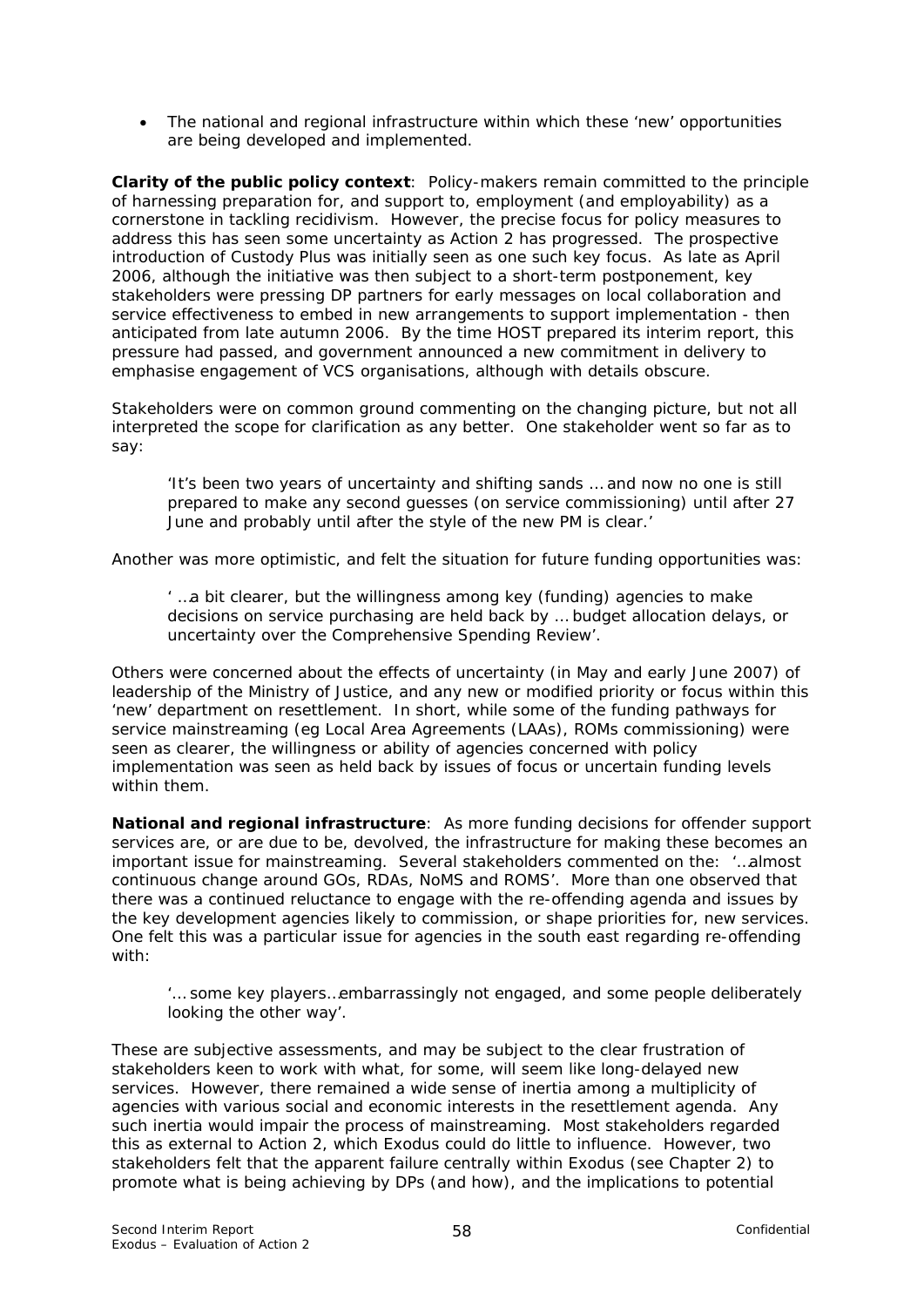<span id="page-62-0"></span>funding agencies and development groups had held back local actions on mainstreaming. This was seen to place: *'…each (individual) project (DP) out on a limb'*. Both felt that key connections, such as with the re-offending development and policy teams at the Home Office, could only be robustly made at whole partnership level. Another added that the Strategy Board had itself not done much to engage with the mainstreaming issues, and in particular the LAAs, with this not aided by a failure of central discussion of whole project evidence on effectiveness and outcomes - which itself was thought to be linked to the absence of an Exodus-level Communications Strategy, and partner (or other) lobbying to take this forward.

The over-riding sense among stakeholders was that the major constraint, centrally and at DP level, was the flux within this infrastructure of policy development and implementation. As one who was close to this process commented:

*'The machinery of government has not helped in all this. There has been serial reorganisation making any communication and relationship building precarious, and with sliding doors on policy. All this has made it very difficult at a time when people really needed a sense of stability (to support mainstreaming).'* 

Beyond this, stakeholders did sense that there was money available, and especially for sub-regional and regional type collaborations and actions which Exodus should be well placed to tap. One emphasised the importance of the 19 LAAs, and the scope to tap funds from the Voluntary Sector Block within that. The key in this was thought to be securing local-level links, understanding the agendas and forging appropriate ways or working through consortia. However, this stakeholder cautioned that not all DPs were well placed by culture or capacity to tap such sources. Particular attention was drawn to the fact that LAA funding bids would need to relate to the agreed targets and priorities to be drawn from a list to be developed nationally of 200 priorities/targets.<sup>[57](#page-62-0)</sup> Certainly, over this period, DPs' confidence in the potential for mainstreaming had eroded.

In October 2006, all but one of the DPs were expressing confidence in the potential for mainstreaming their activities. All but two had felt they had started at least some preparation for this. A month on, and following the cross-DP review of mainstreaming potential at the 7 November stakeholder workshop, HOST's interim report expressed some caution about this confidence at local level. In particular, it suggested that DPs held different views about what would constitute effective mainstreaming, and that their quality of preparation was often little beyond embryonic activities, such as in one of the larger DPs: *'…putting it on the agenda for next month's management meeting (of partners'*. At the time, only three DPs could be identified as having a systematic mainstreaming plan or strategy in place. Few seem to have identified this as a distinctive development role.

For many, mainstreaming remained an aspiration rather than an activity. A review across DPs in May-June 2007, showed only two DPs confident that they had achieved, or shortly would achieve, mainstreaming of all their Action 2-funded activities. This was a quarter of the level shown in October 2006.

Among those that had made some progress, there was also concern that the opportunities they either had, or were seeking to tap, were constraining key aspects of mainstreaming. One provider, for example, had surveyed some 45 local stakeholders towards the end of spring 2007 and found three in four recognising great value in the services and delivery they had provided in Action 2. However, the same provider felt there was now very limited prospect for mainstreaming this activity, and that any

<sup>1</sup>  $57$  Not likely to be available until autumn 2007, and the agreements will individually be restricted to picking no more than 35 of these as a focus.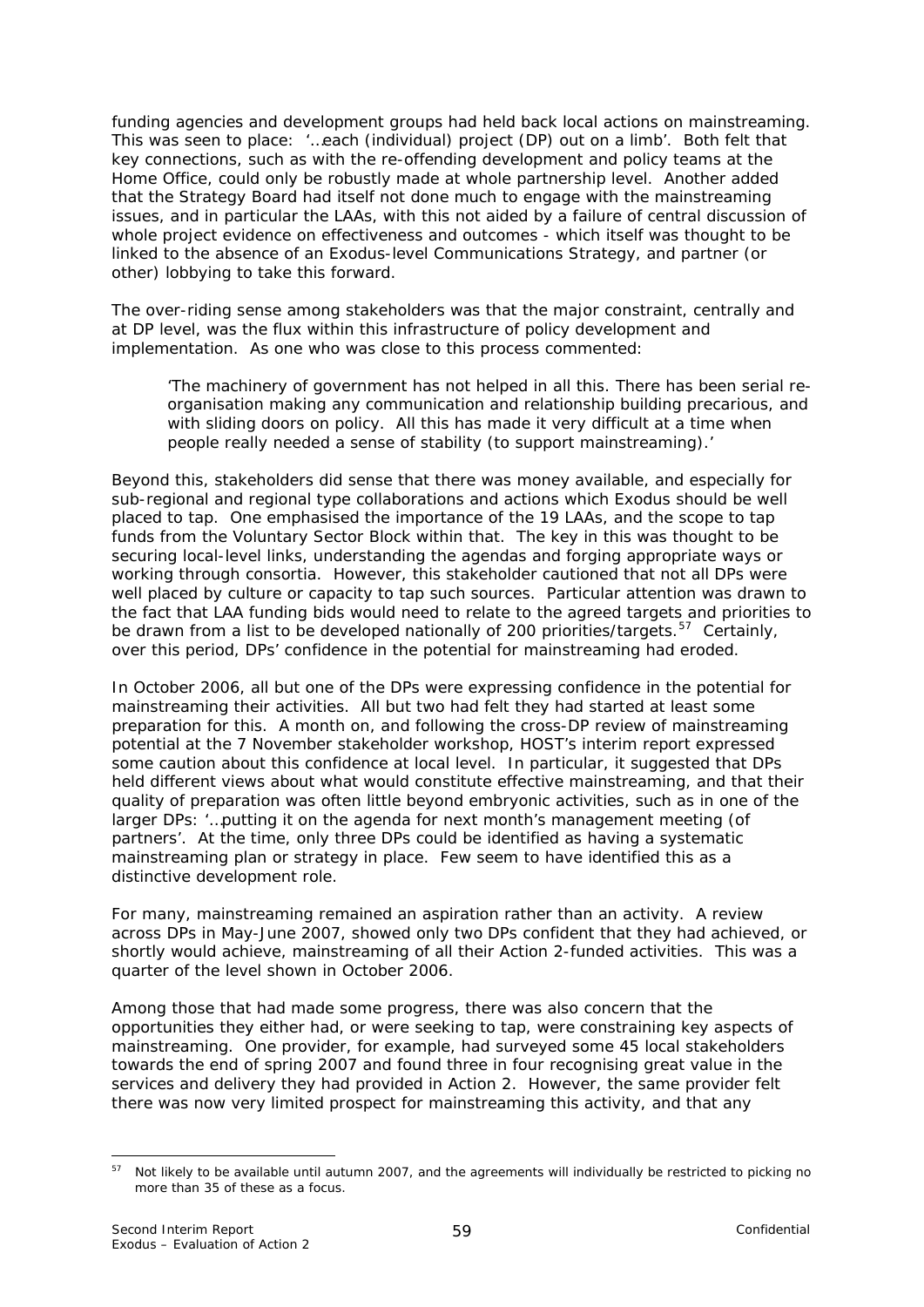continuation would be of specific parts of delivery which ran counter to the main delivery lesson that *'a holistic service needed to be offered'.*

There have been efforts to present the outcomes of Exodus projects to commissioning bodies and other funders. For example, St Giles Trust has discussed their work with the Department of Work and Pensions (DWP), with a view to seeking to improve arrangements for Exodus clients claiming benefits, and a joint-presentation was made by the London Consortium to the ROM. It was reported that this was well received. However, it was indicated that the ROM had a range of questions around unit costing for outputs and outcomes of the interventions which were insufficiently evidenced at the time of presentation (spring 2007).

# **5.3 Current progress in achieving mainstreaming**

The caution reflected by some of these stakeholders on the scope for mainstreaming successes (and by HOST in autumn 2006) seems to have been well placed. The May-June review with selected DPs suggested a highly variable picture in progressing mainstreaming. What emerged was:

- Two DPs (Blue Sky and Southampton-City Limits) have clear strategies for mainstreaming their Action 2 activities. Both had seen significant early achievement against these strategies, and both had additional medium- and longer-term goals to widen the roll-out: nationally for Blue Sky and subregionally within a wider geographical collaboration for Southampton. Mainstreaming strategies in other DPs were at best informal, and in two cases seemed to centre on just one or two possible funding routes. Southampton, in contrast, had identified and seen some early funding from six distinct funding routes, and was pursuing each of these.
- One DP (Blue Sky) had seen considerable early success in securing funds to rollout Action 2 or associated activities beyond the time frame of the current project. Secured 'new' funding exceeded that allocated under ESF-EQUAL funding in Action 2 for this project. This involved building on the existing quasi-commercial partnerships of this DP to roll out the social enterprise model of this project to localities in two other regions, as well as to other areas in the South East. The potential also seems to be in place to widen this roll-out even further, with the project and its partners assessing scope nationally to raise capacity to 1,000 beneficiaries a year.
- Four others had also been some early success (Action Acton, Project Spring, St Giles Trust and Southampton-City Limits) in securing supplementary funds to support Action 2 activities, but in all cases this extended the planned activity but not the time frame of Action 2. Two of these drew on existing and relatively small-scale sources of project-based or grant aid (Action Acton and Southampton-City Limits), and the other from tapping further European Funding (Project Spring with the ESF-ENGAGED programme). All were at funding levels of less than the ESF-EQUAL allocations in Action 2.
- Two of the DPs (Project Spring and St Giles Trust) now saw scope to continue Action 2 beyond its current time frame by embedding the activity within the local HMPS budgeting arrangements, particularly at HMP Springhill and Holloway, although with some possible loss of staff capacity. There was less confidence in other VCS-led projects, although the St Giles Trust indicated that they were actively exploring other funding options, on their own, and in partnership with other groups.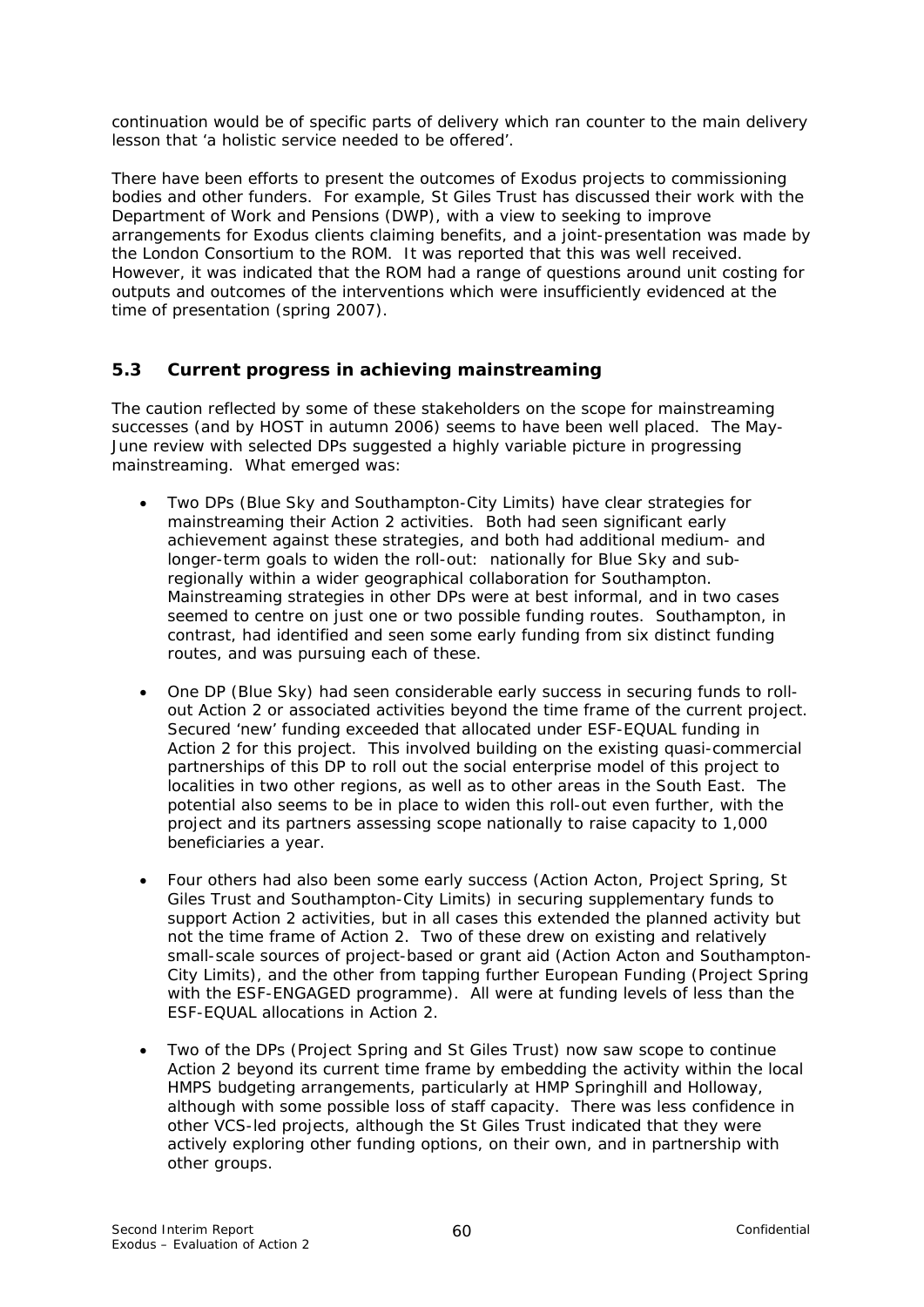<span id="page-64-0"></span>Overall, the evaluation suggested success in early mainstreaming in Blue Sky, and some success in Southampton-City Limits, where there was now strong potential for securing longer-term resourcing through the same or similar local collaborations funded through a Local Area Agreement. Project Spring was also likely to see at least some continuity of the Action 2 activities through embedded activity. Both St Giles Trust and Action Acton saw themselves as pursuing various possibilities for continued funding, but neither now saw mainstreaming as probable. Despite having clearly demonstrated the quality and value of their services respectively to their HMPS and probation partners, both had seen their early optimism about mainstreaming fall sharply in the last eight months. Notably, one of these (Action Acton) also saw a key partnership (for referral) within Action 2 (St Mungo's-Action Acton) as already eroding.

These DPs were selected for in-depth review by the evaluation precisely because of the mainstreaming potential demonstrated by autumn 2006. All have been active in attempting to capitalise on this potential, although with variable success. This activity has variously involved:

- Bringing into the DP specific expertise to support the pursuit of mainstreaming opportunities. This was notably for Blue Sky, which had brought from within the local partnership a funding advisory activity to help inform on routes, bidding and a strategy. The evaluation suggested that similar capacity or expertise might have been needed to better support mainstreaming in other DPs, but here local partnerships did not seem to have been asked to provide such support.
- Building capacity sufficiently early in the project to support the successful search for future 'competitiveness' funding. For some projects, this capacity building happened at the outset of the partnership, notably for Blue Sky and Southampton-City Limits, in building in potential for seeking future funding in partner membership. Blue Sky has taken a pro-active stance on building this capacity through ensuring its collaborations involve flexible and fast response partnerships (with commercial and other partners) capable of acting at local and regional level to identify, explore and bid for external funding opportunities.
- Where this capacity has been built in, DPs seem to have seen early successes in securing project funds from other sources. Elsewhere, it has not constrained bidding - with Action Acton and Project Spring both making successful smaller-scale bids for funds,<sup>[58](#page-64-0)</sup> and St Giles Trust also being active (but not as yet successful) in bidding to other publicly-funded UK or European funding programmes. In all but one case, these bids seem to have been made unilaterally.
- Developing a clear, appropriately positioned and pro-active marketing strategy to help articulate and promote the quality of innovation, successes, and potential of beneficiary support activities. Springhill seems to have been the least active in this area, although hosting some externally initiated visits to its Job Club. Others have seen various levels of activity to promote continued (local) or wider application (roll-out to other areas). For Blue Sky, there has been a conscious focus - and effort - to: *'…aim high - getting to be big to make us un-ignorable'.*  Blue Sky and Southampton-City Limits seem to have been the most active, with some attributed early successes*.*
- Seeking to build on local partnership and collaboration to sustain beneficiary support through locally embedded activity in existing (or developing) local services. Successes in this area have been limited, perhaps reflecting the

<sup>1</sup> <sup>58</sup> Action Acton had secured project funds from the London Region LSC OLASS budget for a one-year programme (£38,000) sufficient to support one FTE member of staff.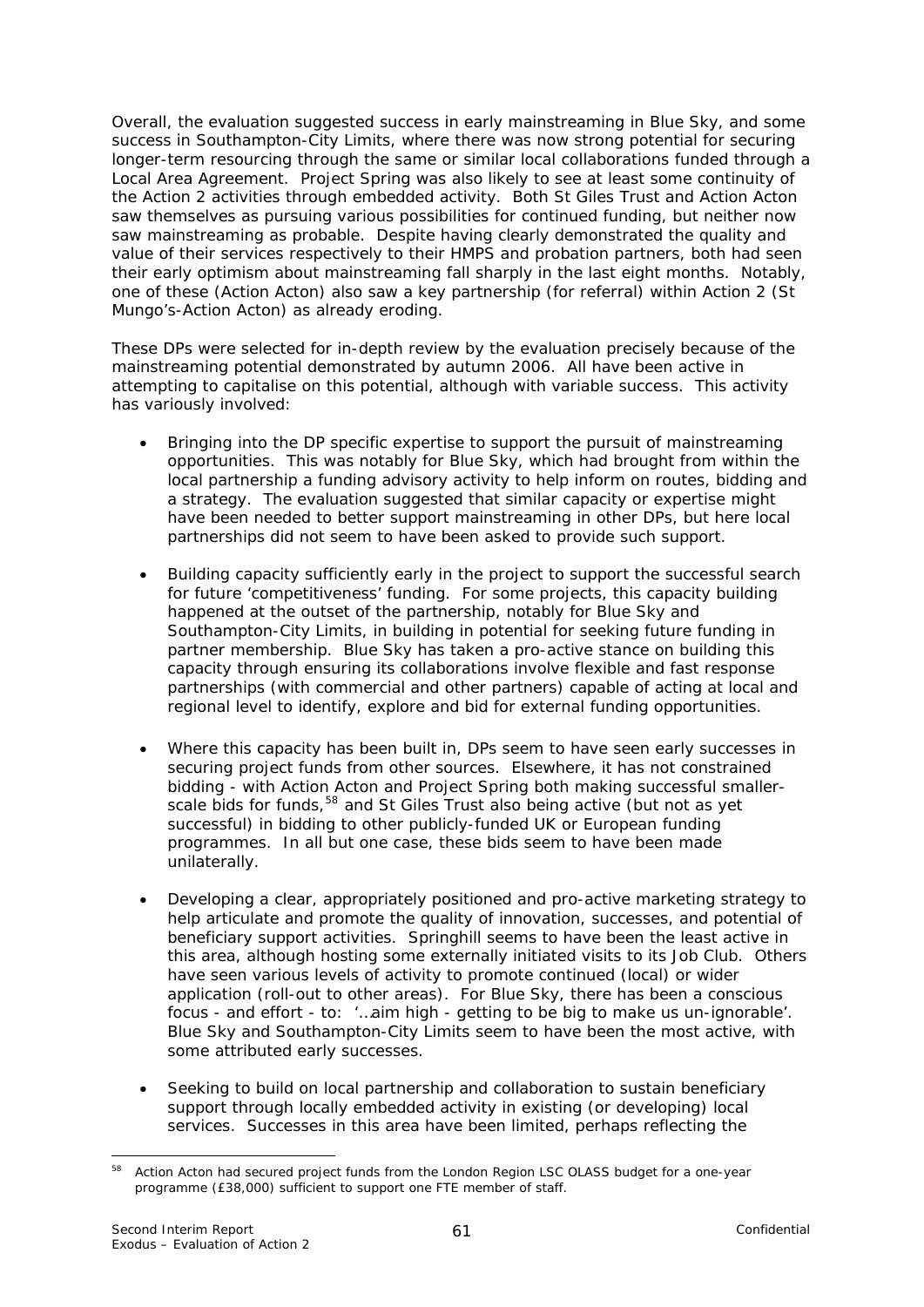evolving nature of those funding routes, but also the composition of local partnerships which seem to have stressed delivery and referral bodies over potential funders. Nonetheless, Action Acton, St Giles Trust and Southampton-City Limits have seen some successes with securing additional project funding within existing funding routes. While significant achievements, for both this route alone has only extended temporarily their project Action 2 time frame, and in both cases with limited sustained or additional capacity. Project Spring has been the most successful in tapping internal budgets.

The mainstreaming activity is also notable for what has not been extensively developed. In particular, the 13 projects have seen a multiplicity of lead partners with very different skills and expertise, and offering some scope for further collaboration to build crosspartner, cross-project and cross-locality capability to tap future funding. As yet, this has seen little activity and less success (all current mainstreaming successes being within existing 'local' partnerships). However, one spin-off from the established cross-London liaison group was a joint presentation (of four lead partners) to the ROMS for London. This was thought by at least one of these partners to have: *'… helped raise interest in the models (of beneficiary support) but it was seen as too costly'*. There has also been a funding collaboration in bidding for project funds between St Giles Trust and Blue Sky for the *Future Builders* programme.

The extension of Action 2 for these projects to December 2007 provides more time, and perhaps further opportunity, to capitalise on what has been achieved, or worked towards, in mainstreaming. This potential seems most robust, and likely to be extended, in Blue Sky and Southampton-City Limits. Elsewhere, the DPs reviewed in more depth, and notably those with VCS lead partners, seem to be pinning their hopes on future NoMS funding pathways. However, here there is widespread uncertainty in the DPs on if and when such funding will become available. There seems little prospect that this will be within the six-month extension period. DPs have also shown some interest in exploring the potential for service funding through LAAs, and in particular for collaborations in Crime Reduction Partnerships. To date, only Blue Sky and Southampton-City Limits have directly pursued these options.

# **5.4 Mainstreaming success factors and constraints**

The evaluation showed that effective action had demonstrated a number of issues which had helped them to start to mainstream activity, and also more than a few constraints. Both are important process issues in the learning from Action 2, and to any wider rollout of the practice for building collaborative local action to raise the employability of exoffenders.

**Success factors**: With the exception of Blue Sky, the DPs have so far demonstrated limited or partial success in mainstreaming, so any robust assessment of success factors is premature. Not all of the proposed success factors are likely to apply to all projects, depending on their delivery models and focus. Nonetheless, some more generic factors were apparent and show:

• Starting early: As was the case with both Blue Sky and Southampton-City Limits, who were looking beyond July 2007 long before the mid stage of their Action 2 activity. Both recognised that long lead times were often involved in being able to secure additional or 'roll-out' funds. In the case of Blue Sky, the groundworks contract secured with Gloucester City Council took several months of pre-contract negotiation and six months lead time before the secured funding came into play and beneficiaries could be placed.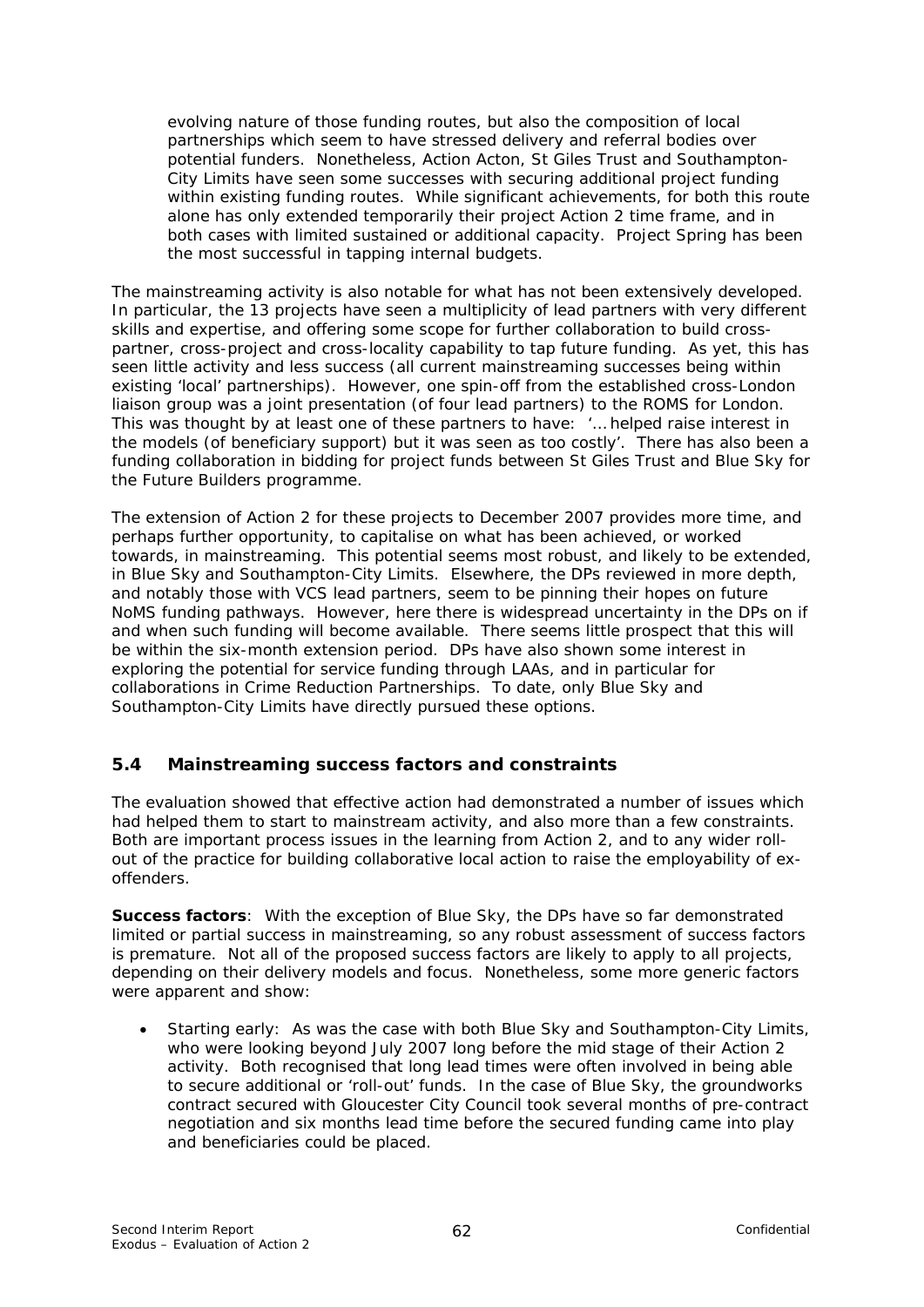- Emphasising quality over quantity: To build evidence of successes and what works well to be able to take to potential funding agencies. All of these DPs have indicated a robust commitment to quality, although in some cases the quality assurance processes built into projects are more obscure. For Blue Sky and Southampton-City Limits, this has been seen as important to mainstreaming, and in particular to demonstrating that actions to build employability do translate to sustainable employment (and reduced re-offending). Blue Sky saw this as the 'wow' factor for employers. Here, the emphasis was on beneficiaries demonstrating their commitment, motivation, performance and loyalty - all areas where stereotypical views of employing offenders needed to be challenged
- Good marketing: The evaluation is not in a position to assess the relative quality of marketing actions across DPs, but the available evidence does show that those taking a systematic approach to publishing and promoting successes seem better placed for mainstreaming. While most DPs have been keen to profile individual success stories, some have gone much further in selling their models. Both Blue Sky and Southampton-City Limits have seen structured approaches to marketing, although with Blue Sky cautioning the importance of not overselling until there was sufficient confidence on processes and quality assurance, and with the partnership capacity in place to respond to external demands.
- Minimising the funding requirements: One of these DPs at least has felt that mainstreaming opportunities would be maximised if they could demonstrate that their activities were at least partly financially self-sustaining. Blue Sky's social enterprise model has built in the need to secure commercial income and other project-based revenue, and to ensure minimum levels of operating subsidy from any future funding solutions. This approach has also proven more effective when seeking external project-based funding, since it was seen as easier to capture and demonstrate matched funding (without reliance on the bureaucratic burdens which have characterised some other DPs).

Costs may have also been an issue in mainstreaming, but one which is difficult to unpick against a background of considerable diversity in DP approaches to resourcing Action 2 activity. Nonetheless, it seems that Blue Sky at least has seen enhancing the costeffectiveness of their delivery model (unit costs to beneficiary) as an important issue in wider roll-out. The emphasis here has been on using the Action 2 experience to help to build a service costs and delivery model which is competitive with alternative support and employment models. At the same time, Blue Sky has sought to optimise unit costs to outcome by avoiding some high risk beneficiaries, such as those with dependence issues and who have not completed alcohol or drug dependence programmes.

Competitive costs as a feature of mainstreaming may be more important to the supported employment and social enterprise route. Elsewhere, there seems to be an assumption that the often high unit costs associated with delivery (and outcomes) are not a barrier to mainstreaming if these can be demonstrated to be offset by later cost savings to the public purse (in later health care, re-offending, etc). However, in those DPs relying more on this approach, there is no evidence that projects have been able to demonstrate such offsets (indeed no DPs have systematically assessed re-offending effects, let alone costed the financial implications). For whatever reasons, such *offset cost* models have seen little or no mainstreaming success, so far, in the time span available for Action 2. They may in any event have limited application in a public funding model where 'savings' from one funding route are accrued not by the direct funding agencies, but others in the public sector.

Some success factors also emerged which were more distinct to those DPs working closely with employers in securing work experience, work trials/placements or jobs.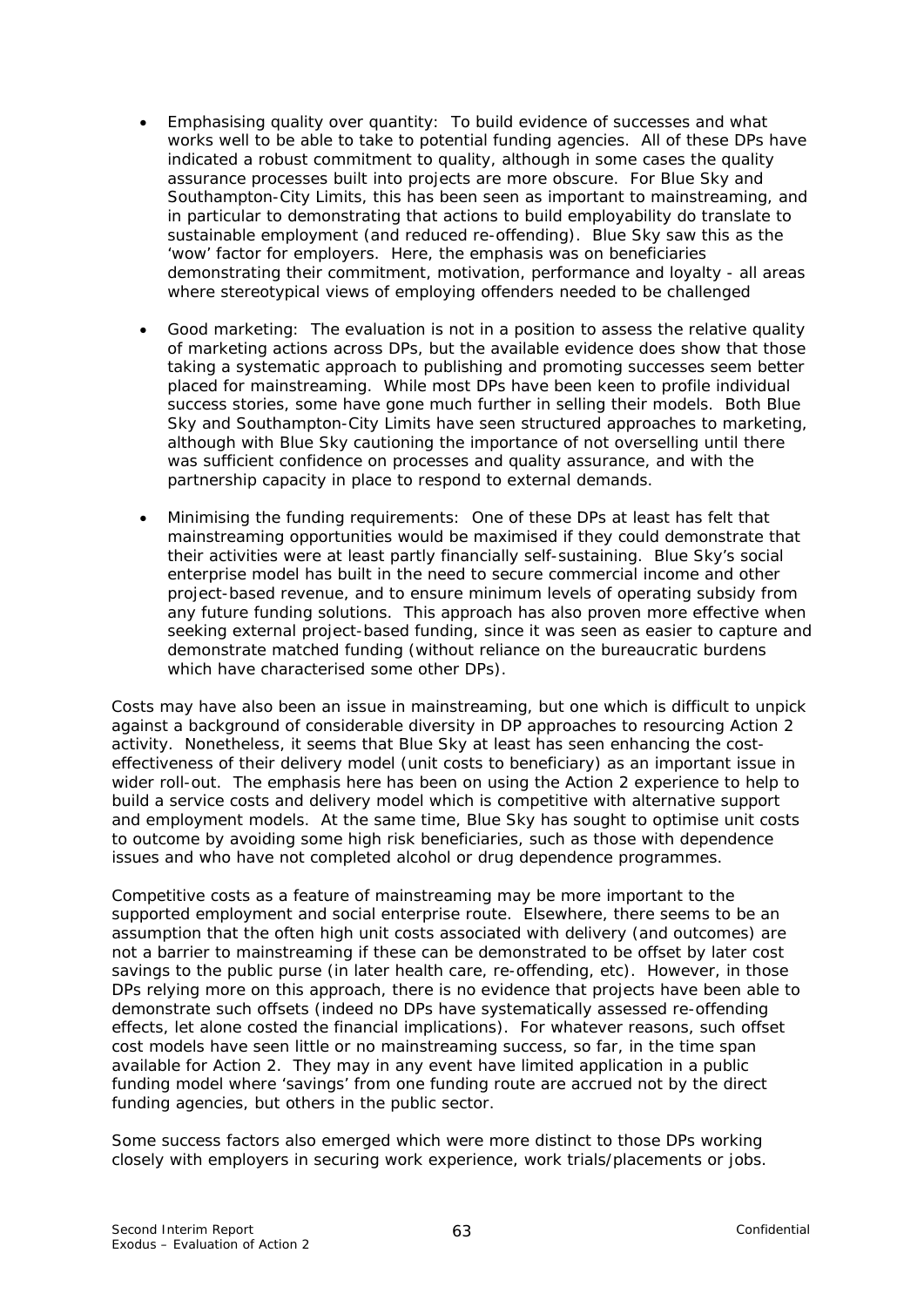Issues emerging here as better supporting projects in the transition from Action 2 to mainstream-funded support included:

- Putting in place beneficiary support activities which went beyond building employment potential in individuals to producing early and demonstrable 'real' employment or associated successes. For Blue Sky (and perhaps Southampton-City Limits), this involved considerable effort in selection of beneficiaries who were better matched to the work opportunities the project could support: *'…going to those you know you can help'.* In contrast, VCS-based DPs took great pleasure in avoiding selection which avoided hard-to-support beneficiaries, with Action Acton sensing that their achievements had involved multiple disadvantage beneficiaries who were the hardest to support. In contrast, Blue Sky argued that their selection was not about 'cherry picking' but ensuring that beneficiaries who were greater risks to the credibility of the project support among employers should be avoided.
- Going beyond support in Action 2 for beneficiaries, to actively build employer demand for ex-offenders. Not all DPs have been comfortable in this area, and some such as St Giles Trust felt that this aspect of Exodus should have been delivered predominantly through the two proposed (but not recruited) employer liaison officers. Others have sought to build their own employer liaison capacity by systematically developing employer links and promoting ex-offender employment with these. Not all have been successful. Project Spring saw very little success in widening employer interest much beyond the employers where they had pre-Action 2 relationships. Action Acton also had difficulty in moving beyond its evolving employer database to translate employer contact into work opportunities for beneficiaries. Blue Sky and Southampton-City Limits seem to have been more successful (Blue Sky notably so by focusing efforts onto a small cadre of employer partners and building those relationships into the core of their activities).
- Relating the employment and placement challenges of projects to local labour market circumstances and prospects. Here, Blue Sky, Southampton City-Limits, and to a lesser extent Project Spring, have seen mainstreaming better supported by targeting particular segments of the labour market (ie for work-placement, intermediary employment or future skills building). Lower skilled construction work, warehousing, distribution and community work all seem to have been more appropriate to effectiveness in future plans for roll-out of support.

Employers also emerge as a far from harmonious group in how projects such as these might work with them in seeking to build demand for ex-offenders. There is also evidence that DPs adopting a multi-layered approach to promoting the attractiveness of ex-offender employment to employers have been more successful in moving towards sustained activity. This seems to centre on recognising that different parts of organisations will have different levers (and attitudinal constraints) to recruiting more ex-offenders. For example, senior managers of larger and public sector organisations may be increasingly motivated by emphasising corporate social responsibility and the ability to profile corporate action on social exclusion. In contrast, some owners, or owner-managers, of smaller enterprises may be more receptive to demonstrating local partnerships aimed at crime reduction and/or community action and responsibility. Middle managers of larger enterprises - public and private - may be persuaded by approaches which can reduce the 'cost' risk to them of employing ex-offenders (concerns over higher turnover, employee motivation, absence and reliability). Blue Sky has been successful in this respect with larger employers, and Southampton-City Limits with public sector and smaller employers.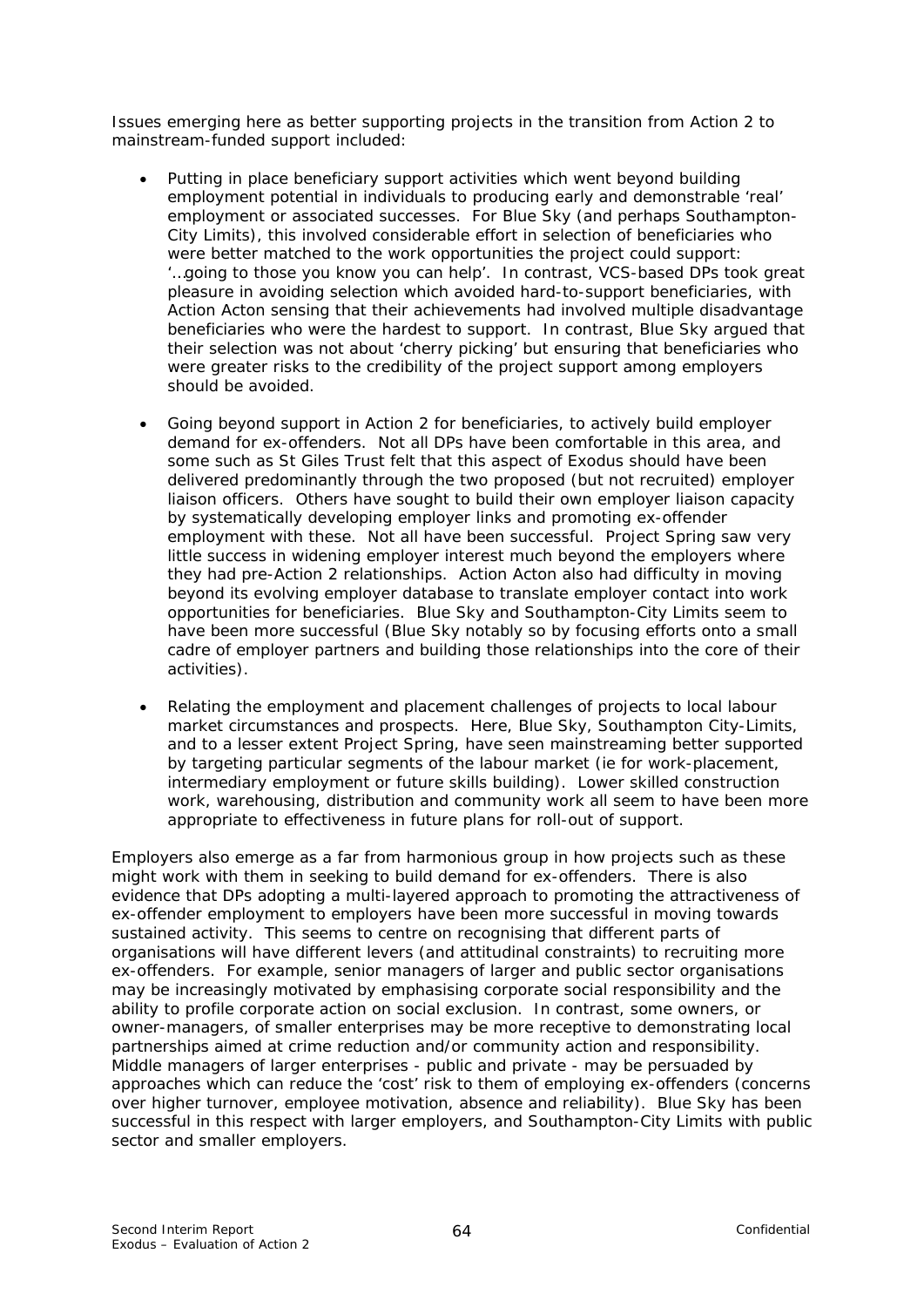**Constraints**: The evaluation was able to suggest a number of apparent constraints to mainstreaming from the experience of these DPs. Some generic factors were reported, such as the lead partners not having very much experience of bidding for external and competitiveness funds, - although Blue Sky had built a sophisticated approach within its partnership to support this need. Beyond this, constraints emphasised were:

- The short-term nature of the funding, which was seen to provide little time to explore and demonstrate value and to find other funding sources.
- The time needed to extend pilot-scale activity in Action 2 into wider capacity and capability that could support projects beyond Action 2. This mainly affected those projects looking to approach mainstreaming by extending their activities beyond the current localities or collaborators.
- The need to build up what Blue Sky called 'infrastructure' costs within their initially smaller-scale and trial activities on Action 2 to better place projects to support wider roll-out with expanded beneficiary numbers. Most projects were not in a position to self-fund this development and could only do so very cautiously - some had not yet seemed to appreciate or rise to this challenge.
- The scope to extend coverage of projects beyond the 'artificial' constraints of Action 2 on short-term offenders and PPOs. Short-term offenders, with: '*…little time to get to them and … particularly chaotic lifestyles'* in particular were seen as an especially difficult segment of the prison population for mainstreaming of Exodus-type partnerships and activities.

Stakeholders, and at least two DPs, also felt that the delayed commissioning through NoMS and ROMS had the greatest impact, with one adding a knock-on effect:

*'…(there is) uncertainty when NoMS funding will become available. The spare money that prisons did have to fund this type of work has been soaked up centrally, and all will now be commissioned through the new process'.* 

Some constraints reported by DPs were less easy to assess. At least three DPs felt that the success of their own activities had been held back by the lack of demand from employers, and that this was a barrier to mainstreaming. This in turn may reflect central failures in Exodus organisation and resourcing both in programme promotion and also in the unfilled employer liaison posts (see Chapter 2). At the same time, this coexisted with others who had pursued a more focused and collaborative approach with employers in particular segments of the labour market, and where commercial contracts for employers rather than latent demand for ex-offenders had proven the main constraint. Whatever the case, most DPs saw the volatility of labour demand as a constraint, and in particular the need to ensure support to beneficiaries to the likely levels of demand by employers - which could vary with the maturity of different local labour markets, established skill levels, seasonality of demand and other influences. Most DPs seem to have struggled in developing this level of intelligence and understanding.

# **5.5 Overall sustainability within Action 2**

The evaluation has been tasked with looking at the potential and achievement of mainstreaming in Action 2. The evidence presented above does not provide for a clear picture. On potential, DPs individually sustain confidence in the effectiveness and transferability of their different delivery models, but often with limited evidence to demonstrate this. Stakeholders (Chapter 2) are also often not close enough to DPs to reflect on the potential of different models, and here monitoring evidence on their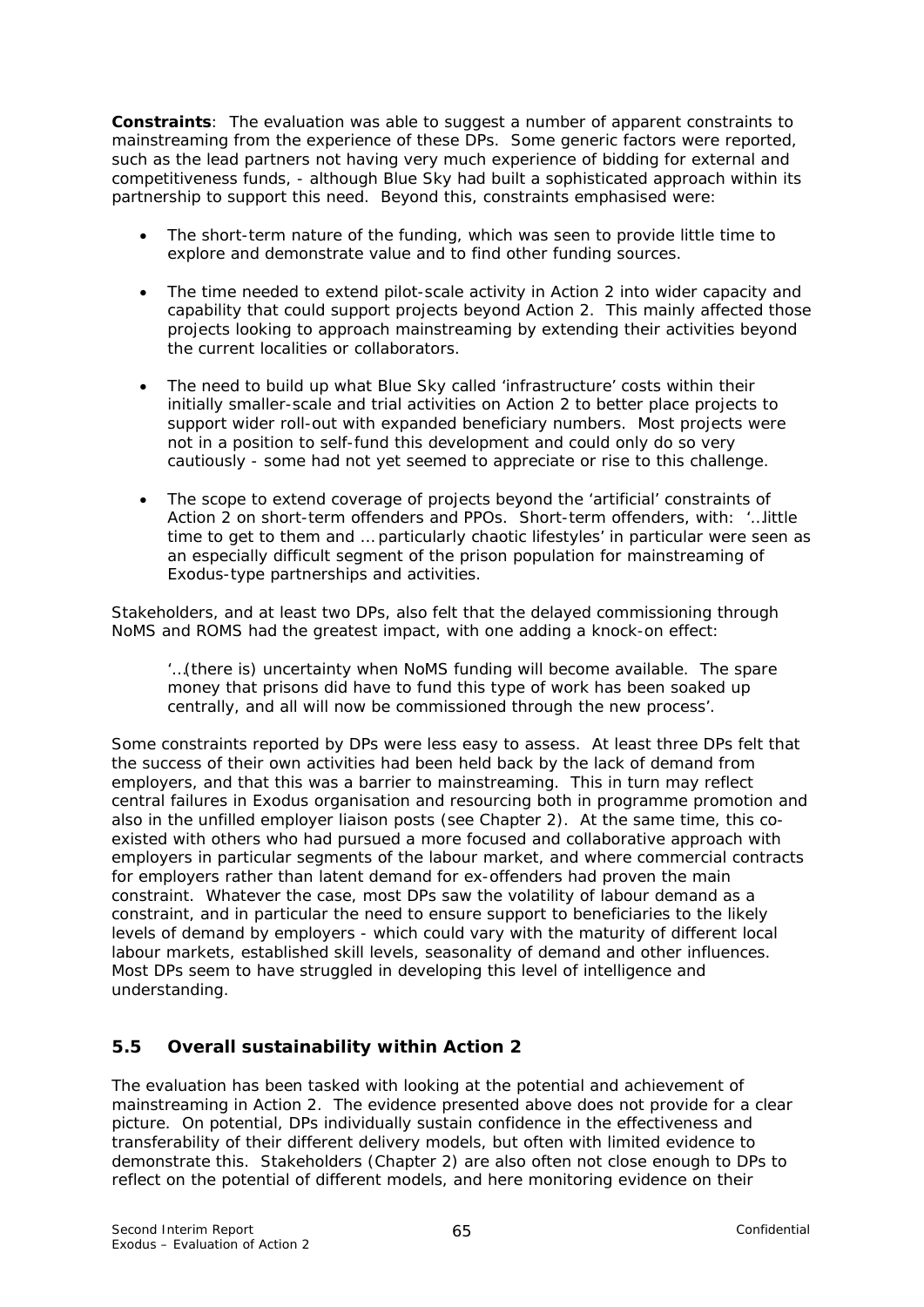achievements is not well understood by these partners. There is also a lack of robust evidence from DPs on key measures of success which would condition the potential for mainstreaming, and notably the quality of early or medium-term employment or other outcomes, and effects on re-offending. In this situation, the evidence on potential for mainstreaming is highly subjective.

Beyond short-term measures in some DPs to extend activity for a few months, only two (Blue Sky and Project Spring) seem to have put in place funding arrangements which will definitely see at least some mainstreaming in 2008 and beyond. Southampton-City Limits is also demonstrating strong potential to do so. As shown above, mainstreaming achievements of others are with the paradox that VCS lead partners in particular feel delivery has demonstrated sustainability and value with partners, but without securing commitments for future funding. However, with Exodus on the cusp (at the time of writing) of a six-month extension to DP-level activity, this assessment of limited mainstreaming may yet be premature.

The evaluation does provide some indications of issues in future sustainability, and in particular for scaleable models capable of early wider roll-out of DP delivery and experience. In particular:

- Social enterprise has been shown to have a role in building and demonstrating employability. While the Blue Sky process in Action 2 has been very small scale, and has been centred on 'near employment ready' ex-offenders, it would seem to have a part to play in the spectrum of offender management support and services needed to address re-offending. On this evidence, it seems to be better placed to support PPOs than some of the short-term repeat offenders.
- The social enterprise model would seem well placed to provide sustainable support for low skill transitions of offenders into the labour market - in the case of Blue Sky, through the Groundwork Federation and perhaps LAAs. The intermediary labour market model may be capable of wider 'low skill' application into other parts of the direct labour market dominated by public-private sector (or private-private) medium-term contracting services for labour-based services. However, for this model to be rolled out, it would need to be able to compete within a highly cost-conscious and competitive market and to standards that are: *'…at least as good as the private sector'*. Blue Sky has demonstrated such standards can be achieved, but cautions that this is: *'…Social Enterprise with a hard edge'.* Many organisations with experience of the criminal justice system and of employer relationships within this - may not be well placed to pursue this.
- At the same time, the social enterprise model as developed in Action 2 is not a panacea and may have relevance only for a minority of ex-offenders. It would seem to have more limited application for short-term, harder to support, or less robustly motivated ex-offenders, and for offenders seeking initial employment outside the low skill domain. The Blue Sky collaborations with committed employer/contractor partners have proven central to the model, as well as effective and able to support wider roll-out. However, sustainability may be better supported by widening the breadth of enterprises engaged. The current highly focused collaborations have proven effective for pilot-level activity within Action 2, but as a basis for much wider application could prove vulnerable to changes of key personnel, organisational or ownership changes in the private sector. Such collaborations may be stronger if durability within a volatile sector of economic activity is factored into roll-out.
- Outside social enterprise, the Exodus experience on sustainability emphasises the need for broadly-based partnerships, with a genuine through the gate support process, well rooted in the prison/probation service and providing added value to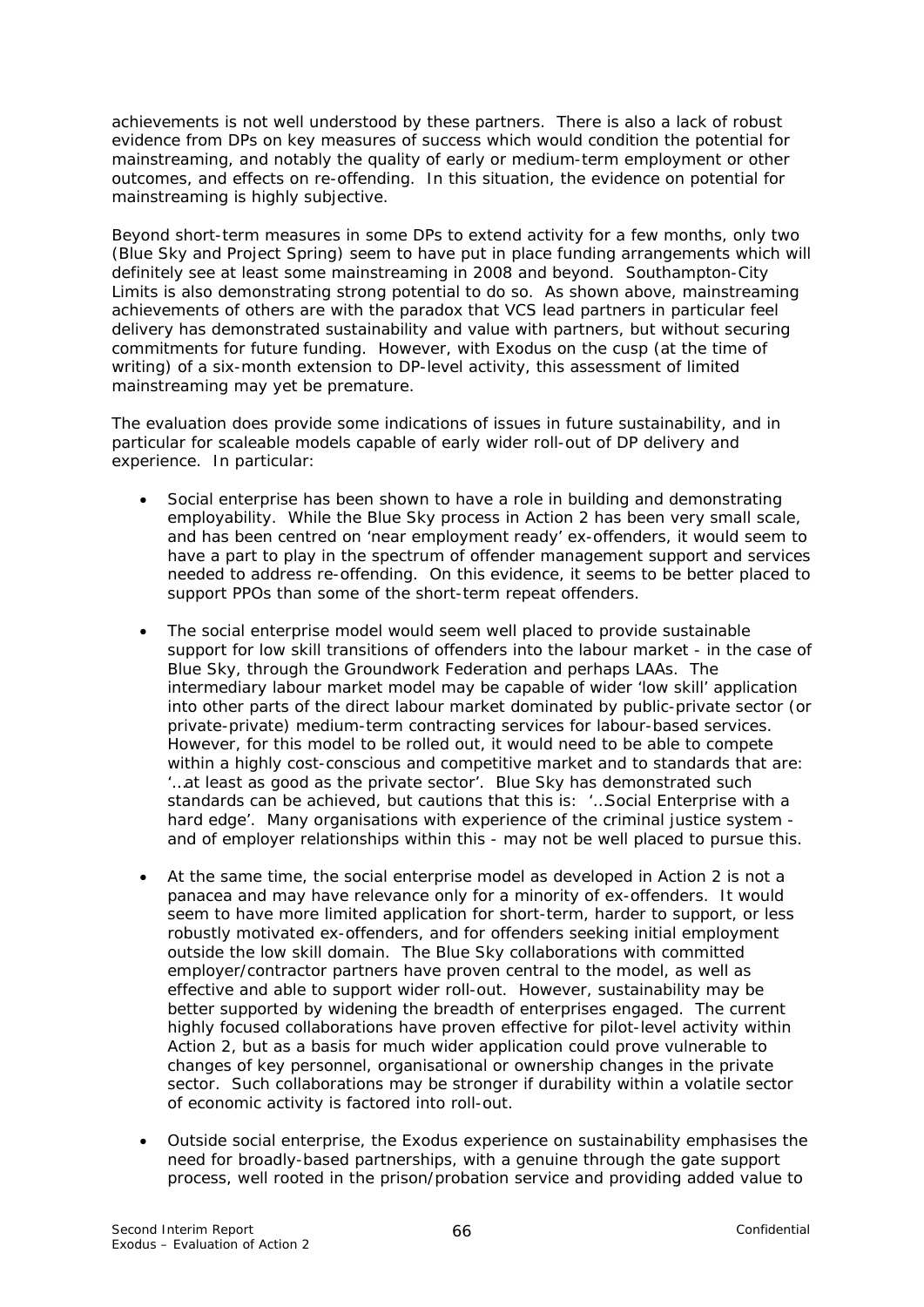existing custodial and community services. It would also seem to call for this to be operating within a robust local labour market context, with strong and sustained working relationships with appropriate employers. With the possible exception of Southampton-City Limits, it is less clear if any of the DPs have a model for delivery which is yet sustainable against these needs - although all have the potential to develop this.

• Exodus has demonstrated that VCS has a key role to play in sustainable 'through the gate' provision, and in working with in robust and perhaps highly localised collaborations integrating diverse strands of statutory services. They also have important knowledge to help such collaborations work in understanding prison and probation variance. This combination is set to be a viable delivery model in helping employment-based provision have a chance of working when ex-offenders enter the community. It may be crucial to helping the harder-to-reach exoffenders. However, the sustainability of this model within current and anticipated funding regimes has yet to be demonstrated. The extension of Action 2 by six months may prove critical to securing some mainstreamed activity, even if the VCS-led DPs seem increasingly pessimistic of the scope to do so.

Southampton-City Limits has seen particularly solid collaborative arrangements, but outside this it is not yet clear if Action 2 has demonstrated the robustness of all facets of such localised collaborations. A recurrent limitation would seem to be the quality and depth of such relationships within the prison service. This evaluation (May 2006) expressed early cautions about the consistency of the quality of integration of probation and police services, but the experiences of Action Acton and St Giles Trust have shown these have been strengthened. However, the quality of collaboration within the prison service has remained either patchy or centred on the support of particular individuals, which in turn could be vulnerable to staff changes. It may be that a two-year programme is simply insufficient to demonstrate strengthening of such relationships. However, the evaluation also shows that Exodus has, in some cases, struggled to build a profile within prison service partners, and the very diversity and volatility of project activity in the secure estate would seem to work against building such relationships. As one DP manager observed of its London prison collaborators: *'There seem to be new projects starting every week in the prison'*. They went on to caution that prison officers might feel a bit dismissive of collaboration when:

#### *'…they feel projects are not going to be around that long - so there's not much point getting to know much about them'.*

Another noted that in Wormwood Scrubs alone there were 35 other initiatives being delivered, with no visible cohesion or attempt to explain these to prison staff, and with prison officers consequently confused on routine aspects affecting collaboration, such as eligibility. Another commented that collaboration within the prison service was variable because:

#### *'…although intentions are good, bureaucratic systems and such things as staff shortages or sudden increases in numbers (of prisoners) make continuity hard to establish'.*

The current mainstreaming experiences in these DPs also cautions that outside the social enterprise model, arrangements may continue to be vulnerable to changes in the funding regime, priorities and its organisation. Continuity of service provision, which seems to be critical to securing sustainable employment, may prove highly vulnerable to any such changes. This in turn would seem to call for broadly-based local partnerships able to modify delivery speedily to different funding regimes, and with the flexibility to anticipate and adapt to such developments. Perhaps the great advantage of the social enterprise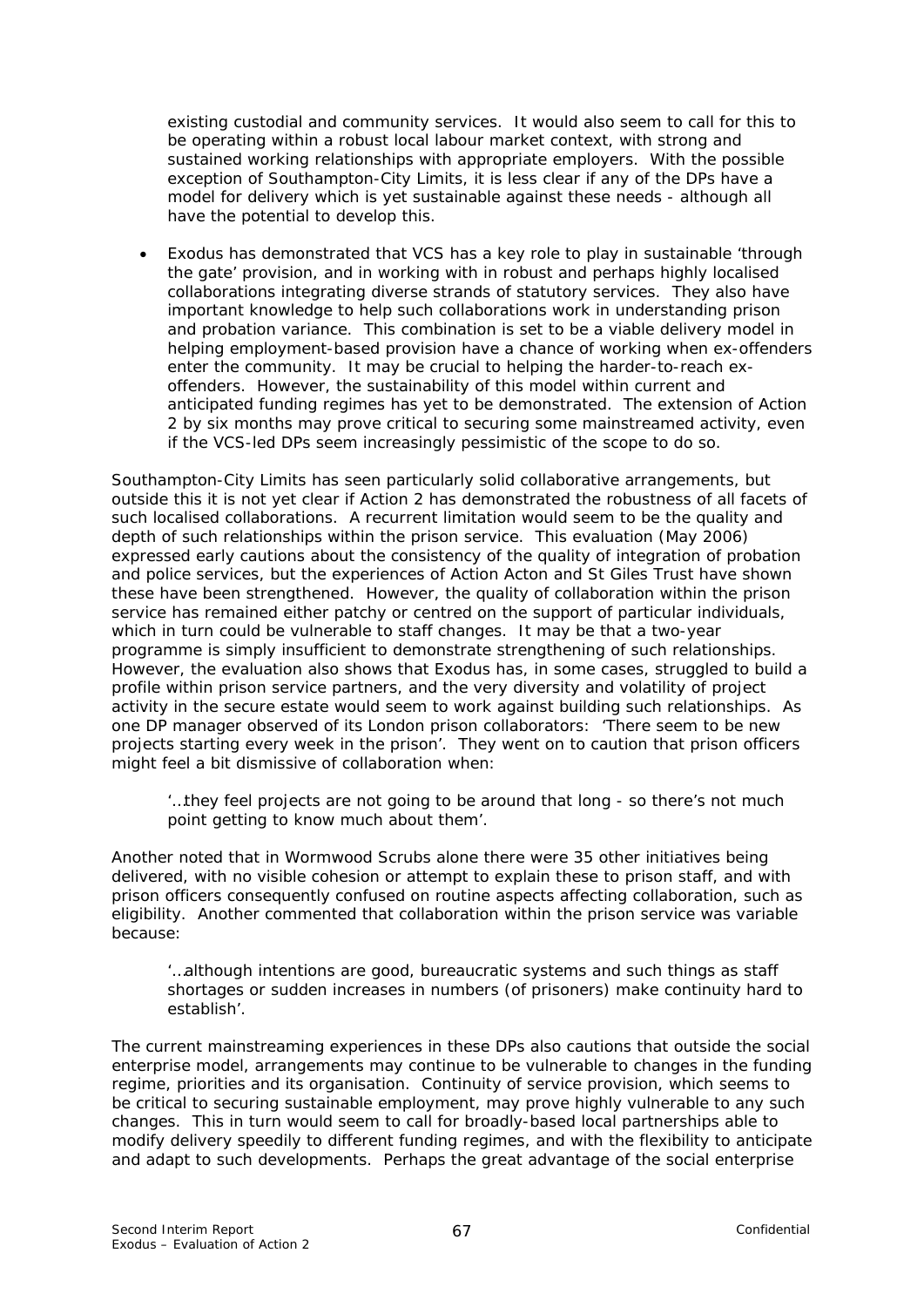model is its potential durability against such changes, requiring minimal subsidy from grant or programme assistance.

# **5.6 Overview**

The timing of Action 2, which in summer 2005 seemed highly fortuitous for policy developments nationally and regionally, has proven problematic. It is not the place for this evaluation to touch on these issues here, beyond noting that the concern from one stakeholder that: *'…policy changes and agency inertia have pulled the rug out from under our feet'.* The expectation of many stakeholders from spring 2006 that NoMS procurement would be crucial to roll-out and sustainability has proven (as yet) unfounded.

It is difficult to escape the conclusion that some of the DPs have remained highly reactive in seeking to mainstream their activities. Some have consequently found it difficult to move away from these early assumptions about mainstreaming, and this is an important issue in their limited progress on building sustainability.

DPs which have been more pro-active are further forward with mainstreaming. At the same time, the cultural strengths which have seen some lead partners quick to develop client-centred and needs-based services within Action 2 have not always supported an ability to look early, and systematically, at mainstreaming. At least one of those looked at in detail still seems to consider any pro-activity in mainstreaming to have been a central responsibility.

The picture overall is consequently mixed on mainstreaming effectiveness, but with most of the DPs generally less optimistic than even eight months ago. However, this is complicated by more than contrasts between the lead partners - and what they were doing. The evaluation suggests that some service delivery, and client groups which are not near employment-ready, those with residual problems of dependence, and those working predominantly with short-term offenders, will be much more difficult to mainstream than others. The early mainstreaming successes have come where DPs adopted a structured approach to focusing on those who they felt they would be best placed to help. On this evidence, there is a need for multi-level services, and for funding pathways for mainstreamed services which reflect some low risks for some aspects of service delivery, and much higher risks for others.

Most, but not all, local partnerships have emerged robustly from Action 2, but on this evidence not all are likely to see scope for further externally-funded and extended activity. Across Exodus so far, there would seem to be diminishing expectations in particular of substantive mainstreaming in the VCS-based DPs. Set against a policy arena which is emphasising a VCS role, this is disappointing and suggests a need in the next six months for central capacity building to support VCS-led partnerships through what some seem to find a difficult pathway. The area where sustainability of services seems clearest is for partnerships which are well rooted in local government - although in this sense Southampton may be at present more enlightened than others - and the social enterprise model which Blue Sky seems to be pursuing vigorously and with strong potential for even wider roll-out. Even here, however, there are clear constraints to widening this model without considerable investment in central capacity, and with some caution among those implementing Action 2 that any extension would need to be conducted cautiously and progressively.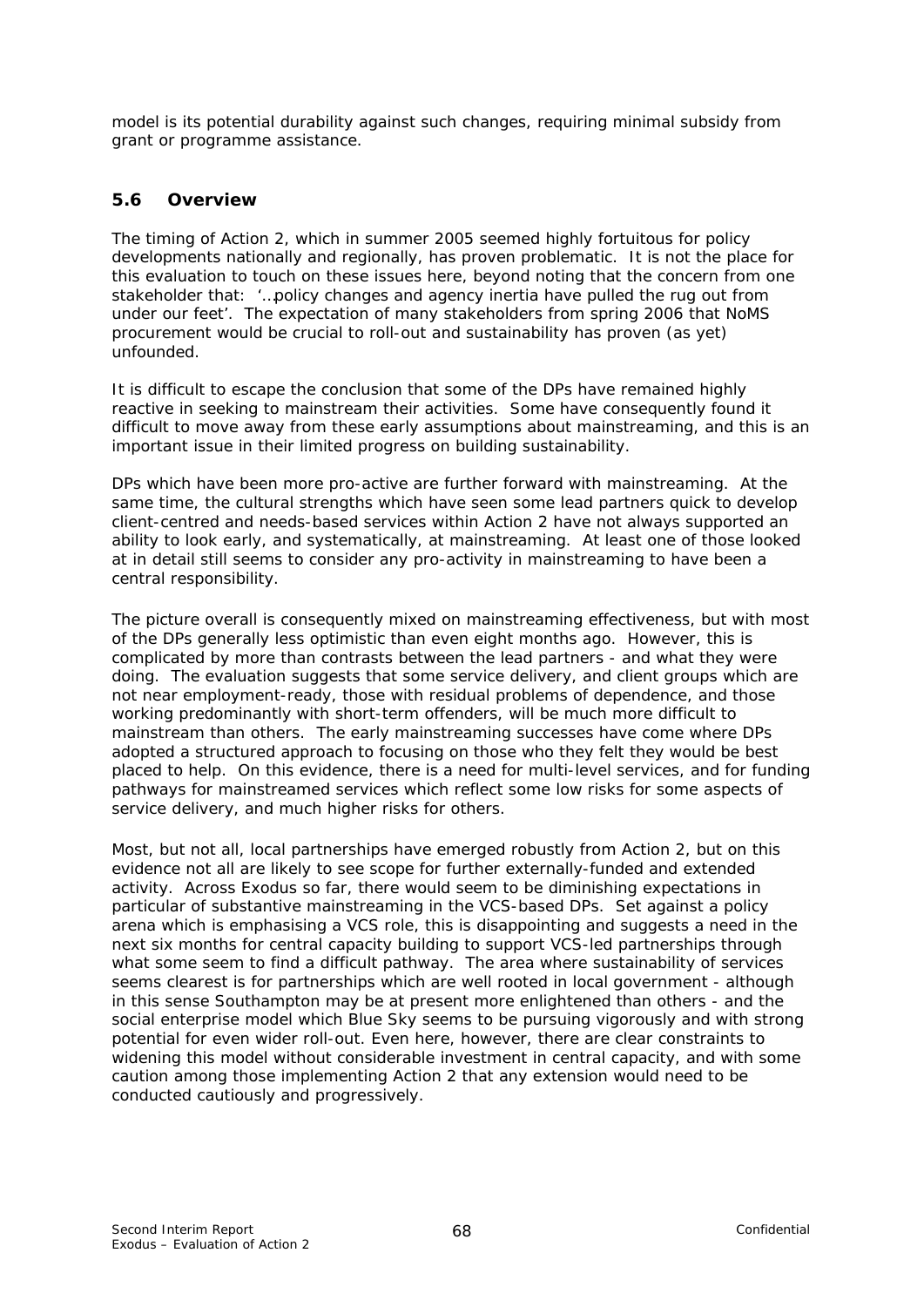# **Chapter 6: Issues and Implications**

## **6.1 Introduction**

This evaluation has suggested that Action 2 has collectively developed a substantial evidence base, but that the development and delivery partnerships have as yet had limited opportunity to reflect on much of this. This evaluation is consequently timely, and this chapter aims to draw together HOST's assessment of what has been achieved as the programme concludes its initially agreed phase of funding for Action 2. It brings together the findings from Chapters 2 to 5 to reflect on:

- The achievements of Exodus at all levels across Action 2.
- Lessons arising from delivery and implications for future practice.
- The overall quality of innovation achieved across the programme.
- The likely sustainability of delivery from Action 2, and its wider transferability.

This is presented as a provisional final assessment which will be enhanced by reflection, and further feedback, from partners. However, this second interim report comes at a time when Action 2 is set to be extended by six months. This analysis consequently includes a short look at 'next steps' to see how any extended evaluation paralleling this extension could help with evidence-based reflection and review in what might be a critical period for successful conclusion of the programme.

# **6.2 Achievements of Action 2**

Exodus has achieved a lot in two years, and much more than some partners were anticipating in its traumatic mid-project stage. Conceived as a timely and employmentcentred response to the long-established challenge of recidivism in the criminal justice system, it anticipated a large-scale and ambitious bi-regional programme to trial practical responses capable of wider transferability. Its roots were in a broad multiagency collaboration linking London and the South East, which became the focus for Exodus's central Development Partnership, and with front-line of delivery through local Development Partnerships and trans-national collaborations to engage both.

All this added up to a very complex programme, involving various tiers of activity, and complex (and changing) management processes across these. The evaluation has shown that the arrangements put in place for managing the breadth and interactions of these interrelationships has not been without difficulties. Whatever the subsequently apparent limitations, the foundations of Action 2 were well placed for co-operative and wide engagement of statutory agencies and key interest groupings in both regions. These certainly provided for a fast start to selecting projects, kick-starting most of those, and to launching Exodus across both regions. By autumn 2005, Action 2 had apparently secured the intensive and embedded start it sought to deliver, yet very shortly after, Exodus direction and project management was in difficulty.

If this proved to be a temporary setback, the evaluation concludes it was nonetheless a substantial one. Its legacy was a mid-project crisis in confidence among those involved in governance, in programme management and key relationships, the resourcing model for the whole programme, and in the lead partners' capacity and capability to take Exodus forward. The evaluation also shows it was a major achievement to turn around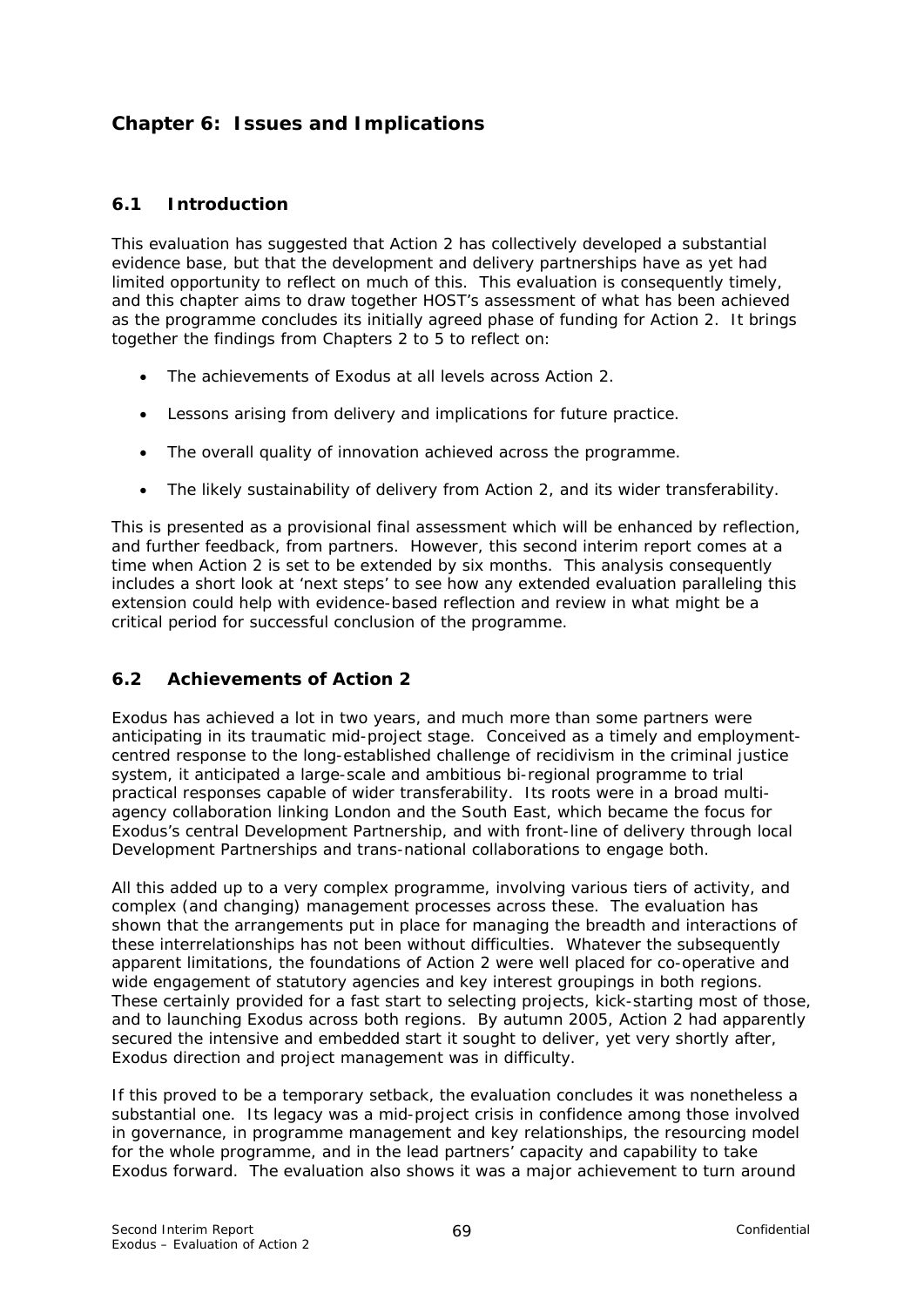the programme, but these difficulties saw a mid-project focus on funding and structure which diverted attention at a critical stage from in-project reflection on what works well, what does not, and how this is to be taken forward. It may also have held back sufficiently early attention to mainstreaming, and further compounded partnership difficulties in providing other foundations for the programme, such as its communications strategy.

Unquestionably, Exodus has suffered from a lack of a coherent and cross-project 'challenge' function. If this had existed, it might have added greatly to project interchange as well as much earlier identification of difficulties that subsequently became crises. In the absence of an internal challenge role - by project manager, or at partnership executive level - project interchange has been dependent on cross-project networking which, outside the London region, has been weakly developed. All this has left an imprint on the programme which held back its effectiveness, and which seems to have stemmed from unrealistic assumptions about managing this wide partnership, central capacity to support this, and processes for reflection and communications within (and outside) the partnership.

The evaluation suggests that the roots of these difficulties were mainly in the transition between Actions 1 and 2, and in early relationship building. Unfortunately, the evaluation is not well placed to reflect on the origins (its timely start and scope itself a casualty of the decision-making delays and inertia from early Exodus governance). Whatever the causes, Exodus has recovered enough to ensure that the critical front-line activities have continued to the planned end of Action 2, with neither recruitment - nor its mix - held back. The recovery was also sufficiently timely to ensure DPs are well placed to sustain local capacity to move into what may prove to be a crucial extension phase.

Under the reformed co-ordination at SEEDA, Exodus has moved from what had been seen to be dysfunctional executive direction, to restructuring its key working arrangements and re-establishing partner confidence in the processes, project leadership and direction. However, there were some casualties in this restructuring, and notably the loss of two of the proposed 15 local projects, including the largest. This has seen a reduction in the developmental potential of Action 2. At the same time, the evaluation suggests this was a logical conclusion to a procurement process following EQUAL requirements, and to which the two SE prison service-led projects could not adapt. The process reflected less well on HMPS in that region than on the Exodus foundations, and suggests some flawed and unrealistic bidding from within the prison service in that region. On this evidence, future innovations may be better placed to engage HMPS as collaborative rather than lead partners.

Across the 13 approved DPs that did progress beyond the initial planning, there has been substantial achievement across project inputs, and notably for start-up, local partnership, capacity building and beneficiary recruitment. More specifically:

- Each of the funded DPs established and implemented plans for forging delivery partnerships which variously engaged lead partners to marshal effort, statutory and voluntary service agencies, and specific parts of HMPS. Some also engaged the police at divisional or force level, employers and funding agencies.
- Local partnership arrangements have proven generally robust, and although those with the police and probation service have in some cases proven slower to embed, they have shown wide awareness of value. The delivery collaborations within the prison service have proven the most variable, but this is seen to stem from systemic difficulties within a very hard-pressed service, with some staff shortages and a tradition of highly fragmented, small-scale and largely voluntary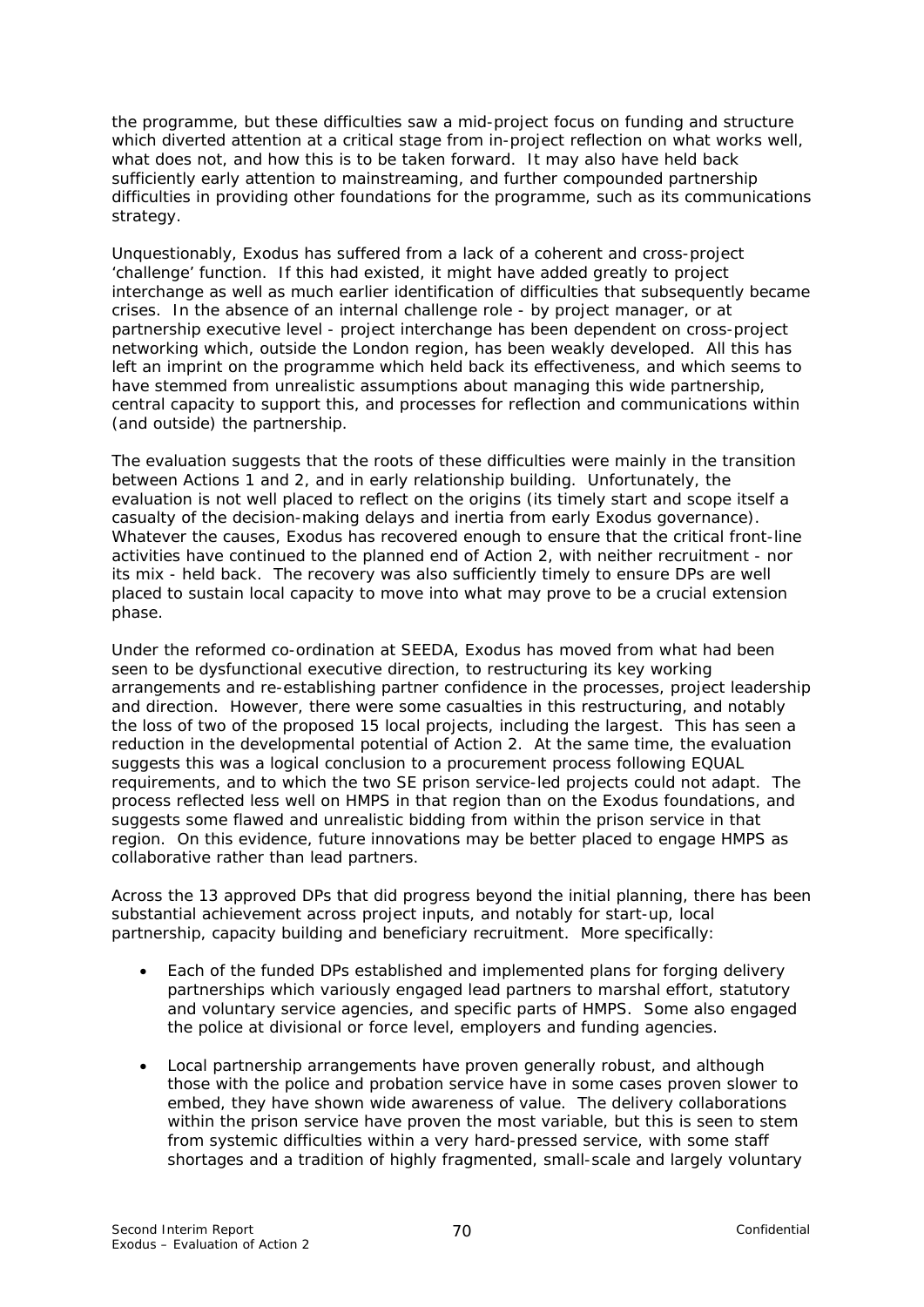responses to employability of offenders' support and preparation for release into the community (and wider labour market).

- The level of recruitment of beneficiaries has greatly exceeded the initial target, and by early June 2006 was only a little short of the extended target. Although there is some evidence of 'out-of-scope' recruitment among two projects, the scale of this does not detract from the substantial achievements in using various recruitment processes for tapping demand for such services from both PPOs and short-term offenders.
- Early concerns with the diversity of this recruitment against a series of equal opportunity targets have proven largely unfounded. The strength of recruitment has been reflected across much of the short-term and PPO population in prison partners, with gender, ethnicity and physical disability targets exceeded - albeit with much less success for those with learning disability.

On the available evidence, there has been rather less success on outcomes from these inputs. Only one in ten of beneficiary 'leavers' were recorded as entering employment or self-employment, or full-time education and training. This was substantially below the target level, although achievements may have been held back by unrecorded destinations, difficulties in tracking individuals, and ESF evidence requirements. Informal evidence from local sources suggests that at least two projects have seen much greater success, coming close to the 50 per cent 'outcome' target for employment or job-related training.

These data - and the apparent performance gaps against targets - may be being unkind to what the DPs have achieved. The novelty of what has been attempted by DPs means there is inevitably a lack of comparative evidence against which to gauge its successes. Placing at least one in ten beneficiaries from what, in many cases, were very intensive and trial processes is no small achievement, and does not take account of others who will find work after they have left Exodus support. The monitoring arrangements and verification requirements mean there may be significant under-recording of 'hard outcomes'. The shortfall against outcomes gaps for employment also seems to say more about the highly ambitious - and unrealistic - employment targets set at the outset of these projects: aspirations that may have had more to do with securing funding than any labour market basis for such ambitions.

The available evidence also understates the wider achievements of the project, which was intended from the outset to be more about exploring new ways of working (eg through new forms of partnership working) and new methods of supporting short-term offenders and PPOs. In particular, it also does not take account of the profound effect the programme has had with individual beneficiaries, as recorded in case study evidence and through personal testimonies. Unfortunately, few DPs have developed any process for recording 'soft outcomes' of the work undertaken through Exodus. This is a particular flaw in Exodus's ability to demonstrate 'interim successes', and makes it more difficult to evidence the genuine achievements (and related costs) of inputs for given outputs - evidence which commissioning bodies will increasingly need to have. It remains a disappointment that, although some DPs have devised measures for recording soft outcomes, these have in no case been systematically taken forward.

# **6.3 Lessons and implications**

The difficulties that emerged with executive steering of Exodus provide messages about developing governance and oversight process in complex partnerships, which balance cross-partnership engagement with the need for accountability, and responsive and timely decision-making. They also show a need for a lead partnership arrangement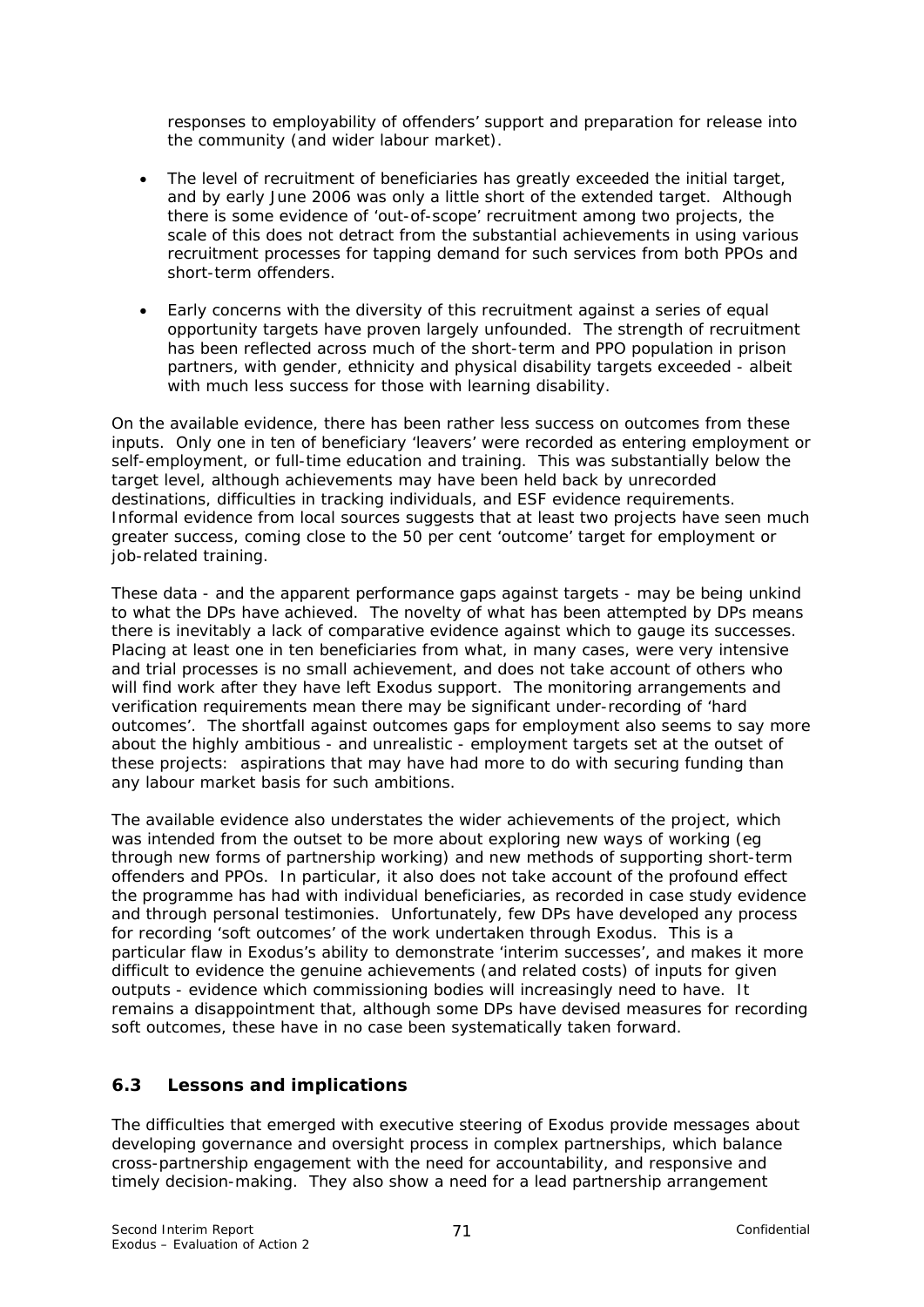which has sufficient early capacity (and capability) to facilitate executive direction, provides a challenge function and oversight, secures robust guidance to the front-line of delivery, and which retains the credibility of the partnership.

Exodus came curiously late to this, and the modified arrangements have been generally seen to work better. At the same time, the funding focus underpinning much of this restructuring has neglected other important facets of exploiting the capacity of partnership working. The strategic focus and review of the partnership remains underdeveloped, with the Strategy Group, and most Working Groups, also seeing some loss of momentum from diminishing participation. Developments since summer 2006 have been marshalled very largely from within a core partnership, working often by default from falling attendance at partnership meetings, and it is difficult to see how the wider partnership has added value to the development of Action 2. Wide partnerships, without streamlined processes for delegated executive direction and strong leadership, risk inertia and disengagement by default.

Below central partnership level, Exodus has shown that small-scale and often highly localised developments can achieve fast starts, responsiveness to changing operating circumstances, and are also well placed to broker the diverse sub-regional collaborations needed for front-line delivery of through the gate services. VCS-led partnerships have proven themselves as being able to build, sustain and motivate such collaborations. However, such small-scale development projects are well placed for innovation, and developing and testing novel approaches, but risk becoming delivery and targets driven. In such circumstances, it may be difficult for the crucial front-line to raise its horizons beyond short-term achievement. While the focus on beneficiary recruitment, needs assessment and support is laudable, conducted in the secure estate it encounters burdens of organisation and co-ordination which can detract from looking at the bigger picture.

Arrangements for intra- and inter-project reflection can help cut through these risks. These have not been developed sufficiently broadly in Exodus, isolating projects in the south east in particular, and also not building sufficient synergies across the two regions. The same might be added for the trans-national dimension, which has been seen to be disproportionately centred on stakeholders with limited scope for raising aspirations and expectations at DP level.

In many respects, this evaluation is the first attempt, two years on from the start of Action 2, to look at some of the process messages arising from service delivery by DPs, what works well, and what does not. The assessment is provisional; it needs to be validated by those closest to the front-line of delivery and by beneficiaries themselves as end-users. Nonetheless, it does draw on a cross-section of experience, geographical and local labour market circumstances, and from diverse practitioners. This is not to suggest these are the only messages and lessons emerging: the focus is on those which seem the most generic, and transferable for:

- Partnership formation and collaboration.
- Service delivery, culture and support.
- Employment and employability support.
- Employer liaison and brokerage.

**Partnership formation and collaboration**: DPs have seen some successes in making multi-agency collaborations work, and work well, to the benefit of ex-offenders and addressing disparate partner goals. Some of the common lessons and messages emerging seem to be: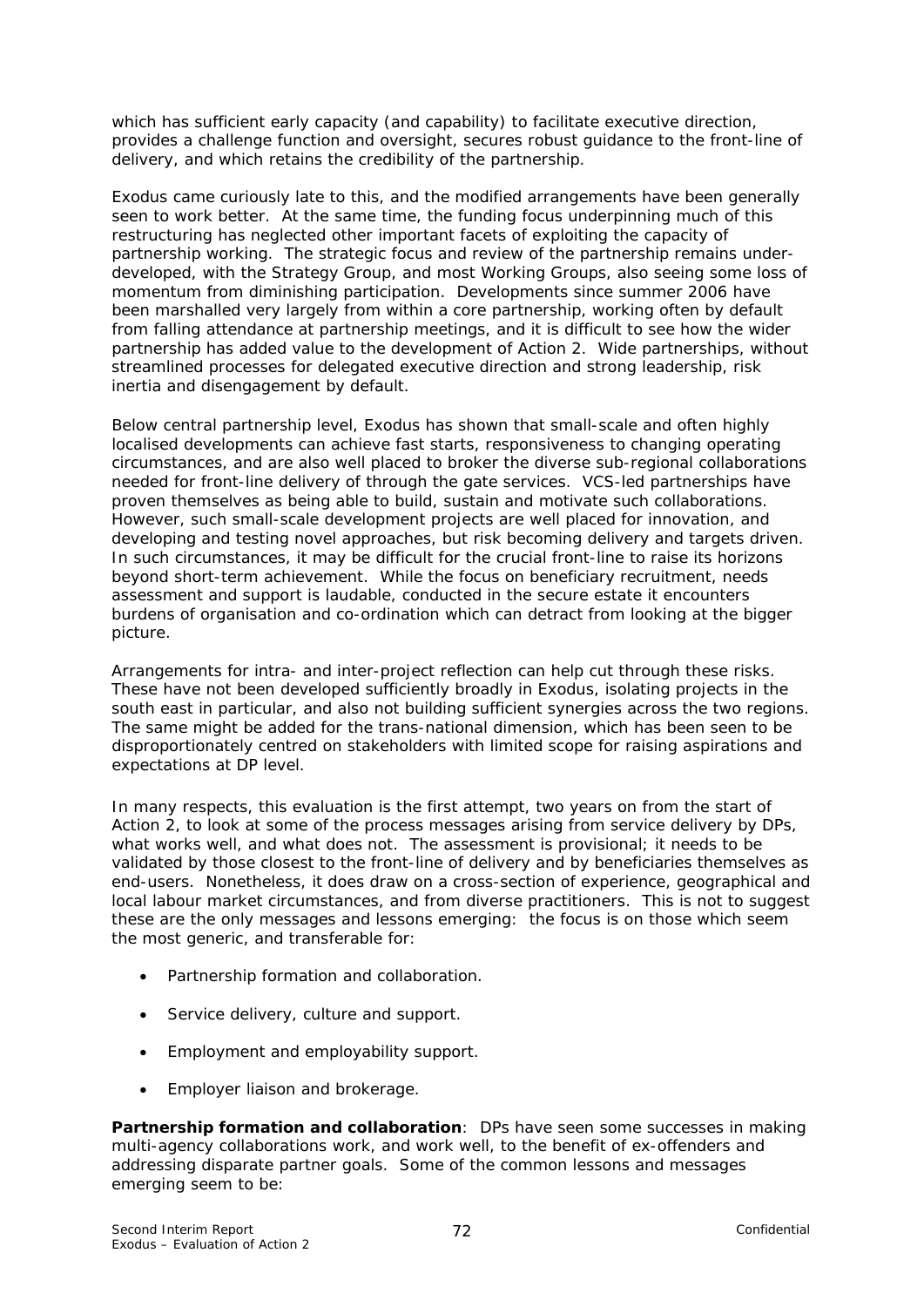- Developing, supporting and valuing well-placed local ambassadors for the process, and wider goals. These individuals will act as beacons for key partner organisations in profiling the services and its successes, as signposts to direct support and advice among intermediary agencies, and as process champions.
- Developing and maintaining excellent relationships with partner organisations and individual staff within them, based on clear understanding of mutual support, and any distinctive roles and responsibilities. This may need some formalised underpinning, such as through negotiated service-level agreements.
- Shaping the local partnership, and working relationships and communications within them, to make sure that employment-related advice, guidance and direct brokerage is closely integrated with ensuring that the ex-offender has appropriate advice and direct support for accommodation – often the key to their finding a job and not re-offending.

Partnerships have also been more successful when building in formative employer relationships and expertise to support an understanding of business-centred processes for harnessing people and skills, and for networking within the employer community. Not all DPs have found this very easy. Those that have been more successful have sought to develop relationships which are more durable and based on an enterprisecentred perception of business-community gain from engaging with ex-offenders - issues returned to below.

**Service delivery, culture and support**: Partnership remains only the starting point of sustainable delivery.Among virtually all of these DPs reviewed in depth in the evaluation, there has been an early focus on building a holistic approach to front-line delivery, which looks beyond building employability and employment. This has demonstrated that recognising and facilitating support for other beneficiary needs is crucial to providing a post-release platform on which work preparation, placement or early employment can prosper. Other messages suggest that successful front-line delivery is more likely to emphasise:

- Enabling sufficiently intensive, dedicated and individualised support to beneficiaries which is needs-based, but delivered through a trusted, positive, proactive, committed support worker providing individual help on an ongoing basis. In this, the relationship of the support worker with the prison or probation staff, employer or trainer is critical to customising this support to needs and circumstances.
- Building genuinely through the gate arrangements responsive to beneficiaries' needs and circumstances, and which recognise the change in circumstance between obligatory participation pre-release, and voluntary engagement postrelease. This emphasises the value of pre-release briefings as opposed to a first meeting post-release, when ex-offenders will often not arrive.
- Providing for an information safety net to those leaving custody, and ensuring that Supported Employment contacts are on the ex-offender's short-list key point for community contact and help.
- Establishing a presence immediately on release, ideally by meeting the released offender at the prison gate and taking them to their accommodation.
- Providing for support worker arrangements which can ensure the beneficiary and support operates across HMPS, local government (and other) boundaries and is flexible to wherever they go, in custody and outside.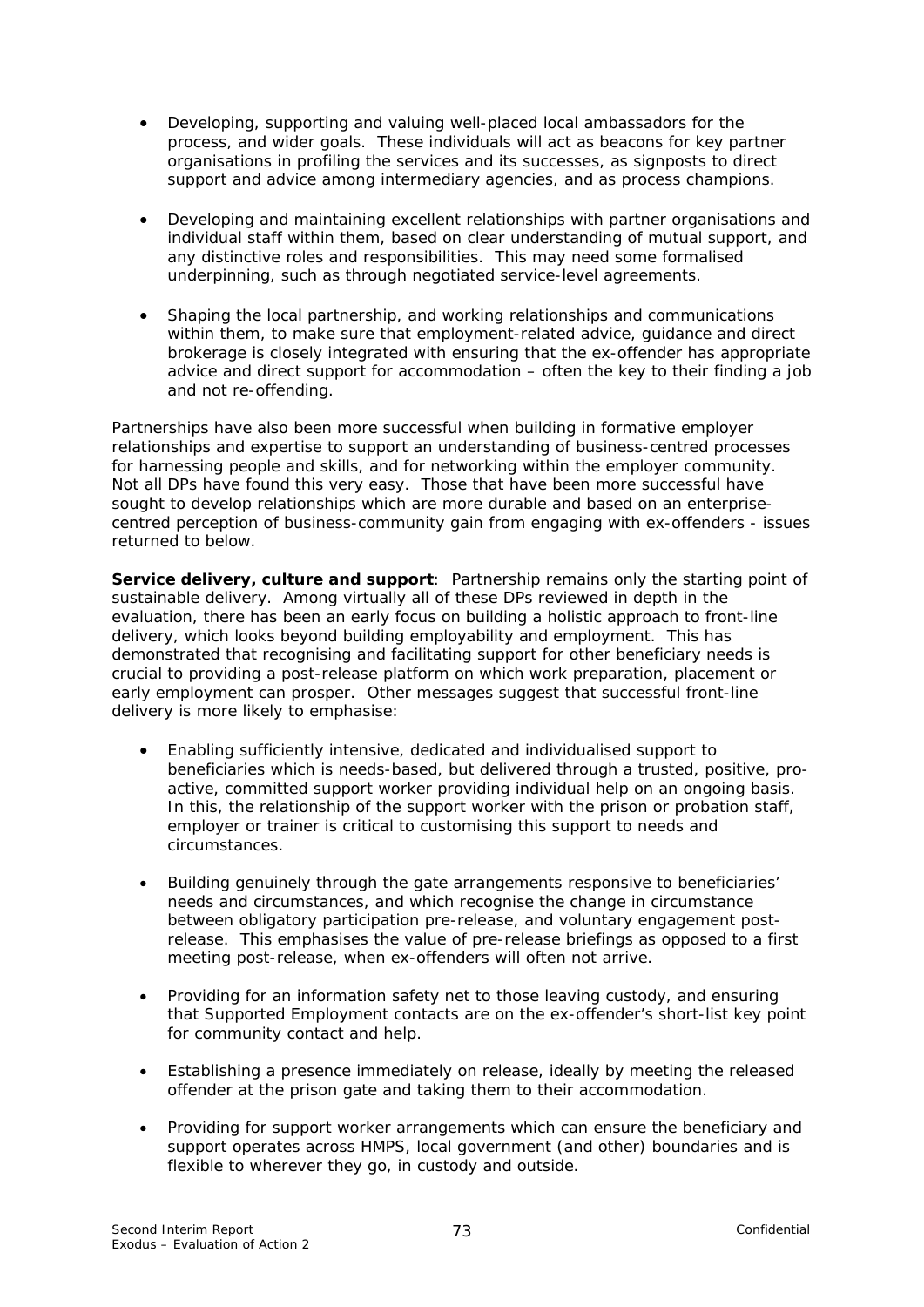• Treating the individual as an entitled beneficiary with distinctive needs, rights and potential, ensuring they see themselves as a service customer/client, not as an ex-offender.

DPs also show that without creating dependence, effective services ensure continuity of support to beneficiaries. This is ideally through ongoing face-to-face and personal telephone contact, with provision needing to be made for telephone access. Redundancy also needs to be built into these arrangements - if the key support worker is not available, another member of the team will help. This needs to be part of a wider package of one-stop-shop (first) point of contact for a range of help, and ensuring that support staff are 'there for them'.

**Employment and employability support**: This has been the particular focus for Exodus activity, although not provided in isolation (see above). Key messages arising include the need for:

- Systematically assessing employment aspirations, and linking this to expert mediation, which helps the beneficiary engage fully with reviewing this against recruitment and selection circumstances, (local) labour market context, and 'real' opportunities.
- Harnessing the intermediate labour market through social enterprise, or via worktrials, work tasters or structured job placements. This may require intensive attention to finding placements, with an emphasis on direct job brokerage and not facilitating employment search. However, effective work trials/placements become wider assets, capable of re-use and even as 'standing' placements.
- Providing informal work supervision and mentoring, from taking beneficiaries to a job or work placement, through to problem solving and mediation between employer and beneficiary. There is also scope among 'repeat' employers to build some in-house capacity to ensure some informed supervision of starters and new ex-offender employees.
- Building in discontinuous support. Success in sustaining beneficiary employment often does not come first time, and beneficiaries need to feel they are part of a 'non-failure' culture.

More controversially, successful placements and job brokerage may involve some disempowerment of beneficiaries by putting in place selection of beneficiaries to ensure that individuals are better matched to the work opportunities of the employer, and their specific business circumstances.

**Employer liaison and jobs brokerage**: The evaluation suggested that for some DPs effective employer liaison and promotion retains a mystical quality. However, some have been more successful than others, and their experiences suggest some common themes, including the value of:

- Pro-actively building employer demand for ex-offenders by going beyond marketing platforms and databases of local employers to ensure direct review and engagement with businesses prepared to contemplate providing work trials, placements, temporary or permanent job opportunities. In this, there seems to be no substitute for direct work with employers, and cutting through the filtering processes often associated with public and private sector recruitment agencies.
- Developing employer liaison capacity, or putting in place collaborations with employer groupings to facilitate systematically developing employer links and promoting ex-offender employment with these. This may involve substantial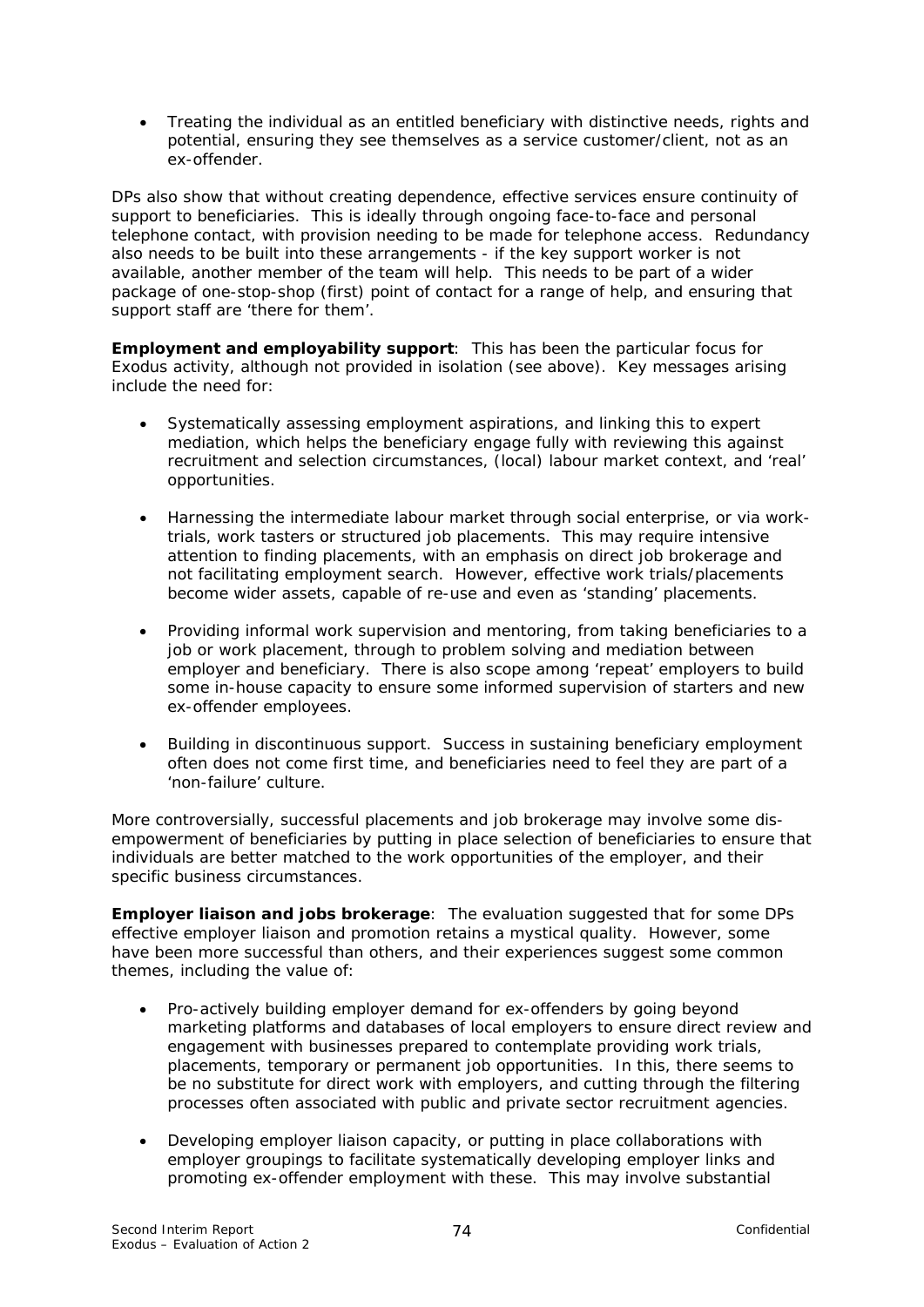persistence, but provides for an ability to go beyond 'vacancies' to opportunities where both beneficiary and employer start with a realistic assessment of what is involved.

- Nurturing links with specific employers, ensuring continuity in employer liaison and regular communications. Ex-offenders established in firms can become important sources for future 'employer' liaison and co-operation, and with the employer's consent for supporting (or supervising) other beneficiaries.
- Adopting a multi-layered approach to employer liaison and brokerage. Employers are not a harmonious group, and different parts of businesses (especially medium-sized and larger organisations) will have different levers (and constraints) to recruiting ex-offenders. However, diversity will be the hallmark tailoring promotion and liaison to contacts and circumstances of the business.

Last, but not least, DPs that have been more effective in employer collaborations have built in a better alignment of their efforts with local labour market circumstances and prospects. For some, this has involved targeting particular segments of the labour market (ie for work-placement, intermediary employment or future skills building) to better position beneficiary aspirations against likely vacancy levels and 'sustainable' opportunities. Construction (new build and maintenance), warehousing, distribution and community work seem to be common areas where beneficiary expectations better fit demand.

# **6.4 The quality of innovation**

Innovations in delivery within Exodus have reflected action and activities at different levels. A very mixed picture emerges for innovation and added value at regional level. In London, the arrangements put in place with support from HMPS and NPS in the region for a cross-DP consortium has seen a sense of shared endeavour, with processes established for partners to reflect on their evolving experiences and effectiveness. There is also some evidence this has intensified at least some of the cross-partner working arrangements built into DPs, with shared support and beneficiary referral. At the same time, there is less evidence that all partners have shared as fully in this process, or that this collaboration has provided for a single voice into other regional arrangements, such as the London Re-Settlement Pilots.

The south east has been much less well served by cross-partnership working, and through most of Action 2, projects have mostly remained isolated and disconnected. Here, DPs were seeking such collaboration, but action to support this was taken only late in the programme and remains embryonic. Geography may not have helped inter-DP collaborations in this region, but it would also seem that central partnership arrangements have not been flexible enough to respond to this need.

Innovation at DP and sub-regional level has been more extensive. A range of novel partnership arrangements have been developed and piloted, with valuable 'process' lessons learned for effective ways of working between, for example, statutory agencies (notably HMPS, NPS and NoMS) and the VCS, and between VCS (including social enterprises) and the private sector. The practical challenges of engaging local authorities in this partnership mix has also been highlighted, although with mixed successes. Here, Exodus shows important lessons to guide wider practice through the social enterprise model of Blue Sky, and for service delivery partnerships most notably through the experience of Southampton-City Limits. The evaluation also suggests that the 'distance travelled' in some of these relationships is substantial and an important outcome for Exodus.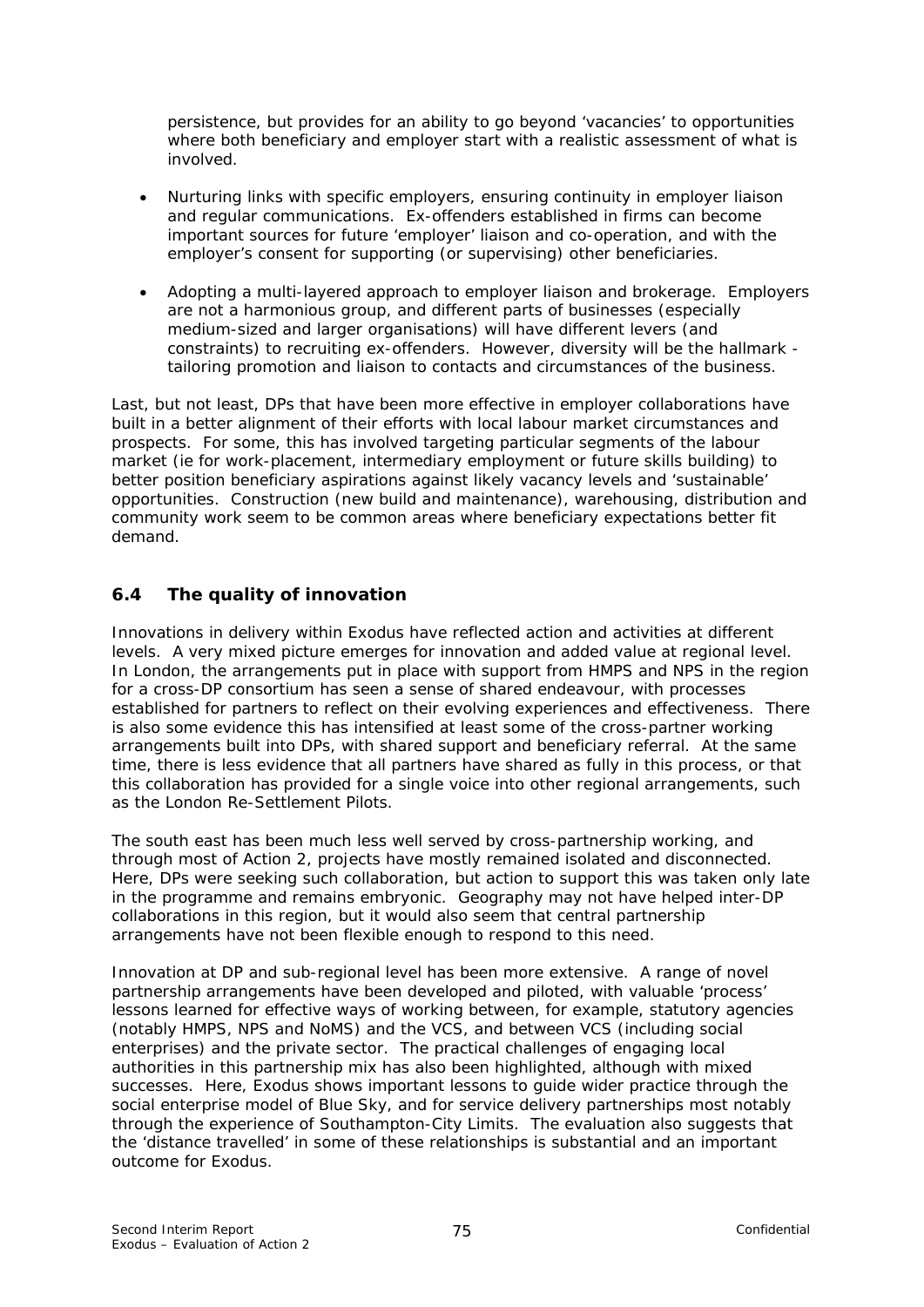Within delivery arrangements, there has also been demonstrated innovation, and added value. Particular features have been: beneficiary workbooks and self-assessment tools; pre-release job clubs; secure estate Peer Advisers; and Peer Advisers working with case workers. There has also been innovation in the quality of engagement of beneficiaries in delivery models, and in trans-national working.

At the same time, Exodus has shown some continuing and diverse rigidities in key relationships or collaborations. In particular, less comfortable messages emerge from other DPs where Local Authority engagement has been cautious and sub-optimal. DPs working within the secure estate have also found commitment among HMPS staff, but also some difficulty in building the quality of sustainable relationships needed against a background of 'prison churn', often conflicting pressures, fragmented in-prison initiatives, and the knock-on consequences of volatile funding regimes.

To date, there seems to have been limited reflection within some projects, and across them, on what underpins effective new ways of working. However, looking across some of the DPs, the evaluation suggests that innovation and added value are directly enabled by: well engaged and supportive senior management; committed and engaged practitioners; well thought through delivery models and partnerships; a willingness to adapt and apply successful practice in different locations; a reflective process among practitioners with (at DP level) a willingness to seek (and build on) stakeholder and client views, and make necessary changes.

Constraints to innovation have been more easily identified. A particular feature has been difficulties in measuring and evidencing achievements, and in particular interim progress at an individual level, in part due to the lack of agreed assessment technologies, particularly for short-term offenders. It is harder for the evaluation to assess the quality of innovation and added value without goal setting on this issue and clear performance measures to assess change, with DPs generally adopting an informal approach to assessing innovation. Cross-programme monitoring can do little to support this, although the evaluation suggests there is scope to address this if Exodus is extended.

# **6.5 Sustainability and transferability**

Action 2 started with what seemed like a highly fortuitous focus and timing for (then) well-developed policy developments nationally and regionally. This promise has not been sustained. The combined effects of changing policy tactics (if not priorities) for tackling re-offending and resettlement have presented Exodus, and in particular DPs, with a considerable mainstreaming challenge. In particular, the expectation of many stakeholders from spring 2006 that NoMS procurement would be crucial to roll-out and sustainability has proven (as yet) optimistic. Changes to the infrastructure of key government agencies, their organisation, capacity and procurement focus has further complicated the situation.

The evaluation suggests that some DPs have been able to move forward on this critical issue more effectively than others. Nonetheless, most have made too little progress on securing funding which will sustain their activities beyond the end of the EQUAL funding, in some cases expecting Exodus centrally to be providing more support and guidance in this area. This support may or may not stem from unrealistic expectations of the role of SEEDA or other partners on the Strategy Group, but it has not been forthcoming.

More could also have been done by Exodus centrally in building on the very early (November 2005) platform for promoting the programme with other stakeholders and agencies. The lack of a centrally resourced communications strategy which would help to inform and engage procurement (and potential procurement) agencies has meant that most DPs have had to tackle these opportunities unilaterally. There is some evidence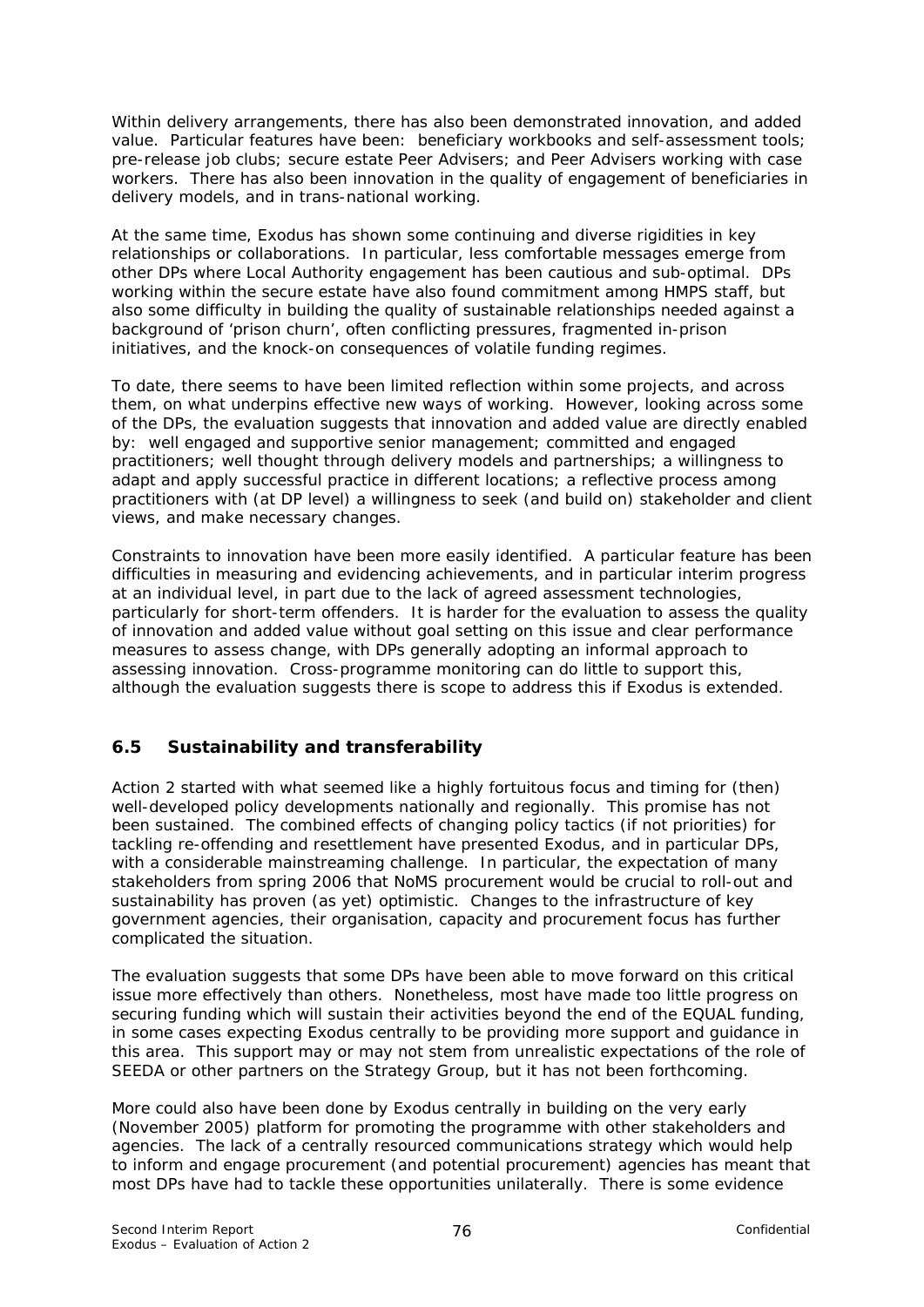that critical links between DPs and the regional resettlement strategy teams have not been forged sufficiently because of this gap.

DPs which have adopted more pro-active approaches have made more progress in mainstreaming. However, at best, this is thought to affect three or four of the 13 funded DPs, and others are less optimistic than in autumn 2006 about the scope for sustaining all or part of their actions. In this, some have had a more substantial challenge than others, and particularly those focusing more on harder-to-reach client groups, such as short-term offenders. Indeed, tensions seem to be emerging between likely funding routes and levels, and the intensity of support that DPs have shown is needed in building employability among many in the client group.

As a result, mainstreaming successes are limited. Where they exist, they come from those which have adopted a structured approach to developing mainstreaming strategies, and building the commitment and capacity to take these forward sufficiently early in Action 2. Few have done so, particularly in the VCS sector. The mainstreaming successes nonetheless provide some important messages, and suggest:

- There is stronger sustainability where ex-offender services are well rooted in local government collaborations and local leadership, as demonstrated by the Southampton-City Limits collaboration. Here, Local Authorities can provide the hub for the integration needed across diverse services, for enhancing employment routes and prospects, and leverage within LAAs for sustainable funding geared to local priorities.
- Service developments developed with embedding in mind, such at the HMP Springhill Job Club and Kent Probation Service Partnership, are also the most likely to provide sustainability. These may require lower levels of public subsidy, but still require some dedicated funding to ensure that the intensive levels of support needed can be sustained.
- The lowest cost option may be the social enterprise model which, with Blue Sky shows strong potential for even wider roll-out. However, the lead times to rolling out such arrangements may be much longer than for other funding routes, and there are clear constraints to widening this model without investment in central capacity. This is also not a universally applicable solution, with some doubts about its applicability to short-term offenders. Any roll-out would also need to be conducted cautiously and progressively.

In short, Exodus has some early indications of sustainable practice, but this has not been demonstrated by very much progress in mainstreaming at what was expected to be the end of Action 2. For some DPs, two years within Action 2, and with considerable uncertainty and disturbance in the middle, has proven too ambitious for effective mainstreaming. Others have not prepared for this sufficiently early, even when this was clearly an expectation of their Exodus activities, or have lacked a systematic approach to mainstreaming. DPs in neither of the two regions seem to be well engaged in regional resettlement planning, and there is evidence that other delivery models have captured the attention of NoMS.

All of these issues have impaired mainstreaming, and it is to the credit of a minority of these projects that some progress has been made. The major constraints may have been outside the influence of sub-regional and regional action - with policy and the infrastructure set up to implementing this lagging behind the practical responses of DPs. Local actions which were conceived as a timely response to policy development have become detached from those developments. In this respect, the decision to extend DP funding within Action 2 to the end of the year may prove critical, and provides an opportunity for harnessing LAAs and other emerging opportunities to build sustainability.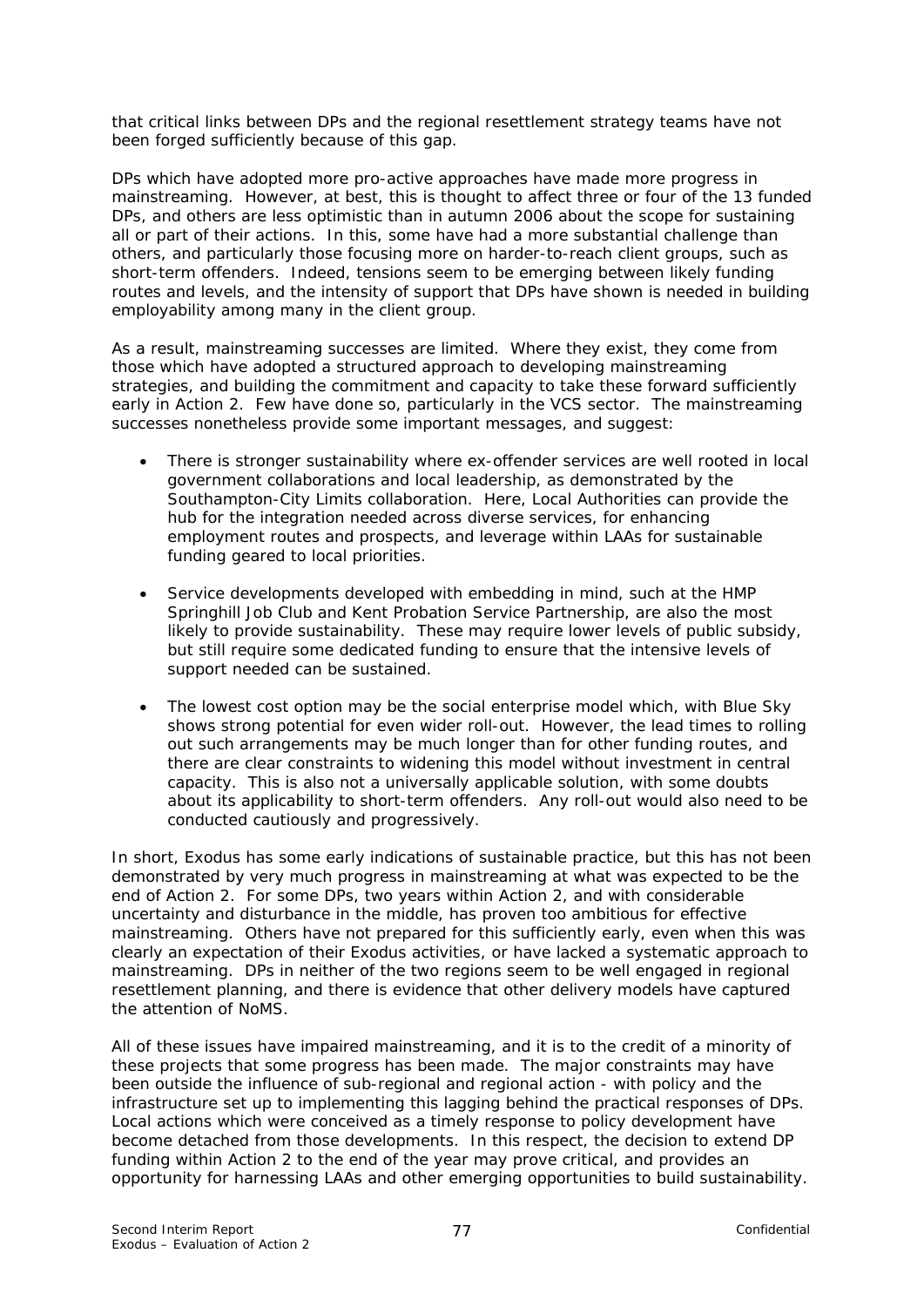### **6.6 Next steps**

The evaluation has set out provisional and independent reflections of the Exodus process at regional and local level, with a brief assessment of the contribution of the transnational dimension. It has also attempted to map what can be learnt from DP successes in particular. This is a starting point for the process of reflection needed to build on the lessons from Action 2 as Exodus moves into Action 3.

The six-month extension provides a valuable opportunity for a more structured approach to review and reflection to make the most of the last two years. It also provides an opportunity for filling some of the substantial gaps in terms of evidencing achievement. Some more specific development issues also emerge which the extension of Action 2 provides opportunities to address, and in particular:

- a) An urgent need to expand the 'in-depth' evidence base from this evaluation with parallel work in DPs not covered as 'case studies'. Such a platform was anticipated in the earlier evaluation action plan, but was later condensed to reflect budget limitations. It would be timely now to roll out the earlier proposal to ensure that the evaluation captures all available evidence from the different delivery models tested.
- b) Individual review of DPs to assess their state of play on mainstreaming, and the scope for synergies in building collaborations that might help integrate where appropriate, or otherwise take forward, the delivery models beyond Action 2. This might look to refreshing the 'action research' component built into the earlier evaluation model, and which provided for individualised review (and feedback to) all DPs from the evaluators.
- c) Any DP level review (eg b) above), might be combined with identification of evidence gaps (and opportunities) in individual DPs that might hold back mainstreaming, and in particular evidence of 'missed' hard outcomes, and more generally of interim positive achievements and soft outcomes with beneficiaries. Such action at local level may need separate guidance on methods and measures, including some working guidelines (and illustrations) on interim achievements and soft outcomes, perhaps drawn from an extended analysis from within the current evaluation. It will also need to be integrated with a more collective response to help to fill some of these evidence gaps (see below).
- d) In parallel, Exodus might seek to explore and define the evidence that funding and procurement bodies are looking for when determining service relevance, cost-effectiveness and appropriate capacity. This would ensure that DP or collective responses to filling current evidence gaps are informed by what potential funders want to know, as well as by what is of value for monitoring purposes. Some stakeholders are well placed to gather such evidence, either through membership of existing fora (eg Regional NoMS Working Groups covering ETE and other strands) or through other partnership activity (eg Resettlement Boards and NEON).
- e) Any guidance from Exodus for DP-level planning for the Action 2 extension will need to emphasise the importance of balancing any additional recruitment of beneficiaries with appropriate action to support existing beneficiaries in achieving interim or employment outcomes. This is not about artificially boosting outcomes evidence, but rather concerns recognising that Exodus has already demonstrated that delivery models can convert latent demand into beneficiary recruitment, and can do so in a variety of offender circumstances. What is less clear is if this can effectively support those recruited into demonstrable interim and employment outcomes, and how such achievements compare across delivery models and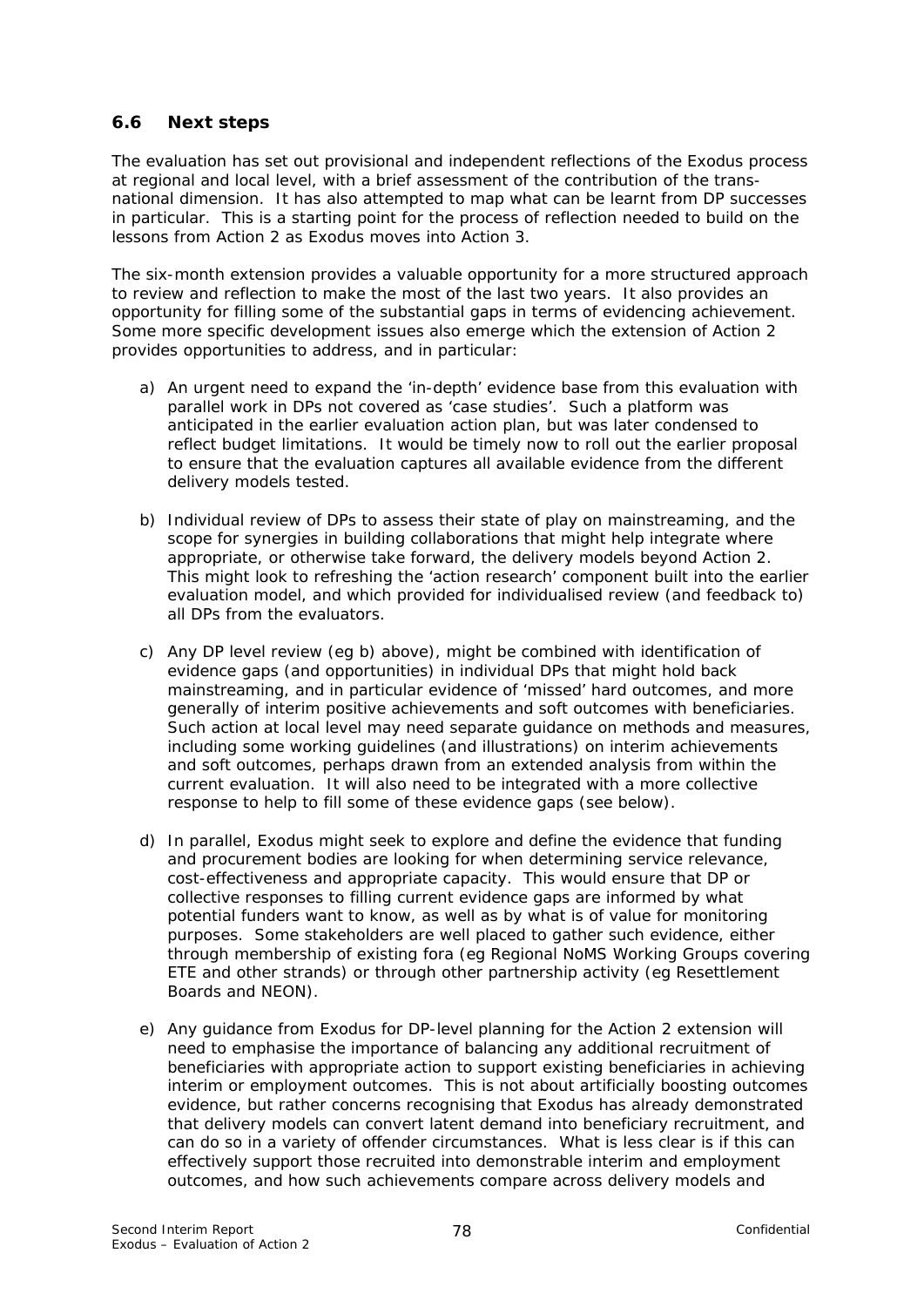situations. Issues here include looking at differences in working with short-term offenders and PPOs in open, secure, and community settings.

- f) To support a more broadly-based and critical assessment of Exodus's achievements, some external evidence is likely to be needed on how this contrasts with other delivery models. This might call on the evaluators extending their brief, perhaps working with NEON or others, to collate and assess external evidence on the outcomes achieved from delivery pilots in other regions.
- g) Organising and conducting an *acceleration event,* to provide for a cross-project review to assess the success within (and constraints to) respective delivery models. It would also build on the evaluation findings to identify specific DP evidence of practical ways of tackling emerging rigidities or issues of development for mainstreaming of delivery. This could be combined with a critical assessment of these evaluation findings, which may provide a starting point for this reflection. However, it would need to be conducted sufficiently early in the extension process to enable DPs and others to take forward outcomes well before the extension period ends. For this reason, we believe the re-scheduled stakeholder workshop (which is currently proposed to be held in November) would be too late to provide a focus for this, and would strongly recommend an event no later than mid September. The necessary scope of this event, the issues to be identified and covered, and the opportunity to build in joint action planning, calls for an appropriately intensive residential event, perhaps of 24-36 hours' duration.
- h) Linked with an acceleration event, we propose it would be very timely to reestablish the central commitment to develop an appropriate and forward-looking Communications Strategy for the whole programme. This would be a timely response to what seem to be significant issues for DPs in raising the profile of their individual projects, and achievements. There would seem to be considerable scope to bring together a collaborative approach to promoting Exodus achievements and lessons through appropriately positioned 'end-ofproject' promotional material, a refreshed website, and (critically) with coordinated efforts making best use of existing stakeholder opportunities to better engage key regional influencing groups. Exodus has much to promote, but does not yet seem to be as sufficiently well placed to promote lessons learnt and implications among regional decision-making and interest groups concerned with resettlement as other delivery models.

Other development needs might emerge from stakeholders' reviews of this report. The evaluation suggests these all need to be seen as crucial for making best use of the last six months of funded activity. This will need close collaboration between the central and local partnerships, and a more credible process for articulating, demonstrating and promoting achievements and lessons. The evaluation is not in a position to be prescriptive about how this should be taken forward. However, it does raise the need for urgent action if the time is to be well spent. This calls for the same sense of urgency and concerted effort across partners as SEEDA, working with EISS and other core partners, was able to marshal for the refinancing and restructuring of Exodus a year ago. We doubt that so much effort will be needed, but there is a need for fast decisionmaking to ensure that such processes are in place by early September. Any delay beyond then will mean that little can be made of these important opportunities.

HOST commends this assessment to partners. We regard it as a provisional assessment, which needs to be validated by wide review within Exodus, and can be further built on by the proposed actions in the next six months. HOST welcomes the opportunity to continue to support a timely focus on review and reflection, but also cautions that the current evidence suggests best use needs to be made of that time if, as one seasoned observer said: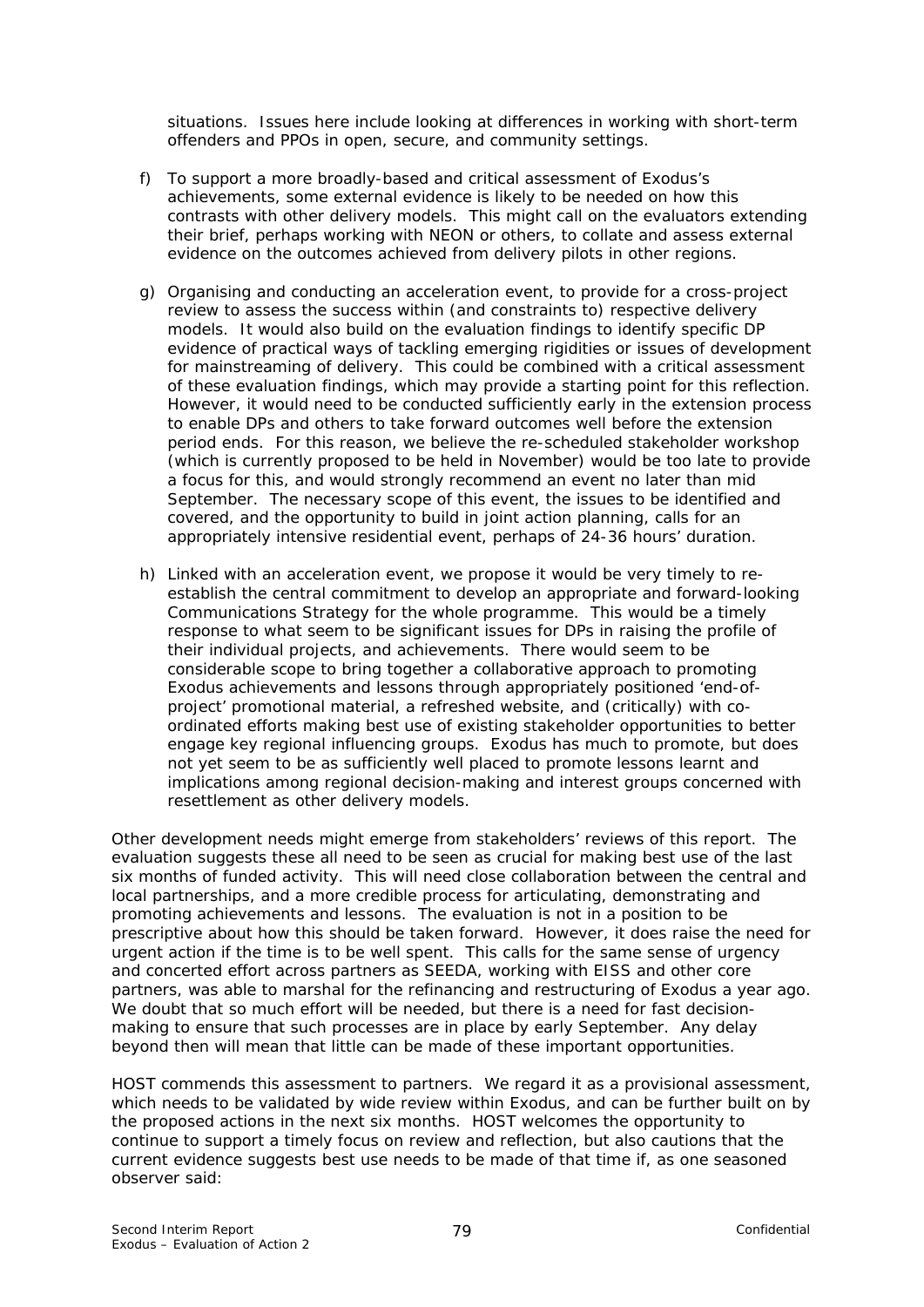*'…we do not want Exodus to contribute to the history of good ideas that have been lost'.*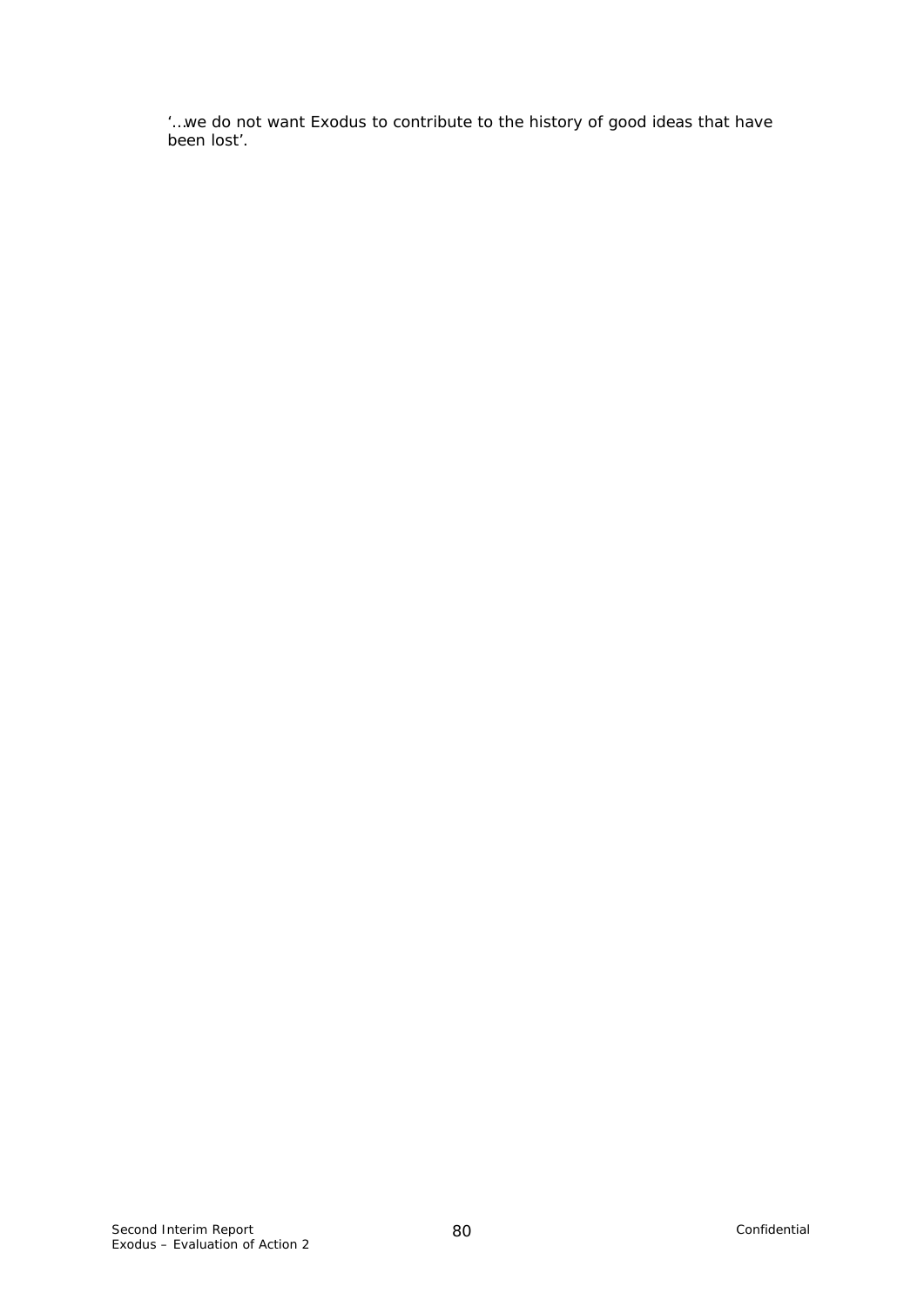**Annex A** 

**The evaluation methodology**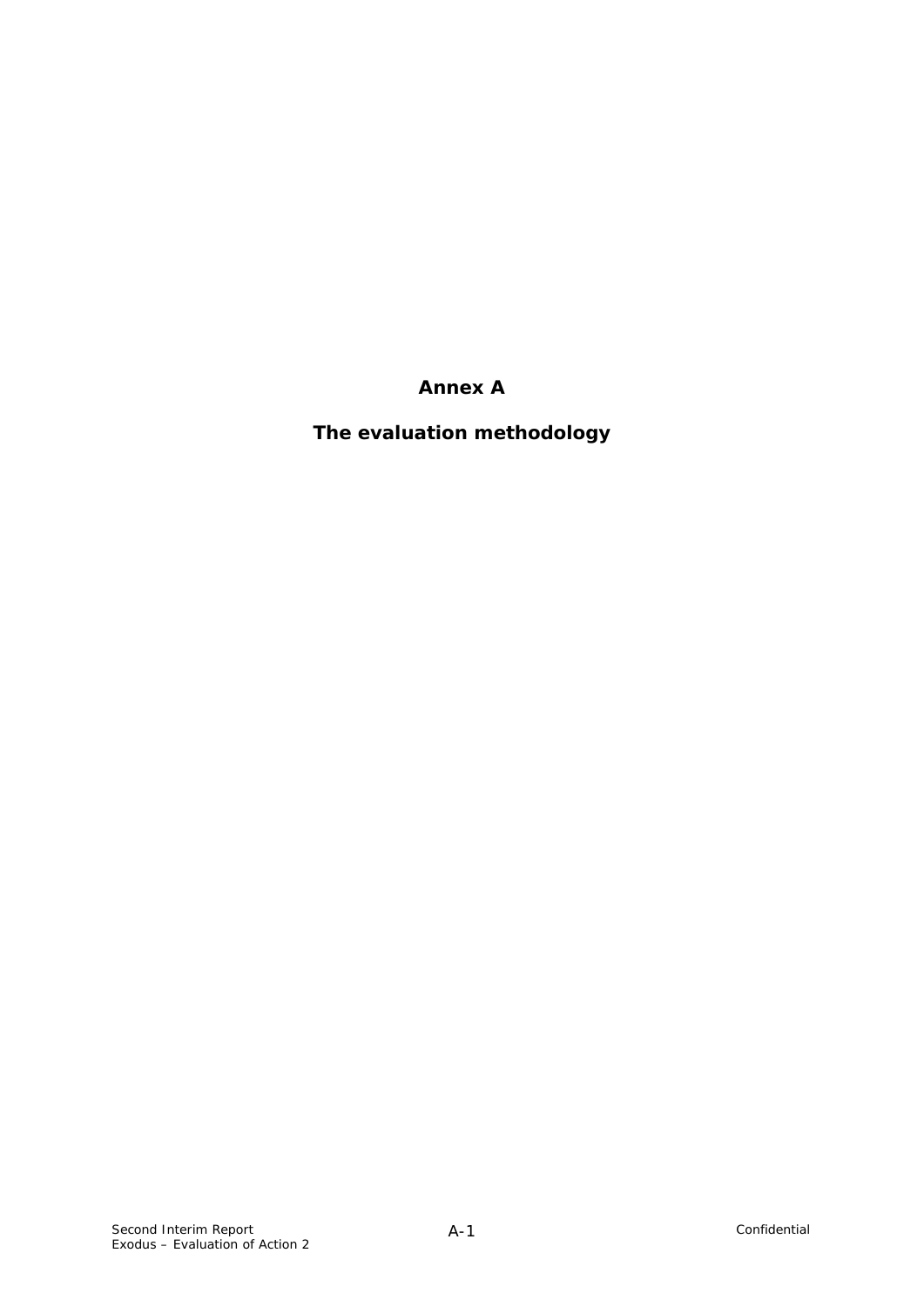# <span id="page-85-0"></span>**Annex A: The evaluation methodology**

## **1. Introduction**

HOST Policy Research (HOST) was commissioned as the external evaluators to the programme in March 2006. The focus was to be on Action 2 in the programme, with the evaluation expected to be robust, cross-programme and independent, and to provide for both a formative and summative evaluation across the two participating regions: London and the South East.

Changes to the scope of the evaluation consequent on the restructuring of the programme, and central cost reductions in SEEDA in summer 2006, saw the emphasis shift wholly to a summative evaluation. Two Evaluation Action Plans have guided the shape and process of the evaluation:

- The first (April to August 2006) was based on post-commissioning refinements of the methodology set out in the HOST tender, and guided the initial fieldwork with stakeholders and preliminary planning for summer fieldwork with DPs (later rescheduled to autumn 2006). Implementation of this action plan was put on hold (as with some of the mainstream delivery) in June 2006 as a result of the subsequent review of the programme.
- The second (September 2006 to July 2007) was developed to reflect agreed streamlining and cost reductions necessary to accommodate the restructured budget for Exodus agreed in summer 2006.

This summary draws together the methodology which emerged from this consolidated process, and reflects the adjustments to fieldwork scope and content, and reporting, agreed with the R and E Working Group.<sup>[59](#page-85-0)</sup> Further details are set out in the revised Evaluation Action Plan. An overview of the quality of the restructured evaluation process is also set out, together with commentary on the quality of co-operation from those to be involved.

# **2. Aims and objectives**

Although the evaluation has changed in its scope and coverage to reflect wider developments within the programme, its aims and objectives remain unchanged from those set out by SEEDA in the original Invitation to Tender (ITT). The focus was on Action 2, and required a multi-level and focused external evaluation which was expected to complement the arrangements put in place for internal evaluation and monitoring. Working within these arrangements, the external evaluation sought to provide *an independent and cross-cutting assessment of the extent to which Exodus meets the established goals for the programme*, and in particular:

<sup>&</sup>lt;u>.</u> 59 As at 7 September 2006.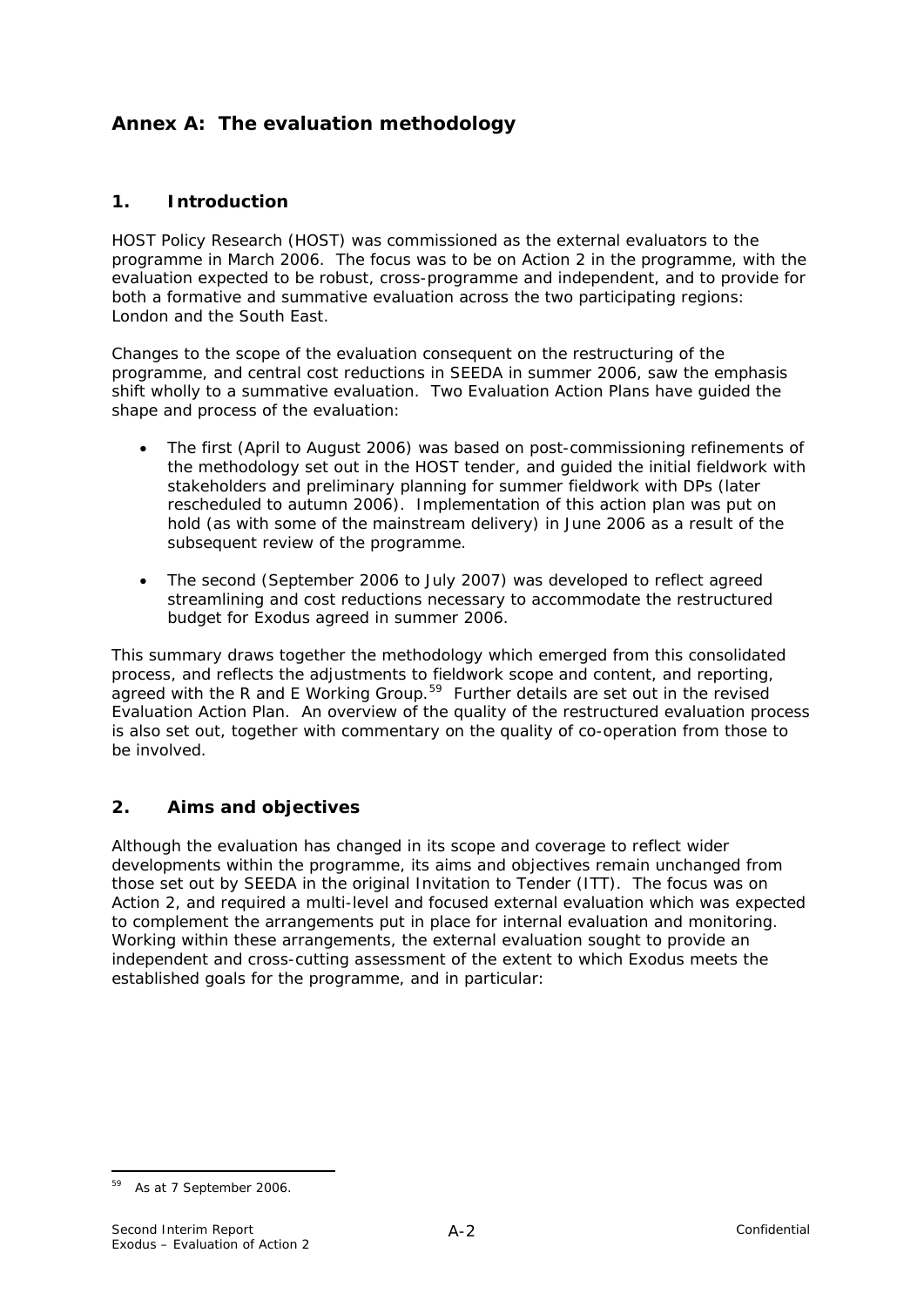- i) The quality of innovation and added value of the work of Exodus.
- ii) The potential for mainstreaming the work of Exodus to sustain effective actions.
- iii) The achievement of mainstreaming the work of Exodus.
- iv) The level of empowerment of beneficiaries served by Exodus.
- v) The achievement of equality of opportunity by Exodus.
- vi) The publicity and awareness raising achieved by Exodus.

These remained cross-cutting objectives. They were expected to affect all tiers of Exodus activity: funded sub-regional development activity within the two participating regions, regional and national integration, and trans-national review. The analysis also needed to be set against an evolving regional policy context aimed at tackling the longstanding crisis of re-offending among certain offender groups.

### **3. The approach to the evaluation**

The evaluation has involved six separate but interrelated stages, with different evidencegathering phases in each. It is based on *light-touch* processes to minimise disturbance and to make best use of available monitoring data, and has involved:

- Stage 1: Intensive project planning, inception and secondary research to shape and implement the Evaluation Action Plan(s), combined with staged feedback to take account of changes in Exodus activity over 2006-2007.
- Stage 2: Design and development, with an initial phase of developing and refining evaluation tools, taking into account in-project monitoring and internal evaluation, and adjusting these to changing project circumstances.
- Stage 3: A progressive and two-tier review of DP working models, progress, processes and achievements against goals and programme expectations. This will combine light-touch engagement with all DPs, with in-depth fieldwork on five of these projects selected as most relevant to future mainstreaming. This has included one cross-DP review event (with one other planned), organised as stakeholder workshops to feed back on, and critically review, findings.
- Stage 4: An initial and end-of-evaluation review of the regional and regionalnational dimensions of the programme, including partnership working, policy links and integration.
- Stage 5: Trans-national impact-level review, specifically looking at local and subregional level engagement in these processes set against wider EQUAL goals.
- Stage 6: Collation and reporting of the Stages 3 to 6 evidence, with timing and delivery aimed to complement key decision points for Exodus.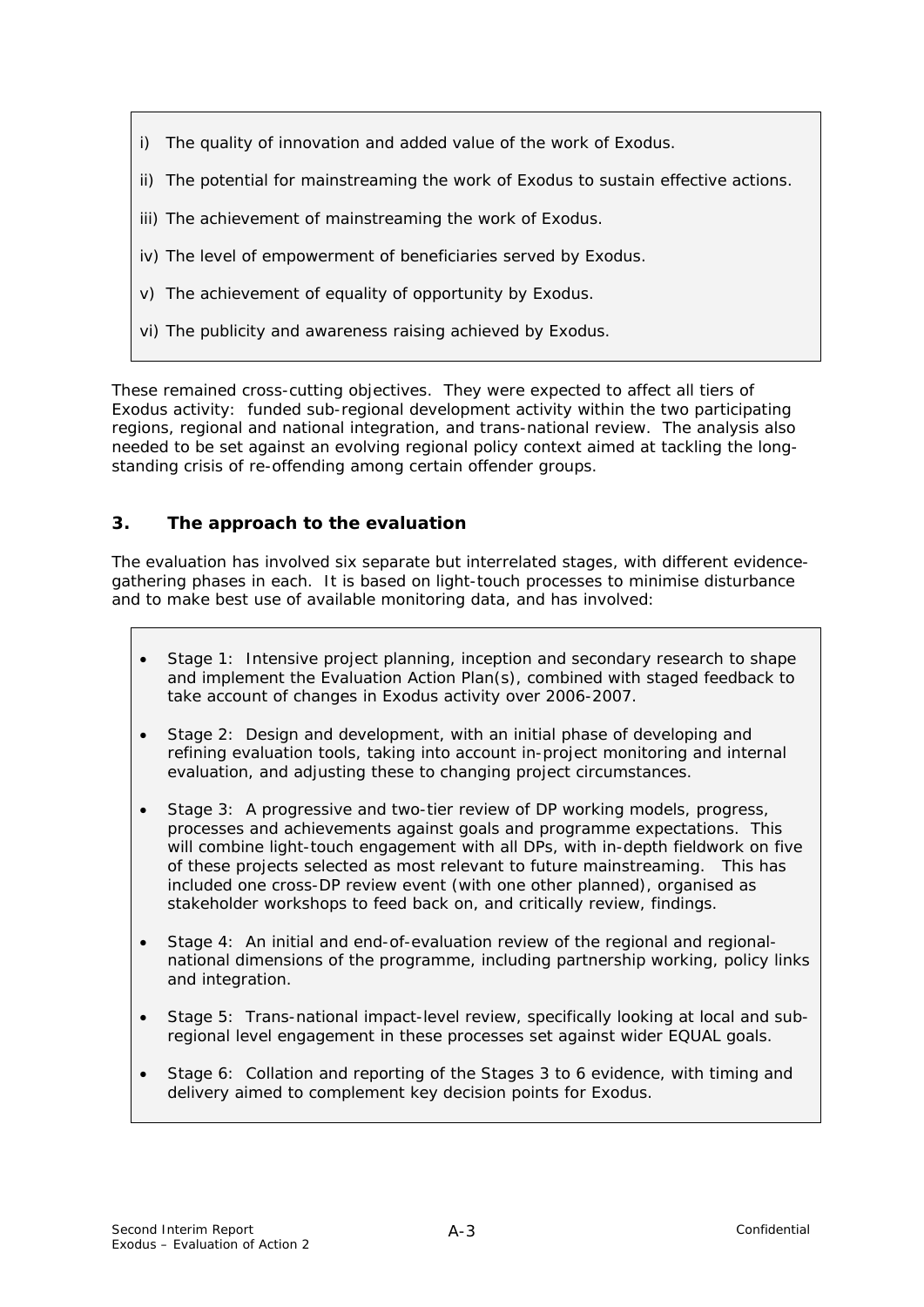### <span id="page-87-0"></span>**Stage 1: Inception stage and secondary research**

The planned inception stage of the project was completed by mid April 2006, although the summer 2006 re-organisation of Exodus and subsequent developments have seen the inception process being revisited. The early planning included some early secondary research in April and May 2006 to ensure the evaluation made best use of the available opportunities for evidence gathering and reflection, and in particular: preliminary liaison with SEEDA, EISS, and members of the R and E Working Group; discussion with the (then) Management Group for Exodus on proposed scope; a wider baseline review (April-May 2006) with key stakeholders (see also Stage 4 below); and a parallel, light-touch consultation with 14 of the (then) 15 DPs $^{60}$  $^{60}$  $^{60}$  to assess partnership composition and their views on the proposed evaluation process. The initial inception stage also included collating and reviewing beneficiary and other monitoring tools to assess the scope of available quantified information.

In practice, the changes to the organisation, co-ordination and shape of Exodus, and some of the associated disruptions, have also substantially affected the evaluation. The evaluation has needed to evolve as these developments have been anticipated by central partners. The approach and reflections agreed in the initial inception arrangement have consequently changed to accommodate a reduced budget for evaluation and some disruption to timing. In particular:

- The evaluation had planned to attend and observe all (then) Management Board meetings. In the light of the restructuring of the programme, this was regarded as an unnecessary burden on the evaluators, with their available time better harnessed for fieldwork with DPs and others.
- The planned schedule of baseline discussions with all DPs (June-July 2006) was postponed for six months until after the summer 2006 revised arrangements for Exodus were embedded. In consequence, the planned three-stage review of DPs was condensed to two review points (see Stage 3 below).
- The anticipated arrangements for including in-depth review of all DPs were refocused to emphasis five selected DPs with identified strong mainstreaming potential. All DPs continued to be included in the evaluation, with the inputs from the local projects not selected being through the (added) stakeholder workshops, and from two self-assessment surveys and monitoring data, rather than individual and in-depth review.
- A proposal to include a series of beneficiary-led focus groups agreed in the early inception discussions gave way to a reduced cost and smaller-scale focus on evaluator-led focus groups.
- An interim review of the project with stakeholders planned for early autumn 2006 was also cancelled, with stakeholder experiences and inputs reviewed in two stages (April-May 2006 and May-June 2007, but not in-between).
- Continuous review of the monitoring data was replaced with a staged process, with an preliminary and mid-term review (October 2006), and a May-June 2007 review.
- The planned fieldwork to review quality of engagement in the trans-national dimension, and impact at sub-regional, regional and national level, was limited to an embedded assessment of effects (and not process) in the Stages 3 and 4 fieldwork.

<sup>&</sup>lt;u>.</u>  $60$  This did not include - at SEEDA's request - the Woodhill HMP project.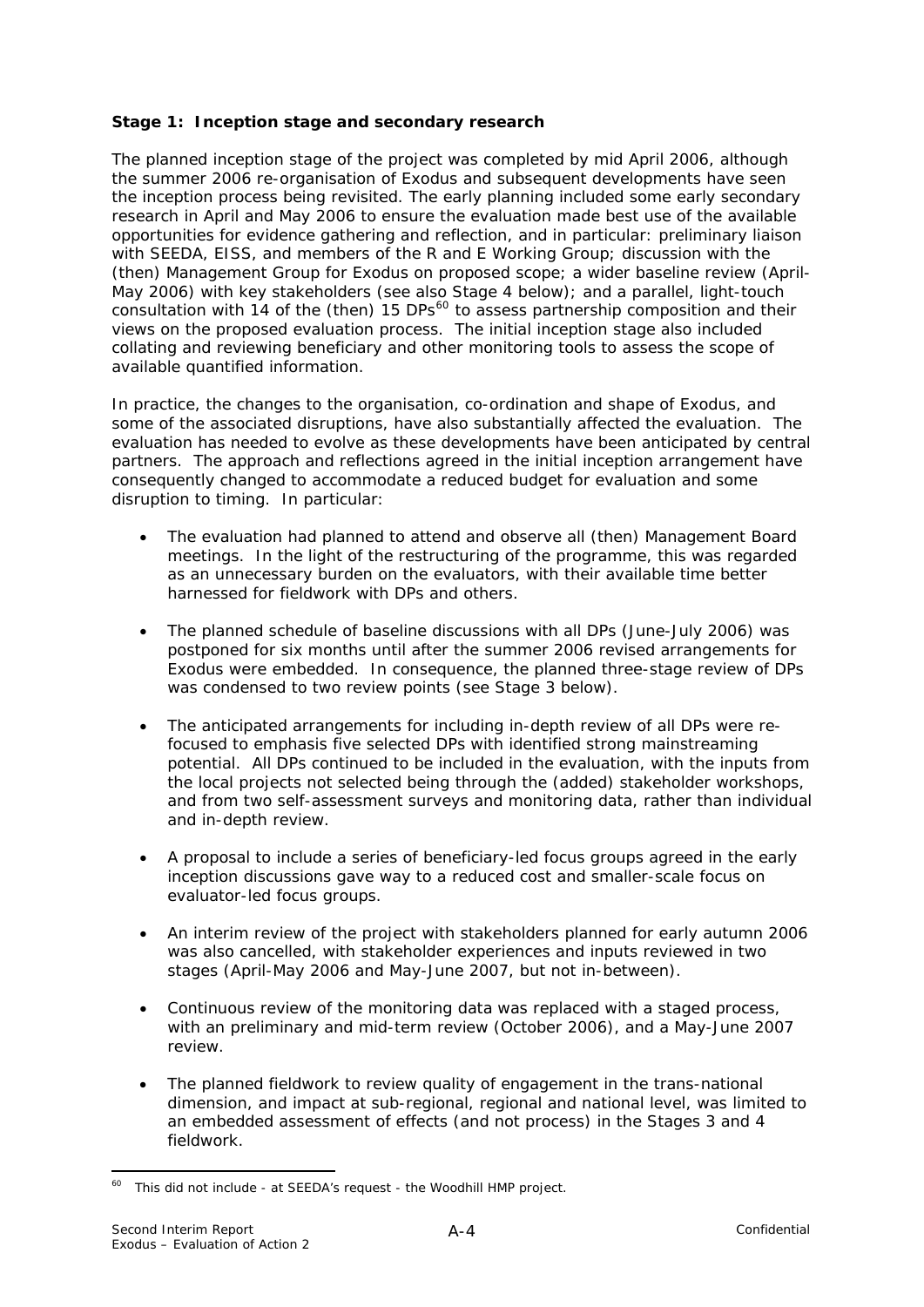<span id="page-88-0"></span>The main effect of these changes has been to change the evaluation into a more focused activity, which has remained robust and independent, but where the original intention for a formative evaluation with summative outputs has been replaced with an almost wholly summative process. These were planned changes, necessary to accommodate the knock-on effects of the re-organisation of Exodus and to develop more cost-effective inputs consistent with the reduced evaluation budget.

All changes were agreed with the R and E Working Group, which has been the steering group for the evaluation. This has met periodically (March, June, September, November 2006, and July 2007[61](#page-88-0)) through the evaluation. There has also been *ad hoc* liaison between HOST and the SEEDA project manager and SEEDA senior staff. At the mid point of the evaluation, the first stakeholder workshops also provided an opportunity for stakeholders and the individual DPs to help plan the next stage of the evaluation, and was successful in securing important inputs to shaping its focus.

# **Stage 2: Design and development**

The evaluation has aimed to work with, and add value to, the existing monitoring evidence, with fieldwork additional to any existing data compilation through DPs and others. Following review of monitoring data, a *common information matrix* was developed to covering the anticipated additional evidence needs from the different stages of the evaluation. This required some similar evidence being collected from different sources and at different times of the programme, both to 'triangulate' different experiences of different stakeholders, and to map changing practice and effects. The design stage focused on a number of distinct evaluation tools:

- The self-completion e-survey questionnaire for the baseline interviews with each of the DPs (Stage 3, October-November 2006), with a composite design allowing for different roles, and role mixes, across different projects. A second equestionnaire was produced for the 'final' survey of all DPs (for May-June 2007).
- A semi-structured checklist for the multi-input interviews for those DPs selected for in-depth interviews. This shared core content with the baseline survey for comparability, and added additional profiling information and questioning on key development issues - these influenced by the first of the stakeholder workshops (November 2006). This checklist was extended for the follow-up interviews of May and June 2007.
- An unstructured interview guide (and briefing notes) to inform focus group interviewing with beneficiaries in the in-depth DPs.
- A semi-structured interview checklist for the baseline interviews with stakeholders (April/early May 2006), extended to review end-of-project development issues and policy synergies for the May-June 2007 interviews.

This design process also built in collection of available DP-level performance evidence on added-value of the delivery to beneficiaries. This ensured that the evaluation went well beyond readily quantified outcomes for beneficiaries.

### **Stage 3: Review of DP progress and achievements**

Exodus is a multi-layered programme with considerable diversity in the local actions embedded across the established (and new) local development activity (DPs) in London and the South East. A major part of the resources of the evaluation were expected to be

<sup>1</sup>  $61$  The March 2007 meeting was cancelled as the fieldwork for the evaluation was at that stage suspended pending a decision on the extension of the DP activity from July to December.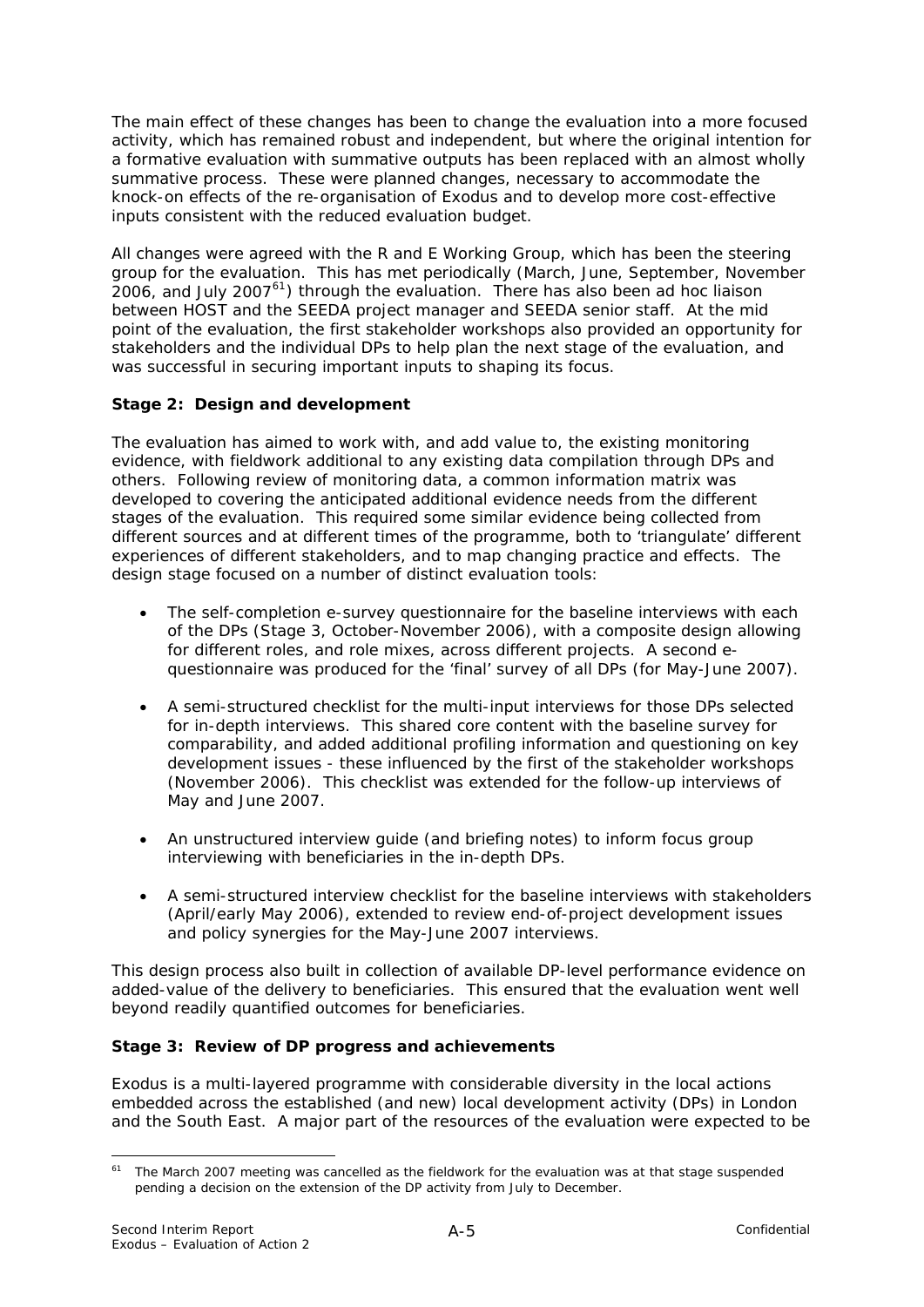<span id="page-89-0"></span>devoted to this local dimension, but with a focus on the established (residual) nine lead partners.

The original methodology had provision for a formative dimension to this stage of the evaluation, based on baseline and interim feedback to project managers. It also provided for direct and staged engagement of all DPs, and for embedding beneficiary-led focus groups. In the re-shaping of the evaluation, these gave way to a more streamlined, focused and lower cost approach, as outlined above. The revised approach was summative in emphasis and centred on a twin-track approach to provide for the most cost-effective use of evaluation resources.<sup>[62](#page-89-0)</sup> The proposed baseline review (June/July 2006 $<sup>63</sup>$  $<sup>63</sup>$  $<sup>63</sup>$ ) was postponed and rescheduled to focus on fieldwork with five</sup> selected DPs in December 2006 and January 2007. This in-depth analysis centred on those projects selected (with the R and E Working Group) as having greater relevance for mainstreaming, as identified from the baseline analysis and discussion at the first stakeholder workshop.

The twin-track approach was an important feature of the evaluation and involved a range of fieldwork in the selected DPs - see below - which went beyond the lead delivery agents (and teams). This included a series of discussion with delivery partners' agencies, other key local stakeholders, and also integrated discussions with (HOST-led) beneficiary focus groups (where arrangements for collectively reviewing beneficiary experience and needs are established by DPs), and delivery partner reviews - customised to the specific context of each DP.

DPs not selected for in-depth analysis were assessed on a light-touch basis by a baseline (October/November 2006) and end-of-project (April/May 2007) e-survey. The first survey saw responses from all but two of the funded projects, and the second from all but four (although two of these were among the DP case studies). Projects not responding could not be covered by the analysis other than through available and centrally collated monitoring evidence.

The mid-project assessment - in-depth DPs - was conducted in December 2006 and January 2007 with:

- Blue Sky.
- St Giles Trust (focusing on the Holloway HMP partnership).
- Portobello Business Centre.
- Project Spring: HMP Springhill.
- Southampton: City Limits.

The in-depth interviewing and content included customised additional inputs to the generic interview checklist, with all lead partner interviewing conducted face-to-face and partners by a mixture of face-to-face and telephone interviewing. This flexibility in defining added inputs for the in-depth aspect was a vital part of the in-depth stage of the evaluation. It allowed the fieldwork to combine some comparability of evidence gathering with local customisation to tap identified beneficiary engagement opportunities, and taking account of early mainstreaming evidence (and implications). Each in-depth review was brought together in a visit report by the link HOST team

<sup>1</sup> <sup>62</sup> This was not a feature of the original HOST methodology, but has been proposed in the inception discussions by stakeholders, endorsed by the Management Board and the R and E Working Group, and

continued as a feature of this adjusted workplan.<br><sup>63</sup> Evaluation fieldwork in this period was in any event suspended pending the outcome of budget reorganisation across Exodus.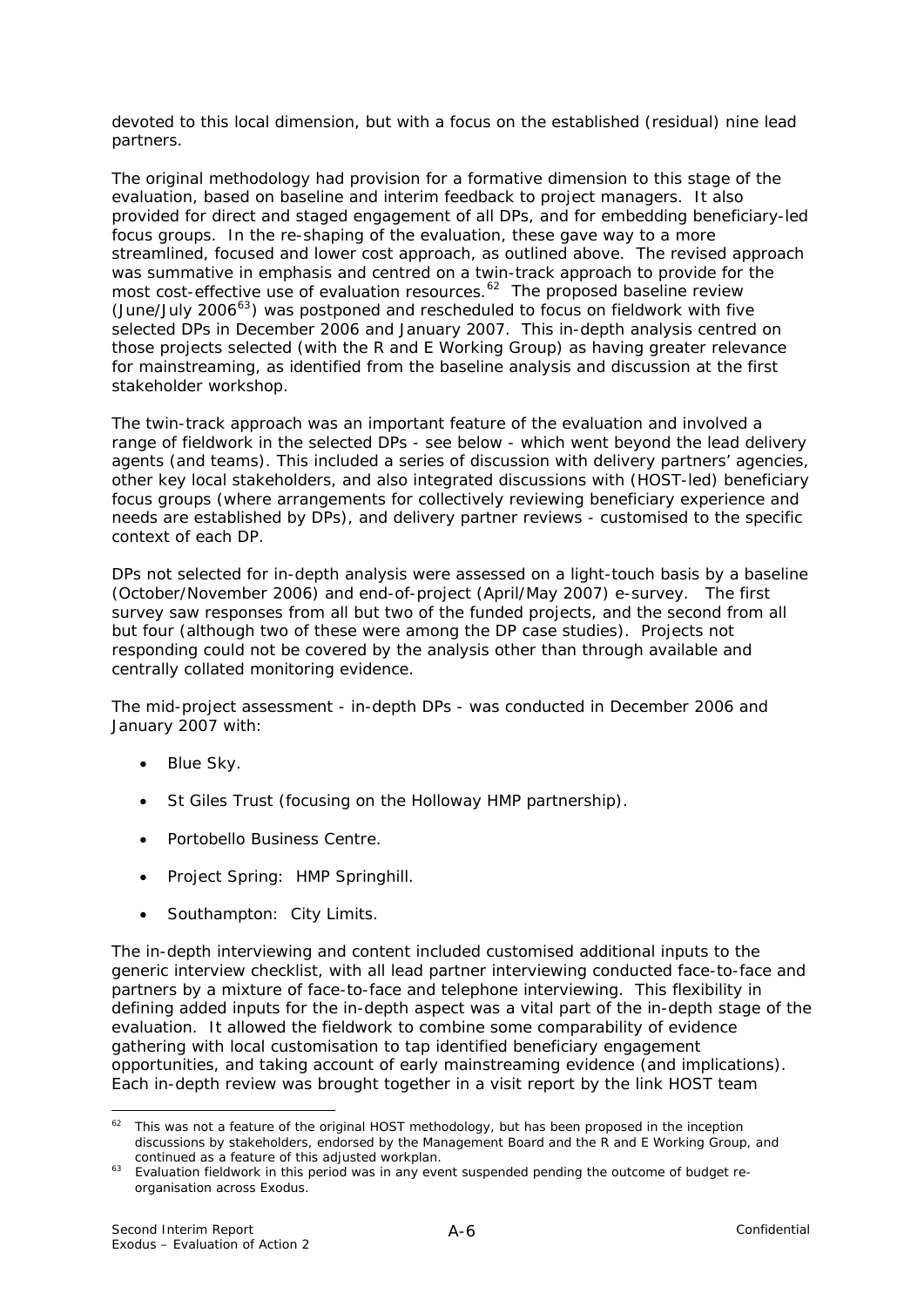<span id="page-90-0"></span>member, and submitted to the lead project manager at the DP for comment and amendment of factual material.

These December-January interviews were followed up in May-June 2007 with the same in-depth DPs and conducted on the same in-depth basis as for the mid-project reviews. Content was repeated to provide for comparable analysis, although with additional questioning on mainstreaming arrangements and plans, quality of innovation (and sustainability), and final out-turns on achievements. The findings were drawn together in final revisions to the mid-term visit reports, and validated with lead managers as above. The overall goals were to provide for each a near end-of-Action 2 assessment of progress and distance travelled locally against common Exodus goals and any local expectations.

In addition to the twin-track fieldwork, the evaluation has built in a participative element and cross-project critical review by DPs through stakeholder and DP workshops. This aimed to centre on two cross-DP invitation workshops also involving a small number of other stakeholders.<sup>[64](#page-90-0)</sup> The events were to be organised and directly funded by SEEDA.<sup>[65](#page-90-0)</sup> In the event, the workshop scheduled for November 2006 took place and made a significant contribution to the first interim report, and to shaping the first phase of indepth fieldwork. A second event was planned for late May or early June 2007, but did not take place due to SEEDA concerns about the uncertain timing for any extension of the programme, and doubts about DP willingness or ability to take part at that time. In the event, the second event has been provisionally rescheduled for November 2007.

An additional input to the sub-regional dimension of the evaluation has been the collation and review of cross-DP monitoring data from EISS. This has been the main input to the quantitative side of the evaluation. HOST has worked closely with EISS staff to review not only the 'Annex 5' monitoring data for 2005-2007, but also to select and assess selected breakdowns to profile the numerical achievements of the DPs. EISS has also contributed commentary on emerging queries and issues, mainly concerned with DPs' use of the data classifications built into the monitoring process.

### **Stage 4: Review of the regional and regional-national dimension**

Early interviews with regional agencies and stakeholders engaged in the governance of Exodus (regional tiers) were concluded by mid May, and reported to the R and E Working Group.<sup>[66](#page-90-0)</sup> This stage of the evaluation was important to the reviewing process, quality of partnership and issues of integration, especially against a complex and changing infrastructure and policy context for reducing re-offending. This involved:

- **Secondary and documentary research**. This progressively reviewed the documentation regarding the focus of Exodus against regional and national priorities and developments (ie from Stage 2). This was a continuing review, taking account of documentation as it emerged from national, regional and other developments.
- **Baseline regional stakeholders/Management Board interviews**. The evaluation conducted a two-stage series of individual discussions with key players at regional level. A total of 18 agencies were involved in the first stage (April-May 2006), with these often engaging two to three people in each in the semi-

1

<sup>&</sup>lt;sup>64</sup> This is likely to be limited to members of the R and E Working Group, and up to two or three others to be nominated by those members.

nominated by those members. 65 SEEDA will fund the venue and facilities, day-subsistence and associated costs, and other staff time for marketing, invitations, delegate liaison, and all other aspects of organisation of the event other than professional facilitation on the day. The facilitation costs (including professional staff time, presentation materials, and T and S) will be met by HOST within the terms of the revised evaluation contract.

materials, and Timers of the space of the revised evaluation contract. This was brought together in a pre-interim report submitted to SEEDA in early June 2006.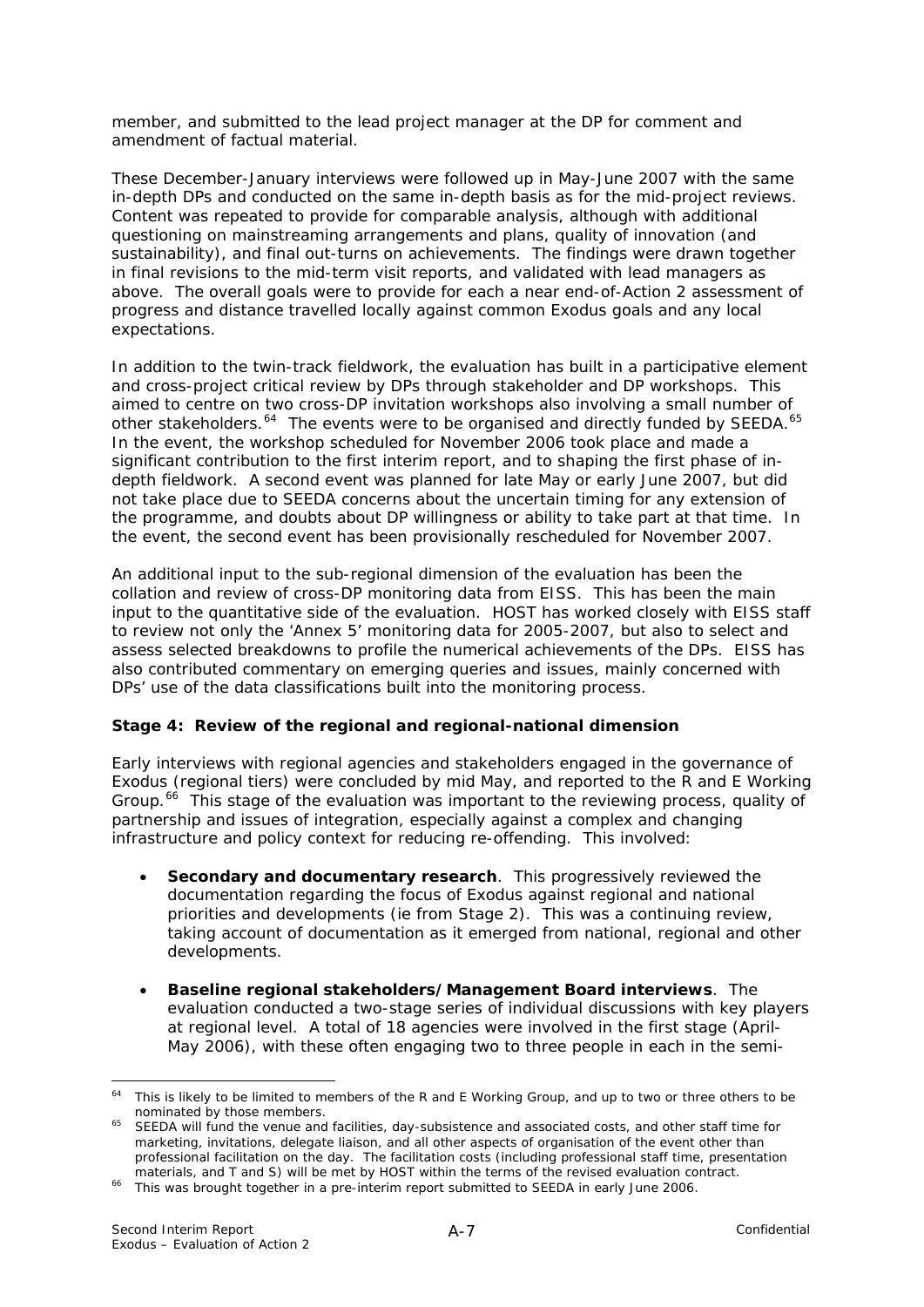<span id="page-91-0"></span>structured interviews. These were positioned as 'baseline' interviews, although in practice many of those interviewed had been involved in Action 2 for many months. The late start to the evaluation<sup>67</sup> meant that, beyond retrospective feedback from these interviewees, the evaluation was not able to critically appraise the start-up processes and quality of transition from Action 1 to Action 2. Just over a quarter of these interviews involved some overlap with those likely to be interviewed for national agencies. The emphasis was on: partnership working; EXODUS integration and impact at regional/national levels, relationships and communications; quality and relevance of innovation; mainstreaming achievements and potential; and integration with regional/national development issues (and agents).

- **Near end-of-Action 2 regional stakeholders/Strategy Group interviews:**  These focused on the same agencies as the baseline stage, and similar (updated) content extended to include 'achieved' mainstreaming and integration issues. Interviews combined face-to-face with an option for telephone discussions, if preferred. In all, 16 of the 18 agencies involved in the baseline stage were able to contribute.<sup>[68](#page-91-0)</sup>
- **End-of-Action 2 interviews with national/policy agencies**. A small number of interviews planned for early summer 2007 were instead replaced with a more embedded process which has included: policy inputs from some of the regional stakeholders; discussions on integration with EISS; interviews with NoMS and with selected NEON representatives. Account has also been taken of NEON documentation, and associated feedback. This was seen as a more appropriate focus, given the uncertain status for the extension of Action 2 at the time these were to be set up. HOST was also advised that these agencies were not then well placed to contribute, and would be in a better position to review potential for integration of Exodus lessons when the outcome of the government's Comprehensive Spending Review was known.

A further component of the regional/national dimension is the opportunity for stakeholders to review these evaluation findings, and stakeholder discussion of issues arising from the second of the staged workshops. This is now planned for November 2007 (see Stage 3 above).

### **Stage 5: Trans-national review**

The trans-national (TN) aspect of the evaluation has been substantially re-focused to reflect the narrower scope of the evaluation post-consolidation of Exodus. The new approach centres on embedding this assessment within other inputs (from Stages 3 and 4) rather than requiring separate fieldwork, and in particular:

- Documentary collation and review by HOST, in discussion with EISS as the TN co-ordinators in Exodus,<sup>[69](#page-91-0)</sup> supplemented with baseline and near end-of-Action 2 discussion to review engagement and integration at local/sub-regional level.
- Appropriate DP inputs through e-survey and case interview (Stage 3) inputs to review any specific engagement with, and effects of, the TN programme.

1

 $67$  The evaluation tendering process was started nearly five months after Action 2 commenced, and was then delayed a further two months by an error in the tendering documentation.<br>
<sup>68</sup> Contributions were not forthcoming from LDA, or the London region LSC.<br>
<sup>69</sup> This will not involve (as in the previous Framework Plan) any dire

relevant programme leads in CARAVEL and HIDAK.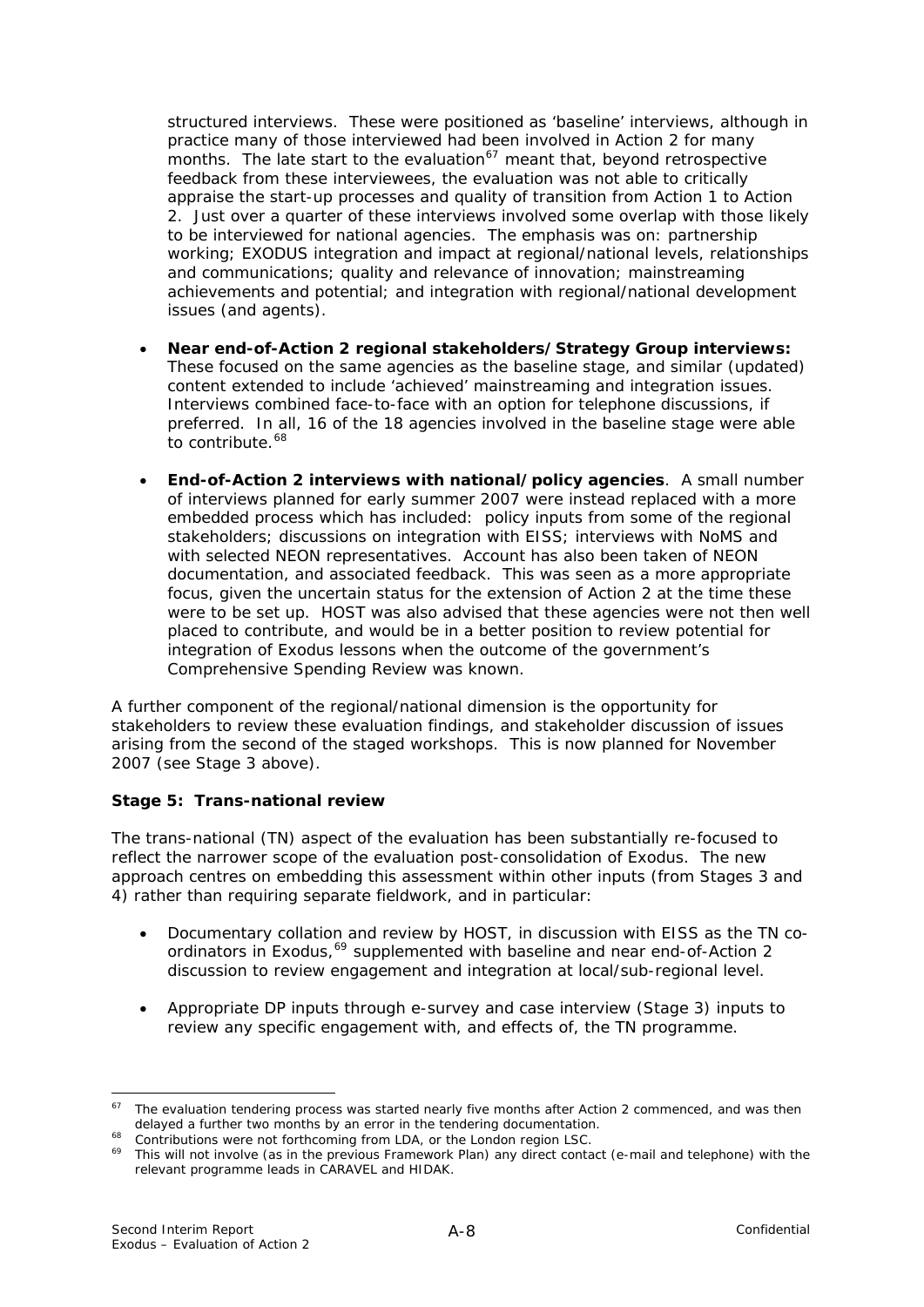<span id="page-92-0"></span>There have also been parallel inputs from the selected stakeholder contributors to the TN programme from SE and London agencies (embedded in Stage 4).

### **Stage 6: Collation and progressive reporting**

In addition to this second interim report, there have been four interim outputs from the evaluation which have reported progress and early findings, and specifically:

- A **pre-interim report** submitted as a short report drawing together the common issues arising from the stakeholder interviews conducted in April and early May 2006.
- A **mid-project issues report** prepared for the November stakeholder workshop and circulated to all attending DPs and stakeholders. This set out a summary of findings from the early stakeholder and cross-DP fieldwork, issues arising (for review and small-group/plenary discussion at the workshop) and proposals for the focus of the next stage of the evaluation.
- An **interim report** drawing together the findings from the baseline stage of the evaluation with DPs in September/October 2006 (Stage 3), and the first stakeholder and DP workshop (7 November 2006).
- A **progress report** prepared at SEEDA's request for the 2006-2007 external monitoring meeting, updating the interim report with further progress on the evaluation, and early findings from the December-January fieldwork with DPs.

The main output of the evaluation was expected to be a (draft) **final report**, [70](#page-92-0) and executive summary - prepared as a summative evaluation report. In the event, this has been prepared at a time when the proposed extension of Action 2 into 2007-2008 has yet to be confirmed. It is presented as a 'near end-of-Action 2' summative assessment which may, or may not, be extended to take account of any extension activities into 2007-2008. The structure of the report was proposed to SEEDA and the chair of the R and E Working Group, and remains very much as planned.

# **4. Evaluation overview**

This has been a difficult, volatile and evolving evaluation. In this, the evaluators aimed to work closely with the programme, and the evaluation process has consequently been affected by the difficulties and disruption evident in summer 2006. The planning, communication and implementation arrangements have been much more complex than anticipated. These have been time-consuming and not without their difficulties, but overall, HOST concludes that the evaluation has risen to the challenge of reshaping its scope and focus to accommodate the restructuring of the programme.

This has involved substantial changes to the originally planned approach to the evaluation, and its scope. These changes have been negotiated and agreed, and put in place with little or no disruption to the overall timing, and with the evaluation meeting its goal to adopt *light-touch* principles. The activity conducted has remained appropriately embedded, robust and independent, and the main loss has been a reduced staged input from stakeholders, an inability to directly review partnership processes, and changing

 $70<sup>1</sup>$ Prior to the confirmation of the extension of Action 2, a draft final report was submitted on 6 July 2007. This was considered at the 18 July 2007 R and E Group meeting, by which time the 'significant extension' had been agreed. At that point the report was re-badged as the second interim report. A draft final report to take into account further developments to December 2007 will be prepared for February 2008.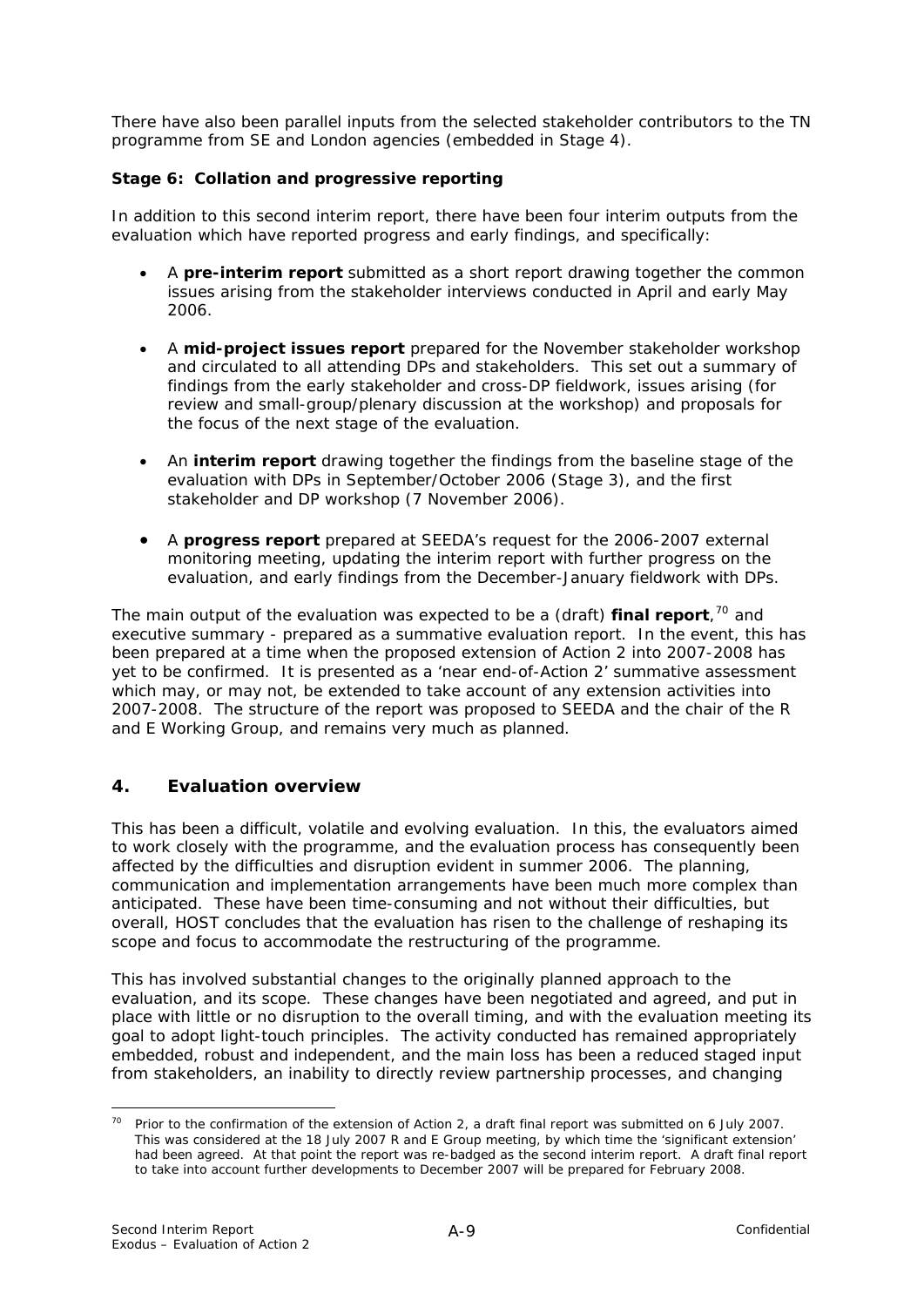the process from a formative evaluation (with a summative outcome) to a wholly summative process. The changes were consistent with a slimmed-down evaluation process (and budget), but have meant that the evaluation has provided limited opportunities for mid-project reflection. There has also been a more discontinuous, and at times delayed, evaluation process, although with any inconvenience arising from this centred on the evaluation team and not on those being evaluated.

HOST is not in a position to assess how these changes to the evaluation process have affected internal planning or Exodus dissemination. However, while the evaluation has been more focused than had been planned, the process of making the necessary adjustments has not affected the overall quality of evidence gathering and analysis within the revised scope for the evaluation.

One limitation to the evaluation, however, does not have its roots in the summer 2006 adjustments to the whole programme. The evaluation was commissioned much later than expected, and far too late to take more than anecdotal account of the early stages of partnership working and the quality of collaboration in the first critical months of Action 2. HOST is consequently not well placed to validate the observation of many partners that difficulties emerging in summer 2006 were deep-seated, with serious flaws in the early foundations of Action 2 and its central management. Given the subsequent history of the programme, this remains a serious limitation to the evaluation which has become in effect a 'second half' assessment of Action 2.

Although starting the evaluation process at a difficult time for the programme, the evaluators nonetheless received widespread co-operation. In late spring and summer 2006, this involved all central stakeholders, and later those working within nearly all of the DPs, and strong collaboration also from the sampled DPs in winter 2006-2007 and late spring/early summer 2007. Within those projects, the evaluators have been particularly impressed with the constructive inputs made by both practitioners and beneficiaries, with a consequent regret that the streamlining of the evaluation has dramatically reduced the opportunity for more direct evidence gathering from those involved at the front end of Exodus. Support from EISS in collating the available monitoring evidence has also been timely and responsive. While not all stakeholders were able to contribute to this near end-of-Action 2 assessment, the gaps are not thought to have significantly constrained this analysis.

HOST consequently commends the evaluation to Exodus partners as a robust summative evaluation of what has (and has not) been achieved across the programme. We also strongly recommend that should the extension of Action 2 activities be agreed for 2007- 2008, the opportunity is taken to more widely review (and extend) these findings across all tiers of the partnership. This will provide an important platform for developing, and sharing, the process learning developed within individual DPs, but at present too often locked into local arrangements. This, in turn, may be critical to making best use of any extension for assessing the transferability of this learning, and building this into emerging opportunities for mainstreamed activities to reduce re-offending.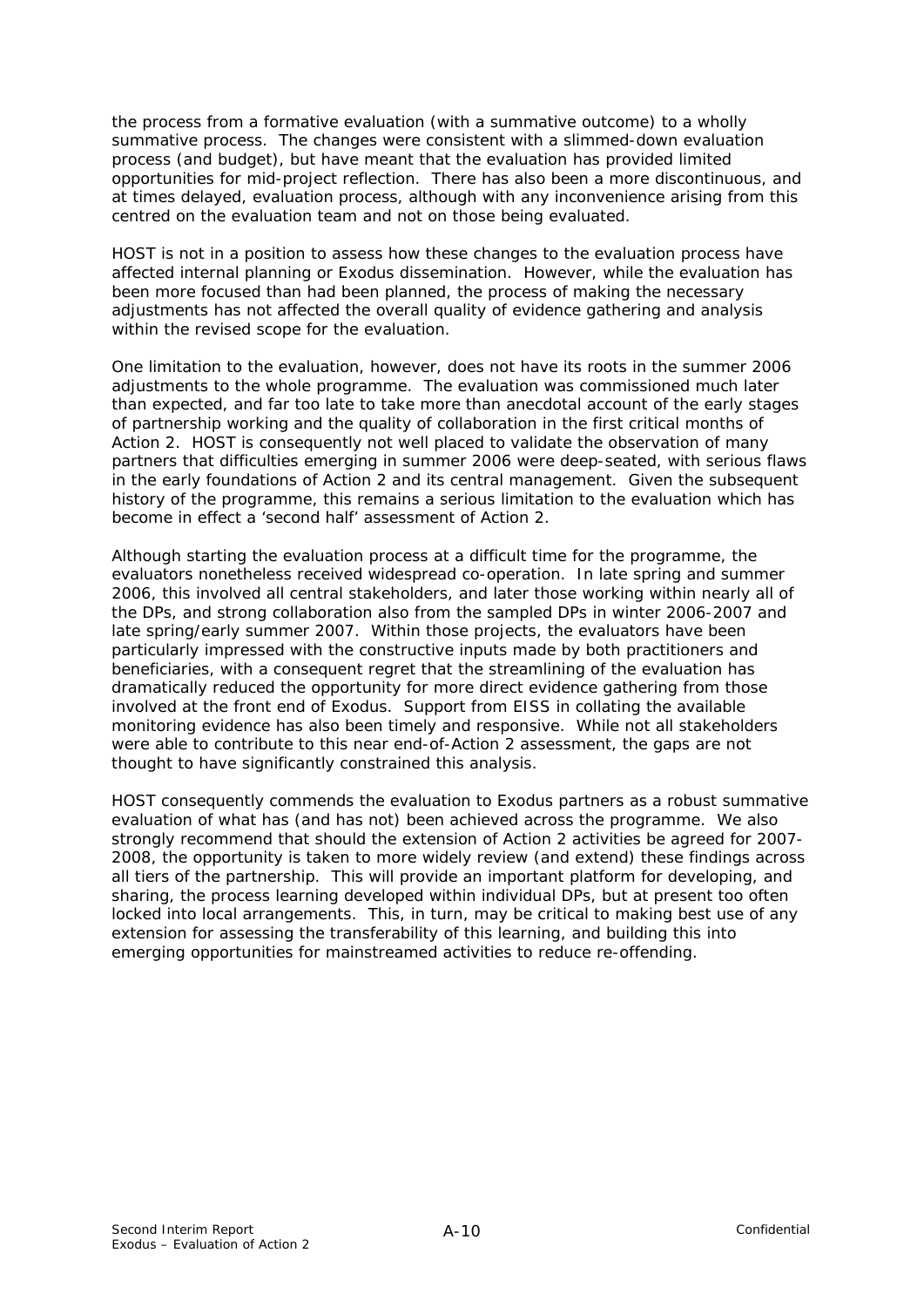# **Annex B**

**Summary of local DPs, their partnerships and focus**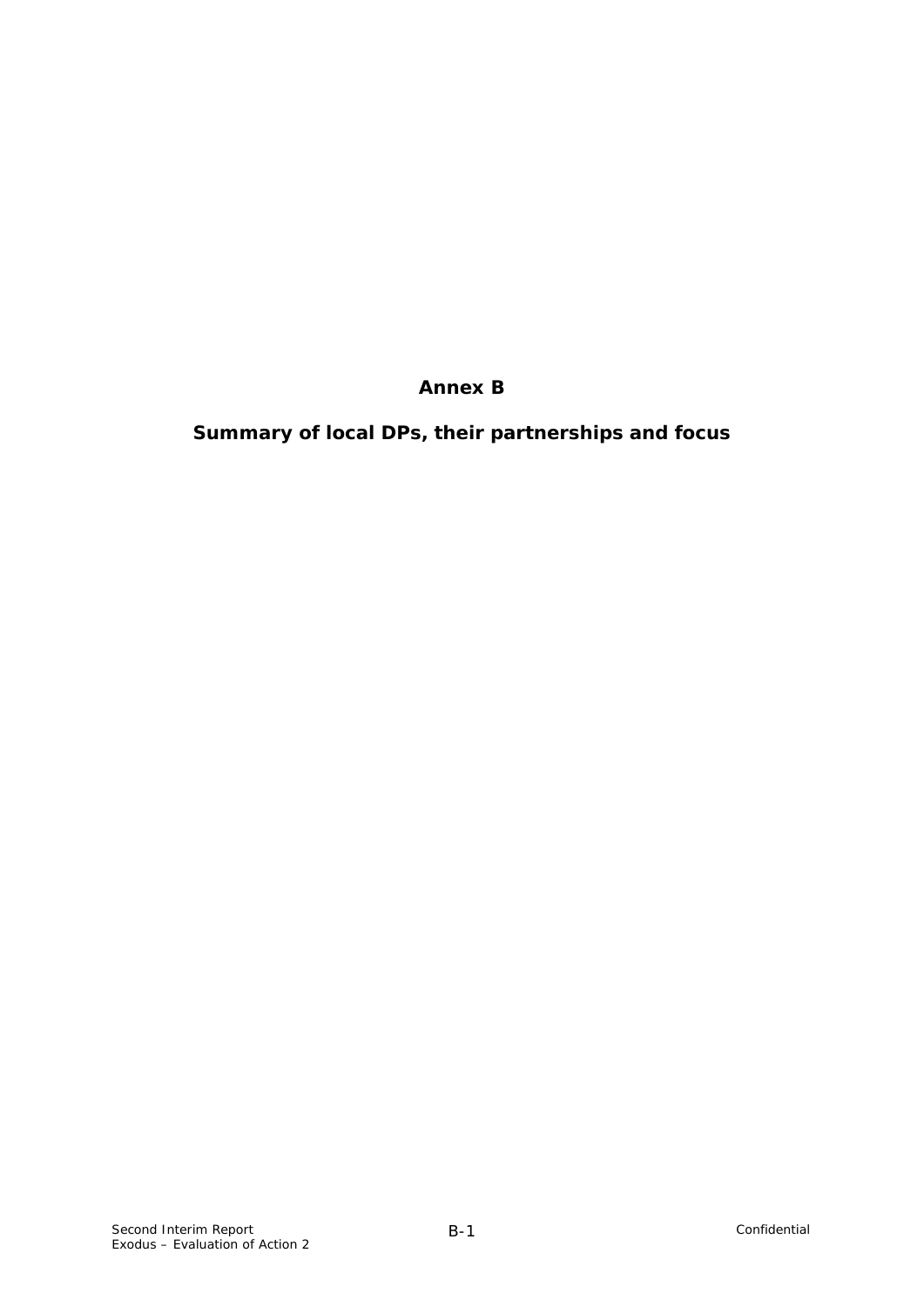|  |  | Annex B: Summary of local DPs, their partnerships and focus |
|--|--|-------------------------------------------------------------|
|  |  |                                                             |

| <b>DP</b>                                                  | <b>Delivery</b><br>partners                                                                                                                                     | Area           | London | South-<br>East | London<br>and SE | <b>Original focus</b>                                                                                                                                                                                                                                      | Comment                                                                                                                                                |
|------------------------------------------------------------|-----------------------------------------------------------------------------------------------------------------------------------------------------------------|----------------|--------|----------------|------------------|------------------------------------------------------------------------------------------------------------------------------------------------------------------------------------------------------------------------------------------------------------|--------------------------------------------------------------------------------------------------------------------------------------------------------|
| <b>Blue Sky</b>                                            | Groundwork<br>Thames<br>Valley, HMP<br>Bullingdon,<br>Probation,<br><b>Thames Valley</b><br>Partnership                                                         | $\overline{4}$ |        |                | $\overline{4}$   | Aim: 'To provide<br>real employment<br>for ex-offenders<br>via an<br>intermediate<br>labour market'.<br>'A proper job<br>with a proper<br>company'                                                                                                         | 'To provide a<br>minimum of 30<br>employment<br>opportunities<br>over 2 years<br>with at least<br>60% into full-<br>time<br>sustainable<br>employment' |
| Project<br>Spring<br>(HMP<br>Springhill)                   | 18 'joint<br>stakeholders',<br>including<br>employers<br>and training<br>providers.<br>Work too with<br>Jobcentre<br>Plus, and<br>nextstep                      |                |        | $\overline{4}$ |                  | Aim: To provide<br>an in-house job<br>club and 'a 'total<br>solution" for<br>both prisoners<br>and employers,<br>helping the<br>former to find<br>work with those<br>employers<br>having<br>difficulties filling<br>their vacancies'                       | 'Community<br>links are<br>established for<br>post-release<br>support and<br>also learning<br>and skills input<br>to achieve<br>Level 2 targets'       |
| Kent<br>Probation/<br>Citizens<br>Advice<br><b>Bureaux</b> | Range of local<br>partners,<br>including<br>Prisons,<br>Probation and<br><b>Legal Services</b><br>Commission                                                    | $\overline{4}$ |        |                |                  | Aim: 'To<br>provide a<br>seamless end-<br>to-end service<br>from point of<br>arrest to post-<br>release support<br>and will include<br>accommodation,<br>substance<br>abuse, ETE and<br>mentoring<br>interventions to<br>secure<br>employment<br>outcomes' | Target Area:<br>Dartford and<br>Gravesham in<br>Thames<br>Gateway.<br>Target<br>Numbers: 80<br>ex-prisoners<br>over a 2-year<br>period                 |
| Westgate/Mid<br>Hants/HMP<br>Winchester                    | Enham,<br>Groundwork,<br>Hampshire<br>Police,<br>Jobcentre<br>Plus, HMP<br>Winchester,<br>Westgate<br>Support and<br>Care,<br>Winchester<br><b>City Council</b> | $\overline{4}$ |        |                |                  | Aim: 'To<br>provide a<br>holistic,<br>integrated<br>approach to<br>resettlement<br>with specific<br>application for a<br>rural community<br>where<br>accommodation<br>is a key issue for<br>ex-offenders'                                                  |                                                                                                                                                        |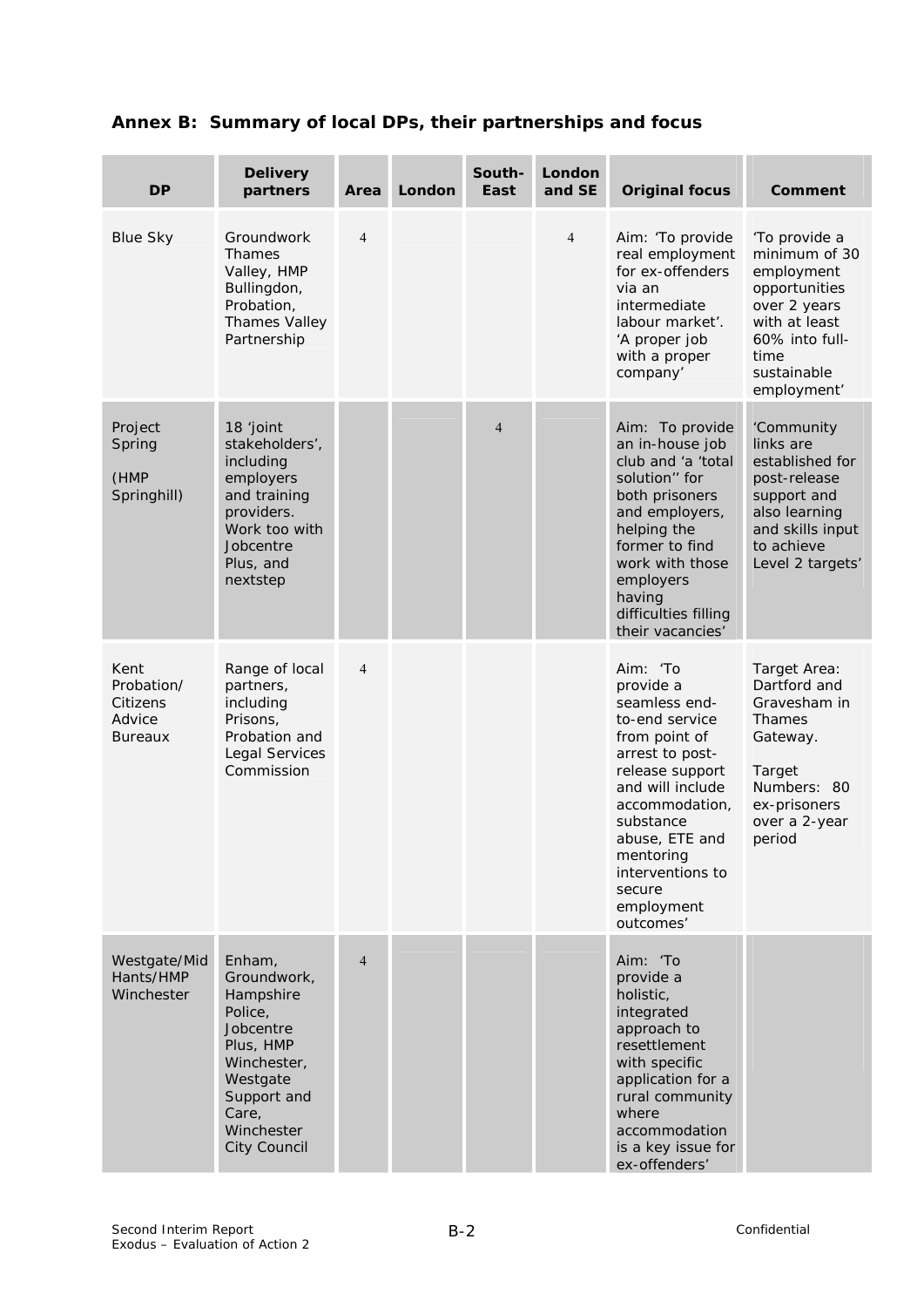| <b>DP</b>                             | <b>Delivery</b><br>partners                                                                                                                      | Area           | London         | South-<br>East | London<br>and SE | <b>Original focus</b>                                                                                                                                                                                                                                                                                                                                                                                                                                                  | <b>Comment</b>                                                                                                                                                                                                                                                    |
|---------------------------------------|--------------------------------------------------------------------------------------------------------------------------------------------------|----------------|----------------|----------------|------------------|------------------------------------------------------------------------------------------------------------------------------------------------------------------------------------------------------------------------------------------------------------------------------------------------------------------------------------------------------------------------------------------------------------------------------------------------------------------------|-------------------------------------------------------------------------------------------------------------------------------------------------------------------------------------------------------------------------------------------------------------------|
| Southampton<br>City Council           | Hampshire<br>Police, HMP<br>Winchester, In<br>Biz,<br>Jobcentre<br>Plus, LSC,<br>Probation,<br>Voluntary and<br>Community<br>Sector<br>Providers | $\overline{4}$ |                |                |                  | Aim: To provide<br>'a Partnership<br>approach with a<br>strong user<br>involvement<br>element<br>designed to<br>provide a<br>seamless end-<br>to-end approach<br>to resettlement'<br>Target Group:<br>'Focused on<br>short-term<br>prisoners from<br><b>HMP Winchester</b><br>returning to the<br>Southampton,<br>and prolific and<br>other priority<br>offenders'                                                                                                     | Links to<br>Westgate/Mid<br>Hants/HMP<br>Winchester<br>Project<br>'Outcomes<br>expected from<br>target group of<br>100 ex-<br>offenders over<br>a 2-year period<br>with 50%<br>supported into<br>employment'                                                      |
| <b>HMP</b><br>Holloway<br>Partnership | <b>HMP</b><br>Holloway,<br>PACT, Shelter,<br><b>St Giles Trust</b>                                                                               |                | $\overline{4}$ |                |                  | Aim: To provide<br><i>'intensive</i><br>casework and<br>support services<br>from the start of<br>the sentence<br>with the aim of<br>increasing<br>employment and<br>employability<br>outcomes. The<br>project will place<br>particular<br>emphasis on<br>family links,<br>childcare<br>arrangements<br>and softer<br>outcome<br>measures'<br>Target Group:<br>'The project will<br>support female<br>prisoners<br>(including<br>remands)<br>released across<br>London' | 'Target<br>numbers of<br>120 expected<br>over 2 years<br>with<br>sustainable<br>employment<br>outcomes of<br>20% and other<br>outcomes<br>monitored in<br>terms of<br>reductions in<br>recidivism,<br>stability,<br>motivation,<br>education and<br>training etc' |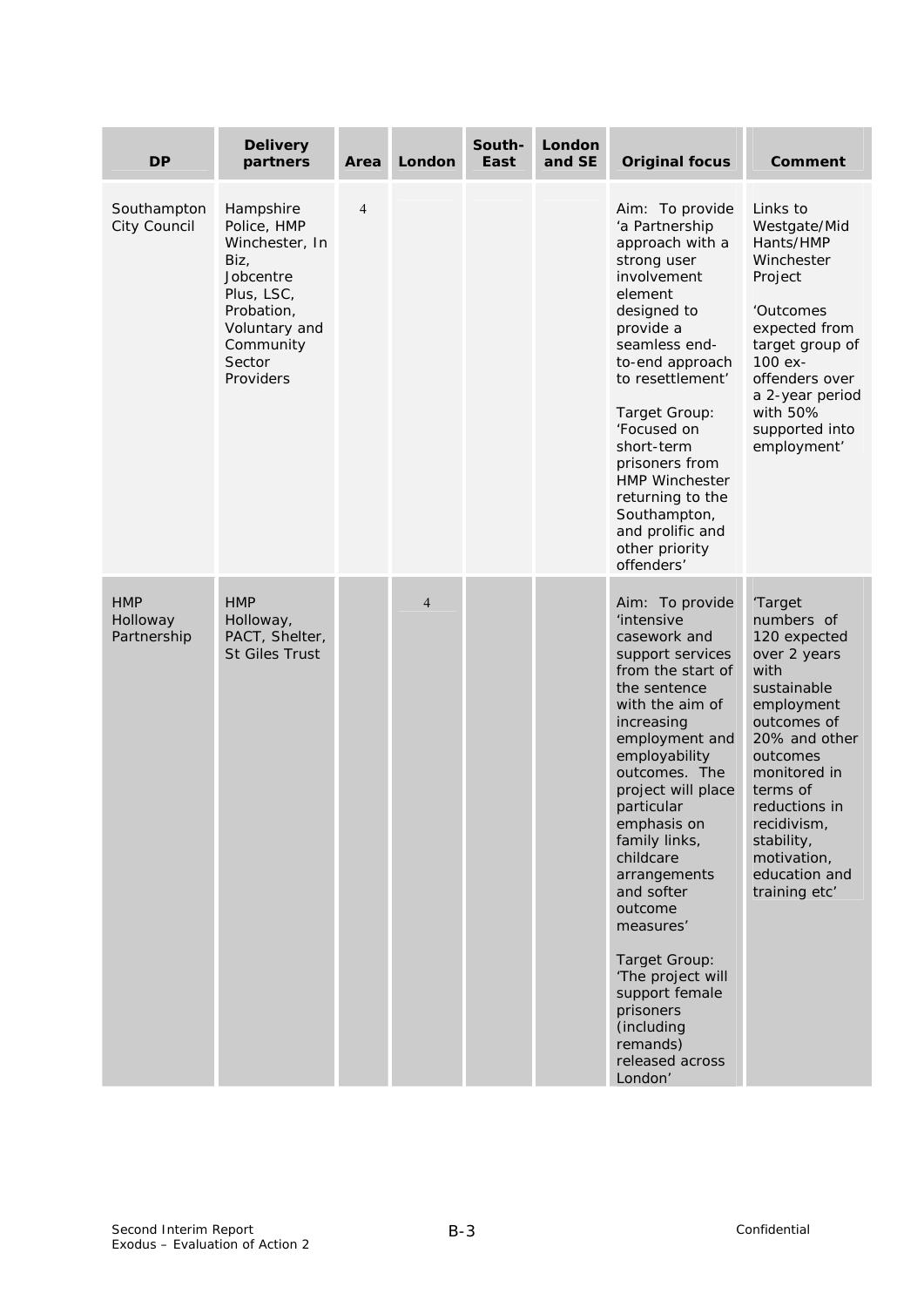| <b>DP</b>                                               | <b>Delivery</b><br>partners                                                                                                                                                    | Area           | <b>London</b> | South-<br>East | London<br>and SE | <b>Original focus</b>                                                                                                                                                                                                                                                                                                                                                              | <b>Comment</b>                                                                                                                                                                                                                                                                                             |
|---------------------------------------------------------|--------------------------------------------------------------------------------------------------------------------------------------------------------------------------------|----------------|---------------|----------------|------------------|------------------------------------------------------------------------------------------------------------------------------------------------------------------------------------------------------------------------------------------------------------------------------------------------------------------------------------------------------------------------------------|------------------------------------------------------------------------------------------------------------------------------------------------------------------------------------------------------------------------------------------------------------------------------------------------------------|
| <b>Action Acton</b><br>(ACA)                            | 'Action Acton<br>has network<br>contacts in job<br>brokerage,<br>regeneration<br>and the<br>voluntary and<br>community<br>sector in<br>Hammer-<br>smith, Fulham<br>and Ealing' | $\overline{4}$ |               |                |                  | Aim: 'To<br>increase the<br>employability of<br>offenders by<br>developing<br>community<br>networks and<br>employment<br>support'                                                                                                                                                                                                                                                  | 'Target<br>numbers are<br>50 beneficiaries<br>over 2 years<br>with<br>sustainable job<br>outcomes of<br>10-15%'<br>Update: AcA is<br>working with St<br>Mungo's Trust<br>targeting<br>short-term<br>prisoners<br>released into<br>the Borough of<br>Ealing from<br><b>HMP</b><br>Wormwood<br><b>Scrubs</b> |
| Lambeth and<br>Southwark<br>Returns (St<br>Giles Trust) | 'South London<br>partnership<br>led by St Giles<br>Trust,<br>including<br>Shelter, HMP<br>Brixton,<br><b>Jobcentre Plus</b><br>and<br>Tomorrow's<br>People'                    | $\overline{4}$ |               |                |                  | Aim: 'To<br>provide<br>accommodation<br>support,<br>employment<br>links, support<br>into employment<br>with ongoing<br>support and the<br>use of an<br>innovative<br><b>Prisoner Peer</b><br>adviser scheme,<br>with serving<br>inmates trained<br>to NVQ Level 3<br>in IAG'<br>Target Group:<br>'Ex-short term<br>prisoners and<br>PPOs returning<br>to Lambeth and<br>Southwark' | 'Target<br>numbers are<br>120 over 2<br>years with a<br>minimum of<br>10% supported<br>into<br>sustainable<br>employment'                                                                                                                                                                                  |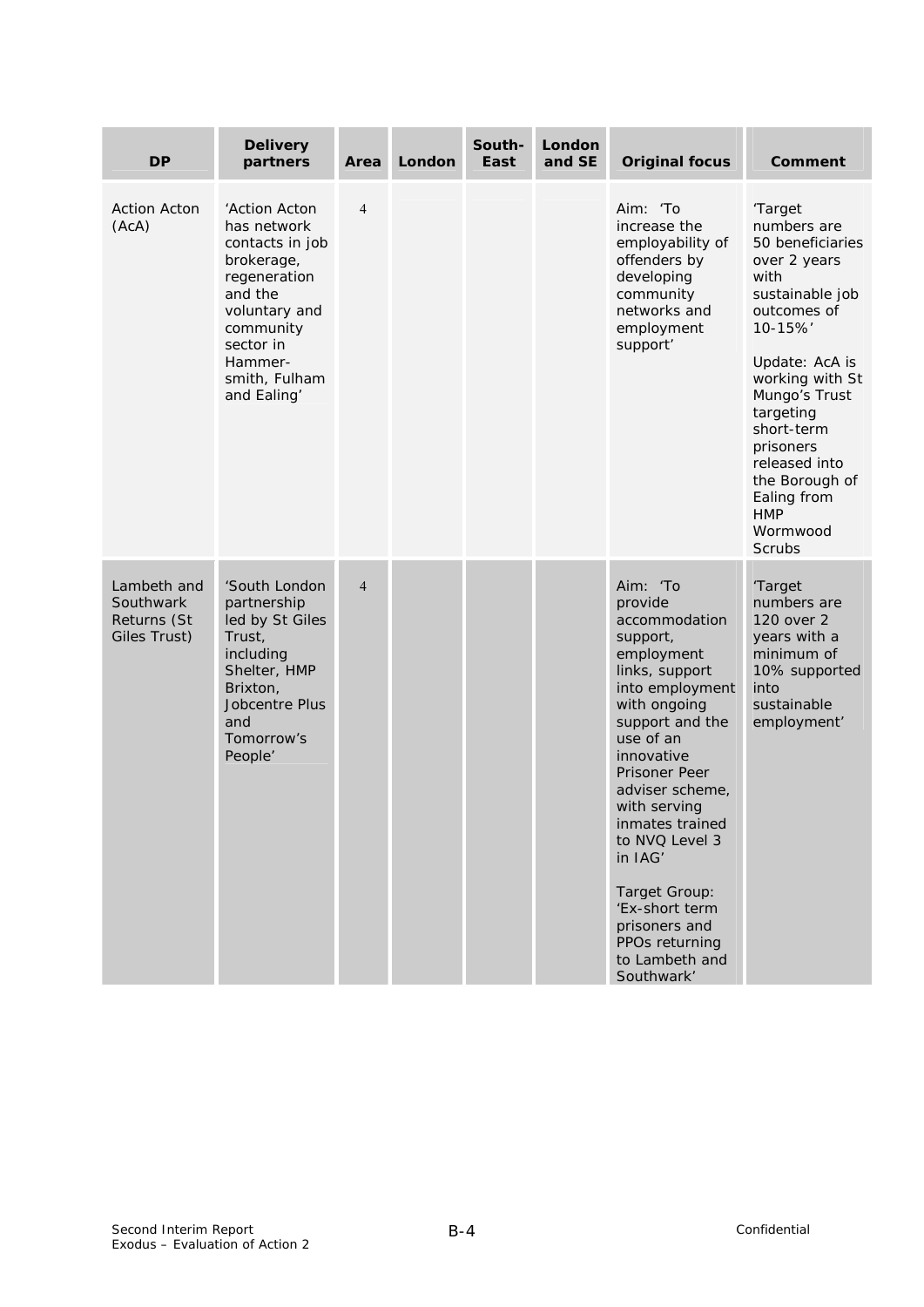| <b>DP</b>                                     | <b>Delivery</b><br>partners                                                                                           | Area           | London | South-<br>East | London<br>and SE | <b>Original focus</b>                                                                                                                                                                                                                                                                                                                                                       | Comment                                                                                                 |
|-----------------------------------------------|-----------------------------------------------------------------------------------------------------------------------|----------------|--------|----------------|------------------|-----------------------------------------------------------------------------------------------------------------------------------------------------------------------------------------------------------------------------------------------------------------------------------------------------------------------------------------------------------------------------|---------------------------------------------------------------------------------------------------------|
| London<br>Probation<br><b>PPO<sub>S</sub></b> | 'Led by St<br><b>Giles Trust</b><br>with primary<br>statutory<br>partners<br>London<br>Probation and<br>Action Acton' | $\overline{4}$ |        |                |                  | Aim: 'To assist<br>Crime and<br><b>Disorder</b><br>Partnerships<br>(CDRP) to<br>provide effective<br>interventions for<br>PPOs by<br>providing<br>support across<br>all $7$<br>resettlement<br>pathways'<br>Target Group:<br>'To work with<br>PPOs in up to 3<br>Boroughs -<br>Hammersmith<br>and Fulham,<br>Ealing and<br>Hounslow'                                        | 'The project<br>will work<br>initially with 10<br>PPO <sub>s'</sub>                                     |
| Croydon/HMP<br>Highdown                       | Lead by St<br><b>Giles Trust</b><br>working with<br><b>HMP</b><br>Highdown and<br><b>HMP Ford</b>                     | $\overline{4}$ |        |                | $\overline{4}$   | Aim/Target<br>Group: To<br>provide,<br>'accommodation,<br>training and<br>employment for<br>short-term and<br>remand<br>prisoners and<br>PPOs, by<br>developing links<br>with local<br>accommodation<br>and training<br>providers as well<br>as employers',<br>and, 'offer<br>support to<br>employers who<br>may have<br>anxieties about<br>employing the<br>beneficiaries' | Update: Some<br>work being<br>undertaken<br>with<br>beneficiaries in<br>neighbouring<br><b>Boroughs</b> |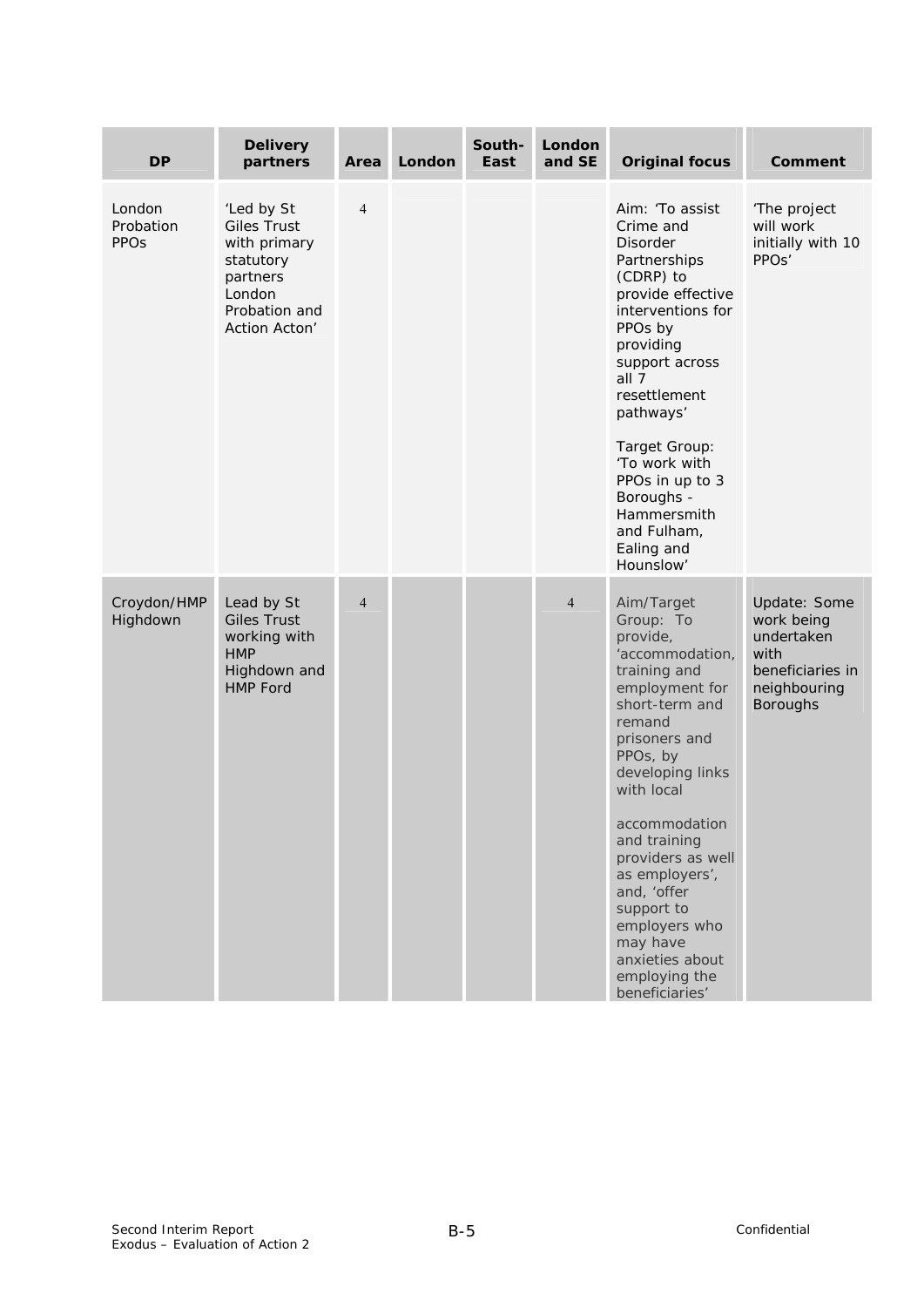| <b>DP</b>                                     | <b>Delivery</b><br>partners                                                           | Area           | London | South-<br>East | London<br>and SE | <b>Original focus</b>                                                                                                                                                                                                                                                                                                                                                                                                                                                                   | Comment                                                                                                                                                                                                                                                                                                                                                                                                                                                                 |
|-----------------------------------------------|---------------------------------------------------------------------------------------|----------------|--------|----------------|------------------|-----------------------------------------------------------------------------------------------------------------------------------------------------------------------------------------------------------------------------------------------------------------------------------------------------------------------------------------------------------------------------------------------------------------------------------------------------------------------------------------|-------------------------------------------------------------------------------------------------------------------------------------------------------------------------------------------------------------------------------------------------------------------------------------------------------------------------------------------------------------------------------------------------------------------------------------------------------------------------|
| Southwark<br>Returns                          | Partnership<br>between St<br><b>Giles Trust</b><br>and south<br>east Prison<br>region | $\overline{4}$ |        |                | $\overline{4}$   | Target Group:<br>'Short-term and<br>remand<br>prisoners and<br>PPOs returning<br>to a single<br>London<br>Borough, LB<br>Southwark'<br>Aim: 'Based in<br>HMP Ford, but<br>also picking up<br>referrals from<br><b>HMP Standford</b><br>Hill', 'focus on<br>ensuring<br>beneficiaries<br>have<br>appropriate<br>accommodation<br>on release, and<br>assist with<br>training and<br>employment<br>opportunities.<br>Links are also<br>made with, and<br>support offered<br>to, employers' | Update:<br>Original<br>intention was<br>that the project<br>would work on,<br>'cross-regional<br>prison<br>discharges',<br>including,<br>'tracking<br>discharges<br>from Kent<br>prisons in<br>particular<br>returning to<br>live in<br>Southwark'.<br>Work is still<br>cross-regional,<br>as HMP Ford is<br>situated in<br>Sussex (South<br>East) and<br>supported<br>returns are to<br>South London<br>Boroughs, as<br>well as to<br>Portsmouth<br>and<br>Southampton |
| Portobello<br><b>Business</b><br>Centre (PBC) | Work in<br>association<br>with other<br>projects/<br>partners                         |                |        |                | $\overline{4}$   | Aim/Target<br>Group: To<br>'deliver business<br>support and<br>training advice<br>and quidance for<br>business start-<br>up for ex-<br>prisoners'                                                                                                                                                                                                                                                                                                                                       | Have operated<br>in: 'Wormwood<br>Scrubs.<br>Holloway,<br>Brixton and<br>Pentonville<br>prisons in<br>London, as well<br>as a number of<br>prisons in the<br>South East'                                                                                                                                                                                                                                                                                                |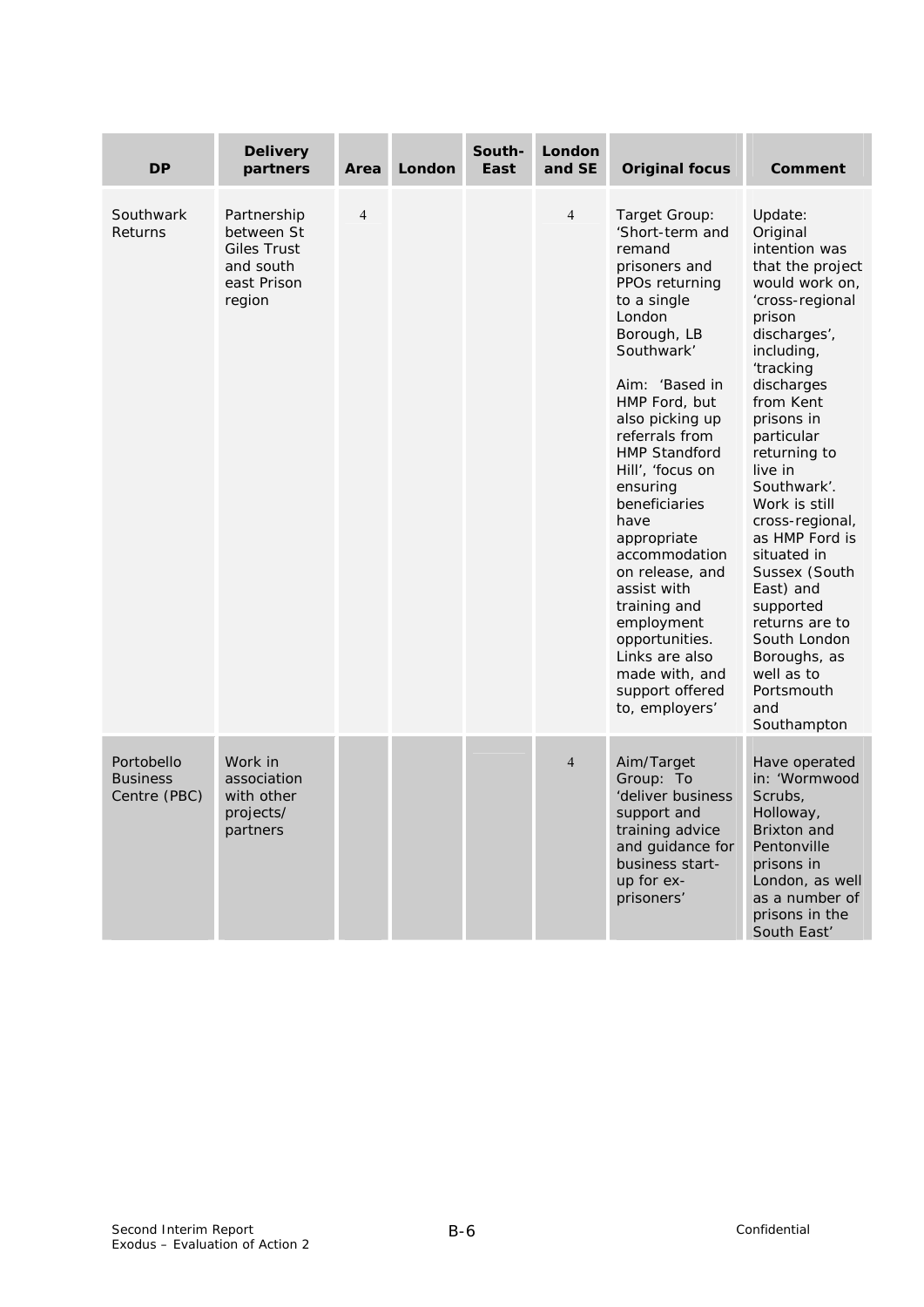| <b>DP</b>  | <b>Delivery</b><br>partners                                                                                | <b>Area</b>    | <b>London</b> | South-<br>East | London<br>and SE | <b>Original focus</b>                                                                                                                                                                                                             | Comment                                                                   |
|------------|------------------------------------------------------------------------------------------------------------|----------------|---------------|----------------|------------------|-----------------------------------------------------------------------------------------------------------------------------------------------------------------------------------------------------------------------------------|---------------------------------------------------------------------------|
| St Mungo's | 'A Partnership<br>led by St<br>Mungo's with<br><b>HMP</b><br>Pentonville<br>and HMP<br>Wormwood<br>Scrubs' | $\overline{4}$ |               |                |                  | Aim: To<br>provide, 'ETE<br>and<br>accommodation<br>support'<br>Target Group:<br>Short-term<br>prisoners and<br>PPOs returning<br>to the North<br>London<br>Boroughs of<br>Ealing, Brent,<br>Camden,<br>Islington and<br>Haringey | 'A target<br>number of 120<br>beneficiaries<br>over the 2-year<br>period' |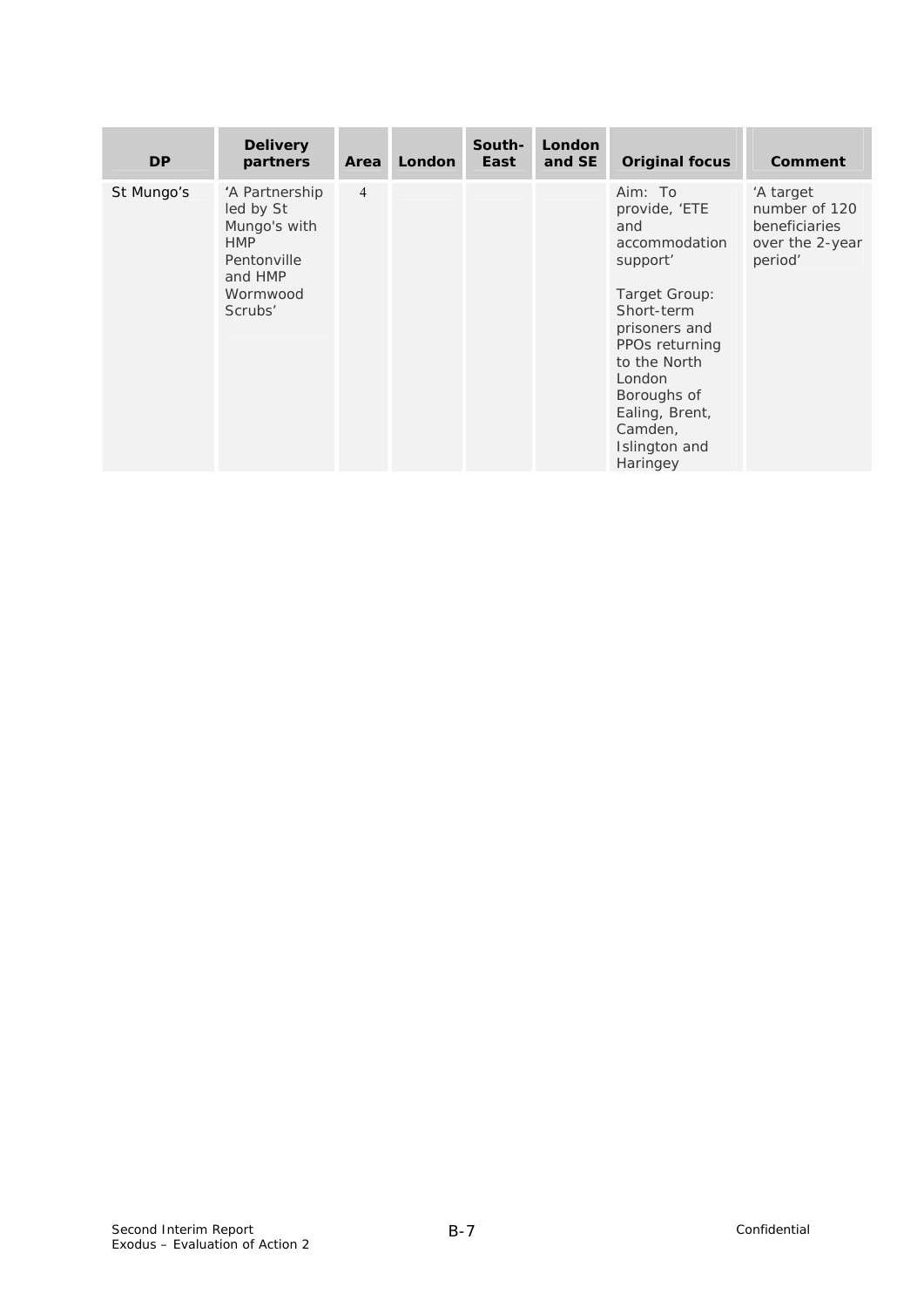# **Annex C**

# **Selected tabulations: Exodus delivery and beneficiary distribution**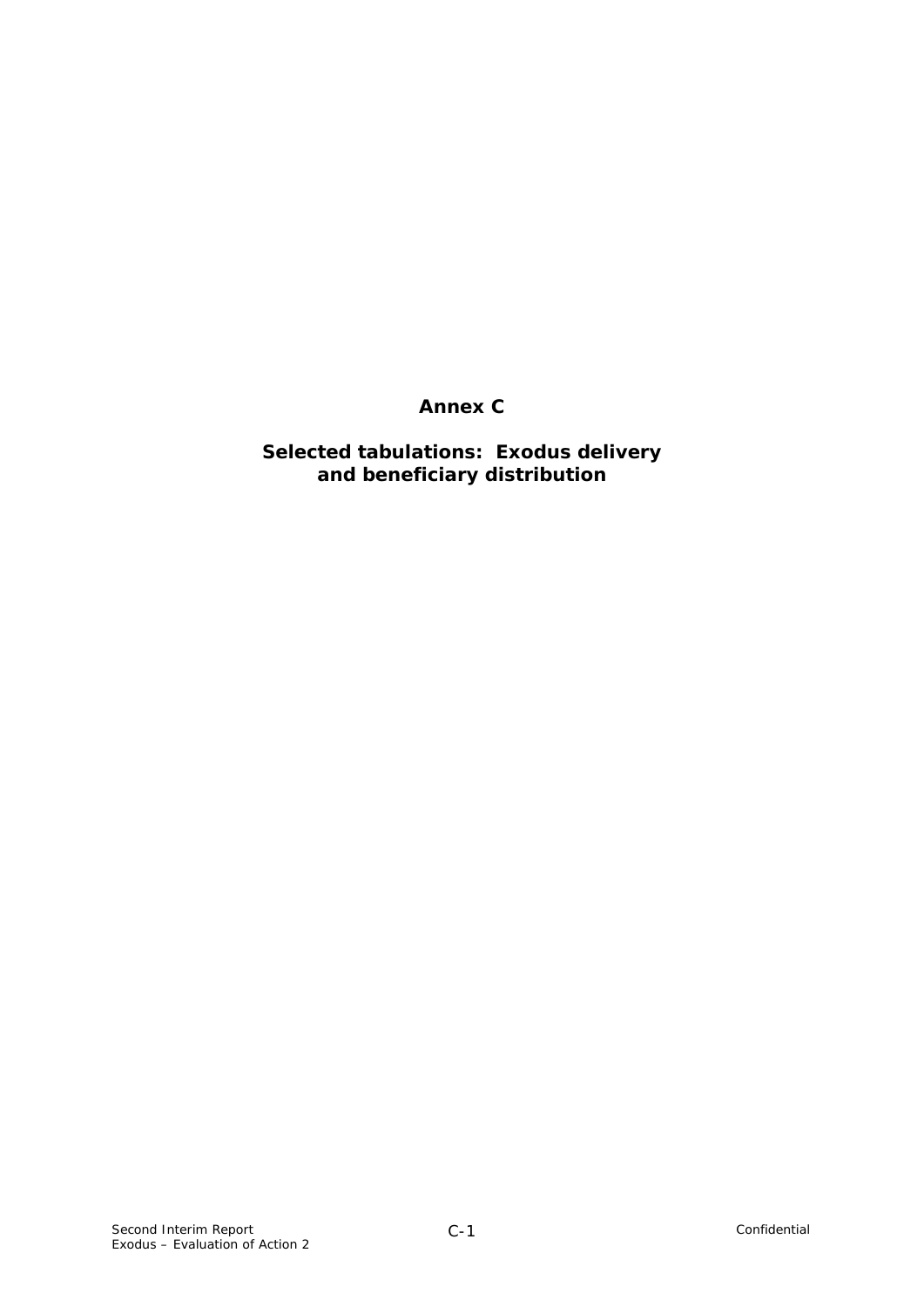# **Annex C: Selected tabulations - Exodus delivery and beneficiary distribution**

|                            | By date of start registration (numbers and per cents) |                 |                          |  |  |  |  |  |
|----------------------------|-------------------------------------------------------|-----------------|--------------------------|--|--|--|--|--|
| <b>Beneficiary numbers</b> | <b>Number</b>                                         | % of all starts | Cumulative %             |  |  |  |  |  |
| 2005:<br>August            | 9                                                     | 1.3             | 1.3                      |  |  |  |  |  |
| September                  | 17                                                    | 2.4             | 3.7                      |  |  |  |  |  |
| October                    | 33                                                    | 4.7             | 8.4                      |  |  |  |  |  |
| November                   | 33                                                    | 4.7             | 13.1                     |  |  |  |  |  |
| December                   | 18                                                    | 2.6             | 15.7                     |  |  |  |  |  |
| 2006:<br>January           | 25                                                    | 3.6             | 19.3                     |  |  |  |  |  |
| February                   | 32                                                    | 4.6             | 23.9                     |  |  |  |  |  |
| March                      | 44                                                    | 6.4             | 30.3                     |  |  |  |  |  |
| April                      | 35                                                    | 5.0             | 35.3                     |  |  |  |  |  |
| May                        | 55                                                    | 8.0             | 43.3                     |  |  |  |  |  |
| June                       | 41                                                    | 6.0             | 49.3                     |  |  |  |  |  |
| July                       | 39                                                    | 5.6             | 54.9                     |  |  |  |  |  |
| August                     | 62                                                    | 9.0             | 63.9                     |  |  |  |  |  |
| September                  | 41                                                    | 5.9             | 69.8                     |  |  |  |  |  |
| October                    | 33                                                    | 4.7             | 74.5                     |  |  |  |  |  |
| November                   | 34                                                    | 4.8             | 79.3                     |  |  |  |  |  |
| December                   | 19                                                    | 2.7             | 82.0                     |  |  |  |  |  |
| 2007:<br>January           | 30                                                    | 4.3             | 86.3                     |  |  |  |  |  |
| February                   | 36                                                    | $5.2$           | 91.5                     |  |  |  |  |  |
| March                      | 35                                                    | $5.0$           | 96.5                     |  |  |  |  |  |
| April                      | 22                                                    | 3.2             | 99.7                     |  |  |  |  |  |
| May <sup>1</sup>           | $\overline{2}$                                        | 0.3             | 100.0                    |  |  |  |  |  |
| Total to May 2007          | 695                                                   | 100.0           | $\overline{\phantom{0}}$ |  |  |  |  |  |

### **Figure C.1: Beneficiary recruitment, 2005-2007**

1 Starts recorded by 05.06.2007

#### **Valid cases = 695**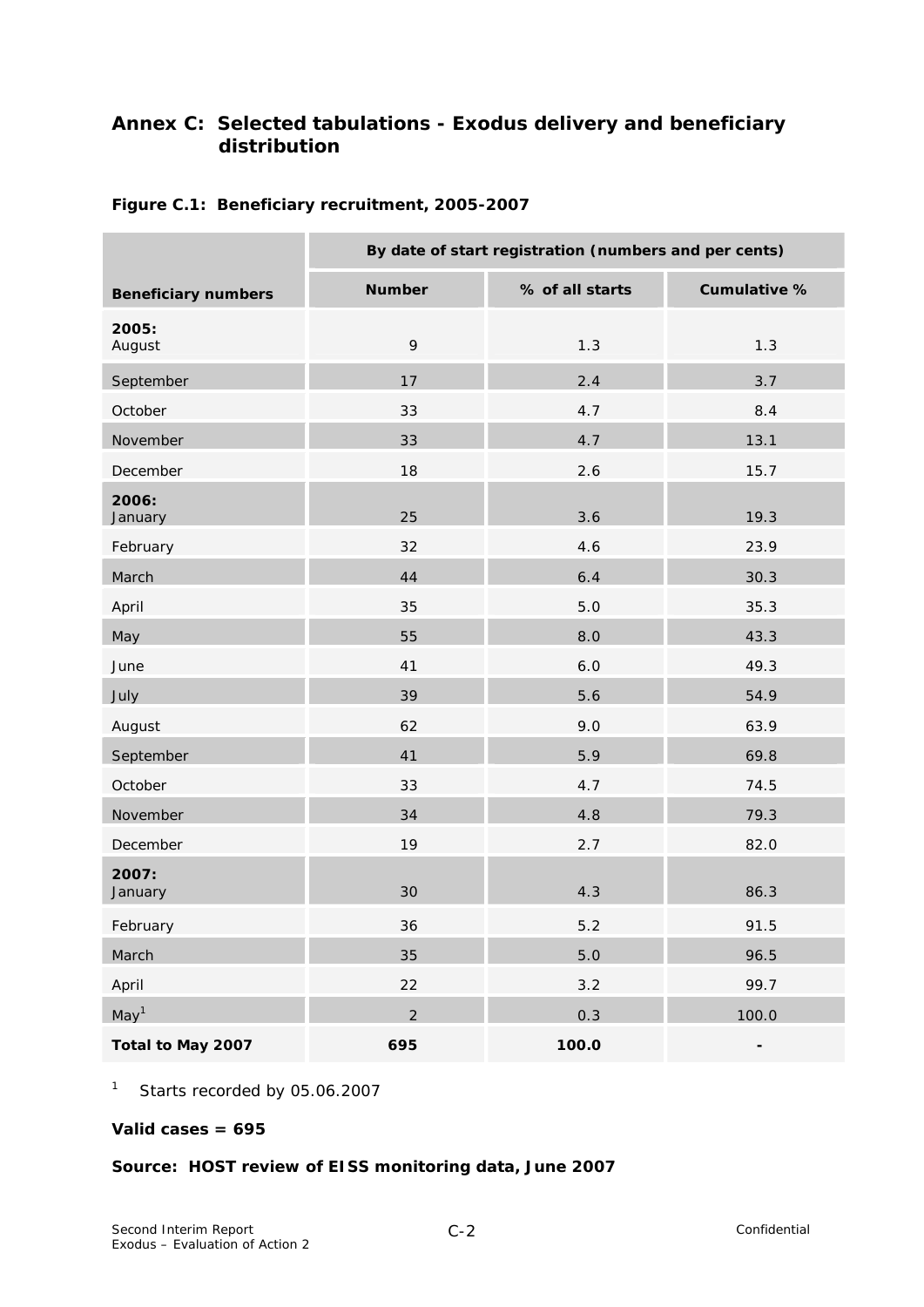|                    |                          | <b>Male</b><br>Female |                          | <b>Total</b>             |                          |                 |
|--------------------|--------------------------|-----------------------|--------------------------|--------------------------|--------------------------|-----------------|
|                    | <b>Target</b>            | <b>Achieved</b>       | <b>Target</b>            | <b>Achieved</b>          | <b>Target</b>            | <b>Achieved</b> |
| $16-24$ years      | 25                       | 157                   | 5                        | 11                       | 30                       | 168             |
| $25-49$ years      | 520                      | 427                   | 45                       | 49                       | 565                      | 476             |
| 50 and over        | 5                        | 39                    | $\overline{\phantom{a}}$ | 2                        | 5                        | 41              |
| All ages - known   | 550                      | 623                   | 50                       | 62                       | 600                      | 685             |
| Others - not known | $\overline{\phantom{a}}$ | 5                     | $\overline{\phantom{a}}$ | $\overline{\phantom{a}}$ | $\overline{\phantom{a}}$ | 14 <sup>1</sup> |
| <b>Total</b>       | 500                      | 628                   | 50                       | 62                       | 600                      | 699             |

### **Figure C.2: Beneficiary targets for Exodus, and achievements to 31 May 2007**

Valid cases = 699

1 Includes nine beneficiaries where age and/or gender not known

#### **Source: HOST review of EISS monitoring data, June 2007**

### **Figure C.3: Beneficiary distribution by ethnic groups, 2005-2007 Summary distribution by gender (numbers)**

|                            | <b>Male</b>              |                          |                          | Female                   | <b>Total</b>             |                          |
|----------------------------|--------------------------|--------------------------|--------------------------|--------------------------|--------------------------|--------------------------|
|                            | <b>Target</b>            | <b>Achieved</b>          | <b>Target</b>            | <b>Achieved</b>          | <b>Target</b>            | <b>Achieved</b>          |
| White                      | 340                      | 360                      | 30                       | 32                       | 370                      | 392                      |
| Mixed ethnicity            | 40                       | 40                       | 5                        | 2                        | 45                       | 42                       |
| Asian/Asian British        | 15                       | 39                       | $\overline{\phantom{a}}$ |                          | 15                       | 39                       |
| <b>Black/Black British</b> | 150                      | 158                      | 15                       | 26                       | 165                      | 184                      |
| Chinese                    | 5                        | $\overline{\phantom{a}}$ | $\overline{\phantom{a}}$ | $\overline{\phantom{a}}$ | 5                        | $\overline{\phantom{a}}$ |
| Other                      | $\overline{\phantom{a}}$ | 26                       |                          |                          | $\overline{\phantom{0}}$ | 26                       |
| Not known/declared         | $\overline{\phantom{a}}$ | 3                        | $\overline{\phantom{a}}$ | $\overline{\phantom{a}}$ | $\overline{\phantom{a}}$ | 3                        |
| <b>Total</b>               | 550                      | 626                      | 50                       | 60                       | 600                      | 686                      |

Valid cases  $= 686$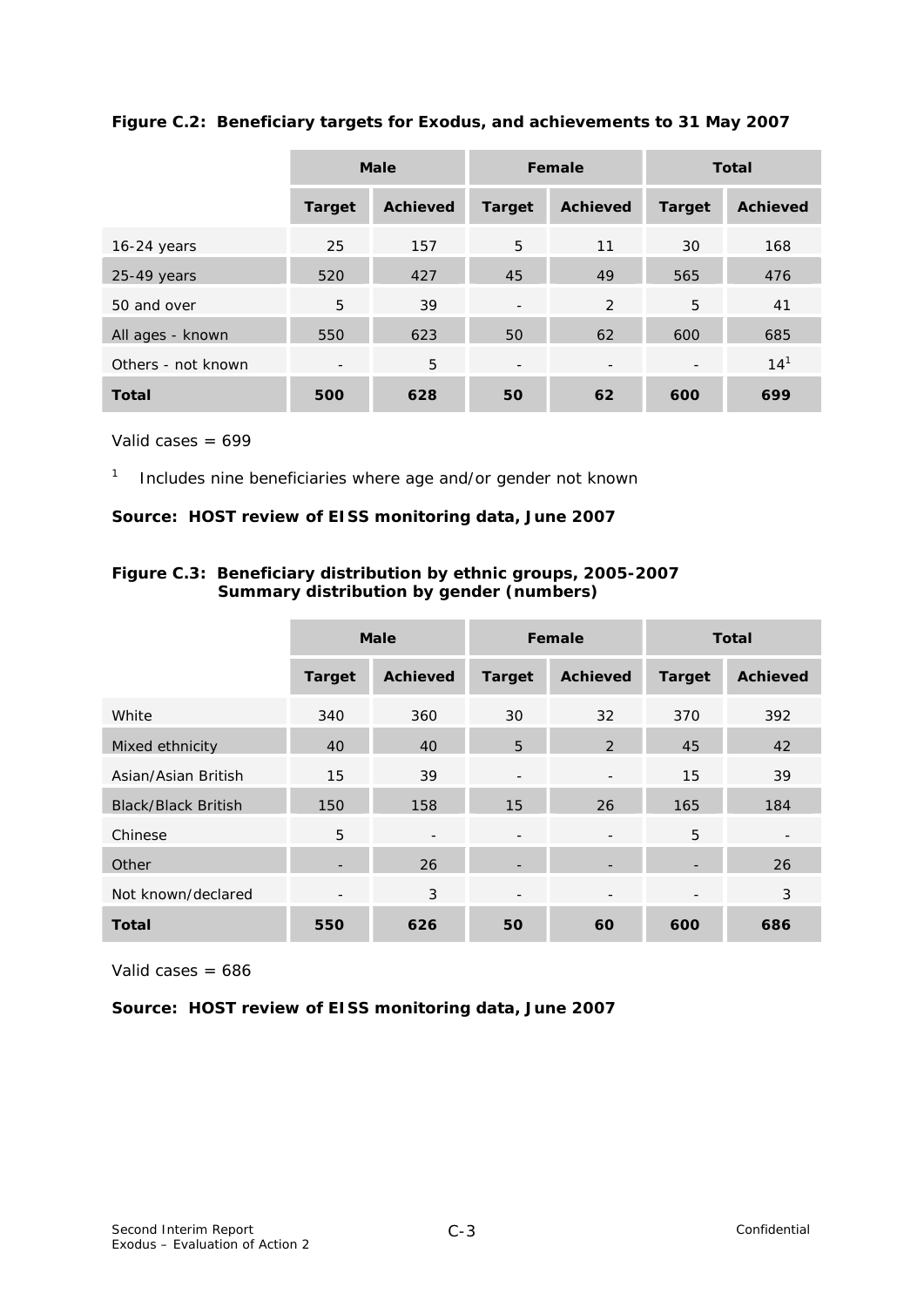|                          | Male          |                 |                | Female          | Total         |                 |
|--------------------------|---------------|-----------------|----------------|-----------------|---------------|-----------------|
|                          | <b>Target</b> | <b>Achieved</b> | <b>Target</b>  | <b>Achieved</b> | <b>Target</b> | <b>Achieved</b> |
| Physical disability      | 50            | 62              | 5              | 6               | 55            | 68              |
| Mental disability        | 50            | 18              | $\overline{5}$ | 3               | 55            | 21              |
| Learning disability      | 200           | 21              | 10             | 1               | 210           | 22              |
| No disability            | 250           | 527             | 30             | 52              | 280           | 579             |
| <b>All beneficiaries</b> | 550           | 628             | 50             | 62              | 600           | 690             |

### **Figure C.4: Beneficiary distribution by disability, 2005-2007 Summary of distribution by disadvantage category (numbers)**

Valid cases  $= 690$ 

NVQ Level 2 or equivalent

NVQ Level 3 or equivalent

NVQ Level 4 or equivalent

NVQ Level 5 or equivalent

### **Source: HOST review of EISS monitoring data, June 2007**

### **Figure C.5: Beneficiary distribution by pre-custodial qualification levels, 2005- 2007**

| qualification achievements before recruitment (numbers) |                          |                 |               |                 |                          |                 |  |  |
|---------------------------------------------------------|--------------------------|-----------------|---------------|-----------------|--------------------------|-----------------|--|--|
|                                                         | <b>Male</b>              |                 |               | Female          | <b>Total</b>             |                 |  |  |
|                                                         | <b>Target</b>            | <b>Achieved</b> | <b>Target</b> | <b>Achieved</b> | <b>Target</b>            | <b>Achieved</b> |  |  |
| No qualifications                                       | 500                      | 576             | 40            | 58              | 540                      | 634             |  |  |
| Sub-level 1<br>qualifications                           | $\overline{\phantom{0}}$ | 7               |               | 2               | $\overline{\phantom{a}}$ | 9               |  |  |
| NVQ Level 1 or<br>equivalent                            | 30                       | 12              | 5             | 1               | 35                       | 13              |  |  |

20 19 5 1 25 20

- 7 - 7 - 7 - 7 - 7

- - - - - -

- 1 - - - - - - 1

**Summary of distribution by DP estimate of highest level of qualification achievements before recruitment (numbers)** 

Valid cases  $= 684$ 

### **Source: HOST review of EISS monitoring data, June 2007**

**Total 550 622 50 62 600 684**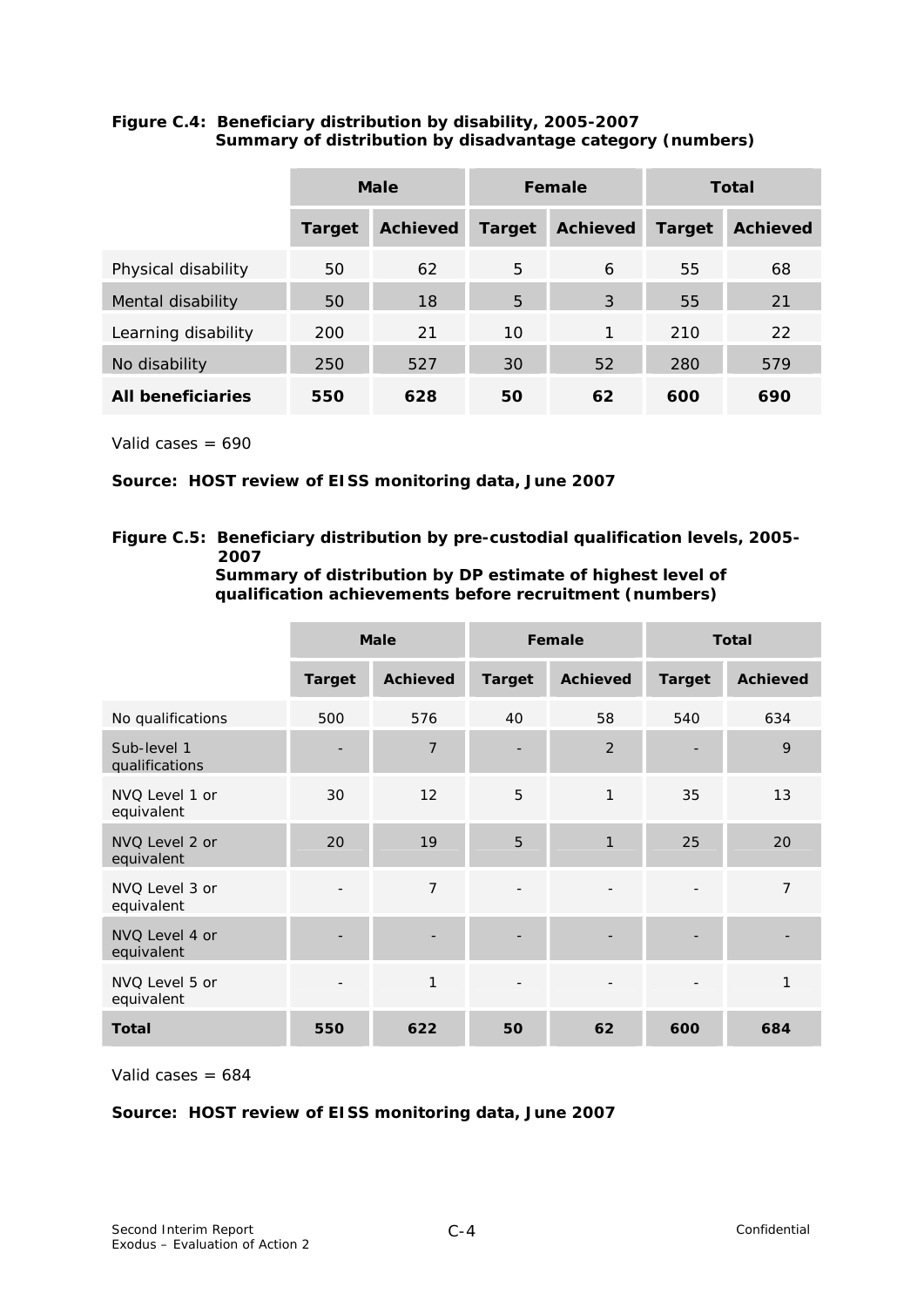|                                                          |                | <b>Male</b>     |               | Female          | <b>Total</b>  |                 |  |
|----------------------------------------------------------|----------------|-----------------|---------------|-----------------|---------------|-----------------|--|
|                                                          | <b>Target</b>  | <b>Achieved</b> | <b>Target</b> | <b>Achieved</b> | <b>Target</b> | <b>Achieved</b> |  |
| Ex-offenders and those<br>under statutory<br>supervision | 550            | 628             | 50            | 62              | 600           | 690             |  |
| <b>Homeless</b>                                          | 200            | 204             | 10            | 20              | 210           | 224             |  |
| Refugees                                                 | $\overline{a}$ | 5               |               |                 |               | 5               |  |
| Asylum seekers                                           |                |                 |               |                 |               |                 |  |
| Drug/alcohol misusers                                    | 300            | 274             | 30            | 28              | 330           | 302             |  |
| 16-17 year olds at risk<br>of school exclusion           |                |                 |               |                 |               |                 |  |
| Roma people/ travellers                                  | 20             | 6               | 5             |                 | 25            | 6               |  |
| People over 50                                           | 5              | 34              |               | 2               | 5             | 36              |  |
| Labour market<br>returners                               |                | 103             | 10            | 6               | 10            | 109             |  |
| People from<br>disadvantaged areas <sup>1</sup>          | 300            | 26              | 20            | 3               | 320           | 29              |  |
| Jobseekers with low<br>basic skills                      | 400            | 118             | 40            | $\overline{2}$  | 440           | 120             |  |
| Lone parents and/or<br>carers                            |                | 12              | 20            | $\overline{7}$  | 20            | 19              |  |

### **Figure C.6: Beneficiary distribution by disadvantage, 2005-2007 Summary distribution by disadvantage category (numbers)**

1 Bottom ten per cent of wards

Valid cases  $= 686$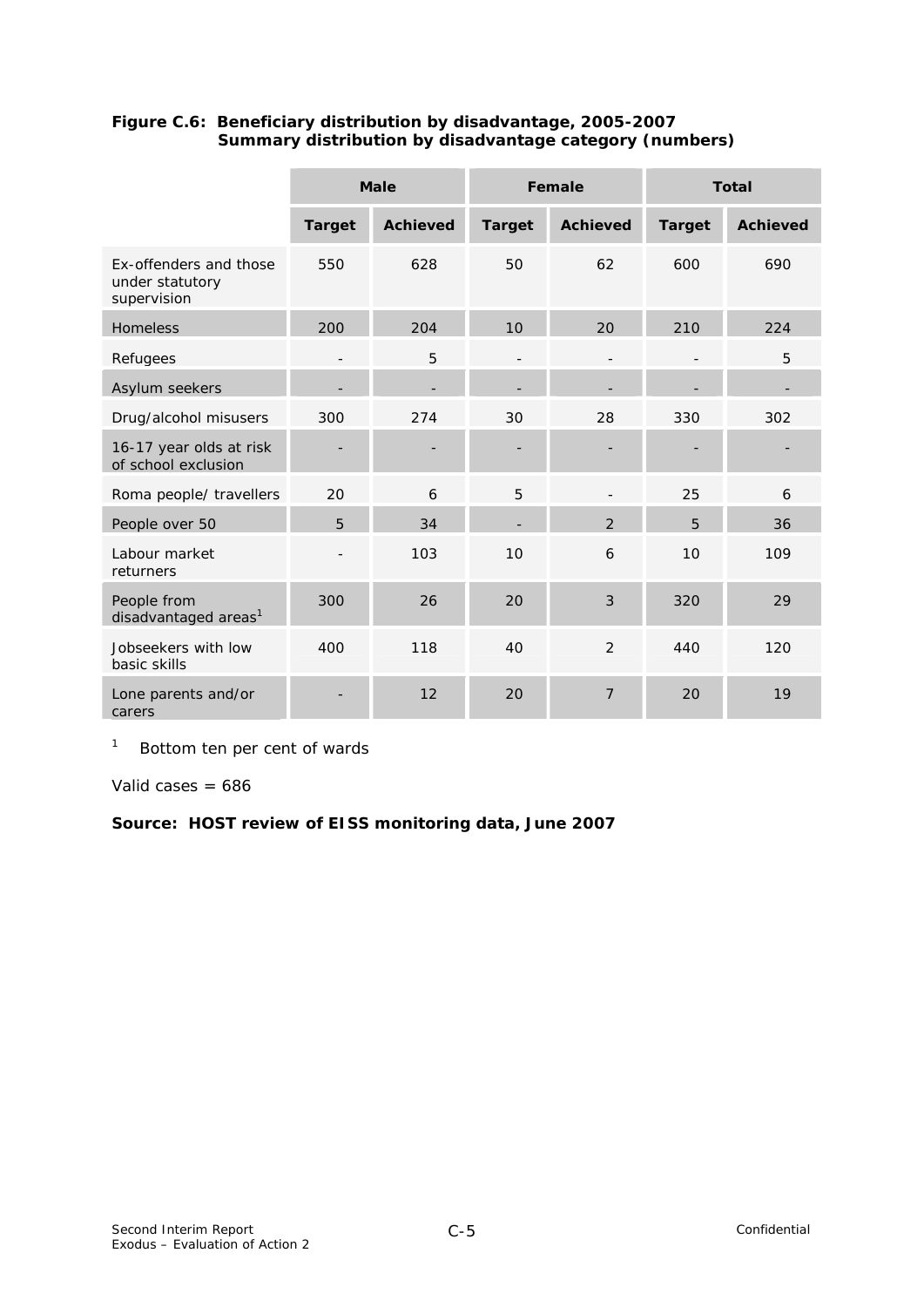| <b>Beneficiary</b><br>disadvantage                | Springhill     | Saint<br>Mungo's | <b>St Giles</b><br>Trust | Portobello<br><b>B</b> Centre | Westgate       | <b>Blue Sky</b> | <b>Action</b><br>Acton   | Southampton    | Kent<br>Probation | <b>All DPs</b> |
|---------------------------------------------------|----------------|------------------|--------------------------|-------------------------------|----------------|-----------------|--------------------------|----------------|-------------------|----------------|
| Ex-offenders/under<br>statutory supervision       | 74             | 180              | 104                      | 73                            | 13             | 31              | 31                       | 136            | 48                | 690            |
| <b>Homeless</b>                                   | 6              | 93               | 49                       | 13                            | 8              | $\overline{7}$  | 13                       | 29             | $\overline{7}$    | 225            |
| Refugees/asylum<br>seekers                        |                | $\overline{4}$   | $\mathbf{1}$             | $\overline{\phantom{a}}$      |                |                 |                          |                |                   | 5              |
| Long-term unemployed                              | 23             | 109              | 52                       | 17                            | $\overline{7}$ | 15              | 19                       | 52             | 22                | 316            |
| Drug/alcohol misusers                             | 5              | 93               | 52                       | 9                             | $\overline{7}$ | 22              | 17                       | 74             | 23                | 302            |
| 16-17 year olds at risk<br>of school exclusion    |                |                  |                          | $\overline{\phantom{a}}$      |                |                 | $\overline{\phantom{a}}$ |                |                   |                |
| Roma people/travellers                            |                |                  | 2                        |                               |                | 2               |                          |                | 2                 | 6              |
| People over 50 years                              | 18             | $\overline{4}$   | $\overline{4}$           | $\overline{2}$                |                | $\mathbf{1}$    |                          | 5              |                   | 35             |
| Labour market<br>returners                        | 2              | 50               | 18                       | $\mathbf{1}$                  |                | 9               | 6                        | $\overline{7}$ | 10                | 103            |
| People from<br>disadvantaged areas <sup>1</sup>   | $\overline{1}$ | 2                | 19                       | 3                             |                |                 | $\mathbf{1}$             | $\mathbf{1}$   | $\mathbf{1}$      | 28             |
| Job-seekers with low<br>basic skills <sup>2</sup> | 19             | 54               | 38                       | 10                            | 2              | 15              | 10                       | 58             | 12                | 218            |
| Lone parents and<br>carers                        | $\overline{1}$ | 5                | 8                        | 2                             |                | $\mathbf{1}$    |                          | 2              |                   | 19             |
| Other disadvantage nec                            | 21             | 58               | 77                       | 12                            | 8              | 23              | 19                       | 72             | 36                | 326            |
| Disadvantage index                                | 3.2            | 5.7              | 5.3                      | 3.4                           | 4.2            | 5.6             | 3.7                      | 4.5            | 5.0               | 4.7            |

### **Figure C.7: Beneficiaries by disadvantage by DP registration at 31 May 2007 (number)**

Valid cases = 690

<sup>1</sup> Domiciled in local government ward classified in lowest ten per sent by GO deprivation index.

<sup>2</sup> Includes beneficiaries classified with literacy, numeracy or ESOL requirements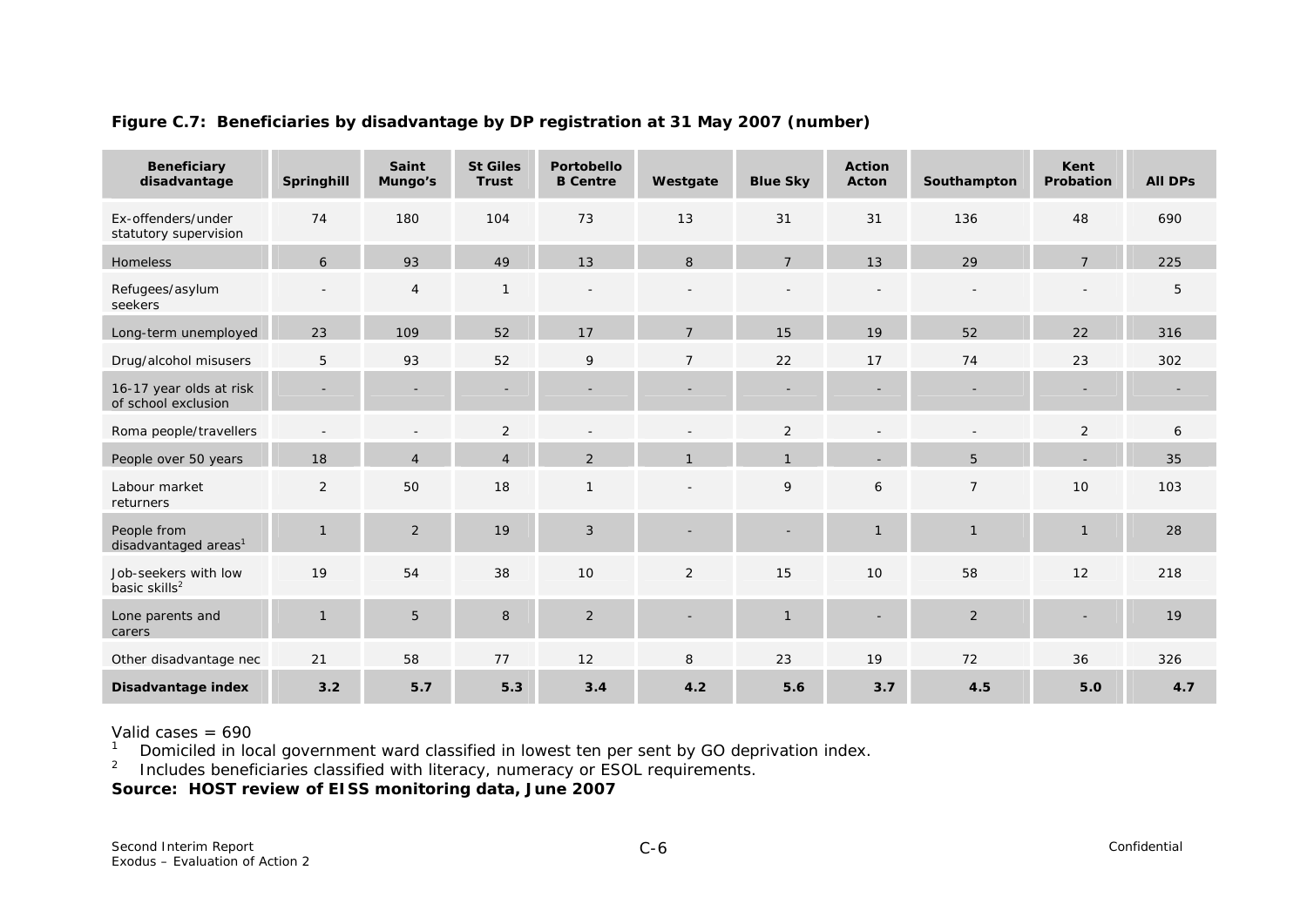| <b>Beneficiary</b><br>disadvantage                | Springhill     | <b>Saint</b><br>Mungo's | <b>St Giles</b><br><b>Trust</b> | <b>Portobello</b><br><b>B</b> Centre | Westgate | <b>Blue Sky</b> | <b>Action</b><br>Acton | Southampton    | Kent<br>Probation | <b>All DPs</b> |
|---------------------------------------------------|----------------|-------------------------|---------------------------------|--------------------------------------|----------|-----------------|------------------------|----------------|-------------------|----------------|
| Ex-offenders/under<br>statutory supervision       | 100            | 100                     | 100                             | 100                                  | 100      | 100             | 100                    | 100            | 100               | 100            |
| <b>Homeless</b>                                   | 8              | 52                      | 47                              | 18                                   | 62       | 23              | 42                     | 21             | 15                | 33             |
| Refugees/asylum<br>seekers                        |                | 2                       | $\mathbf{1}$                    |                                      |          |                 |                        |                |                   | $\mathbf{1}$   |
| Long-term unemployed                              | 31             | 61                      | 50                              | 23                                   | 54       | 48              | 61                     | 38             | 46                | 46             |
| Drug/alcohol misusers                             | $\overline{7}$ | 52                      | 50                              | 12                                   | 54       | 71              | 55                     | 54             | 20                | 44             |
| 16-17 year olds at risk<br>of school exclusion    |                |                         |                                 |                                      |          |                 |                        |                |                   |                |
| Roma people/travellers                            |                |                         |                                 |                                      |          | 6               |                        |                | $\overline{4}$    | $\mathbf{1}$   |
| People over 50 years                              | 24             | 2                       | $\overline{4}$                  | 3                                    | 8        |                 |                        | $\overline{4}$ |                   | 5              |
| Labour market<br>returners                        | 3              | 28                      | 17                              | $\mathbf{1}$                         | $\sim$   | 29              | 19                     | 5              | 21                | 15             |
| People from<br>disadvantaged areas <sup>1</sup>   | $\mathbf{1}$   | $\mathbf{1}$            | 18                              | $\overline{4}$                       |          |                 | 3                      | $\overline{1}$ | 2                 | $\overline{4}$ |
| Job-seekers with low<br>basic skills <sup>2</sup> | 26             | 30                      | 37                              | 14                                   | 15       | 48              | 32                     | 43             | 25                | 32             |
| Lone parents and<br>carers                        | $\overline{1}$ | 3                       | 8                               | 3                                    |          | 3               |                        | $\overline{2}$ |                   | 3              |
| Other disadvantage nec                            | 28             | 33                      | 74                              | 16                                   | 62       | 74              | 61                     | 53             | 75                | 47             |

### **Figure C.8: Beneficiaries by classified disadvantage by DP registration at 31 May 2007 (per cent)**

Valid cases = 690

<sup>1</sup> Domiciled in local government ward classified in lowest ten per sent by GO deprivation index.

<sup>2</sup> Includes beneficiaries classified with literacy, numeracy or ESOL requirements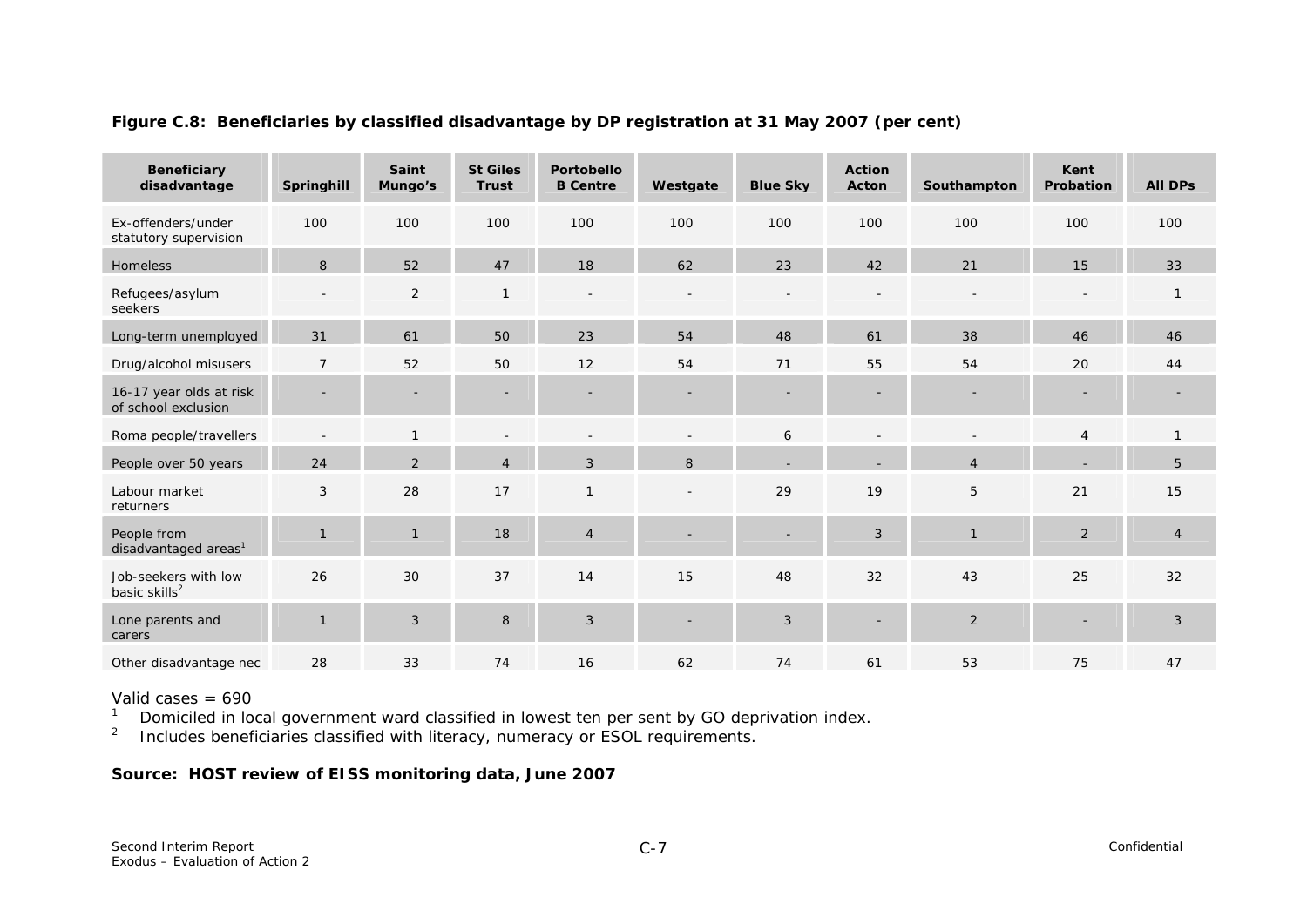# **Figure C.9: Beneficiary distribution by pre-custodial qualification levels, 2005-2007**

|                               |                          | <b>Male</b>     |                          | Female                   | <b>Total</b>             |                 |  |  |
|-------------------------------|--------------------------|-----------------|--------------------------|--------------------------|--------------------------|-----------------|--|--|
|                               | <b>Target</b>            | <b>Achieved</b> | <b>Target</b>            | <b>Achieved</b>          | <b>Target</b>            | <b>Achieved</b> |  |  |
| No qualifications             | 500                      | 576             | 40                       | 58                       | 540                      | 634             |  |  |
| Sub-Level 1<br>qualifications | ٠                        | $\overline{7}$  |                          | 2                        |                          | 9               |  |  |
| NVQ Level 1 or<br>equivalent  | 30                       | 12              | 5                        | $\mathbf{1}$             | 35                       | 13              |  |  |
| NVQ Level 2 or<br>equivalent  | 20                       | 19              | 5                        | $\mathbf{1}$             | 25                       | 20              |  |  |
| NVQ Level 3 or<br>equivalent  | $\qquad \qquad -$        | $\overline{7}$  | $\overline{\phantom{a}}$ |                          |                          | $\overline{7}$  |  |  |
| NVQ Level 4 or<br>equivalent  |                          |                 |                          |                          |                          |                 |  |  |
| NVQ Level 5 or<br>equivalent  | $\overline{\phantom{a}}$ | 1               | $\overline{\phantom{a}}$ | $\overline{\phantom{a}}$ | $\overline{\phantom{a}}$ | 1               |  |  |
| Other                         |                          | 6               |                          |                          |                          | 6               |  |  |
| Total                         | 550                      | 628             | 50                       | 62                       | 600                      | 690             |  |  |

 **Summary of distribution by DP estimate of highest level of qualification achievements before recruitments (numbers)** 

Valid cases = 690

#### **Source: HOST review of EISS monitoring data, June 2007**

### **Figure C.10: Characteristics of beneficiary unemployment before recruitment, 2005-2007**

 **Length of time beneficiary out of work before recruitment to DP**

|                | Numbers of beneficiaries who were previously unemployed for |                    |                  |                |                 |                  |  |  |  |
|----------------|-------------------------------------------------------------|--------------------|------------------|----------------|-----------------|------------------|--|--|--|
|                | Under 26<br>weeks                                           | $26 - 52$<br>weeks | $1 - 2$<br>years | 2-3 years      | Over 3<br>years | All<br>durations |  |  |  |
| $16-24$ years  | 41                                                          | 25                 | 30               | 9              | 52              | 157              |  |  |  |
| $25-49$ years  | 97                                                          | 52                 | 57               | 47             | 200             | 453              |  |  |  |
| 50 and over    | 5                                                           | $\overline{4}$     | 3                | $\overline{4}$ | 21              | 37               |  |  |  |
| Total achieved | 143                                                         | 81                 | 90               | 60             | 273             | 647              |  |  |  |
| Total target   |                                                             | 30                 | 222              | 237            | 111             | 600              |  |  |  |

Valid cases = 647 (excludes 44 with delayed/no information)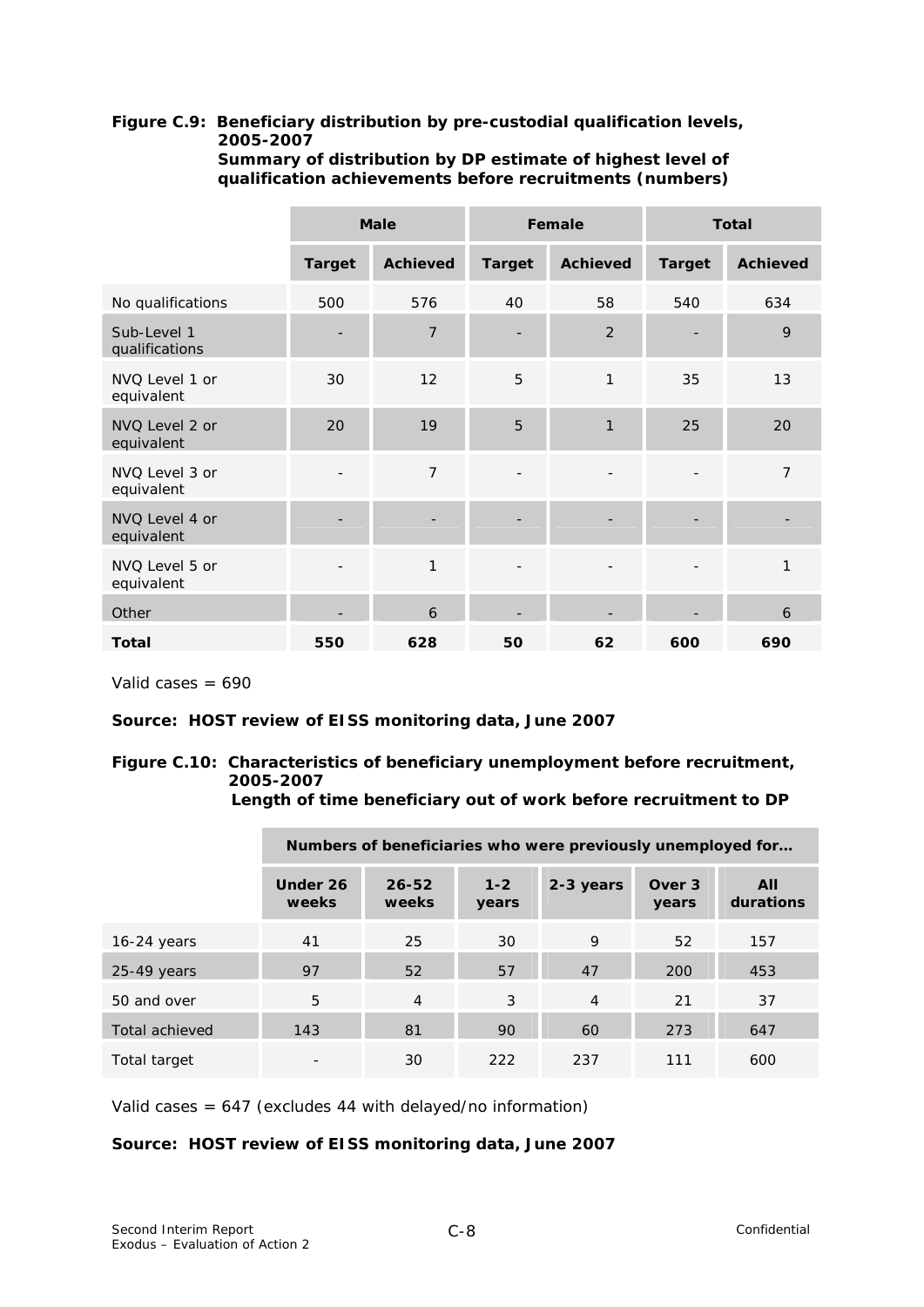## **Annex D**

### **Selected tabulations - Exodus outputs and outcomes**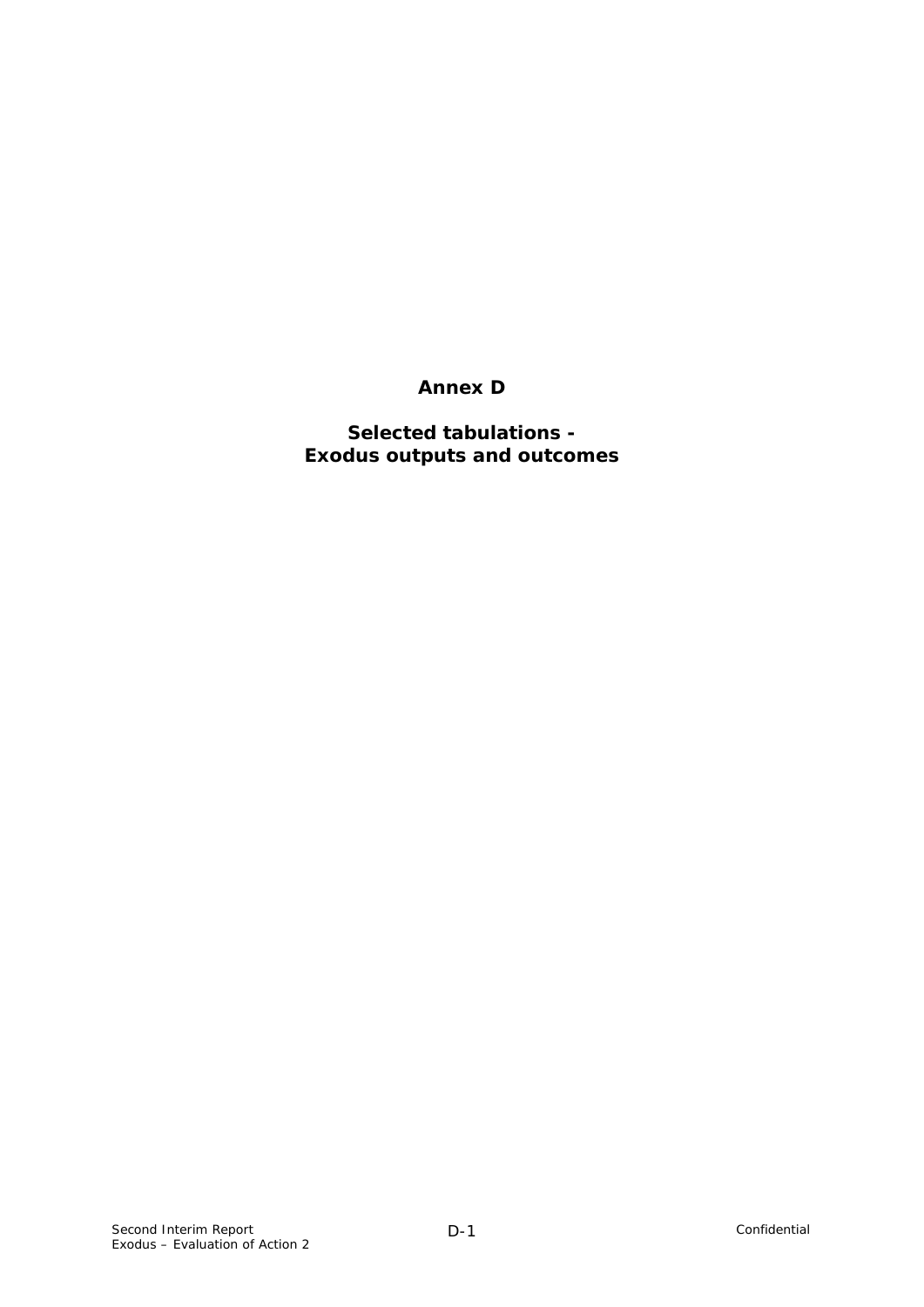## **Annex D: Selected tabulations - Exodus outputs and outcomes**

|                                                                                                 | Estimated beneficiaries $1$ |                |  |  |  |
|-------------------------------------------------------------------------------------------------|-----------------------------|----------------|--|--|--|
| <b>Actions for individuals</b>                                                                  | <b>Number</b>               | Per cent       |  |  |  |
| Work advice, guidance and counselling                                                           | 72                          | 28             |  |  |  |
| Training                                                                                        | 24                          | 9              |  |  |  |
| Training in the workplace                                                                       | 13                          | 5              |  |  |  |
| Key and basic skills support                                                                    | 20                          | 8              |  |  |  |
| Work placements                                                                                 | 10                          | $\overline{4}$ |  |  |  |
| Job rotation or job sharing                                                                     | 8                           | 3              |  |  |  |
| Employment aids and job-search help (including self-<br>employment)                             | 48                          | 19             |  |  |  |
| Helping people to join in, assessing the needs of individuals<br>and individual action planning | 48                          | 19             |  |  |  |
| Motivation and orientation                                                                      | 49                          | 20             |  |  |  |
| Help into self-employment                                                                       | 9                           | $\overline{4}$ |  |  |  |
| Help into lifelong learning                                                                     | 1                           | 1              |  |  |  |
| IT and ICT training and support                                                                 | 20                          | 8              |  |  |  |
| Other                                                                                           | 11                          | 10             |  |  |  |

### **Figure D.1: DP inputs and activities for beneficiaries**

<sup>1</sup> This is limited to completers/leavers with exit records

Valid cases  $= 255$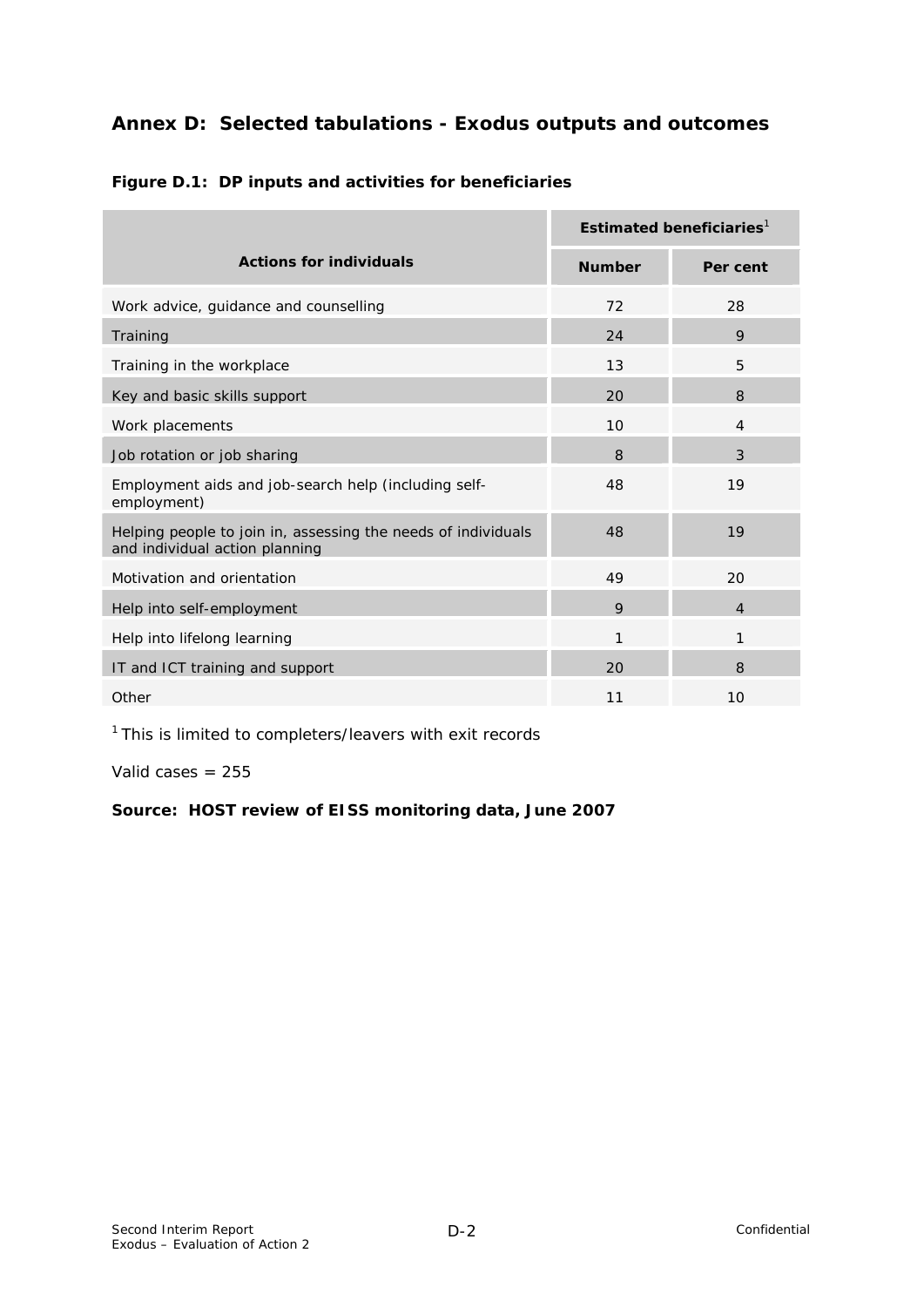### **Figure D.2: Beneficiary destination/outcomes, 2005-2007 Numbers of Exodus beneficiaries (with NI numbers) going to…**

|                                           | <b>Male</b>   | Female         | <b>Total</b>  |                |  |  |
|-------------------------------------------|---------------|----------------|---------------|----------------|--|--|
|                                           | number        | number         | <b>Number</b> | Per cent       |  |  |
| Prison/sentenced                          | 21            | 1              | 22            | 8              |  |  |
| DR/AL rehabilitation                      | $\mathbf{1}$  |                | $\mathbf{1}$  | $\mathbf{1}$   |  |  |
| Full-time Education/Training <sup>1</sup> | 3             |                | 3             | 1              |  |  |
| Full-time employment                      | 19            |                | 19            | $\overline{7}$ |  |  |
| Part-time employment                      | 1             |                | 1             | 1              |  |  |
| Self-employment                           | 3             |                | 3             | 1              |  |  |
| Unemployed                                | 80            |                | 80            | 31             |  |  |
| Other                                     | $\mathcal{P}$ |                | $\mathcal{P}$ | 1              |  |  |
| Early leaver - planned                    | 1             |                | $\mathbf{1}$  | 1              |  |  |
| Early leaver - unplanned                  | 9             |                | 9             | $\overline{4}$ |  |  |
| Not known                                 | 113           | 1              | 114           | 44             |  |  |
| <b>Total</b>                              | 253           | $\overline{2}$ | 255           | 100            |  |  |

1 Includes pre-vocational training

Valid cases  $= 255$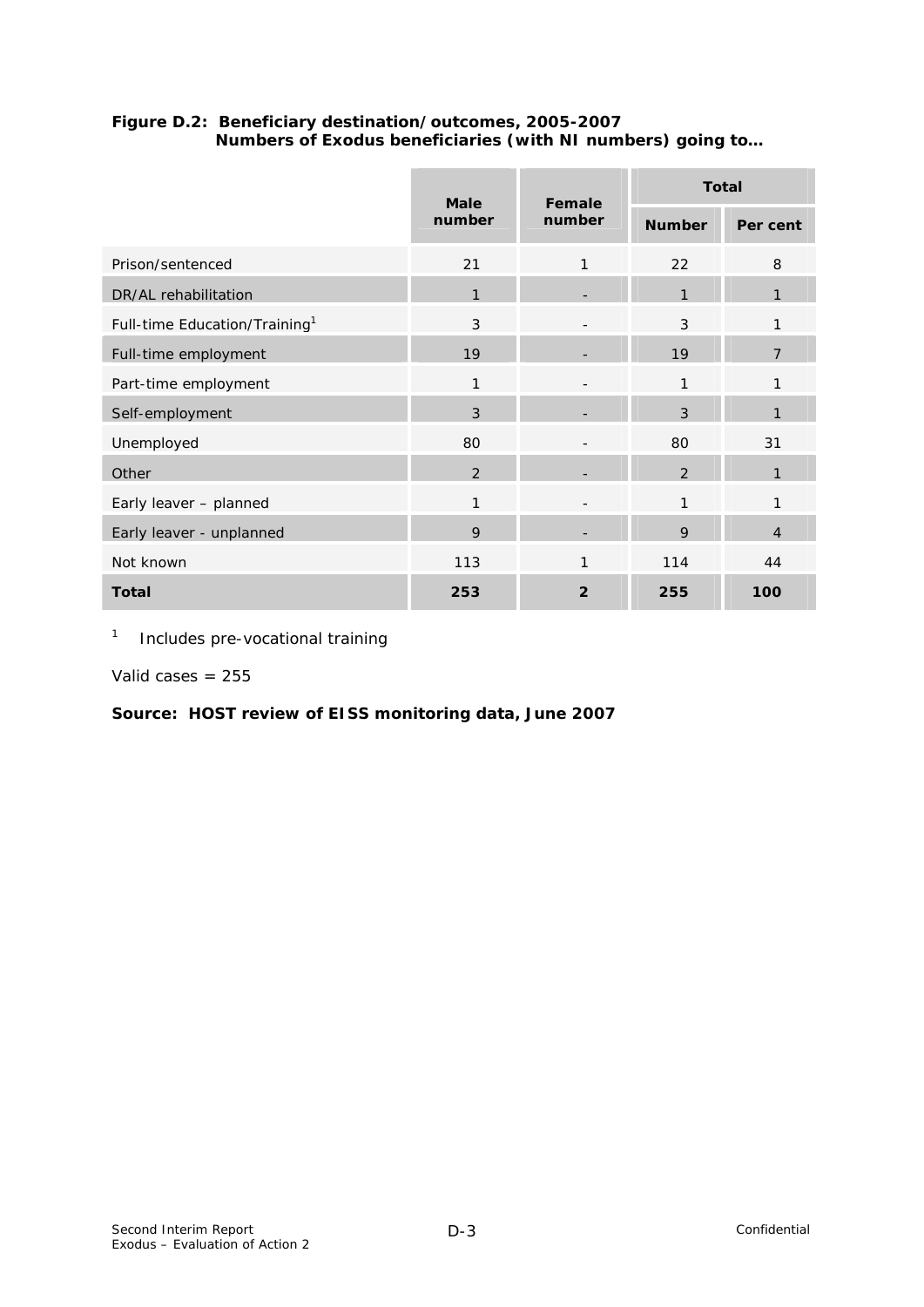**Figure D.3: Beneficiary destination outcomes by ethnicity**  Awaiting data from EISS

**Source: HOST review of EISS monitoring data, June 2007** 

**Figure D.4: Beneficiary destination outcomes by age**  Awaiting data from EISS

**Source: HOST review of EISS monitoring data, June 2007** 

**Figure D.5: Beneficiary destinations outcomes by disability**  Awaiting data from EISS

**Source: HOST review of EISS monitoring data, June 2007** 

**Figure D.6: Beneficiaries by destination outcome, by qualification on entry**  Awaiting data from EISS

**Source: HOST review of EISS monitoring data, June 2007** 

**Figure D.7: Beneficiaries destination outcome, by disadvantage** 

Awaiting data from EISS

**Source: HOST review of EISS monitoring data, June 2007** 

**Figure D.8: Beneficiaries by destination outcome by DP** 

Awaiting data from EISS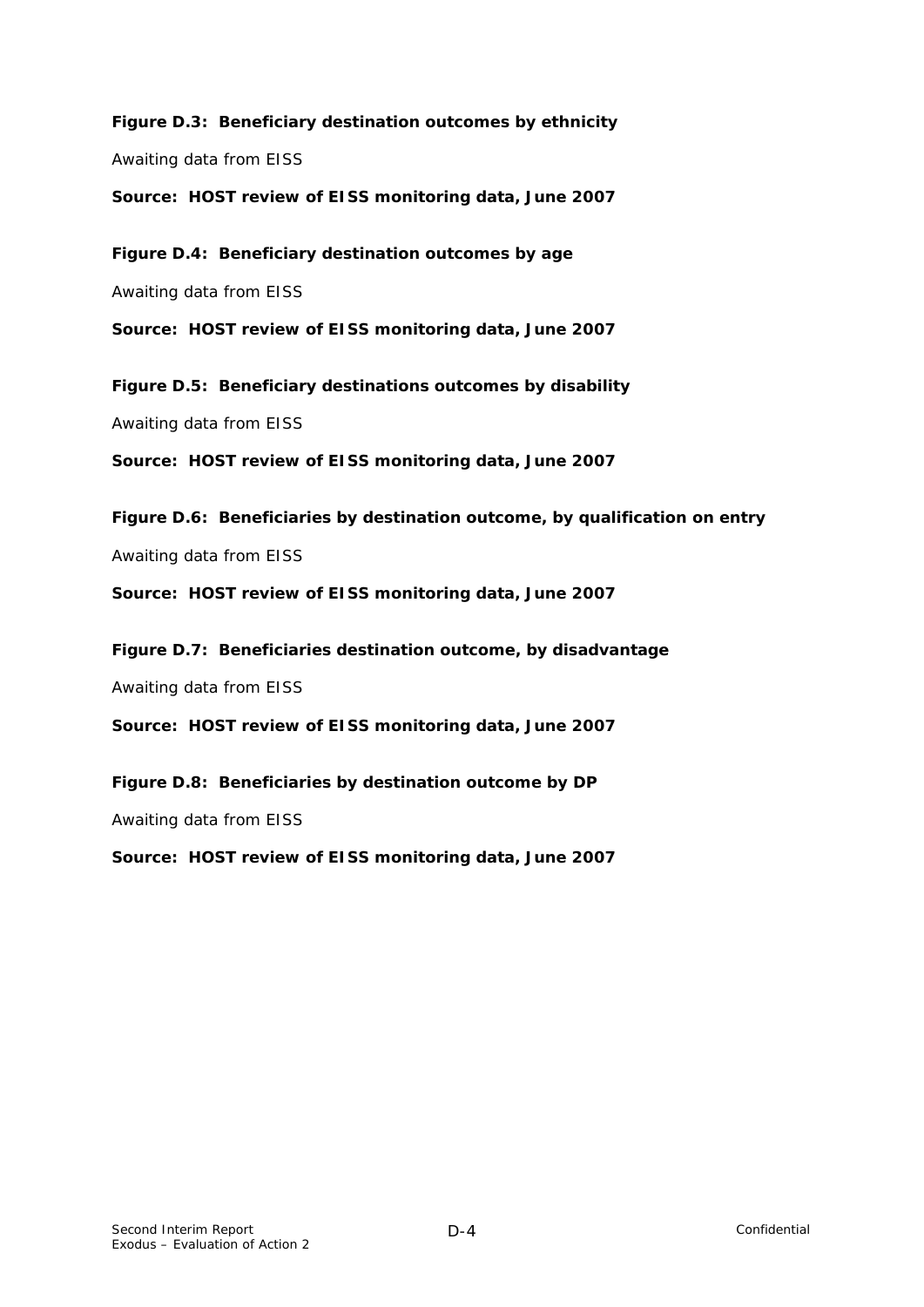|                                                   |                          | <b>Male</b>       | Female                   |                 |  |
|---------------------------------------------------|--------------------------|-------------------|--------------------------|-----------------|--|
| <b>Qualification level</b>                        | <b>Target</b>            | <b>Achieved</b>   | <b>Target</b>            | <b>Achieved</b> |  |
| Oualifications below NVO Level 1 or<br>equivalent | 200                      | 8                 | 10                       | 1               |  |
| NVQ Level 1 or equivalent                         | 200                      | 13                | 30                       | 1               |  |
| NVQ Level 2 or equivalent                         | 50                       | 17                | 5                        | 5               |  |
| NVQ Level 3 or equivalent                         |                          | 6                 |                          |                 |  |
| NVQ Level 4 or equivalent                         | $\overline{\phantom{a}}$ | $\qquad \qquad -$ | $\overline{\phantom{a}}$ |                 |  |
| NVQ Level 5 or equivalent                         | ۰                        | 1                 |                          |                 |  |
| Other                                             | ۰                        | 23                |                          |                 |  |
| <b>None</b>                                       | 100                      | 191               | $5\overline{5}$          | $\overline{4}$  |  |
| <b>Total</b>                                      | 550                      | 259               | 50                       | 6               |  |

#### **Figure D.9: Beneficiaries and qualification outcomes, 2005-2007**

NB. Numbers may not add up where beneficiaries achieve more than one qualification

Valid cases = 265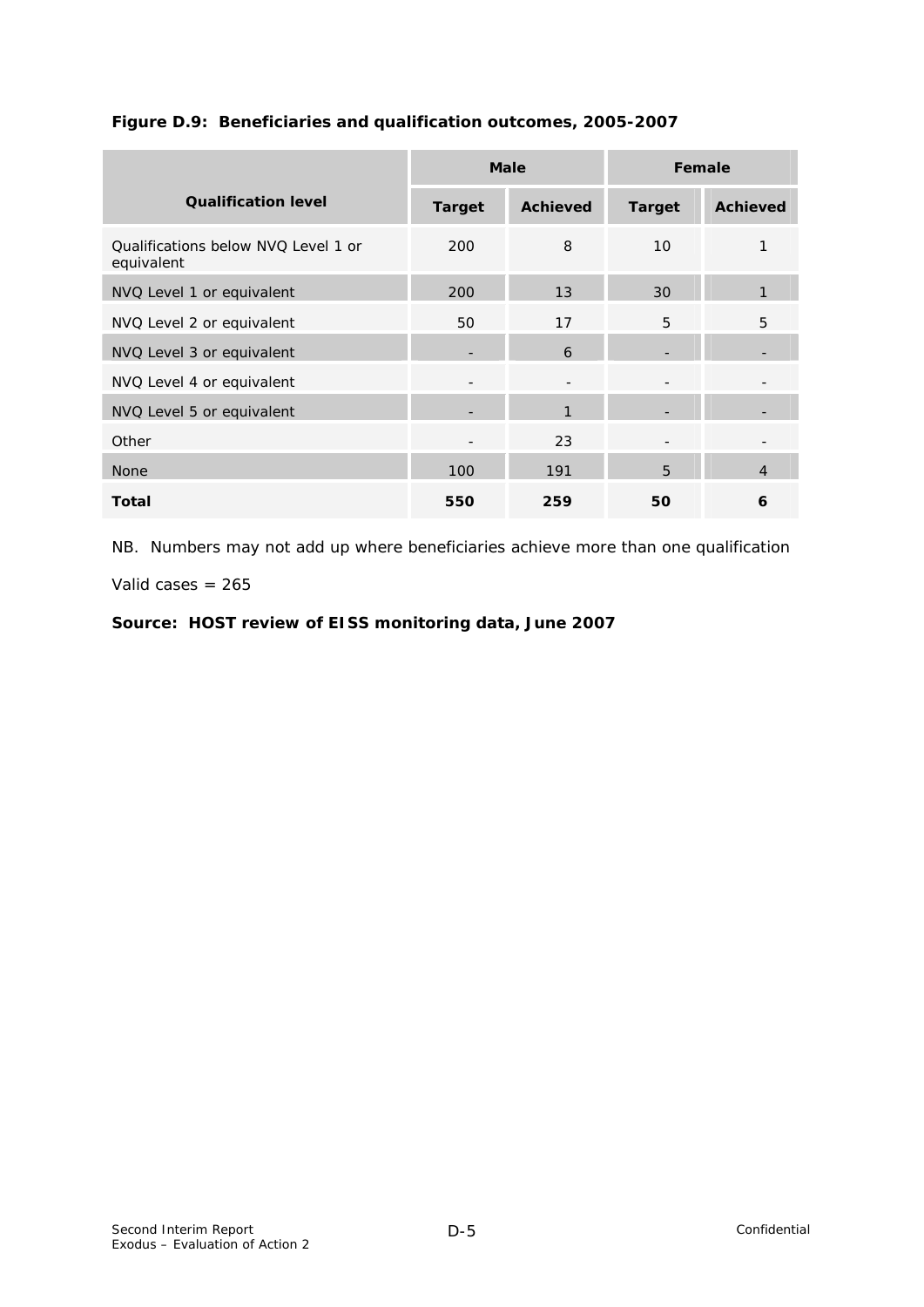|                                       | <b>Qualification outcomes of leavers</b> |                          |                          |                |                 |                          |                          |                          | $%$ of         |                                    |
|---------------------------------------|------------------------------------------|--------------------------|--------------------------|----------------|-----------------|--------------------------|--------------------------|--------------------------|----------------|------------------------------------|
| <b>Entry qualification</b>            | <b>None</b>                              | <b>Below</b><br>Level 1  | Level 1                  | Level 2        | Level 3         | Level 4                  | Level 5                  | Other<br>qualification   | <b>Leavers</b> | <b>leavers</b><br>with<br>outcomes |
| None                                  | 56                                       | $\mathfrak{Z}$           | $\mathfrak{Z}$           | $\blacksquare$ | $\mathbf{1}$    | $\overline{\phantom{0}}$ | $\overline{\phantom{0}}$ | $\overline{2}$           | 65             | 14                                 |
| Below NVQ Level 1                     | 24                                       | 2                        | $\overline{\phantom{0}}$ | ۰              | -               | $\overline{\phantom{0}}$ |                          | 3                        | 29             | 17                                 |
| NVQ Level 1 and<br>equivalent         | 18                                       | $\overline{2}$           | 5                        | $\overline{2}$ | $\qquad \qquad$ |                          | $\overline{\phantom{a}}$ | $\overline{2}$           | 29             | 38                                 |
| NVQ Level 2 and<br>equivalent         | 32                                       | $\blacksquare$           | $\overline{4}$           | 8              | $\overline{2}$  | ۰                        | ۰                        | 3                        | 49             | 35                                 |
| NVQ Level 3 and<br>equivalent         | 9                                        | $\overline{\phantom{a}}$ | $\overline{2}$           | $\overline{4}$ | $\overline{2}$  | ۰                        |                          | $\mathbf{1}$             | 18             | 50                                 |
| NVQ Level 4 and<br>equivalent         | 6                                        |                          |                          | $\mathbf{1}$   |                 |                          |                          | $\overline{1}$           | 8              | 33                                 |
| NVQ Level 5 and<br>equivalent         | $\mathbf{1}$                             | $\overline{\phantom{a}}$ |                          |                |                 | $\blacksquare$           | $\mathbf{1}$             | $\overline{\phantom{a}}$ | $\overline{2}$ | 50                                 |
| Other qualification                   | 41                                       | $\overline{2}$           |                          | 2              | $\mathbf{1}$    |                          |                          | 3                        | 47             | 13                                 |
| <b>Total: Qualification</b><br>gained | 187                                      | 9                        | 14                       | 17             | 6               | $\blacksquare$           | 1                        | 15                       | 249            |                                    |

#### **Figure D.10: Beneficiaries achieving qualification outcomes at 31 May 2007 (numbers and per cents)**

Valid cases = 249